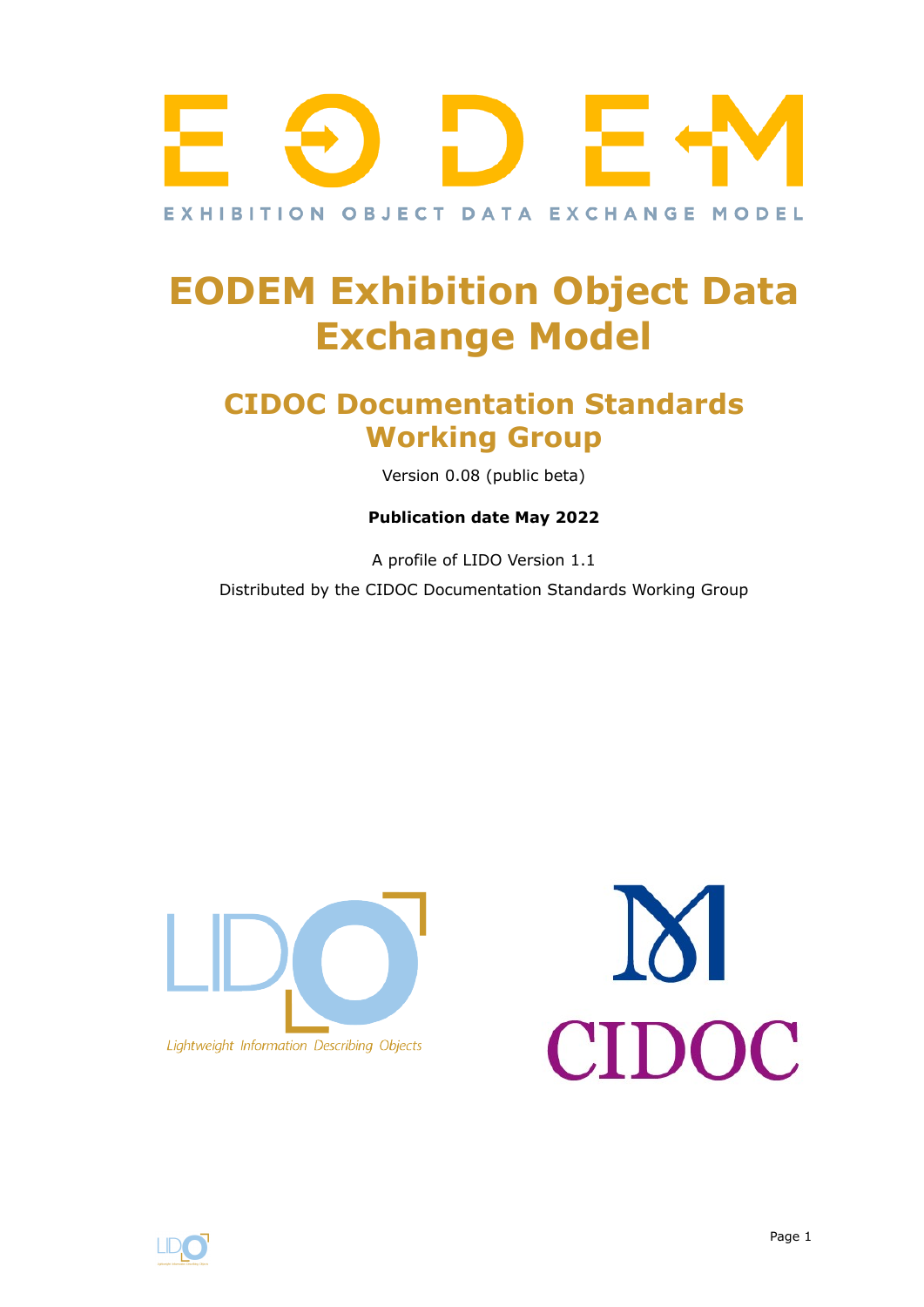# **Version history**

## 00.08 2022-05-15

#### **Responsible**

Rupert Shepherd

#### **Status**

current draft - public beta

#### **Summary**

[Comprehensiveness](#page-15-0) updated.

# 00.07 2022-05-09

#### **Responsible**

Richard Light and

#### **Status**

previous draft

#### **Summary**

Document refactored as single XML document; data structure mapped more closely to LIDO document structure; terminology URIs finalised; documentation structure simplified; documentation checked against original Google Docs version, rephrased, and rendered more consistent; front matter rewritten.

- XML file iteratively updated to finalise data structure and incorporate all data from the initial Google Docs version of the file:
	- Version 0.2: attempt to add a full set of tweaks to the Schema
	- Version 0.6: explore including all information required for outputs in this Onde Document Does it all (ODD) XML file
	- Version 0.7: implement LIDO Working Group's suggested structure for EODEM unit documentation
	- Version 0.7.2: harmonize with TEI documentation to enable merging
	- Version 0.7.4: add full hierarchy of 'missed' and containing EODEM units which weren't in the original sample document and so failed to make it into the profile (itemised below)
	- Version 0.7.5: incorporating results of thorough review (itemised below)
- Typos corrected.
- A note about languages added.
- Ancestors' cardinality removed from descendant units.
- Divergence from LIDO  $\langle \text{div} \rangle$ s removed where there was no divergence.
- Spectrum units of information replaced with URIs.
- URI value provided for LIDO Application Profile and @type updated accordingly.
- Units added:
	- EODEM Exchange
	- Record Language
	- Object Metadata
	- Material Group (child of Materials Group)
	- Object Production Group
	- Maker Role Group
	- Maker Role Keyword
	- Period Group
	- Administrative Metadata
	- Earliest Production Date
	- Latest Production Date
- Units renamed:



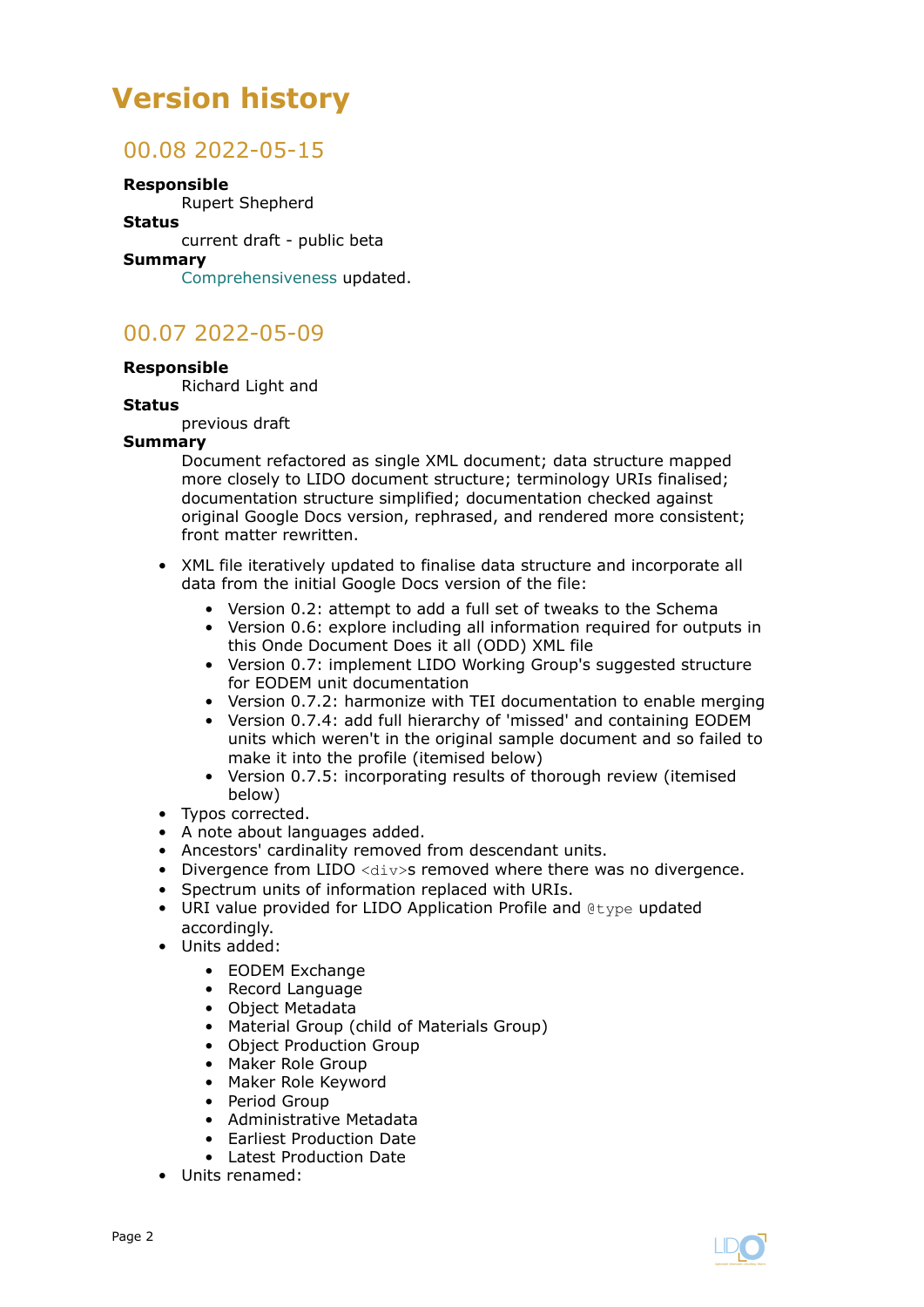- Root Path to EODEM Object
- Material Group (child of Object Metadata) to Materials Group
- Date Group to Production Date Group
- Date Type Identifier to Production Date Type Identifier
- Date Type Keyword to Production Date Type Keyword
- Display Date to Display Production Date
- Date to Production Date
- Period Group to Production Period Group
- Period Identifier to Production Period Identifier
- Period Keyword to Production Period Keyword
- Requirements Path Summary 1 to Loan Assessment Group
- Condition of Object to Condition Of Object
- Requirements Path Summary 2 to Object Move Requirements Group
- Requirements Path Summary 3 to Object Display Requirements Group
- Temperature Requirements to Temperature Requirements Group
- Temperature Requirements Measurements to Temperature Requirements Measurements Group
- Target Minimum Temperature Group to Target Minimum Temperature Group
- Target Maximum Temperature Group to Target Minimum Temperature Group
- Target Minimum Relative Humidity Group to Target Minimum Relative Humidity
- Target Maximum Relative Humidity Group to Target Maximum Relative Humidity
- Maximum Visible Light Exposure Group to Maximum Visible Light Exposure
- Maximum Cumulative Visible Light Exposure Group to Maximum Cumulative Visible Light Exposure
- Maximum Cumulative Visible Light Exposure Duration Group to Maximum Cumulative Visible Light Exposure Duration
- Maximum Ultraviolet Light Exposure Group to Maximum Ultraviolet Light Exposure
- Target Ultraviolet Light Exposure Group to Target Ultraviolet Light Exposure
- Maximum Ultraviolet Light Wavelength Boundary Group to Maximum Ultraviolet Light Wavelength Boundary
- Photography and Filming to Photography And Filming
- Units removed and merged into parents:
	- Production Date
	- Target Minimum Temperature Measurement Type
	- Target Minimum Temperature Unit
	- Target Minimum Temperature Value
	- Target Maximum Temperature Measurement Type
	- Target Maximum Temperature Unit
	- Target Maximum Temperature Value
	- Maximum Temperature Variation Measurement Type
	- Maximum Temperature Variation Unit
	- Maximum Temperature Variation Value
	- Minimum Temperature Variation Period Measurement Type
	- Minimum Temperature Variation Period Unit
	- Minimum Temperature Variation Period Value
	- Target Minimum Relative Humidity Measurement Type
	- Target Minimum Relative Humidity Unit
	- Target Minimum Relative Humidity Value
	- Target Maximum Relative Humidity Measurement Type
		- Target Maximum Relative Humidity Unit
		- Target Maximum Relative Humidity Value
		- Maximum Relative Humidity Variation Measurement Type

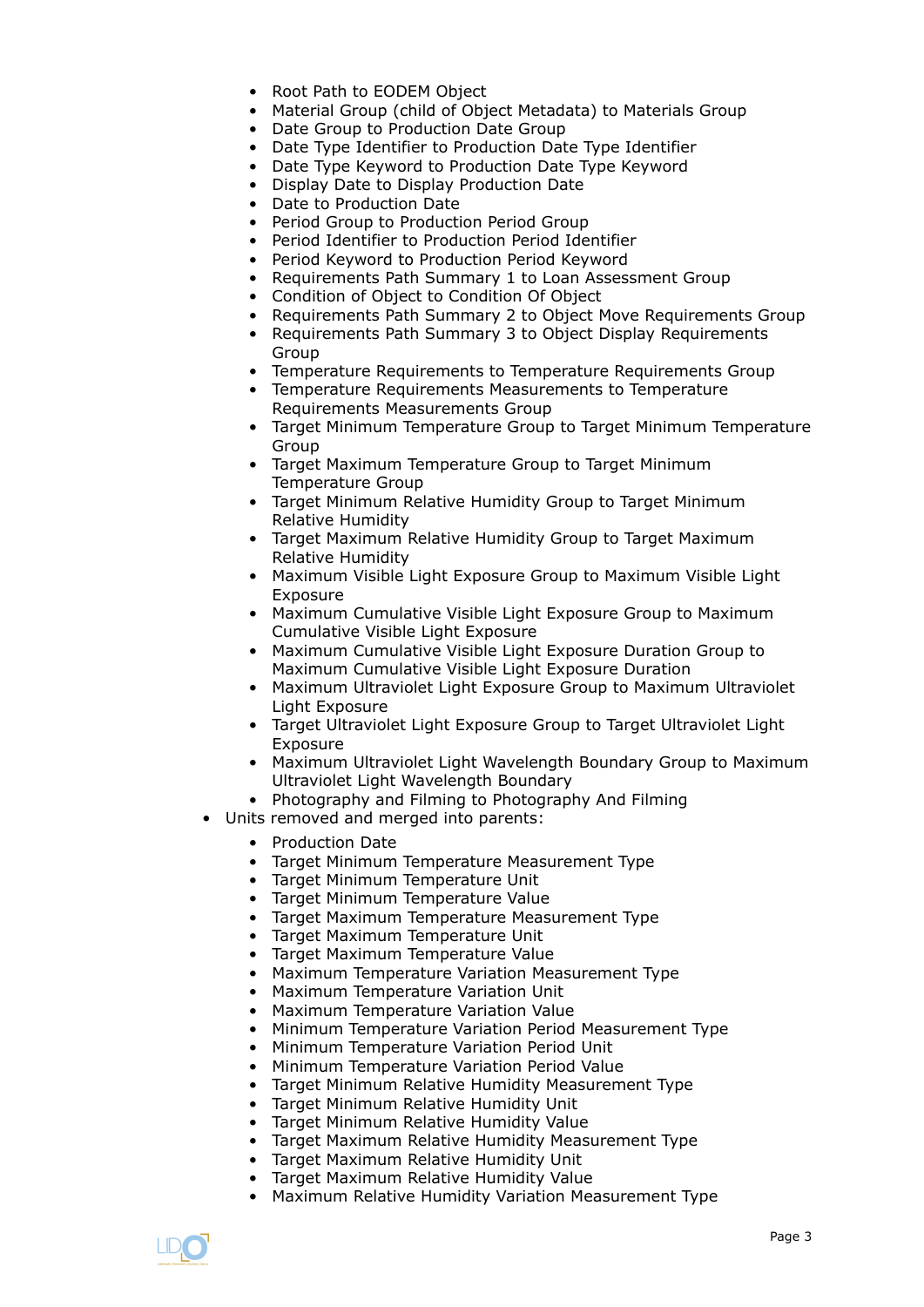- Maximum Relative Humidity Variation Unit
- Maximum Relative Humidity Variation Value
- Minimum Relative Humidity Variation Period Measurement Type
- Minimum Relative Humidity Variation Period Unit
- Minimum Relative Humidity Variation Period Value
- Maximum Visible Light Exposure Measurement Type
- Maximum Visible Light Exposure Unit
- Maximum Visible Light Exposure Value
- Maximum Cumulative Visible Light Exposure Measurement Type
- Maximum Cumulative Visible Light Exposure Unit
- Maximum Cumulative Visible Light Exposure Value
- Maximum Cumulative Visible Light Exposure Duration Measurement Type
- Maximum Cumulative Visible Light Exposure Duration Unit
- Maximum Cumulative Visible Light Exposure Duration Value
- Maximum Ultraviolet Light Exposure Measurement Type
- Maximum Ultraviolet Light Exposure Unit
- Maximum Ultraviolet Light Exposure Value
- Target Ultraviolet Light Exposure Measurement Type
- Target Ultraviolet Light Exposure Unit
- Target Ultraviolet Light Exposure Value
- Upper Ultraviolet Light Wavelength Boundary Measurement Type
- Upper Ultraviolet Light Wavelength Boundary Unit
- Upper Ultraviolet Light Wavelength Boundary Value
- Minimum necessary content added to:
	- Title/Name Group
	- Material Group
- Incorrect structure in Object Type Keyword corrected
- Definition added to:
	- LIDO Record ID
	- Object Type Group
	- Definition updated in:
		- Identifier Type
		- Dimension Group
		- Dimension
		- Materials Group
		- Material Description
		- Production Period Identifier
		- Production Period Keyword
		- Value Group
		- Object Move Requirements Group
		- Object Display Requirements Group
		- Temperature Requirements Group
		- Target Minimum Temperature
		- Target Maximum Temperature
		- Relative Humidity Requirements Group
		- Target Minimum Relative Humidity
		- Target Maximum Relative Humidity
		- Ultraviolet Light Exposure Requirements Group
		- LIDO Record Type Group
		- LIDO Record Type Identifier
		- Lender Group [2: record source]
		- Lender Name [2: record source]
		- Export Date/Timestamp
		- Image Group
		- Image Type
- Authority updated in:
	- Identifier Type
	- Title/Name Group

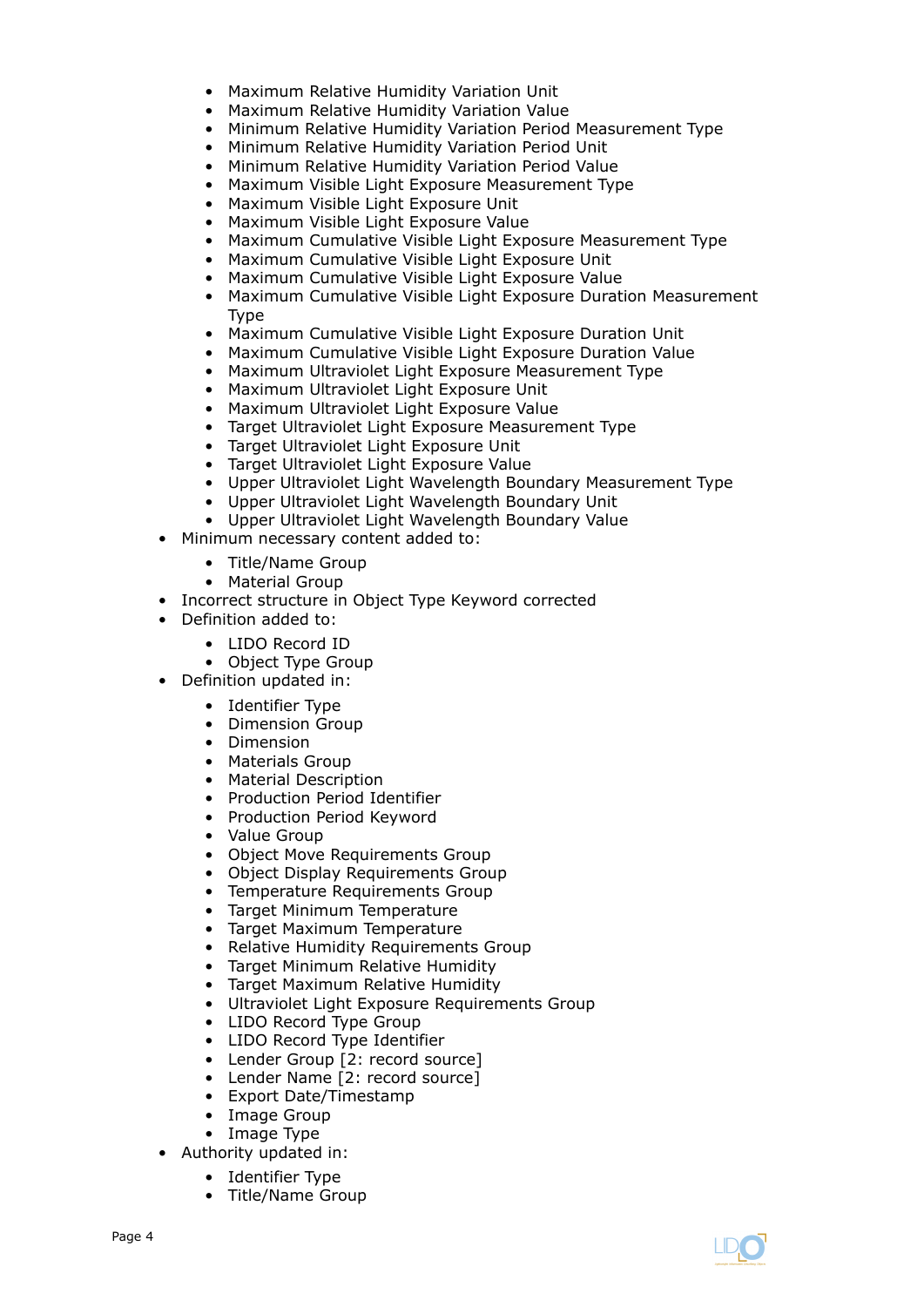- Title Type
- Maker Group
- Value Group
- Value Currency
- Ultraviolet Light Exposure Requirements Group
- Maximum Ultraviolet Light Exposure
- Target Ultraviolet Light Exposure
- Upper Ultraviolet Light Wavelength Boundary
- Lender Identifier [2: record source]
- Lender Name [2: record source]
- Image Type
- Cardinality corrected in:
	- Identifier Type
	- Title Language
	- Materials Group
	- Material Identifier
	- Material Keyword
	- Maker Group
	- Production Date Group
	- Display Production Date
	- Loan Assessment Group
	- Value Group
	- Value Currency
	- Value
	- Object Move Requirements Group
	- Object Display Requirements Group
	- Visible Light Exposure Requirements Group
	- Ultraviolet Light Exposure Requirements Group
	- Ultraviolet Light Exposure Requirements Text
	- Ultraviolet Light Exposure Requirements Measurements Group
	- Maximum Ultraviolet Light Exposure
	- Target Ultraviolet Light Exposure
	- Upper Ultraviolet Light Wavelength Boundary
	- Credit Line
	- Local Record ID
	- LIDO Record Type Group
	- Lender Record Group [2: record source]
	- Export Date/Timestamp
	- Image Group
- Content type added to:
	- Identifier Type
	- Maker Group
	- Value Group
	- Value Currency
	- Value
	- Ultraviolet Light Exposure Requirements Group
	- Ultraviolet Light Exposure Requirements Text
	- Ultraviolet Light Exposure Requirements Measurements Group
	- Maximum Ultraviolet Light Exposure
	- Target Ultraviolet Light Exposure
	- Upper Ultraviolet Light Wavelength Boundary
	- LIDO Record Type Group
- Divergence from LIDO corrected in:
	- Identifier Type
	- Object Type Keyword
	- Title/Name Gropup
	- Title Name
	- Title Language
	- Brief Description

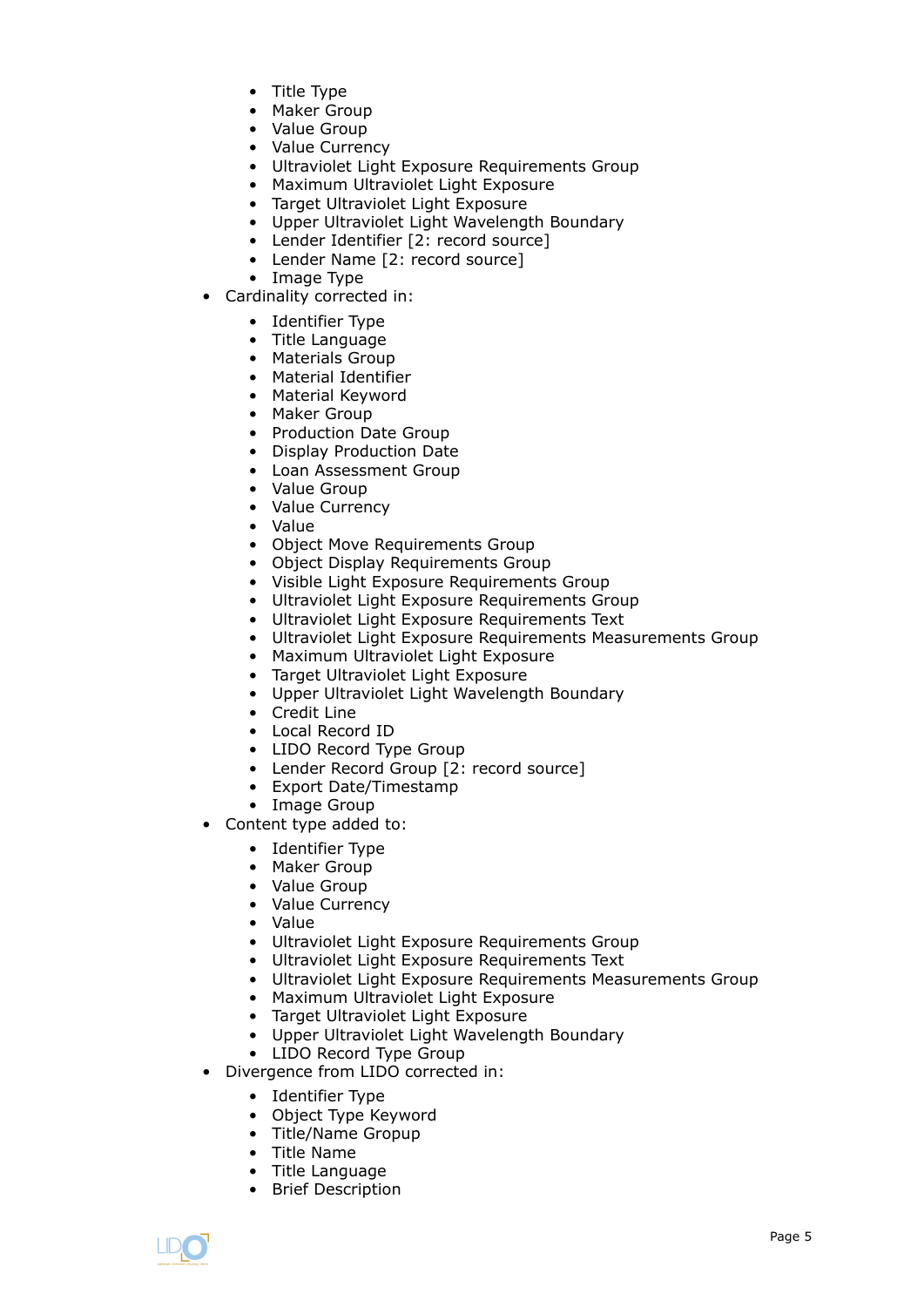- Maker Identifier
- Maker Role Identifier
- Value Group
- Value Currency
- Object Move Requirements Group
- Object Display Requirements Group
- Temperature Requirements Group
- Target Minimum Temperature
- Target Maximum Temperature
- Maximum Temperature Variation
- Minimum Temperature Variation Period
- Relative Humidity Requirements Group
- Target Minimum Relative Humidity
- Target Maximum Relative Humidity
- Maximum Relative Humidity Variation
- Minimum Relative Humidity Variation Period
- Visible Light Exposure Requirements Group
- Maximum Visible Light Exposure
- Maximum Cumulative Visible Light Exposure
- Maximum Cumulative Visible Light Exposure Duration
- Ultraviolet Light Exposure Requirements Group
- Ultraviolet Light Exposure Requirements Text
- Ultraviolet Light Exposure Requirements Measurements Group
- Maximum Ultraviolet Light Exposure
- Target Ultraviolet Light Exposure
- Upper Ultraviolet Light Wavelength Boundary
- Lender Identifier [2: record source]
- Lender Name [2: record source]
- Image
- Automatically-generated XPaths corrected in:
	- LIDO Record ID
	- Object Type Identifier
	- Object Type Keyword
	- Title Type
	- Title Name
	- Title Language
	- Brief Description
	- Material Identifier
	- Material Keyword
	- Maker Group
	- Maker Identification Group
	- Maker Type
	- Maker Identifier
	- Maker Display Name
	- Maker Sort Name
	- Maker Earliest Date
	- Maker Latest Date
	- Maker Role Identifier
	- Atribution Qualifier
	- Production Date Group
	- Display Production Date
	- Production Period Identifier
	- Production Period Keyword
	- Loan Assessment Group
	- Value Group
	- Value Currency
	- Value
	- Insurance/Indemnity
	- Condition Of Object
	- Ultraviolet Light Exposure Requirements Group

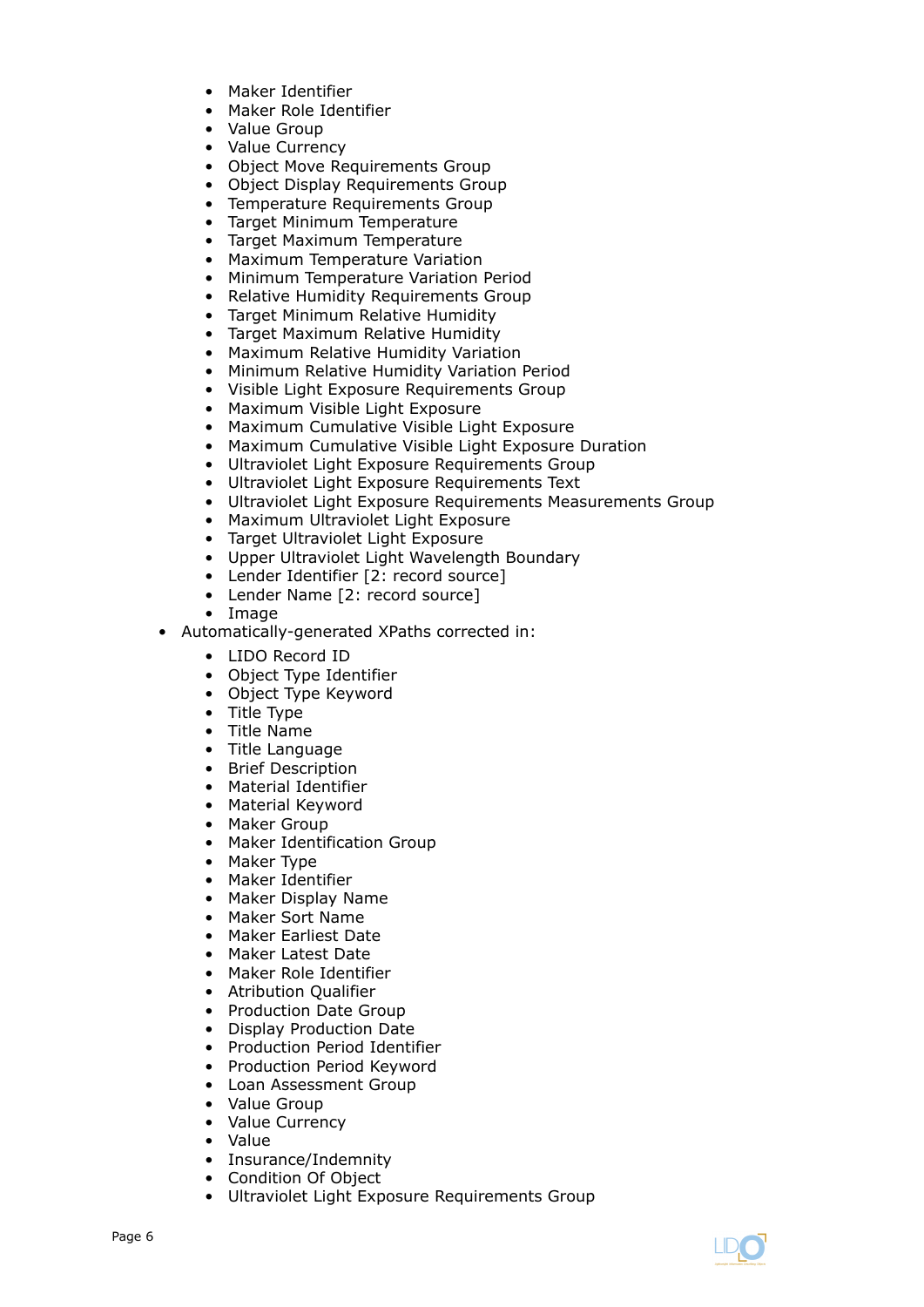- Ultraviolet Light Exposure Requirements Text
- Ultraviolet Light Exposure Requirements Measurements Group
- Maximum Ultraviolet Light Exposure
- Target Ultraviolet Light Exposure
- Upper Ultraviolet Light Wavelength Boundary
- Photography And Filming
- Lender Name [2: record source]
- Image Type
- Export structure / context corrected in:
	- Title/Name
	- Brief Description
	- Materials Group
	- Material Identifier
	- Material Keyword
	- Maker Group
	- Maker Role Identifier
	- Production Date Group
	- Loan Assessment Group
	- Insurance/Indemnity
	- Condition Of Object
	- Temperature Requirements Group
- Example updated in:
	- Transport
	- Security
- Value of term updated in:
	- Object Move Requirements Group
	- Object Display Requirements Group
- Deprecation warnings removed.
- Footnotes moved from deprecated 'LIDO path' heading to Authority.
- Front matter rewritten and appendices moved to front matter.
- Logo file path changed from local file to file in CIDOC File repository.
- Change descriptions merged and refactored to match TEI schema.

## 00.06 2021-07-03

#### **Responsible**

Richard Light and Rupert Shepherd

#### **Status**

previous draft

#### **Summary**

Further refinements to data structure, LIDO element names added to each EODEM unit of information.

- Converted to initial version of XML for testing XSD transform
- Typing moved from <descriptiveNoteValue> @label to <objectDescriptionSet> @type, and eventual replacement by Spectrum unit of information URI noted, in Brief Description
- Values of <eventDescriptionSet> @type updated, and eventual replacement by Spectrum unit of information URIs noted, in Insurance/ Indemnity, Condition Of Object, Handling, Transport, Condition Checking, Hazards, Installation Method, Display Method, Security, Photography And Filming
- Recommendation to use embedded image metadata for image rights information added to Image Group
- Spectrum terms added to Appendix 2
- Nesting removed
- LIDO element names added for each unit of information in a  $<sub>ptr</sub>$  with</sub> @type="element name", contained in a  $\langle p \rangle$  (required by TEI-lite), as a child of <div> with @type="ap\_element\_export"

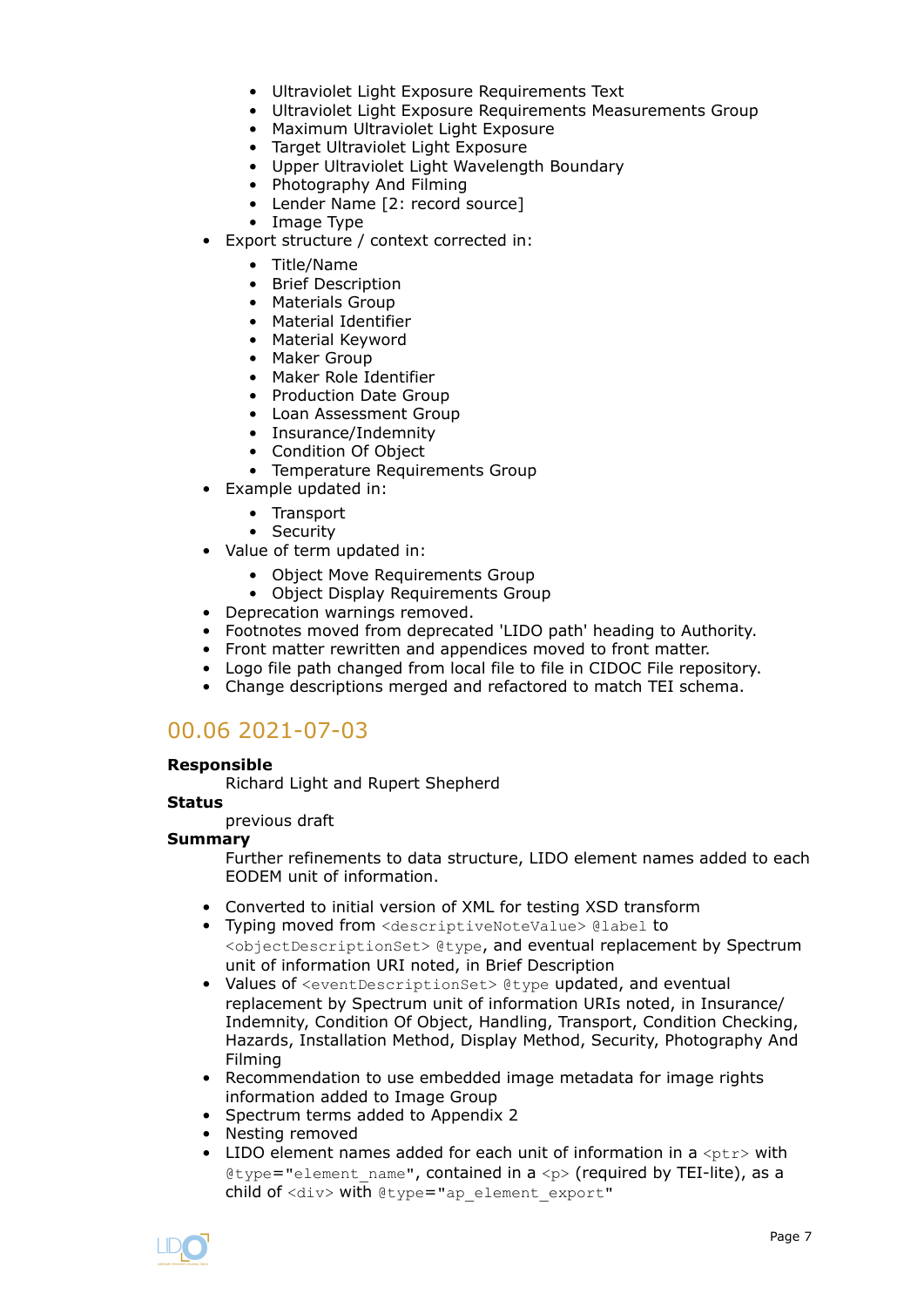# 00.05 2021-05-13

#### **Responsible**

Richard Light and Rupert Shepherd

#### **Status**

previous draft

#### **Summary**

Transferred to XML document; also presented as [Google Doc.](https://docs.google.com/document/d/1s9vV33aQb112Hr4lpbMVum0jAyxUEabXhDyAXyrA1Gc/edit?usp=sharing)

- Logo added and sub-titles updated
- Acknowledgements added
- Additional headings added to help organise XML paths:
	- Root path
		- Object Type Group
		- Lender Group [1: repository]
		- Object Move Requirements Group
		- Object Move Requirements Group
		- Object Display Requirements Group
		- Lender Group [2: record source]
		- Image Group
- Value Group moved from <eventDescriptionSet> to <eventObjectMeasurements>
- Repetitive elements of XML paths removed from all descendant units of information
- Newly-established AAT and LIDO terminology terms and URIs added as required
- All LIDO terminology lexical URIs replaced with numeric URIs
- Planned replacement of <eventDescriptionSet> @type string values with URIs noted
- Controlled Terminology sections reviewed, individual values added where only single values are permitted, and all URIs and references to LIDO Terminology headings converted to hyperlinks
- Count and Divergence from LIDO sections reviewed and updated where necessary
- Rule and Null sections removed
- Data type entries updated thus:
	- 'element' added where necessary
	- 'char' changed to 'character data: string'
	- 'date/time' changed to 'character data: date/time'
	- 'float' changed to 'character data: floating point'
- In XML version only: 'element' added where necessary under data type
- Count limit on individual object requirement units of information removed
- All used AAT and LIDO terms added to Appendix 2

# 00.04 2021-02-17

#### **Responsible**

Rupert Shepherd

#### **Status**

previous draft

#### **Summary**

Further refinements to data structure, 'divergence from LIDO' added, additions made to front matter; presented as [Google Doc](https://docs.google.com/document/d/1pSVcN8VFZT3gJXUX8GD4Tuo1vpx-u7FzWjpU1mfMpwo/edit?usp=sharing).

- 'Mechanism' changed to 'model' silently
- 'Transfer of files' and 'A note about security' added
- 'Divergence from LIDO' added to all units of information
- @type added, and value specified, for all members of <identifierComplexType> which lacked it

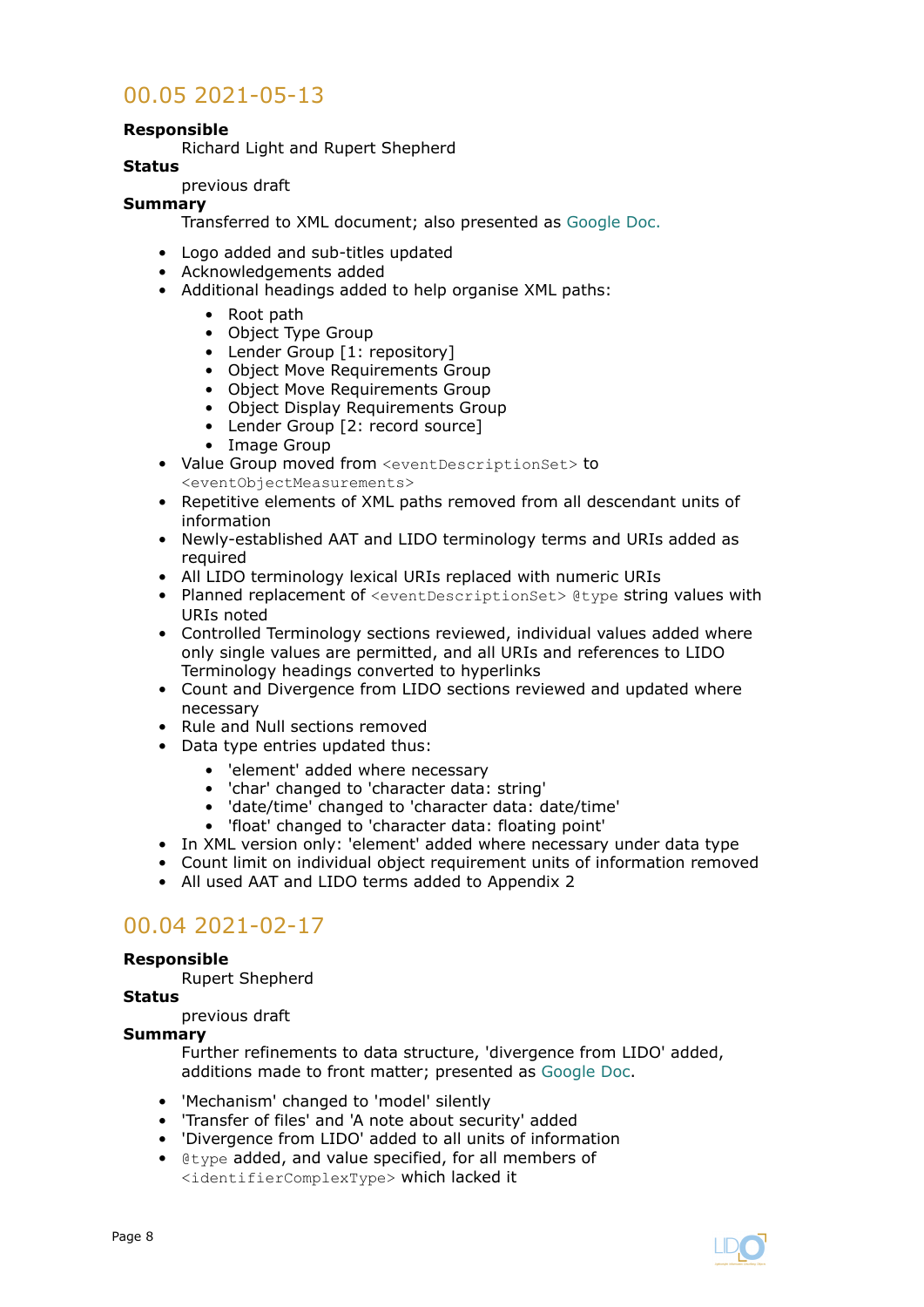- @pref and accompanying comments under controlled vocabulary and divergence from LIDO, and footnotes, added for <titleSet>, <appellationValue>, <linkResource>, <term>, <actorID> and <conceptID>
- LIDO Application Profile scope corrected
- Dimension Group / Measurement: controlled terminology corrected
- Maker Identifier count changed
- Maker Earliest date, Maker Latest Date: updated to recommend use of ISO 8601 standard
- Date: updated to specify use of ISO 8601 standard
- LIDO Record Type: split into Identifier and Keyword to match LIDO

# 00.03 2020-11-14

#### **Responsible**

Rupert Shepherd

**Status**

previous draft

#### **Summary**

Previous changes carried in to create clean copy; presented as [Google](https://docs.google.com/document/d/1y3Py_rbT5hAf8bSKT-zk-qYGM5vi-05yzyB3ZSKu_2w/edit?usp=sharing) [Doc.](https://docs.google.com/document/d/1y3Py_rbT5hAf8bSKT-zk-qYGM5vi-05yzyB3ZSKu_2w/edit?usp=sharing)

## 00.02 2020-11-09

#### **Responsible**

Rupert Shepherd

#### **Status**

previous draft

#### **Summary**

Further refinements to data structure, cardinality reviewed, document order revised to match LIDO document order; presented as [Google Doc.](https://docs.google.com/document/d/1sx8He3tsK-peXqCYz4Fmr34Gtf2xeI5lKxFixwjvCAc/edit?usp=sharing)

- List of mandatory elements updated to include LIDO requirements
- Reference to image folders in General principle no. 16 corrected
- General principle no. 21 (on cardinality) added
- Requirement measurements moved from <objectIdentificationWrap> to <eventObjectMeasurements>
- Cardinality altered to insist upon a term in  $\langle term \rangle / \langle conceptID \rangle$  pairs, and to make elements where EODEM depends upon use of a particular controlled vocabulary mandatory
- Document reordered, and nesting revised, to match order of LIDO record
- Object Identifier Type merged into Object Identifier
- Object Type Identifier cardinality corrected
- New groups added to measurement-related units of information, and naming rationalised to reflect changed grouping
- Material Group added and child units of information moved down hierarchy
- Maker Identification Group added and child units of information moved down hierarchy
- Value Group added and child units of information moved down hierarchy
- Keywords explicitly labelled, to distinguish from Identifiers
- Requirements broken down into texts, measurement groups, and individual type/unit/value groups, and child units of information moved down hierarchy accordingly
- Requirement measurements moved from <objectMeasurementsWrap> to <eventObjectMeasurements>, and new <eventObjectMeasurements> @measurementsGroup added
- New draft LIDO Terminology: eventType values added
- Group names removed from their members' headings

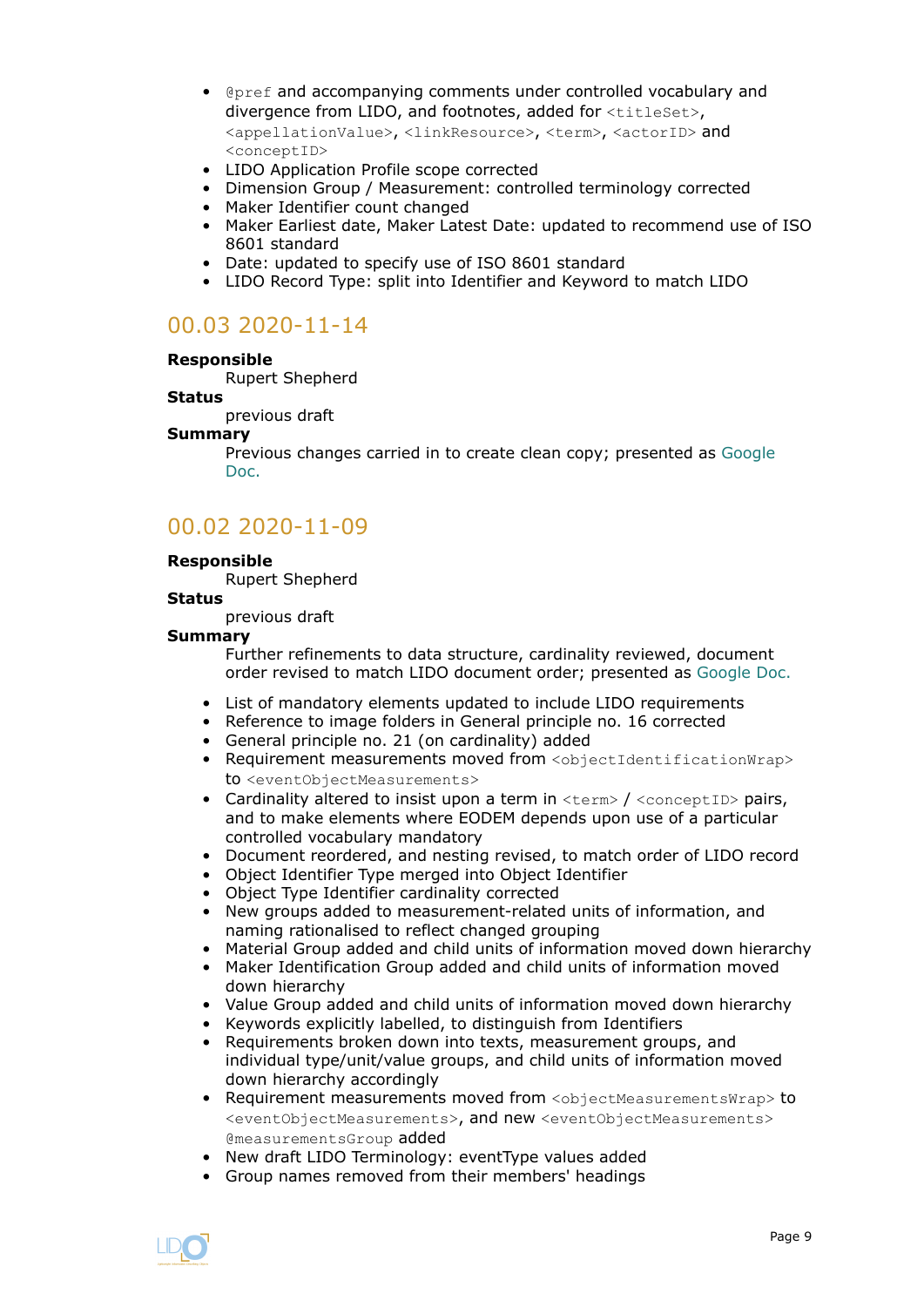## 00.01 2020-10-25

#### **Responsible**

Rupert Shepherd

#### **Status**

previous draft

## **Summary**

Document created; presented as [Google Doc.](https://docs.google.com/document/d/1mK7FcFCqiOeo10HXmPIUTekMo9fOf9qW1sYNPOB71jE/edit?usp=sharing)

• Document created from EODEM\_data-description\_\_V00\_12 and EODEM\_LIDO\_Mapping\_\_V01\_04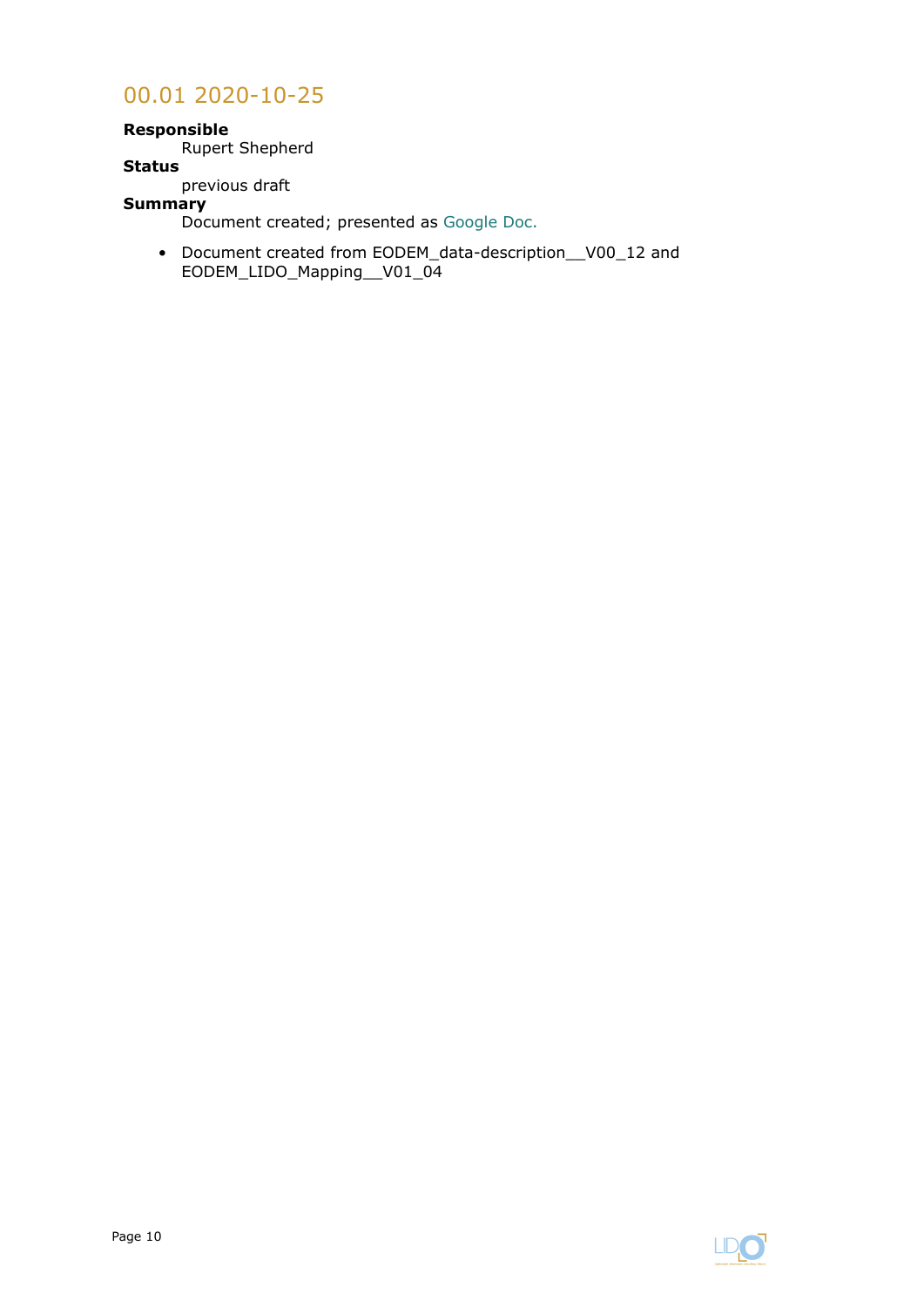# **Contents**

# **Elements**

|            | 24 |
|------------|----|
|            | 24 |
|            |    |
| <b>URI</b> |    |
|            |    |
|            |    |
|            |    |
|            |    |
|            |    |
|            |    |
|            |    |
|            |    |
|            |    |
|            |    |
|            |    |
|            |    |
|            |    |
|            |    |
|            |    |
|            | 41 |
|            |    |
|            |    |
|            |    |
|            |    |
|            | 45 |
|            | 46 |
|            |    |
|            |    |
|            |    |
|            |    |
|            |    |
|            |    |
|            |    |
|            | 54 |
|            |    |
|            |    |
|            | 57 |
|            | 58 |
|            |    |
|            |    |
|            |    |
|            |    |
|            |    |
|            |    |
|            |    |
|            |    |
|            |    |
|            |    |

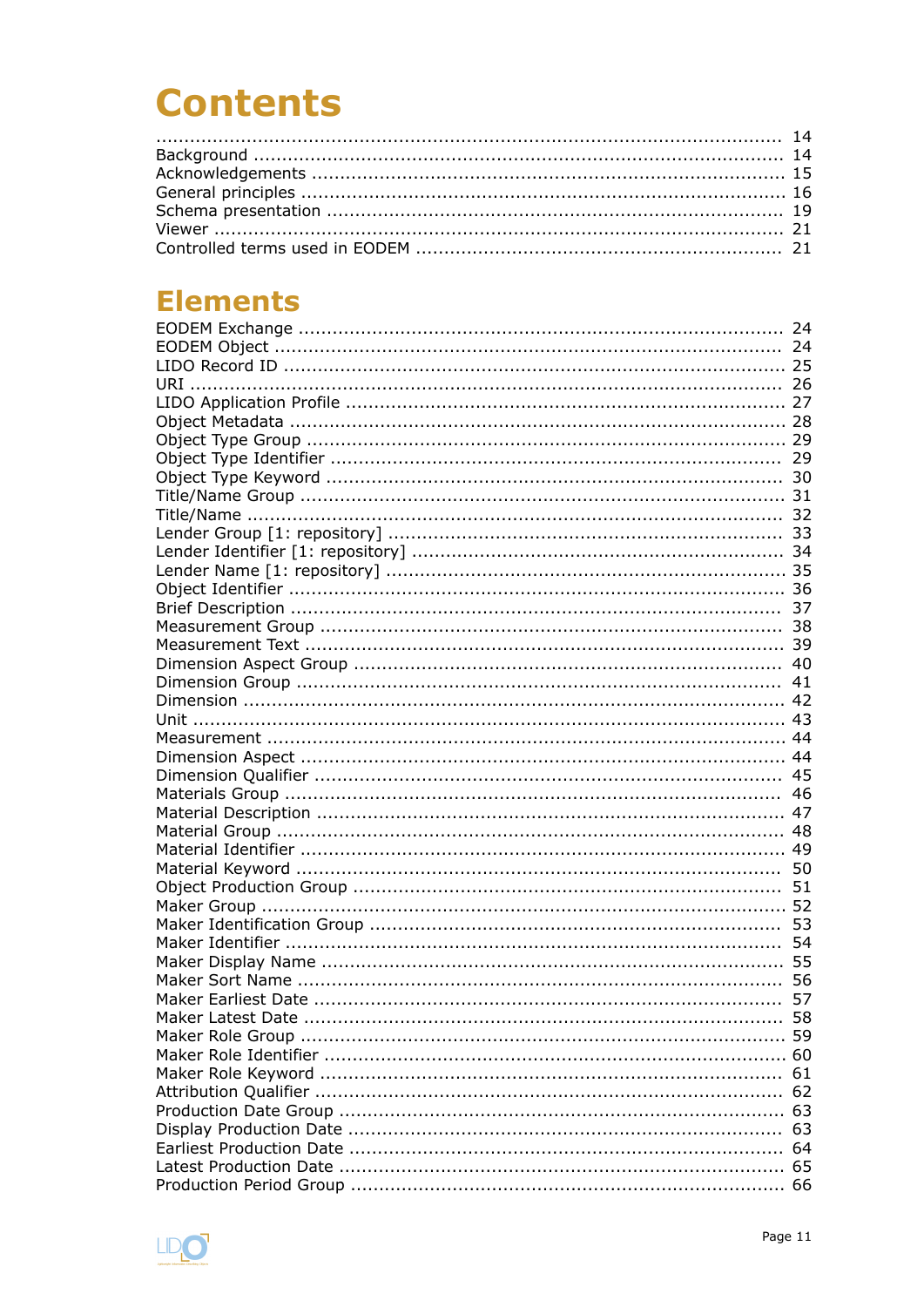| Visible Light Exposure Requirements Measurements Group  105     |  |
|-----------------------------------------------------------------|--|
|                                                                 |  |
|                                                                 |  |
| Maximum Cumulative Visible Light Exposure Duration  109         |  |
|                                                                 |  |
|                                                                 |  |
| Ultraviolet Light Exposure Requirements Measurements Group  112 |  |
|                                                                 |  |
|                                                                 |  |
|                                                                 |  |
|                                                                 |  |
|                                                                 |  |
|                                                                 |  |
|                                                                 |  |
|                                                                 |  |
|                                                                 |  |
|                                                                 |  |
|                                                                 |  |
|                                                                 |  |
|                                                                 |  |
|                                                                 |  |
|                                                                 |  |
|                                                                 |  |
|                                                                 |  |
|                                                                 |  |
|                                                                 |  |
|                                                                 |  |

# **Attributes**

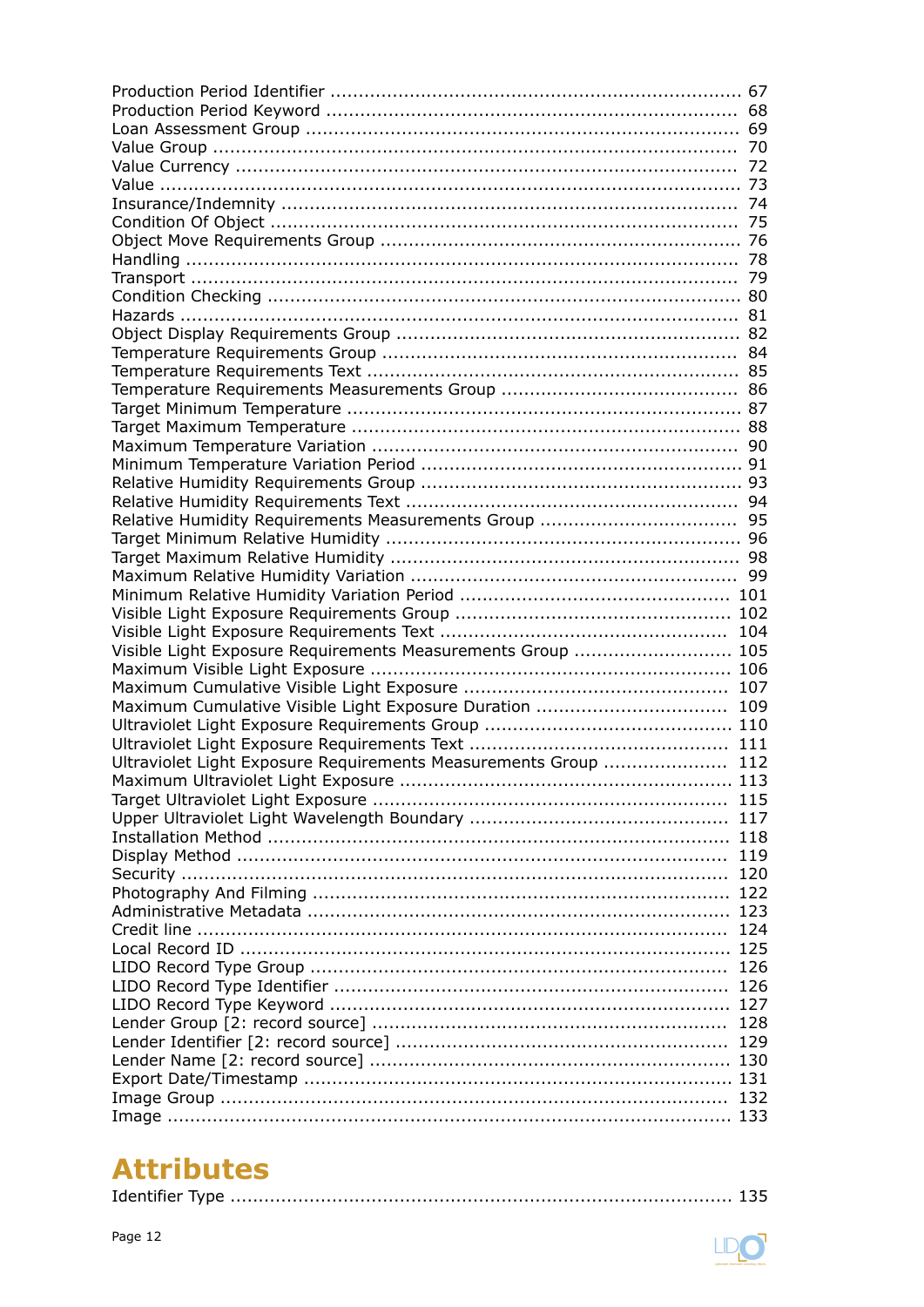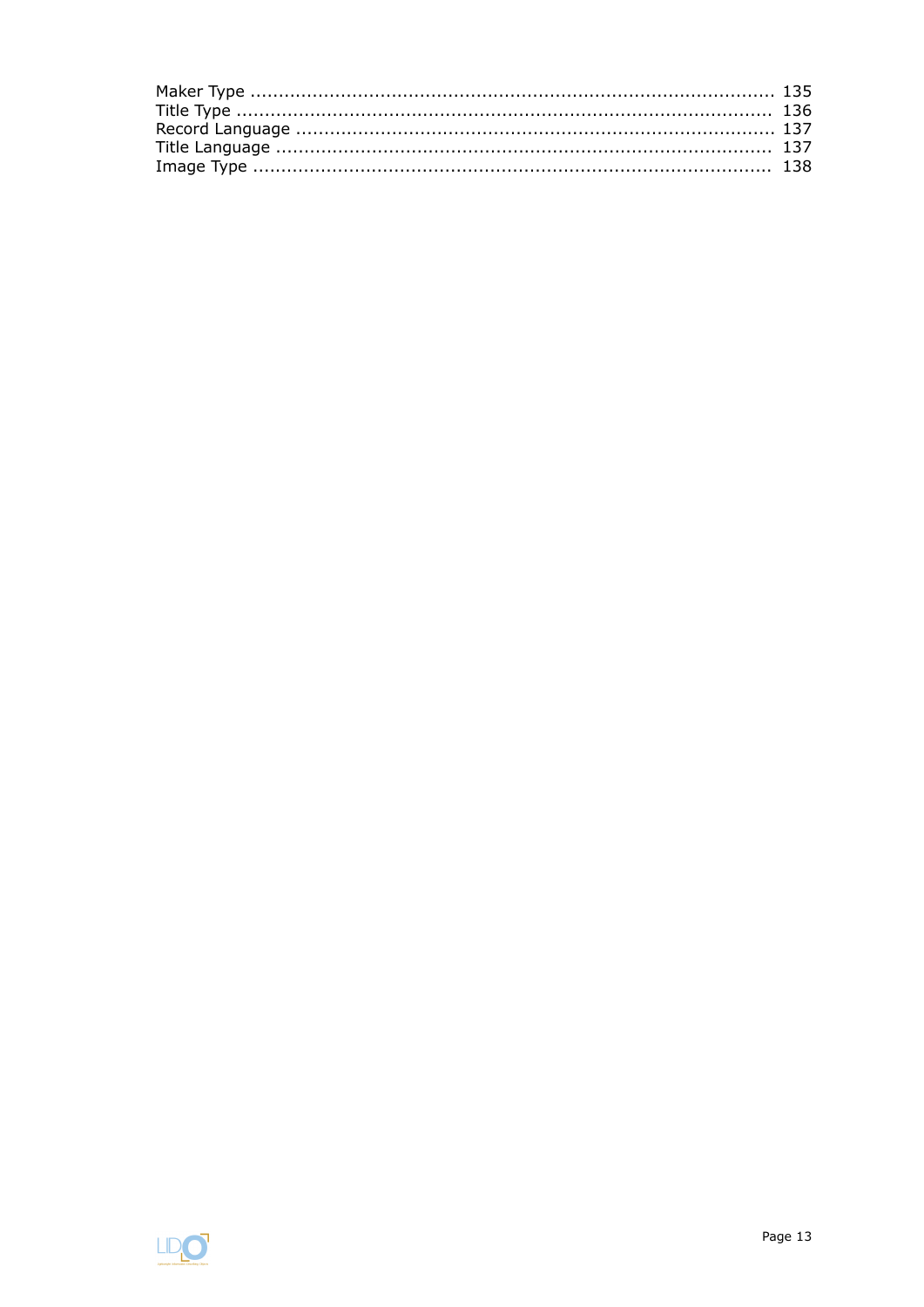# <span id="page-13-0"></span>EXHIBITION OBJECT DATA EXCHANGE MODEL

# **EODEM LIDO profile DRAFT version 0.08 (public beta)**

# **CIDOC Documentation Standards Working Group**

Links to current EODEM resourcs will always be available via the project's homepage at [https://cidoc.mini.icom.museum/working-groups/documentation](https://cidoc.mini.icom.museum/working-groups/documentation-standards/eodem-home/)[standards/eodem-home/](https://cidoc.mini.icom.museum/working-groups/documentation-standards/eodem-home/). For help and advice when implementing EODEM, please email [eodem-support@googlegroups.com](mailto:eodem-support@googlegroups.com).

# **Background**

EODEM stands for Exhibition Object Data Exchange Model. The standard has been created to facilitate the export of data from the museum Collection Management System (CMS) of an institution lending an item to the CMS of the institution borrowing it. The standard recognises the variety of data appropriate to different items lent, the variety of data structures in CMSs, and the variety of quality of data recorded in CMSs in every sense.

The desirability and feasibility of the standard were discussed at a round table discussion between documentalists from the CIDOC Documentation Standards Working Group (DSWG) and system suppliers, held on 30 September 2018 at the CIDOC Annual Conference in Heraklion, where it was agreed that such a standard, if tightly circumscribed, could be feasible. The DSWG were asked to draft a data standard for review and discussion by the vendors.

Several outstanding questions were discussed and resolved at an online meeting on 27 February 2020, attended by:

- Maija Ekosaari (CIDOC DSWG)
- Norbert Kanter (Zetcom)
- Richard Light (Modes User Group)
- Rob Tice (Knowledge Integration)
- Rupert Shepherd (CIDOC DSWG)
- Sascha Curzon (Gallery Systems)

In particular, given the desirability of developing a standard for EODEM which was based upon existing standards which had already been incorporated into at least some CMSs, consideration was given to basing EODEM upon [LIDO](http://network.icom.museum/cidoc/working-groups/lido/) (the basis of the Europeana Inside mechanism added recently to several CMSs) and [Spectrum](https://collectionstrust.org.uk/spectrum/) (with which several CMSs are compliant). However, neither standard contained all the units of information identified as requirements for EODEM. A decision was made to adopt LIDO on the basis of its tighter definition in practice, recent use in several data aggregation projects, greater extensibility, and the opportunities provided by the concurrent development of LIDO 1.1 to accommodate any particular needs identified for EODEM. Adopting LIDO in turn determined the base format for an EODEM file: XML, the established serialisation for LIDO.

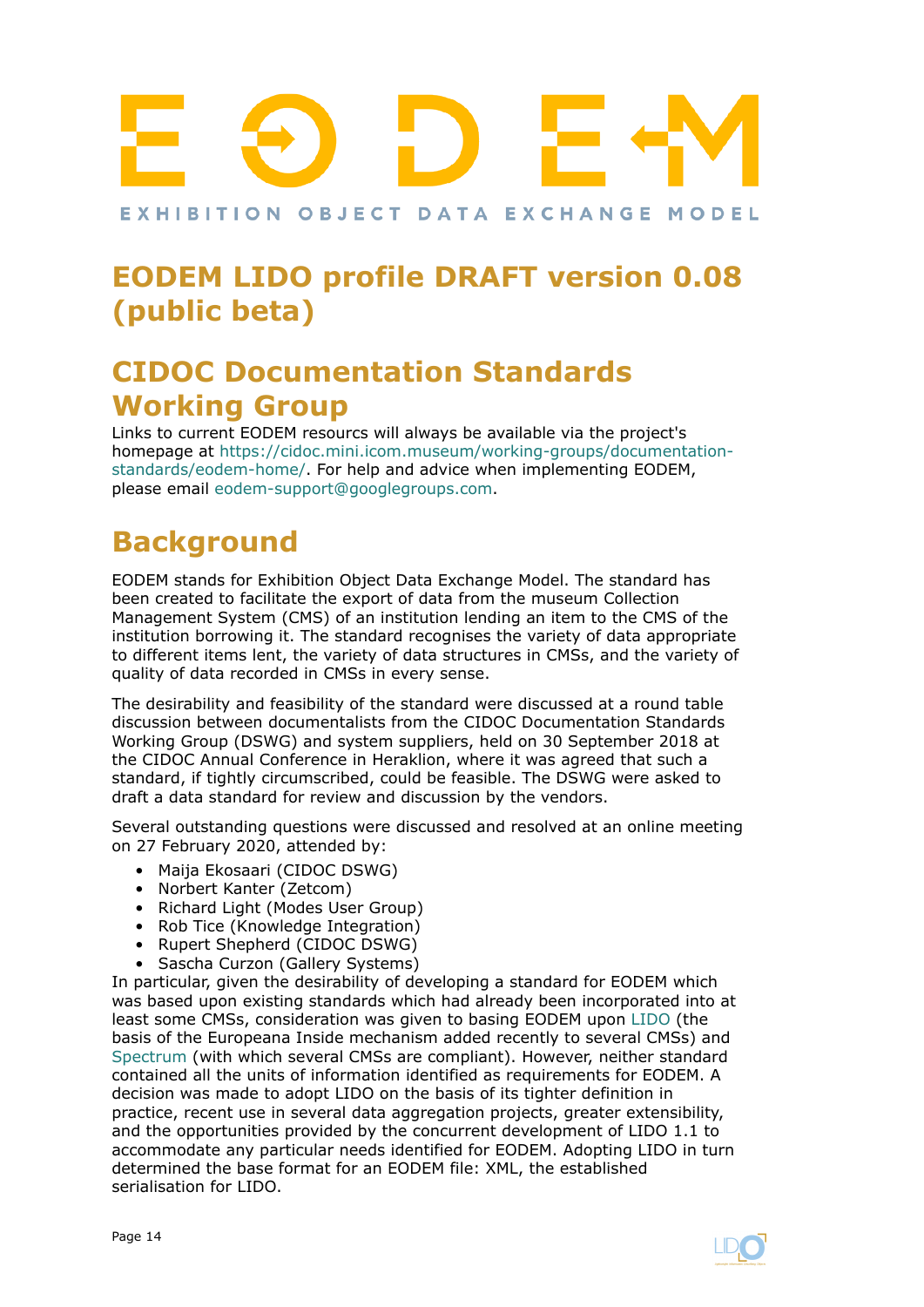<span id="page-14-0"></span>The draft EODEM data description was mapped to LIDO version 1.1 and subsequently refined, and the resulting text document was converted to a single XML file and accompanying XSLT files, which can be used to generate:

- An EODEM XSD schema document
- An outline of an EODEM document's structure in HTML
- Human-readable EODEM documentation in HTML
- Human-readable EODEM documentation in PDF
- A sample EODEM XML file

This work was carried out in conjunction with the LIDO Working Group and the KONDA project, and managed at a series of regular online meetings attended variously by:

- Andrea Boyes (Axiell)
- Angela Kipp (Gallery Systems)
- David Cigánek (Axiell / Musoft)
- Fernando Cabral (Sistemas do Futuro Ltd)
- Jake Jones (RoxyArt.io)
- Jette Klein-Berning (Zetcom)
- Jonathan Whitson Cloud (CIDOC DSWG)
- Liz Eckman (Gallery Systems)
- Maija Ekosaari (CIDOC DSWG)
- Maria Scherrers (Gallery Systems)
- Mike Jones
- Mikko Sola (Userix Oy)
- Norbert Kanter (Zetcom)
- Regine Stein (LIDO WG)
- Richard Light (Modes Users Association)
- Rob Tice (Knowledge Integration)
- Rupert Shepherd (CIDOC DSWG)
- Sara Kayser (KulturIT)
- Sascha Curzon (Gallery Systems)
- Sheila Carey (CHIN)

Further valuable feedback was provided by participants at a number of EODEM and LIDO workshops held online on 7 and 9 December 2020, as part of the CIDOC annual conference.

# **Acknowledgements**

Particular thanks are due to:

- Antonio Beecroft for assistance with vocabularies
- Eric Hagan for assistance with vocabularies
- Gordon McKenna for assistance with vocabularies
- Jette Klein-Berning for proof-of-concept development and profile reviews
- Jonathan Ward for assistance with vocabularies
- Jonathan Whitson Cloud for the initial impetus and viewer hosting
- Kevin Gosling for assistance with vocabularies
- Lynne Harrison for assistance with vocabularies
- Maija Ekosaari for conference workshop organisation and facilitation
- Norbert Kanter for the initial idea and subsequent logo designs
- Richard Light for proof-of-concept, viewer and extensive XSLT development
- Rob Tice for the initial draft LIDO mapping
- Rupert Shepherd for coordinating meetings and drawing up various versions of the profile definition
- Sascha Curzon for viewer development
- Simon Lambert for assistance with vocabularies
- The LIDO Working Group, particularly Regine Stein, for advice and for altering LIDO version 1.1 to take account of EODEM's needs

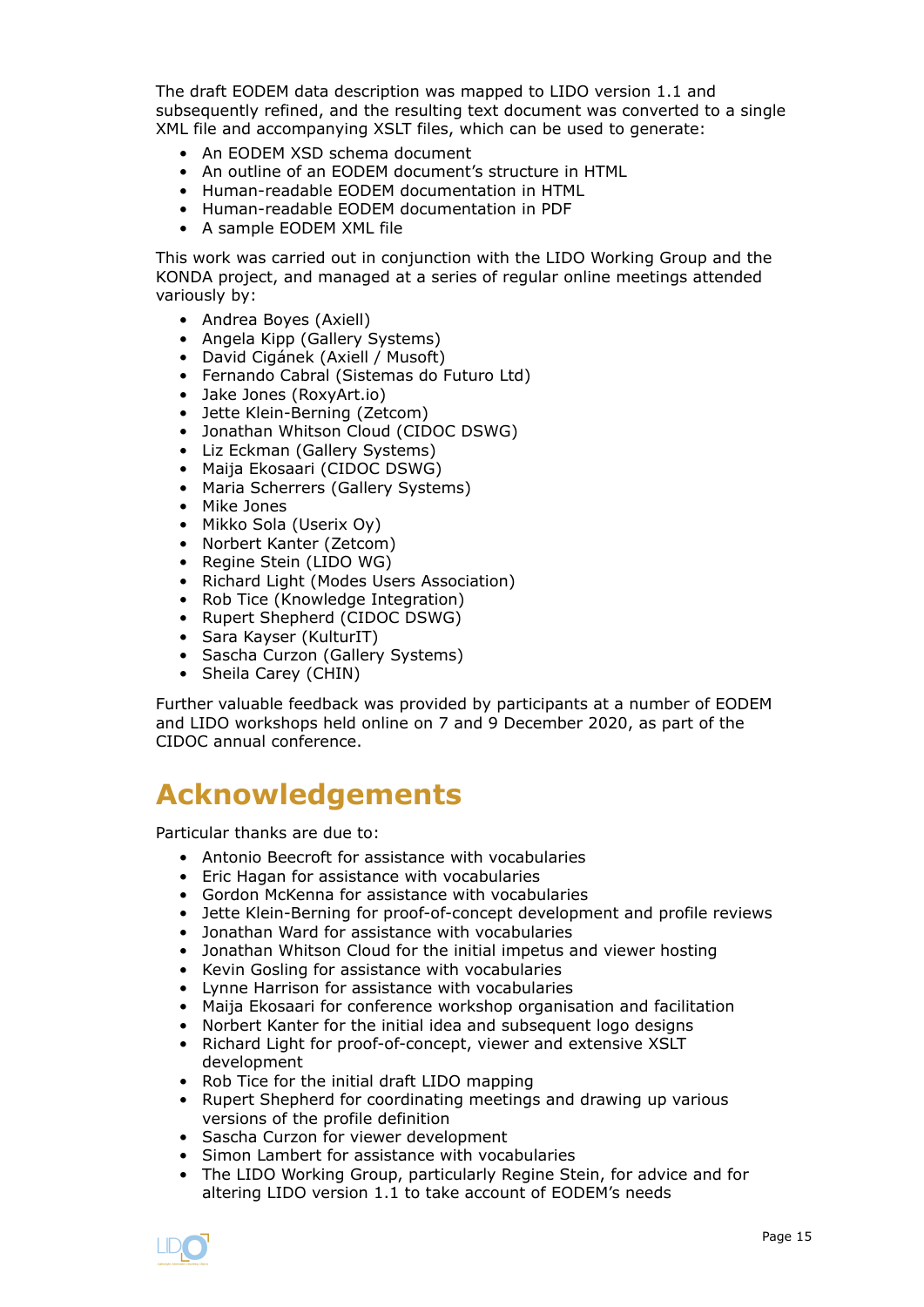<span id="page-15-0"></span>• LIDO name and logo courtesy Rob Lancefield

# **General principles**

# **Comprehensiveness**

EODEM is intended to facilitate the exchange of the data that is actually stored in CMSs, rather than the data that ideally should be in CMSs. We have therefore taken care to set a standard that is not likely to be a barrier to the export or import of the required information. We recognise that, in many cases, the exporting and importing CMSs will have higher data standards than EODEM; whilst we fully expect that no single system will contain all the units of information specified in EODEM, let alone actually contain data in them.

Our aim has therefore been to strike a balance between ease of implementation, and being so prescriptive as to make it virtually impossible to provide usable data. One consequence of this is that very few EODEM fields are mandatory. The only mandatory fields that are likely to be populated from CMS data are:

- 1. Object Type Keyword
- 2. Title Type
- 3. Title/Name
- 4. Title Language
- 5. Object Identifier
- 6. LIDO Record Type Identifier
- 7. LIDO Record Type Keyword

(and even then, some fields, such as Title Type and Title Language, may actually be default values in some systems). The following fields are also mandatory, but will most likely be filled in using system values or defaults applied at the point of export:

- 1. LIDO Record ID
- 2. LIDO Application Profile
- 3. Record Language
- 4. Lender Name
- 5. Local Record ID
- 6. Date/Timestamp

In short, EODEM works on the principle that it is better to be able to automatically export and import some object data, than no object data at all.

Different CMSs store different data in different ways, and to different levels of granularity. EODEM includes some units of information where the structure is very granular, and we acknowledge that not all vendors will be able to meet this level of granularity; we have always provided a free-text alternative in such cases. Conceptually, we expect that different importers and exporters will be able to meet one of the following levels of granularity:

- Level 1: data as text only
- Level 2: granular / structured data
- Level 3: granular / structured data with all entities identified by resolvable Linked Data URIs

# **Workflow**

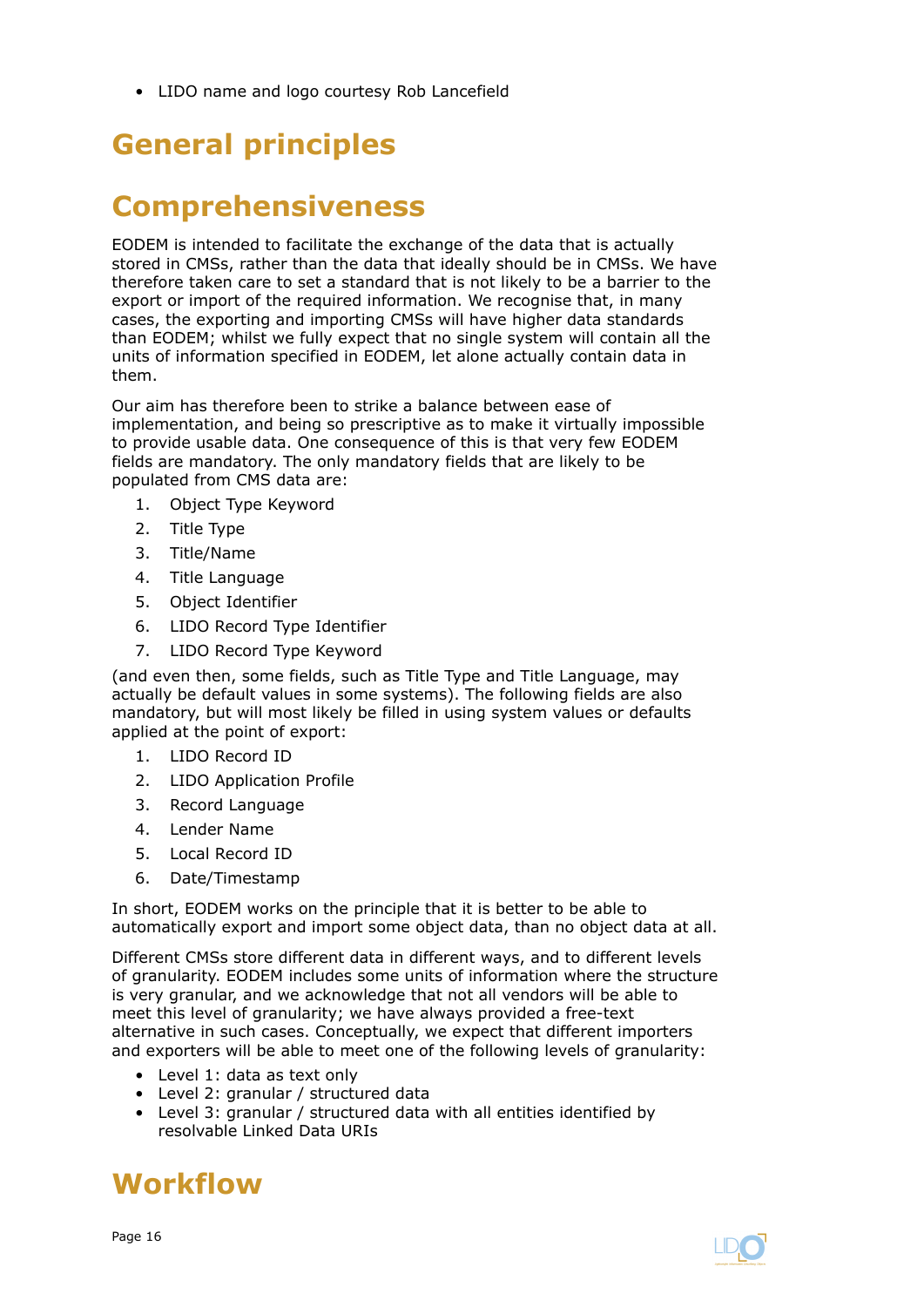This document should be read in conjunction with the latest version of the EODEM notional workflow document, available from [https://cidoc-data.org/](https://cidoc-data.org/shared-files/2411/EODEM_notional_workflow__V00_01-1.zip) shared-files/2411/EODEM\_notional\_workflow \_V00\_01-1.zip.

EODEM envisages that data for the same object is likely to be exported by a lender and imported by a borrower multiple times over the course of a loan. This has a significant impact on how the receiving system should handle imports. It is likely that users will want the option to:

- 1. Overwrite existing data
- 2. Append to existing data
- 3. Import as an entirely new record

In this context, it is absolutely crucial that the data in Export Date/ Timestamp is both accurate, and contains the required time zone value - and that importers take account of it.

# **Data transformation on export and import**

No EODEM unit of information may be re-purposed or re-labelled. If the exporting CMS holds data that matches a given unit of information, then it will be exported; if data does not match an EODEM unit of information, it will not be exported.

If data provided in EODEM cannot be accommodated in the receiving CMS, vendors might consider ways in which it can be dumped in a holding area, probably a free-text field. (They might also wish to consider adding the relevant units of information to their product in the next round of enhancements.)

[EODEM Object](#page-23-0) will contain a single record representing either a single object, or a group of objects described as a group without being broken down into individual objects. LIDO Record Type Group identifies which is described. No further partitioning, grouping or membership is permitted, and therefore no properties should be taken to be inherited between objects.

Where an exporting CMS contains multiple instances of a unit of information for which EODEM specifies a single instance, then only the most appropriate (or failing that, the first) entry should be used. Concatenations of multiple terms are not acceptable.

Beyond the imposition of a very few controlled terminologies, EODEM does not envisage that data will be filtered or arranged prior to exchange. Examples given are in some cases intended to indicate how poor (in data standard terms) the acceptable data may be, and still remain useful.

Data types of individual units of information will vary from system to system, so the data types proposed below are purely indicative: they describe what we expect the data to look like. EODEM LIDO is serialised as XML, and so encodes all data as (Unicode) text. Individual system developers will therefore need to handle data type conversions on export and import to match their individual systems' requirements.

There are likely to be values which are not held explicitly in some CMSs, but which could be assumed for all objects or for definable groups of objects. Our expectation is that developers may be able to insert these directly into the data package upon export, rather than require the creation of new fields in their systems or ask clients to insert values into the package by hand. Equally, vendors may wish to make the allocation of some of these values definable by clients via their system's configuration settings.

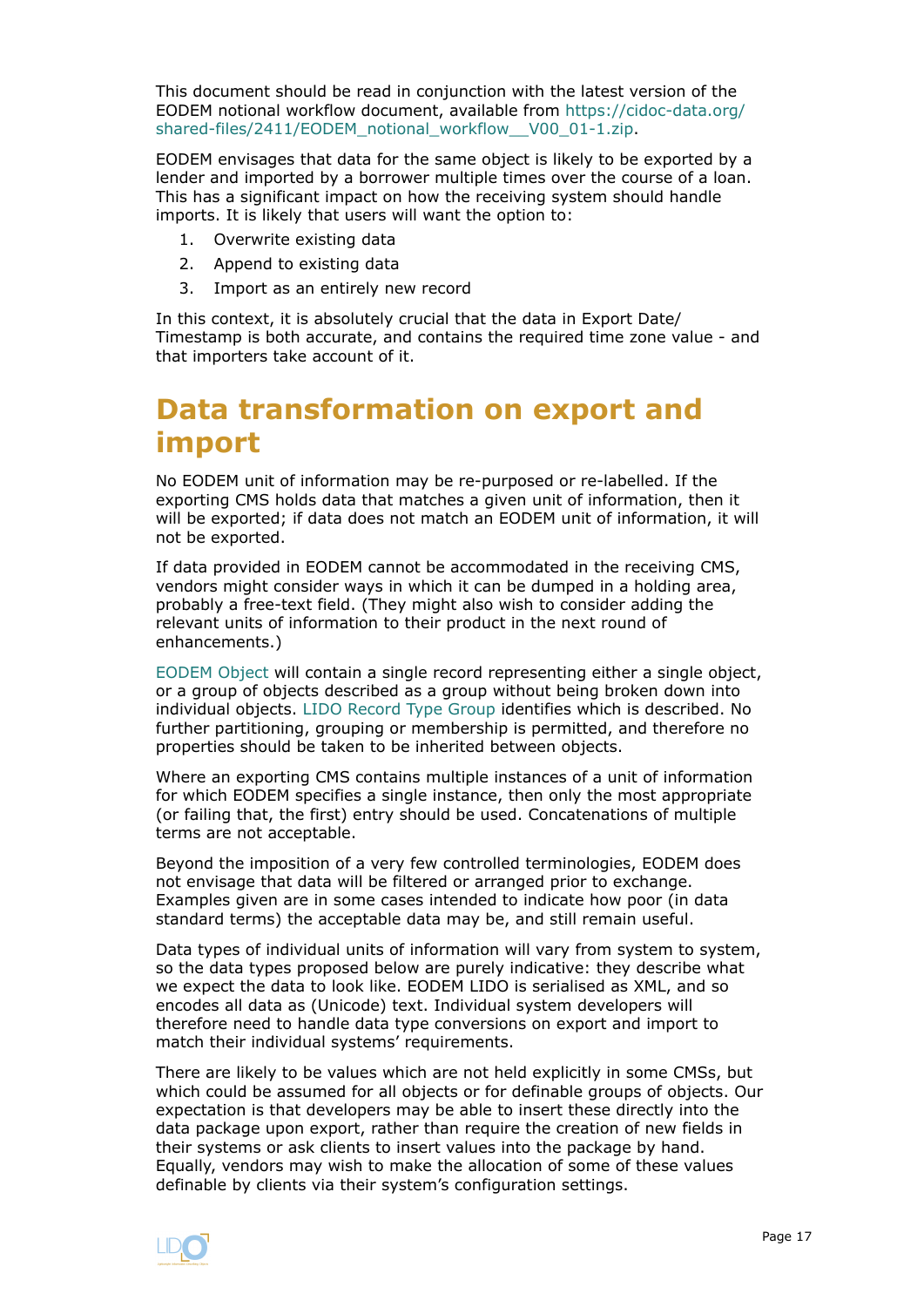# **Controlled terminologies (and linked data)**

EODEM mandates the use of very few controlled vocabularies or formats:

- **IANA media types list**: [Image Type](#page-137-0)
- **IETF language code list**: [Record Language, Title Language](#page-136-0)
- **ISO 4217 (currencies)**: [Value Currency](#page-71-0)
- **ISO 8601 (dates)**: [Earliest Production Date](#page-63-0), [Latest Production Date,](#page-64-0) [Export Date/Timestamp](#page-130-0)
- **Individual SI units of measurement** for quantified (as opposed to free-text) environmental requirements
- **LIDO Terminology**:
	- actor@type: [Maker Type](#page-134-0)
	- $\bullet$  identifier type: ...ID  $ext{letvee}$
	- pref: @pref
	- recordType: [LIDO Record Type Identifier,](#page-125-0) [LIDO Record Type](#page-126-0) [Keyword](#page-126-0)
	- termMaterialsTech@type: [Material Group](#page-47-0)

A few more are recommended but not mandated:

- **ISO 8601 (dates)**: [Maker Earliest Date](#page-56-0), [Maker Latest Date](#page-57-0)
- **SI units** and their abbreviations: [Unit](#page-42-0)

In these cases, we expect that vendors will, wherever possible, convert local values to the standard upon export, and - if necessary - convert them back to their system's local values upon import. In most cases, such conversions are likely to be applied generically on export rather than change according to individual data values.

It may be that some vendors' clients would prefer that some terminology values were overwritten by a generic term reflecting the information's origin. For example, [Title Type](#page-135-0) might always be changed to 'lender's title' upon import, regardless of the value in the exported data. This is permissible - but should, of course, be documented.

In addition, the adoption of LIDO as our data exchange format enables us, through the LIDO model of <conceptID> / <term> pairs, to refer to controlled vocabularies, if the relevant identifiers exist in data - with all the potential advantages that that might bring. We therefore encourage vendors, where individual clients have been able to apply external identifiers to data which can be included in an EODEM export, to include the relevant fields in their EODEM exports; and to take account of it when aligning data upon import.

However, EODEM does make extensive use of Linked Data identifiers within framing data, in order to identify which particular unit of information is being described. In nearly all cases, it should be possible to hard-code these into the exporter or importer. These are drawn from three sources:

- AAT
- LIDO Terminology
- Spectrum

The terms used are listed below, under ['Controlled terms used in EODEM](#page-20-0)'.

# **Languages**

EODEM accepts that object records may be exchanged in more than one language at the same time. It is not the exporter's job to anticipate which language an importer may prefer: they should export records in whichever language is / languages are available in their system. However, it is a

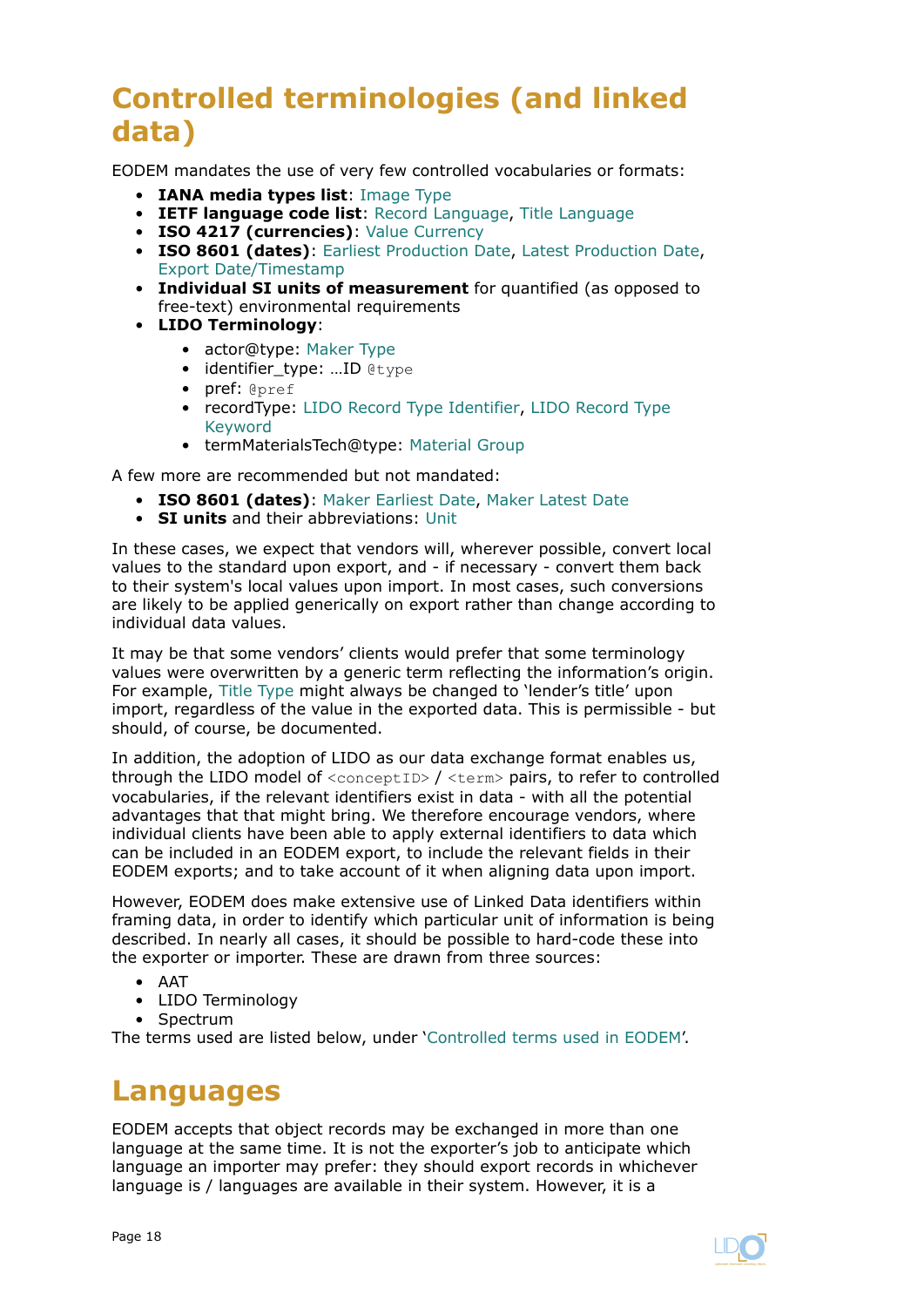<span id="page-18-0"></span>requirement of LIDO that a record's language must be explicitly labelled, using [Record Language](#page-136-0).

EODEM further mandates that, rather than export one <descriptiveMetadata> block and assign multiple languages to the individual units within it, a separate <descriptiveMetadata> block should be exported for every language used. The only exception to this is for [Title/](#page-31-0) [Names,](#page-31-0) where it is accepted that multiple titles may exist in different languages within a single descriptiveMetadata block; however, the individual languages should be specified using [Title Language](#page-136-0).

It is therefore incumbent on the importer to decide either to accept records in all the languages offered, or to define a hierarchy of preferred languages, from which the highest will be imported; failing that, the next highest, and so on.

# **Images and transfer of files**

If an image is not represented by a URI, it is assumed that the image files will be provided alongside the EODEM XML file, and the image file's name will be defined in the [Image](#page-132-0) field.

EODEM data for transfer will therefore comprise:

- $1 \times$  XML file, meeting the standard for the EODEM profile of LIDO  $1.1$
- $\bullet$  0-n  $\times$  image files

EODEM importers will expect to find a folder containing the files listed above - nothing else.

The EODEM standard does not mandate particular methods of transport (FTP, email, DropBox, etc.) Neither does it restrict the additional processing of files either before or after transfer - e.g. assembling XML and image files into a single ZIP archive prior to transfer. However, EODEM importers must be presented with a single folder containing the files listed above.

# **Security**

An EODEM file may contain sensitive information about one or more museum objects: valuations, security requirements, installation methods, etc. However, at the time of writing, this information is routinely transferred between borrowers and lenders in relatively insecure formats, i.e. as unencrypted email messages or in unencrypted files attached to email messages. Therefore, emailing EODEM data is no more or less secure than current common practice.

If lenders are concerned about the security of their data, we suggest that they wrap the EODEM files in a password-protected ZIP archive before transfer, and send the password to the borrower using a different channel from the one used to send the data. However, users should note that EODEM importers will not expect to deal with a ZIP archive - the files must be unpacked before running the importer (as per 'Transfer of files' above).

# **Schema presentation**

EODEM is a profile of LIDO version 1.1; this document should be read in conjunction with the LIDO 1.1 specification, [http://lido-schema.org/schema/](http://lido-schema.org/schema/v1.1/lido-v1.1.html) [v1.1/lido-v1.1.html.](http://lido-schema.org/schema/v1.1/lido-v1.1.html)

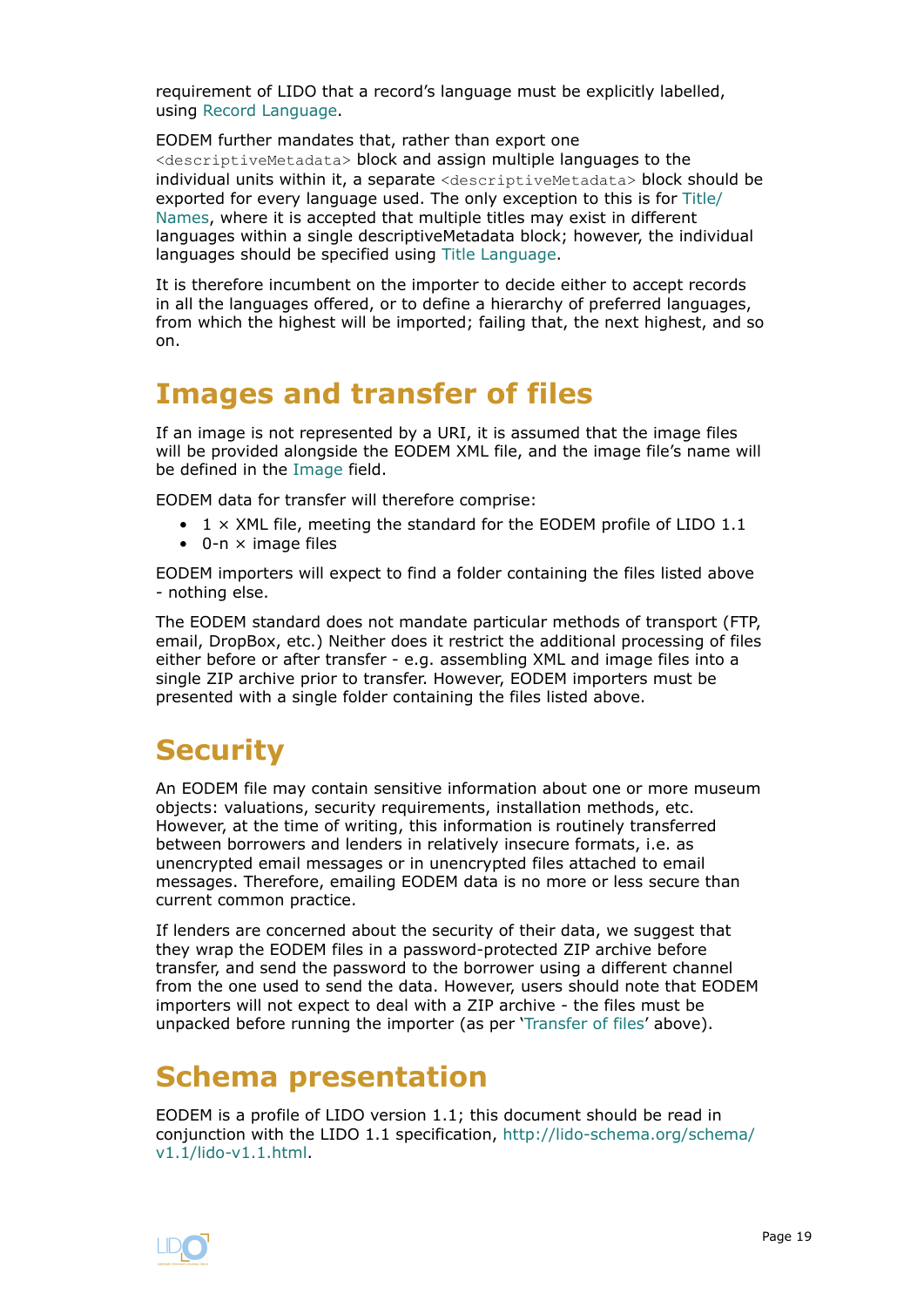The EODEM profile is presented as a series of units of information; these map to LIDO elements and attributes. The units of information are listed in the order in which they will appear within an EODEM profile. Each unit of information is presented as follows:

- The unit of information's name in natural language
	- **Description**: contains a short explanation of the unit of information.
	- **Unit ID**: the identifier used to identify the unit of information within the profile definition XML document, and documents generated from them.
	- **Examples**: one or more examples of the kind of data which might be contained within the unit of information.
	- **How to record**
		- **Authority**: any controlled terminology to be used within the unit of information itself, or the surrounding LIDO XML that identifies it. These should be taken as mandatory unless explicitly labelled as recommended.
		- **Cardinality**: the defined occurrence of the unit of information, within its parent unit of information. Cardinality is inherited. In other words:
			- If the cardinality of the unit *and all its ancestors* is 1 or 1-n, then the unit of information is mandatory
			- If the cardinality of a unit is 1 or 1-n, but that of its parents is 0-n, then the unit must be included only if its parent element is included.
		- **Content type**: the type of data encoded within the unit of information. This is either 'element', where the unit of information is a wrapper for descendant elements; or an indicative data type for the unit of information. Because EODEM is expressed in XML, all data is by definition expressed as Unicode text; nevertheless, certain units of information will expect data to be presented in the form of (say) a floating point or integer.
		- **Divergence from LIDO**: if any aspect of the unit of information diverges from the relevant element's definition in LIDO 1.1, this is identified here. This will take the form either of a more restrictive cardinality for, or restrictions on the terms that can be used within, the unit of information itself, or the surrounding LIDO XML that identifies it.
		- **XPath interchange**: an XPath which can be used to retrieve all occurrences of the unit of information for all objects contained within a single EODEM document.
		- **XPath object**: an XPath which can be used to retrieve all occurrences of the unit of information for a single object contained within an EODEM document.
	- **Export**: where to place the unit of information when creating an EODEM file:
		- **Context**: the parent unit of information within which the unit of information should be placed.
		- **Structure**: the components which make up the unit of information; these will be LIDO XML elements and attributes, and may include descendant units of information.

Units of information which are expressed solely as LIDO XML attributes may occur at multiple positions within an EODEM document, and so they have no information under Export; if their use is widespread, they will also have no information under XPath.

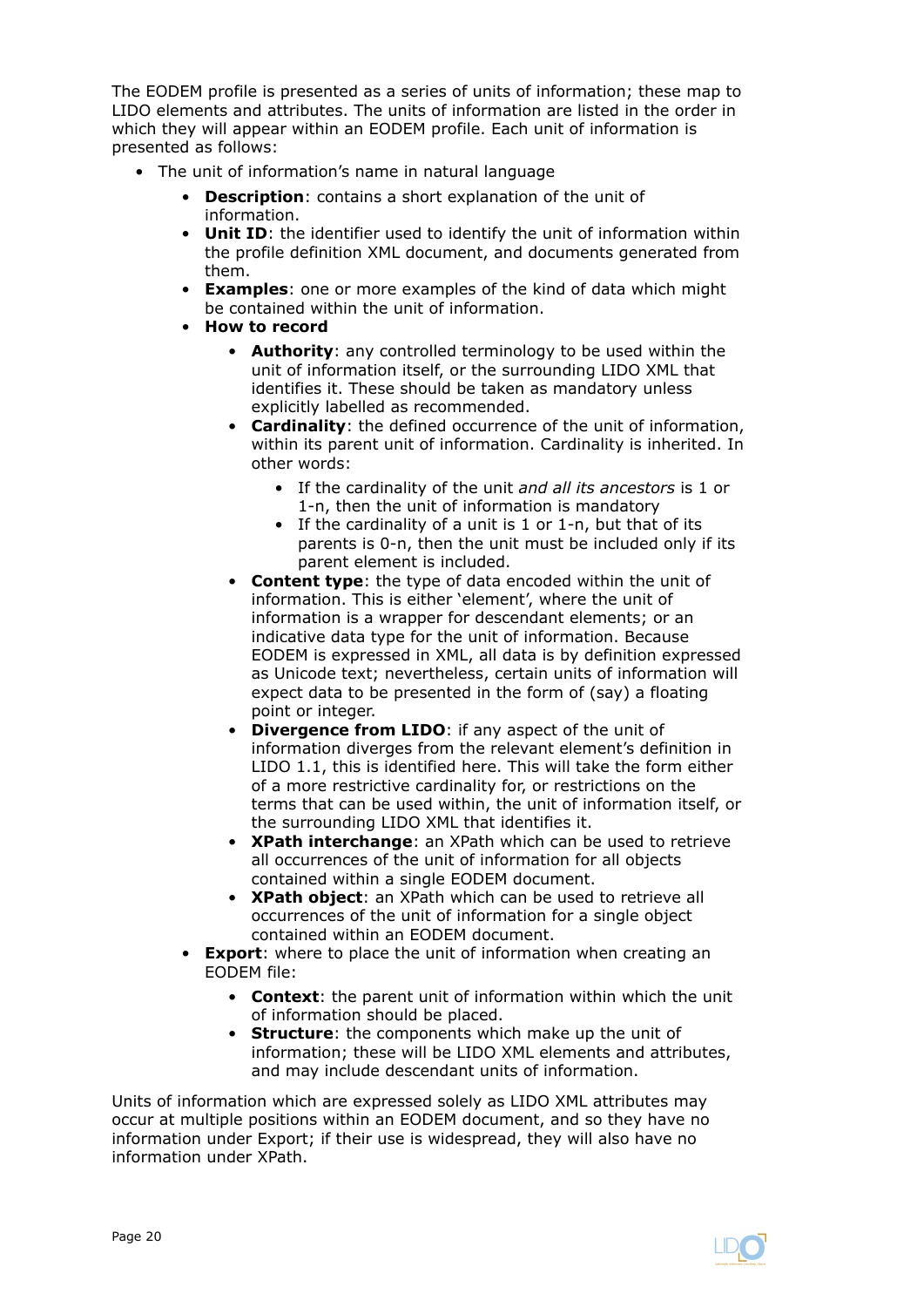# <span id="page-20-0"></span>**Viewer**

Developers and other users can preview valid EODEM files in a more humanreadable form by uploading a file and accompanying image(s) to an online viewer at [https://cidoc-dswg.org/eodem/.](https://cidoc-dswg.org/eodem/)

# **Controlled terms used in EODEM**

The following terms are listed as an aide-memoire; in all cases, the term's source must be taken as authoritative.

# **AAT**

See <https://www.getty.edu/research/tools/vocabularies/aat/>.

# **In alphabetical order**

- duration:<http://vocab.getty.edu/aat/300443981>
- exposure (functional concept): [http://vocab.getty.edu/aat/](http://vocab.getty.edu/aat/300443982) [300443982](http://vocab.getty.edu/aat/300443982)
- illuminance:<http://vocab.getty.edu/aat/300266203>
- light (energy): <http://vocab.getty.edu/aat/300056024>
- maximum: <http://vocab.getty.edu/aat/300443983>
- minimum: <http://vocab.getty.edu/aat/300443984>
- relative humidity:<http://vocab.getty.edu/aat/300192097>
- relative humidity fluctuation: <http://vocab.getty.edu/aat/300443985>
- targets (multidisciplinary concept): [http://vocab.getty.edu/aat/](http://vocab.getty.edu/aat/300443986) [300443986](http://vocab.getty.edu/aat/300443986)
- temperature: <http://vocab.getty.edu/aat/300056066>
- temperature fluctuation:<http://vocab.getty.edu/aat/300443559>
- ultraviolet radiation:<http://vocab.getty.edu/aat/300056056>
- valuation:<http://vocab.getty.edu/aat/300412096>
- valuation note:<http://vocab.getty.edu/aat/300435426>
- wavelength: <http://vocab.getty.edu/aat/300443987>

# **In numerical order**

- [http://vocab.getty.edu/aat/300056024:](http://vocab.getty.edu/aat/300056024) light (energy)
- [http://vocab.getty.edu/aat/300056056:](http://vocab.getty.edu/aat/300056056) ultraviolet radiation
- [http://vocab.getty.edu/aat/300056066:](http://vocab.getty.edu/aat/300056066) temperature
- [http://vocab.getty.edu/aat/300192097:](http://vocab.getty.edu/aat/300192097) relative humidity
- [http://vocab.getty.edu/aat/300266203:](http://vocab.getty.edu/aat/300266203) illuminance
- [http://vocab.getty.edu/aat/300412096:](http://vocab.getty.edu/aat/300412096) valuation
- [http://vocab.getty.edu/aat/300435426:](http://vocab.getty.edu/aat/300435426) valuation note
- [http://vocab.getty.edu/aat/300443559:](http://vocab.getty.edu/aat/300443559) temperature fluctuation
- [http://vocab.getty.edu/aat/300443981:](http://vocab.getty.edu/aat/300443981) duration
- [http://vocab.getty.edu/aat/300443982:](http://vocab.getty.edu/aat/300443982) exposure (functional concept)
- [http://vocab.getty.edu/aat/300443983:](http://vocab.getty.edu/aat/300443983) maximum
- [http://vocab.getty.edu/aat/300443984:](http://vocab.getty.edu/aat/300443984) minimum
- [http://vocab.getty.edu/aat/300443985:](http://vocab.getty.edu/aat/300443985) relative humidity fluctuation
- [http://vocab.getty.edu/aat/300443986:](http://vocab.getty.edu/aat/300443986) targets (multidisciplinary concept)
- [http://vocab.getty.edu/aat/300443987:](http://vocab.getty.edu/aat/300443987) wavelength

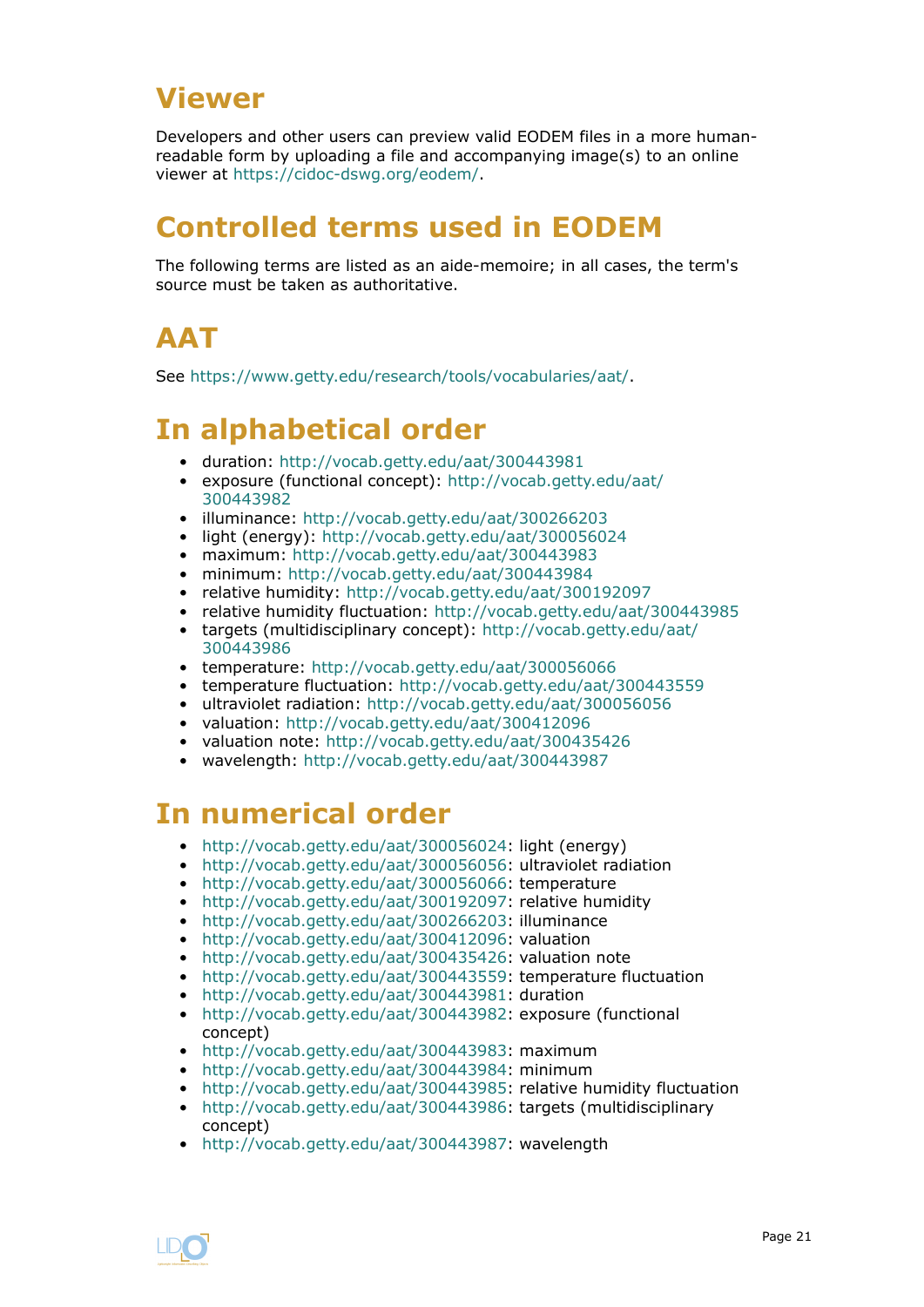# **LIDO Terminology**

See [http://xtree-public.digicult-verbund.de/vocnet/.](http://xtree-public.digicult-verbund.de/vocnet/)

# **In contextual order**

- actor@type (<http://terminology.lido-schema.org/lido00162>; any term)
	- Group of persons (Actor type): [http://terminology.lido](http://terminology.lido-schema.org/lido00165)[schema.org/lido00165](http://terminology.lido-schema.org/lido00165)
		- Family:<http://terminology.lido-schema.org/lido00166>
		- Organization (Actor type): [http://terminology.lido](http://terminology.lido-schema.org/lido00413)[schema.org/lido00413](http://terminology.lido-schema.org/lido00413)
	- Person: [http://terminology.lido-schema.org/lido00163](http://terminology.lido-schema.org/lido00163 )
- eventType [\(http://terminology.lido-schema.org/lido00222](http://terminology.lido-schema.org/lido00222); depending upon context, any term; or restricted to the following)
	- Beginning of existence: [http://terminology.lido-schema.org/](http://terminology.lido-schema.org/lido00028) [lido00028](http://terminology.lido-schema.org/lido00028) or any narrower term)
	- loan assessment: [http://terminology.lido-schema.org/](http://terminology.lido-schema.org/lido00795) [lido00795](http://terminology.lido-schema.org/lido00795)
	- display (object requirements assessment): [http://](http://terminology.lido-schema.org/lido00794) [terminology.lido-schema.org/lido00794](http://terminology.lido-schema.org/lido00794)
	- move of object (object requirements assessment): [http://](http://terminology.lido-schema.org/lido00793) [terminology.lido-schema.org/lido00793](http://terminology.lido-schema.org/lido00793)
- identifier@type [\(http://terminology.lido-schema.org/lido00098](http://terminology.lido-schema.org/lido00098); any term)
	- IRI: [http://terminology.lido-schema.org/lido00510](http://terminology.lido-schema.org/lido00510 )
	- Local identifier: [http://terminology.lido-schema.org/lido00100](http://terminology.lido-schema.org/lido00100 )
	- URI: [http://terminology.lido-schema.org/lido00099](http://terminology.lido-schema.org/lido00099 )
- objectMeasurementsSet@type ([http://terminology.lido-schema.org/](http://terminology.lido-schema.org/lido00922) [lido00922;](http://terminology.lido-schema.org/lido00922) any term)
	- Object property: [http://terminology.lido-schema.org/](http://terminology.lido-schema.org/lido00927) [lido00927](http://terminology.lido-schema.org/lido00927)
	- Object requirement: [http://terminology.lido-schema.org/](http://terminology.lido-schema.org/lido00923) [lido00923](http://terminology.lido-schema.org/lido00923)
- pref [\(http://terminology.lido-schema.org/lido00168;](http://terminology.lido-schema.org/lido00168) any term)
	- Alternative: [http://terminology.lido-schema.org/lido00170](http://terminology.lido-schema.org/lido00170 )
	- Display flag: [http://terminology.lido-schema.org/lido00526](http://terminology.lido-schema.org/lido00526 )
	- Hidden: [http://terminology.lido-schema.org/lido00426](http://terminology.lido-schema.org/lido00426 )
	- Preferred: [http://terminology.lido-schema.org/lido00169](http://terminology.lido-schema.org/lido00169 )
- recordMetadataDate@type: [http://terminology.lido-schema.org/](http://terminology.lido-schema.org/lido00219) [lido00219](http://terminology.lido-schema.org/lido00219)
	- created: [http://terminology.lido-schema.org/lido00472](http://terminology.lido-schema.org/lido00472 )
- recordType [\(http://terminology.lido-schema.org/lido00140](http://terminology.lido-schema.org/lido00140); any term)
	- Component-level record: [http://terminology.lido-schema.org/](http://terminology.lido-schema.org/lido00447 ) [lido00447](http://terminology.lido-schema.org/lido00447 )
	- Group-level record: [http://terminology.lido-schema.org/](http://terminology.lido-schema.org/lido00453 ) [lido00453](http://terminology.lido-schema.org/lido00453 )
	- Item-level record: [http://terminology.lido-schema.org/](http://terminology.lido-schema.org/lido00141 ) [lido00141](http://terminology.lido-schema.org/lido00141 )
- repositorySet@type:<http://terminology.lido-schema.org/lido00171>
	- Current repository or location: [http://terminology.lido](http://terminology.lido-schema.org/lido00475)[schema.org/lido00475](http://terminology.lido-schema.org/lido00475)

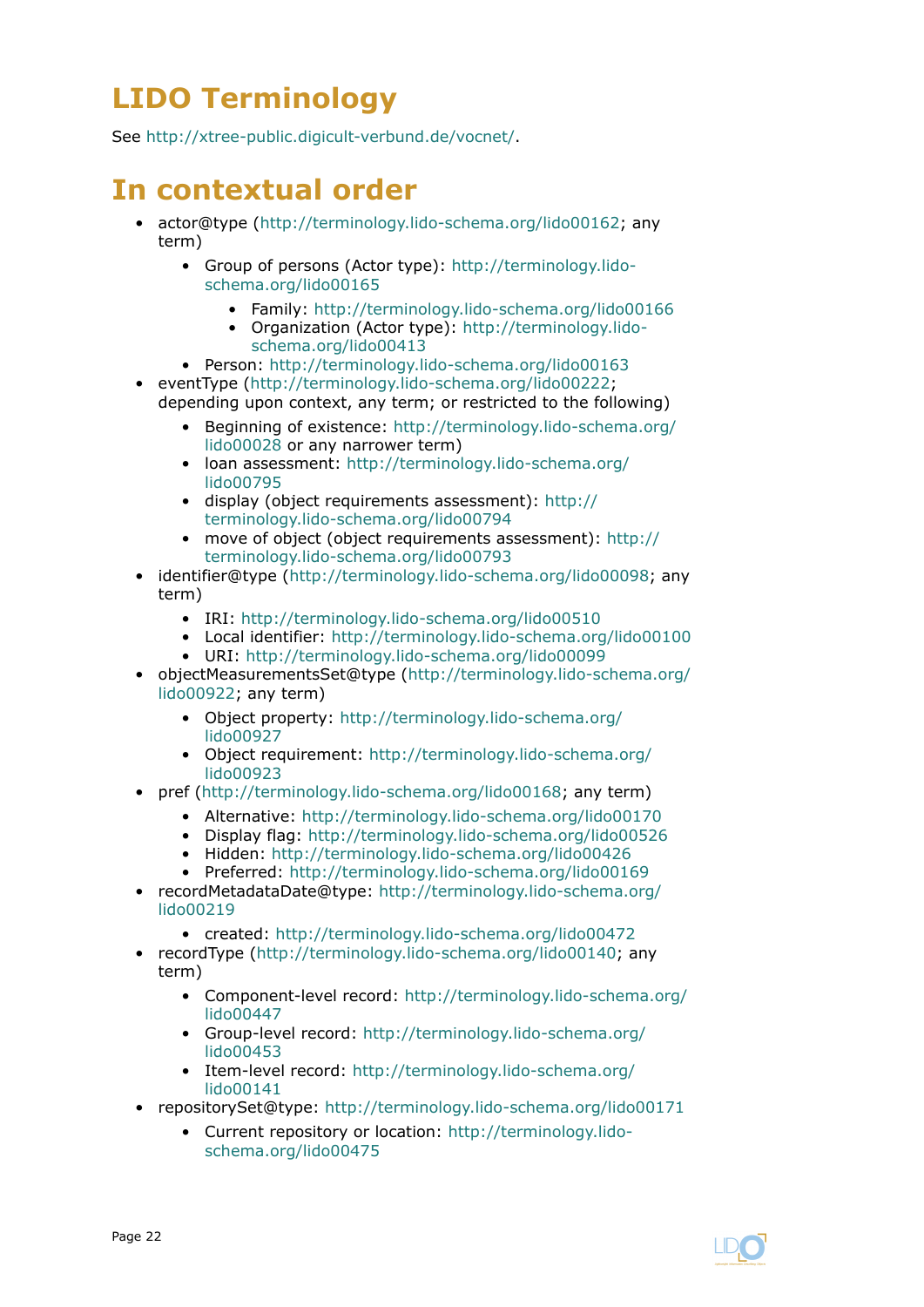# **In numerical order**

- <http://terminology.lido-schema.org/lido00028>: Beginning of existence
- <http://terminology.lido-schema.org/lido00099>: URI
- <http://terminology.lido-schema.org/lido00100>: Local identifier
- <http://terminology.lido-schema.org/lido00141>: Item-level record
- <http://terminology.lido-schema.org/lido00163>: Person
- <http://terminology.lido-schema.org/lido00165>: Group of persons (Actor type)
- <http://terminology.lido-schema.org/lido00166>: Family
- <http://terminology.lido-schema.org/lido00169>: Preferred
- <http://terminology.lido-schema.org/lido00170>: Alternative
- <http://terminology.lido-schema.org/lido00413>: Organization (Actor type)
- <http://terminology.lido-schema.org/lido00426>: Hidden
- <http://terminology.lido-schema.org/lido00447>: Component-level record
- <http://terminology.lido-schema.org/lido00453>: Group-level record
- <http://terminology.lido-schema.org/lido00472>: created
- <http://terminology.lido-schema.org/lido00475>: Current repository or location
- <http://terminology.lido-schema.org/lido00510>: IRI
- <http://terminology.lido-schema.org/lido00526>: Display flag
- <http://terminology.lido-schema.org/lido00793>: move of object (object requirements assessment)
- <http://terminology.lido-schema.org/lido00794>: display (object requirements assessment)
- <http://terminology.lido-schema.org/lido00795>: loan assessment
- <http://terminology.lido-schema.org/lido00923>: Object requirement
- <http://terminology.lido-schema.org/lido00927>: Object property

# **Spectrum**

Terms used exist in Spectrum as units of information.

- brief description: <http://purl.org/spectrum/units/brief-description> (existing term)
- condition checking requirements: [http://purl.org/spectrum/units/](http://purl.org/spectrum/units/condition-checking-requirements) [condition-checking-requirements](http://purl.org/spectrum/units/condition-checking-requirements) (candidate term)
- condition note: <http://purl.org/spectrum/units/condition-note> (existing term)
- display recommendations: [http://purl.org/spectrum/units/display](http://purl.org/spectrum/units/display-recommendations)[recommendations](http://purl.org/spectrum/units/display-recommendations) (existing term)
- handling recommendations: [http://purl.org/spectrum/units/handling](http://purl.org/spectrum/units/handling-recommendations)[recommendations](http://purl.org/spectrum/units/handling-recommendations) (existing term)
- hazards note: <http://purl.org/spectrum/units/hazards-note>(existing term)
- imaging requirements: [http://purl.org/spectrum/units/imaging](http://purl.org/spectrum/units/imaging-requirements)[requirements](http://purl.org/spectrum/units/imaging-requirements) (candidate term)
- installation note:<http://purl.org/spectrum/units/installation-note> (candidate term)
- insurance or indemnity requirements: [http://purl.org/spectrum/units/](http://purl.org/spectrum/units/insurance-or-indemnity-requirements) [insurance-or-indemnity-requirements](http://purl.org/spectrum/units/insurance-or-indemnity-requirements) (candidate term)
- security requirements: [http://purl.org/spectrum/units/security](http://purl.org/spectrum/units/security-requirements)[requirements](http://purl.org/spectrum/units/security-requirements) (candidate term)
- shipping note:<http://purl.org/spectrum/units/shipping-note> (existing term)

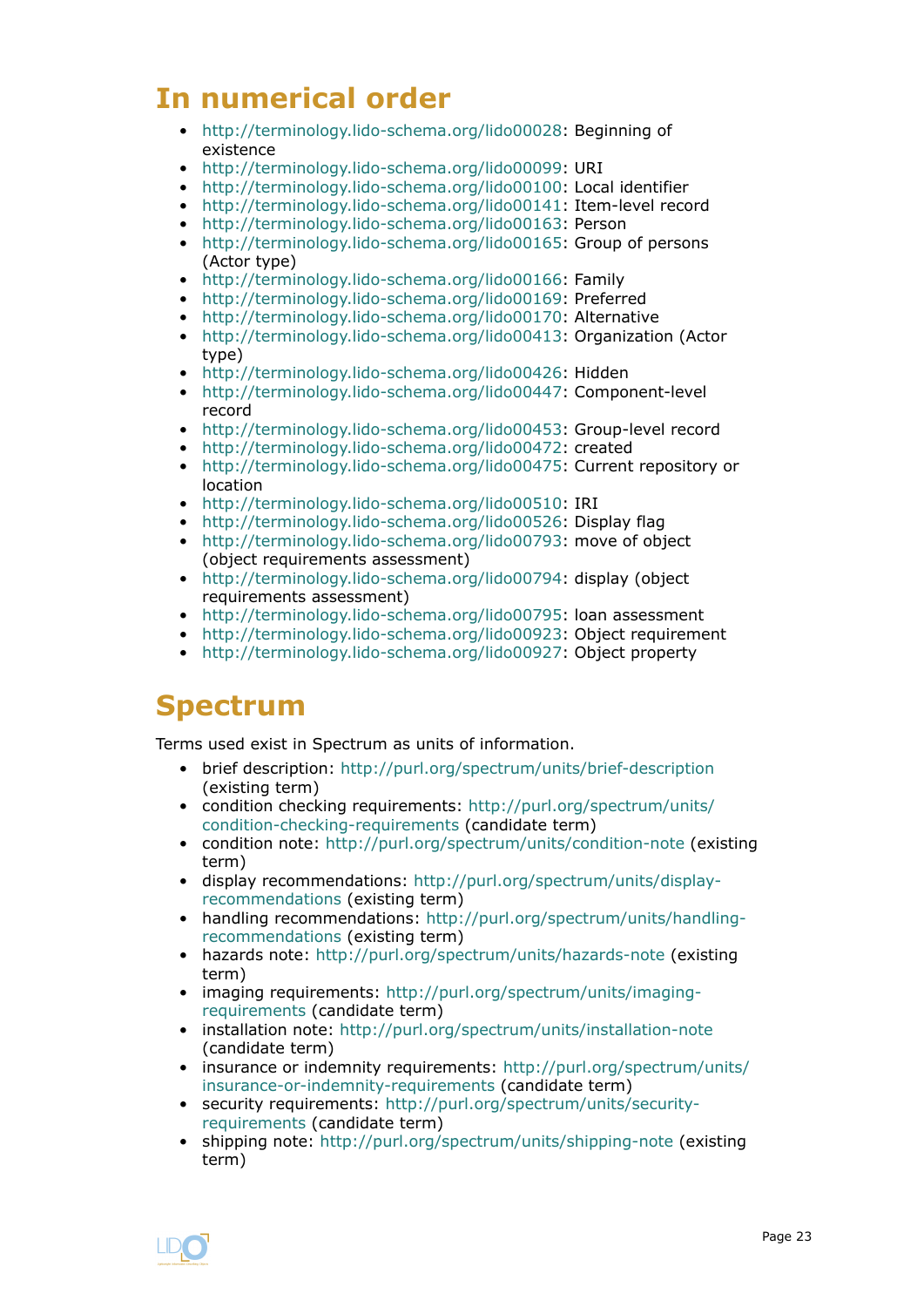# <span id="page-23-0"></span>**Elements**

# **EODEM Exchange**

## Description

A complete EODEM data exchange.

Unit ID EODEM\_Exchange

How to record

**Cardinality** 

1

Content type

element

XPath interchange

/lido:lidoWrap

Export

**Structure** <lido:lidoWrap> EODEM\_Object

# **EODEM Object**

# Description

Information about a single object being described as part of an EODEM data exchange.

Unit ID EODEM\_Object

How to record

**Cardinality** 

1-n (only 1 per object)

Content type

element

XPath interchange

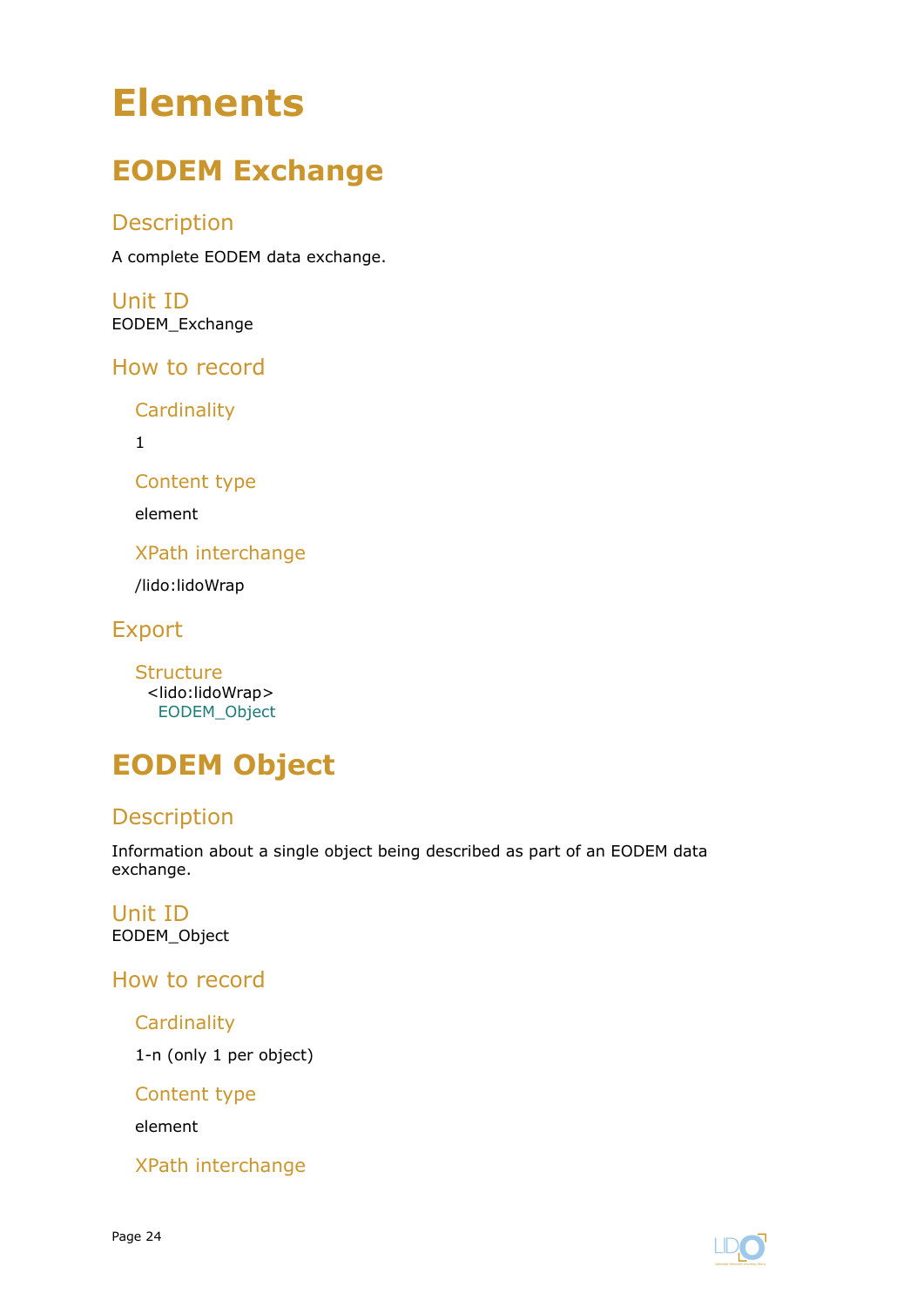<span id="page-24-0"></span>/lido:lidoWrap/lido:lido

XPath object

lido:lido

Export

**Context** [EODEM Exchange](#page-23-0)

**Structure** <lido:lido> LIDO\_Record\_ID [URI](#page-25-0) [LIDO\\_Application\\_Profile](#page-26-0) [Object\\_Metadata](#page-27-0) [Administrative\\_Metadata](#page-122-0)

# **LIDO Record ID**

## **Description**

A unique identification of the LIDO record, preferably composed of an identifier for the contributor and a record identification in the contributor's (local) system.

Unit ID LIDO\_Record\_ID

## **Examples**

NG-object-4077

How to record

Authority

lidoRecID @type any numeric URI from [LIDO Terminology:](http://terminology.lido-schema.org/lido00098) [identifier@type](http://terminology.lido-schema.org/lido00098)

#### **Cardinality**

1

Content type

character data: string

Divergence from LIDO

- cardinality (LIDO: 1-n)
- controlled terminology in lidoRecID @type (LIDO: various values allowed)

#### XPath interchange

/lido:lidoWrap/lido:lido/lido:lidoRecID/text()

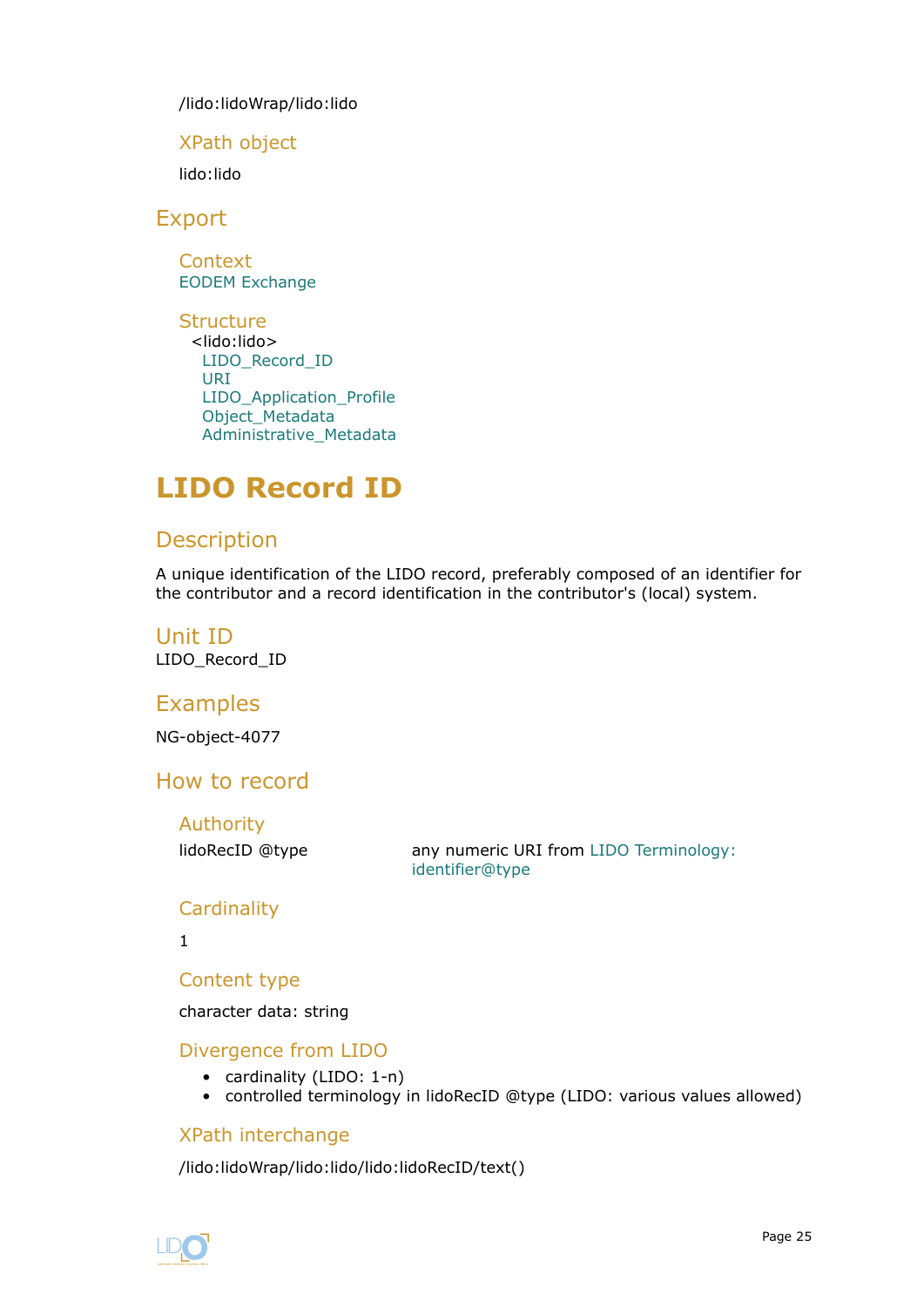## <span id="page-25-0"></span>XPath object

lido:lido/lido:lidoRecID/text()

## Export

**Context** [EODEM Object](#page-23-0)

**Structure** <lido:lidoRecID lido:type=["Identifier\\_Type"](#page-134-0)>

# **URI**

# **Description**

Any 'cool' (persistent and dereferenceable) URI assigned to the item.

# Unit ID

URI

## Examples

https://data.ng-london.org.uk/0F6J-0001-0000-0000

# How to record

#### Authority

| objectPublishedID @type | only one value is permitted: http://     |
|-------------------------|------------------------------------------|
|                         | terminology.lido-schema.org/lido00099 17 |

#### **Cardinality**

0-1

Content type

character data: string

#### Divergence from LIDO

- cardinality (LIDO: 0-n)
- controlled terminology in objectPublishedID @type (LIDO: various values allowed)

#### XPath interchange

/lido:lidoWrap/lido:lido/lido:objectPublishedID/text()

#### XPath object

lido:lido/lido:objectPublishedID/text()



<sup>17</sup> LIDO numeric URI for LIDO Terminology term 'URI'.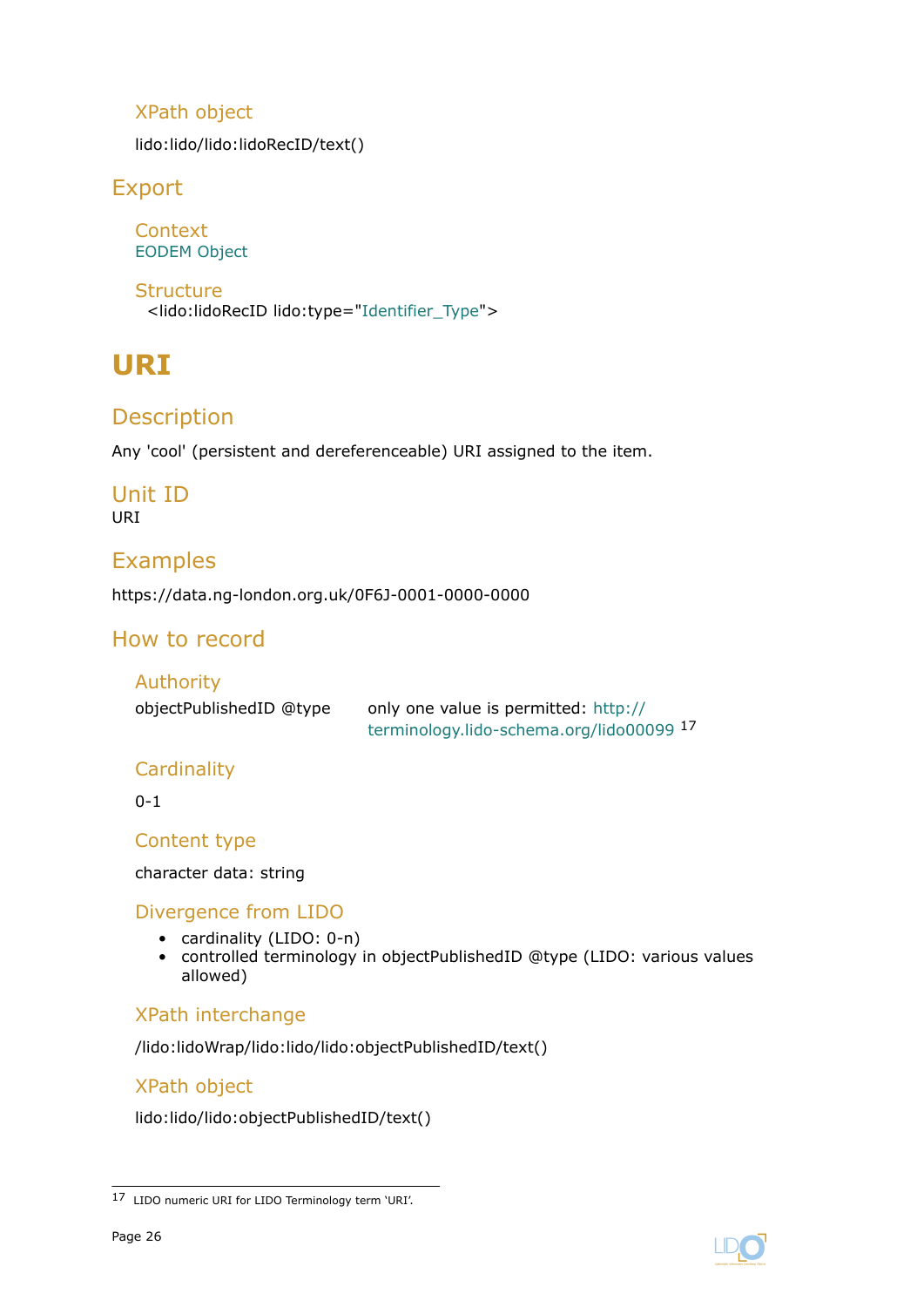## <span id="page-26-0"></span>Export

**Context** [EODEM Object](#page-23-0)

**Structure** <lido:objectPublishedID lido:type="[Identifier\\_Type](#page-134-0)">

# **LIDO Application Profile**

## Description

The LIDO profile to which this record adheres; by definition, this must be a version of the EODEM profile.

Unit ID

LIDO\_Application\_Profile

## Examples

element EODEM version 1

## How to record

#### Authority

Only one value is permitted: [https://lido-schema.org/profiles/v1.1/lido-v1.1](https://lido-schema.org/profiles/v1.1/lido-v1.1-profile-eodem-v1.0.xsd) [profile-eodem-v1.0.xsd](https://lido-schema.org/profiles/v1.1/lido-v1.1-profile-eodem-v1.0.xsd)

#### **Cardinality**

1

#### Content type

character data: string

#### Divergence from LIDO

- cardinality (LIDO: 0-1)
- controlled terminology (LIDO: various values allowed)

#### XPath interchange

/lido:lidoWrap/lido:lido/lido:applicationProfile[@lido:type='http:// terminology.lido-schema.org/lido00099']/text()

#### XPath object

lido:lido/lido:applicationProfile[@lido:type='http://terminology.lido-schema.org/ lido00099']/text()

## Export

**Context** [EODEM Object](#page-23-0)

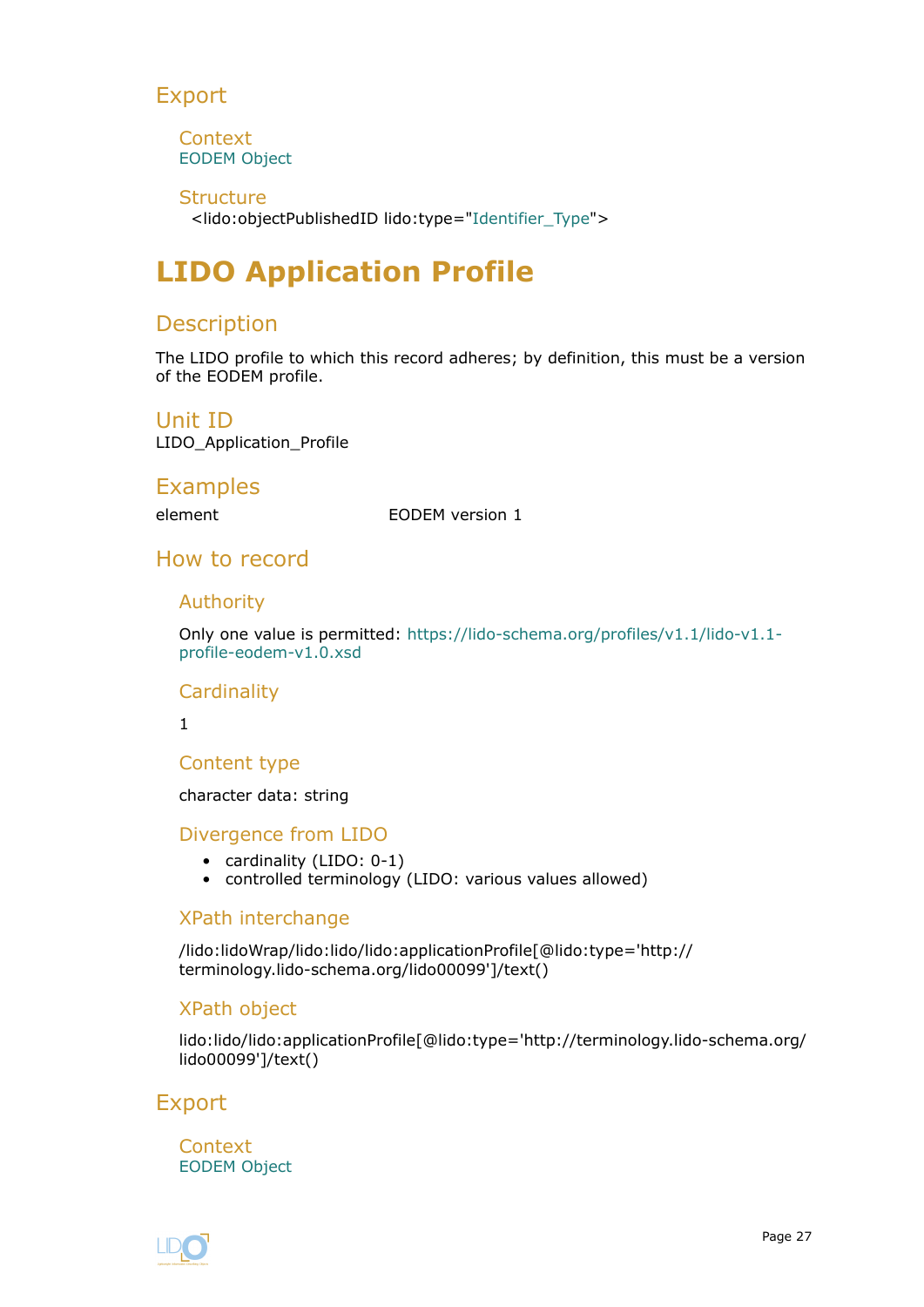#### <span id="page-27-0"></span>**Structure**

<lido:applicationProfile lido:type="http://terminology.lido-schema.org/ lido00100">EODEM version 1

# **Object Metadata**

## **Description**

The container for all data describing the object, rather than administrative data, or data describing the LIDO record.

Unit ID Object\_Metadata

#### How to record

**Cardinality** 

1

Content type

element

XPath interchange

/lido:lidoWrap/lido:lido/lido:descriptiveMetadata

#### XPath object

lido:lido/lido:descriptiveMetadata

## Export

```
Context
EODEM Object
```

```
Structure
 <lido:descriptiveMetadata xml:lang="Record_Language">
  Object Type Group
  <lido:objectIdentificationWrap>
    <lido:titleWrap>
     TitleName_Group
    <lido:repositoryWrap>
     <lido:repositorySet lido:type="http://terminology.lido-schema.org/
     lido00475">
      Lender_Group_1_repository
      Object_Identifier
    <lido:objectDescriptionWrap>
     Brief_Description
    <lido:objectMeasurementsWrap>
     Measurement_Group
    <lido:objectMaterialsTechWrap>
     Materials_Group
  <lido:eventWrap>
    Object_Production_Group
```
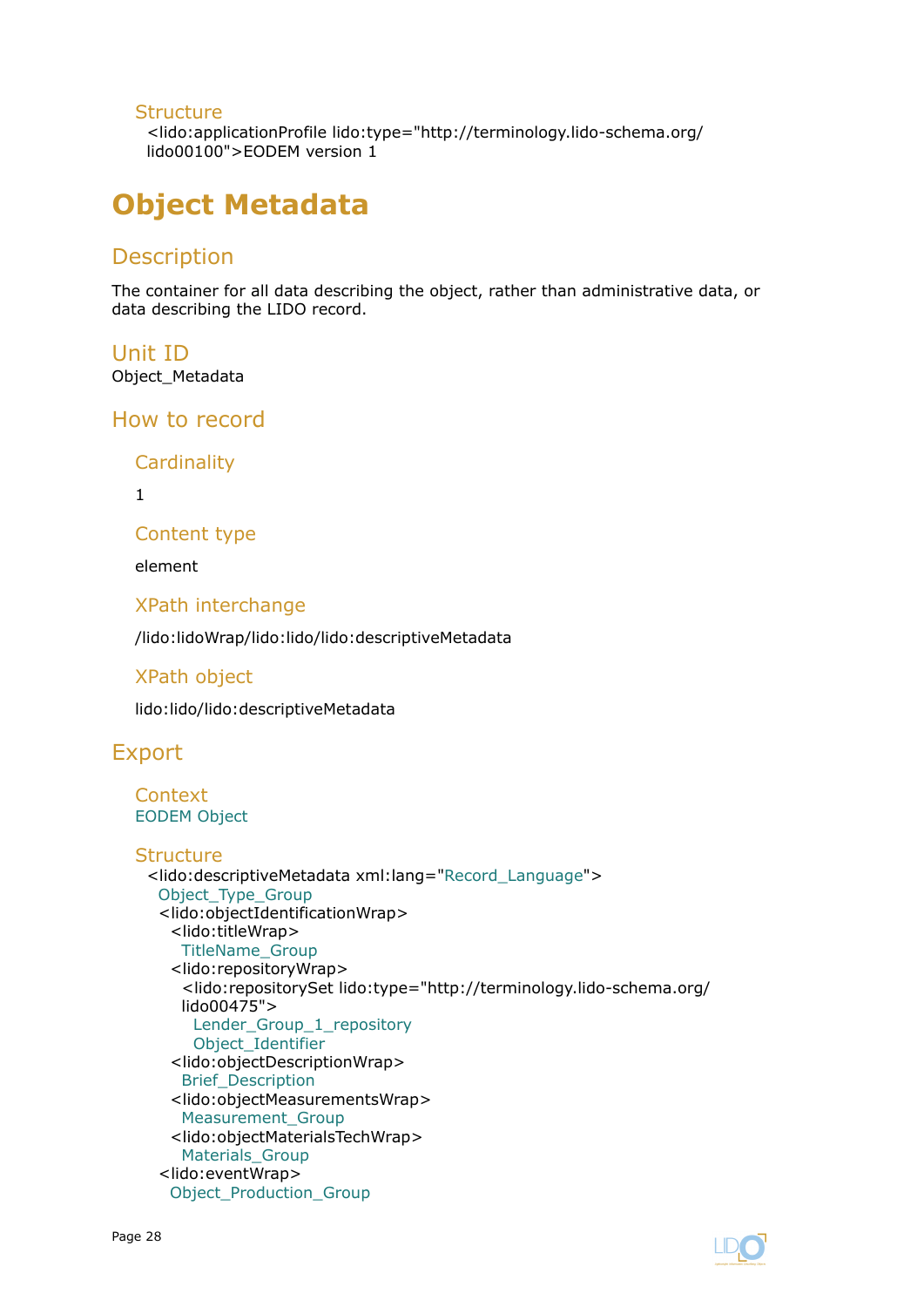<span id="page-28-0"></span>[Loan\\_Assessment\\_Group](#page-68-0) [Object\\_Move\\_Requirements\\_Group](#page-75-0) [Object\\_Display\\_Requirements\\_Group](#page-81-0)

# **Object Type Group**

## **Description**

Containing element for an individual type (the narrowest meaningful attribution of type that can be appropriately applied to the whole of the item), expressed as one or more keywords, optionally accompanied by one or more identifiers. If more than one type is allocated, each type should be placed in a separate Object Type Group.

#### Unit ID

Object\_Type\_Group

How to record

**Cardinality** 

 $1 - n$ 

Content type

element

XPath interchange

/lido:lidoWrap/lido:lido/lido:descriptiveMetadata/lido:objectClassificationWrap

#### XPath object

lido:lido/lido:descriptiveMetadata/lido:objectClassificationWrap

#### Export

**Context** [Object Metadata](#page-27-0)

**Structure** <lido:objectClassificationWrap> <lido:objectWorkTypeWrap> <lido:objectWorkType> Object\_Type\_Identifier [Object\\_Type\\_Keyword](#page-29-0)

# **Object Type Identifier**

## **Description**

An identifier in a controlled terminology for the narrowest meaningful attribution of type that can be appropriately applied to the whole of the item.

## Unit ID

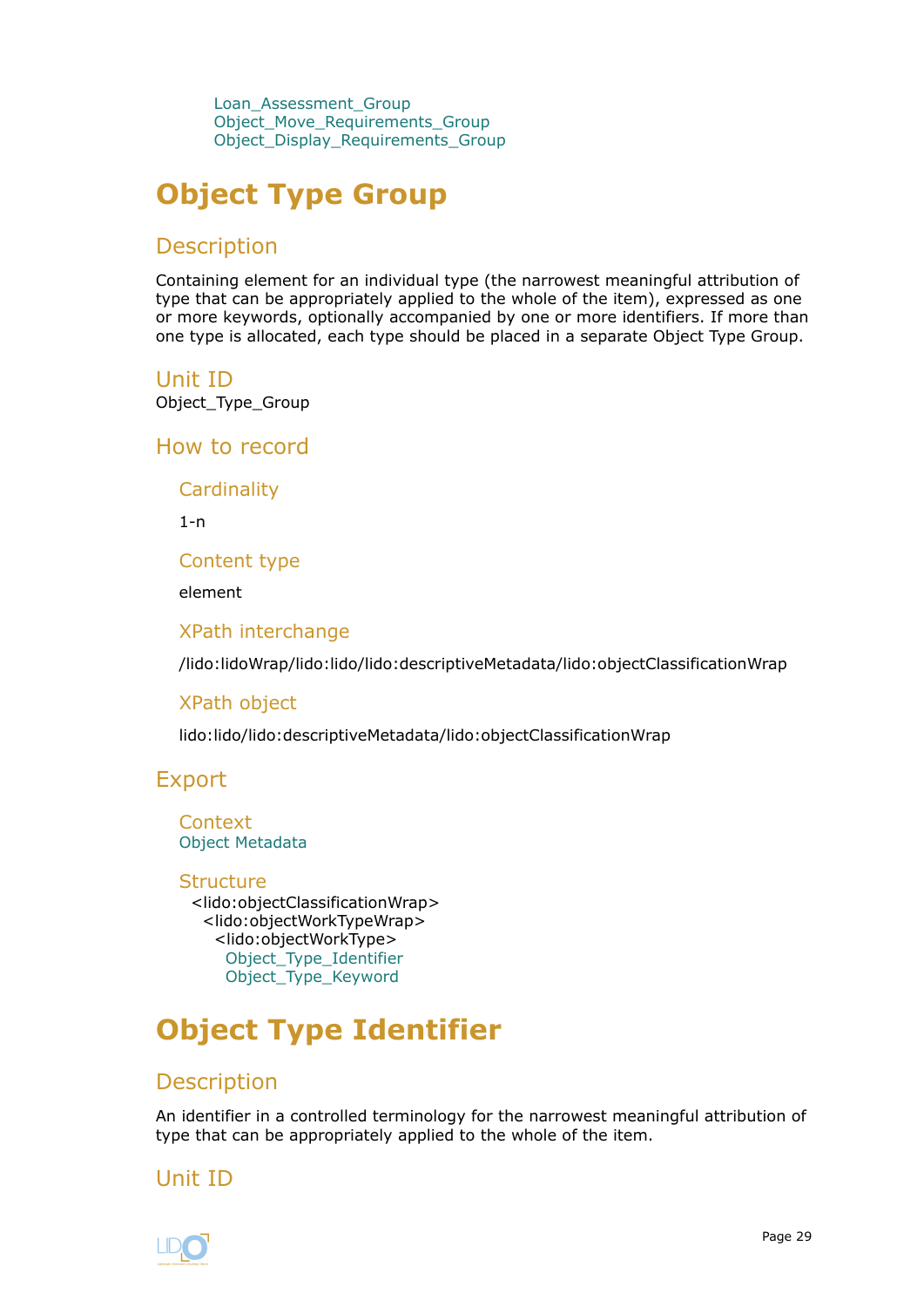<span id="page-29-0"></span>Object\_Type\_Identifier

## Examples

http://vocab.getty.edu/aat/300033618

## How to record

| <b>Authority</b> |                                                           |
|------------------|-----------------------------------------------------------|
| conceptID @type  | any numeric URI from LIDO Terminology:<br>identifier@type |
| conceptID @pref  | any numeric URI from LIDO Terminology: pref               |

#### **Cardinality**

 $0 - n$ 

#### Content type

character data: string

#### Divergence from LIDO

- controlled terminology in conceptID @type (LIDO: various values allowed)
- controlled terminology in conceptID @pref (LIDO: various values allowed)

#### XPath interchange

/lido:lidoWrap/lido:lido/lido:descriptiveMetadata/lido:objectClassificationWrap/ lido:objectWorkTypeWrap/lido:objectWorkType/lido:conceptID/text()

#### XPath object

lido:lido/lido:descriptiveMetadata/lido:objectClassificationWrap/ lido:objectWorkTypeWrap/lido:objectWorkType/lido:conceptID/text()

# Export

**Context** [Object Type Group](#page-28-0)

#### **Structure**

<lido:conceptID lido:type="http://terminology.lido-schema.org/lido00099">

# **Object Type Keyword**

## **Description**

The narrowest meaningful attribution of type that can be appropriately applied to the whole of the item.

## Unit ID

Object\_Type\_Keyword

## Examples

• paintings

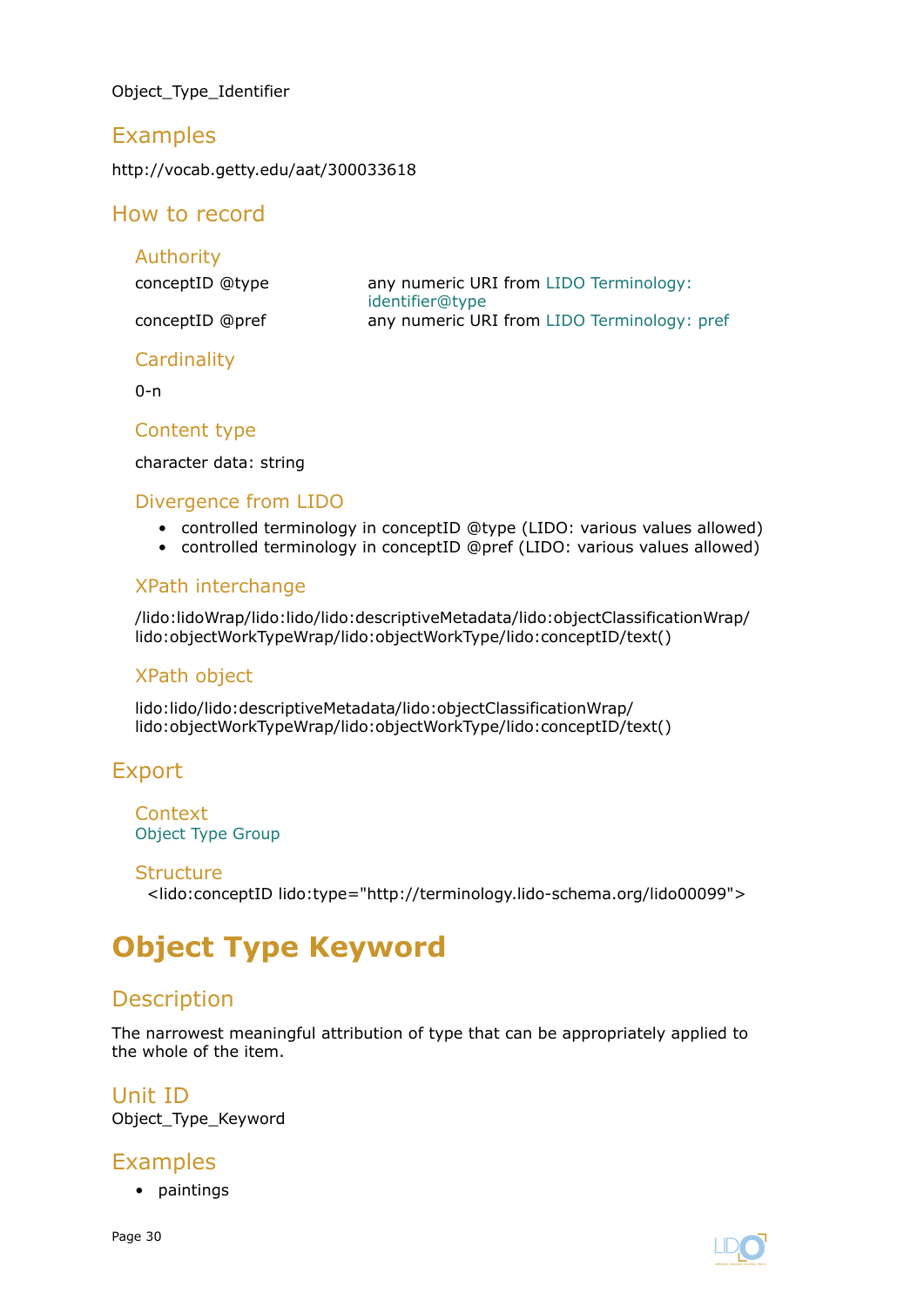- <span id="page-30-0"></span>• chair
- model
- specimen
- sample
- suit of armour

#### How to record

#### Authority

term @pref any numeric URI from [LIDO Terminology: pref](http://terminology.lido-schema.org/lido00168)

#### **Cardinality**

1-n

#### Content type

#### character data: string

#### Divergence from LIDO

- cardinality (LIDO: 0-n)
- controlled terminology in term @pref (LIDO: various values allowed)

#### XPath interchange

/lido:lidoWrap/lido:lido/lido:descriptiveMetadata/lido:objectClassificationWrap/ lido:objectWorkTypeWrap/lido:objectWorkType/lido:term/text()

#### XPath object

lido:lido/lido:descriptiveMetadata/lido:objectClassificationWrap/ lido:objectWorkTypeWrap/lido:objectWorkType/lido:term/text()

#### Export

**Context** [Object Type Group](#page-28-0)

**Structure** <lido:term>

# **Title/Name Group**

## **Description**

Containing element for the name by which the object is widely known, and information describing it.

Unit ID TitleName\_Group

How to record

Authority

titleSet @pref any numeric URI from [LIDO Terminology: pref](http://terminology.lido-schema.org/lido00168) 18

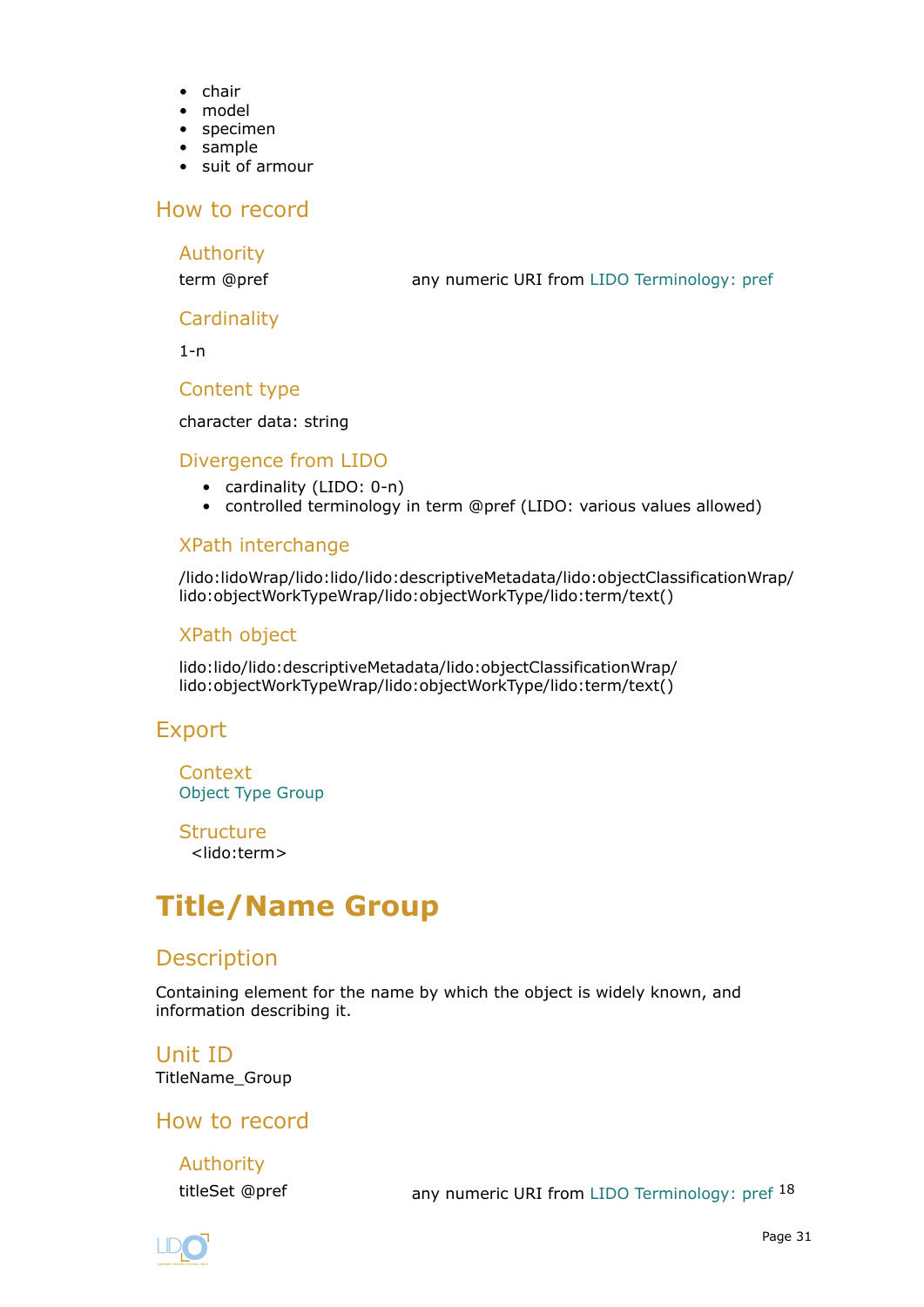## <span id="page-31-0"></span>**Cardinality**

1

### Content type

#### element

#### Divergence from LIDO

- cardinality (LIDO: 1-n)
- controlled terminology in titleSet @pref (LIDO: various values allowed)

#### XPath interchange

/lido:lidoWrap/lido:lido/lido:descriptiveMetadata/lido:objectIdentificationWrap/ lido:titleWrap/lido:titleSet

#### XPath object

lido:lido/lido:descriptiveMetadata/lido:objectIdentificationWrap/lido:titleWrap/ lido:titleSet

# Export

Context [Object Metadata](#page-27-0)

```
Structure
 <lido:titleSet lido:type="Title_Type">
  TitleName
```
# **Title/Name**

# **Description**

The name by which the item is widely known. For works of artistic creation this may be ascribed by the creator. For natural history specimens, this is likely to be the scientific names of a genus or species name. More than one instance may be recorded where the item is widely known by multiple title/names or where the title name has been recorded in multiple languages.

## Unit ID

TitleName

## Examples

- Bacchus and Ariadne
- Washington Crossing the Delaware
- Untitled
- The Rosetta Stone
- Odobenus rosmarus
- Napoleon's hat

## How to record

 $18$  @pref will be ignored by importers, because only one term is permissible here in EODEM.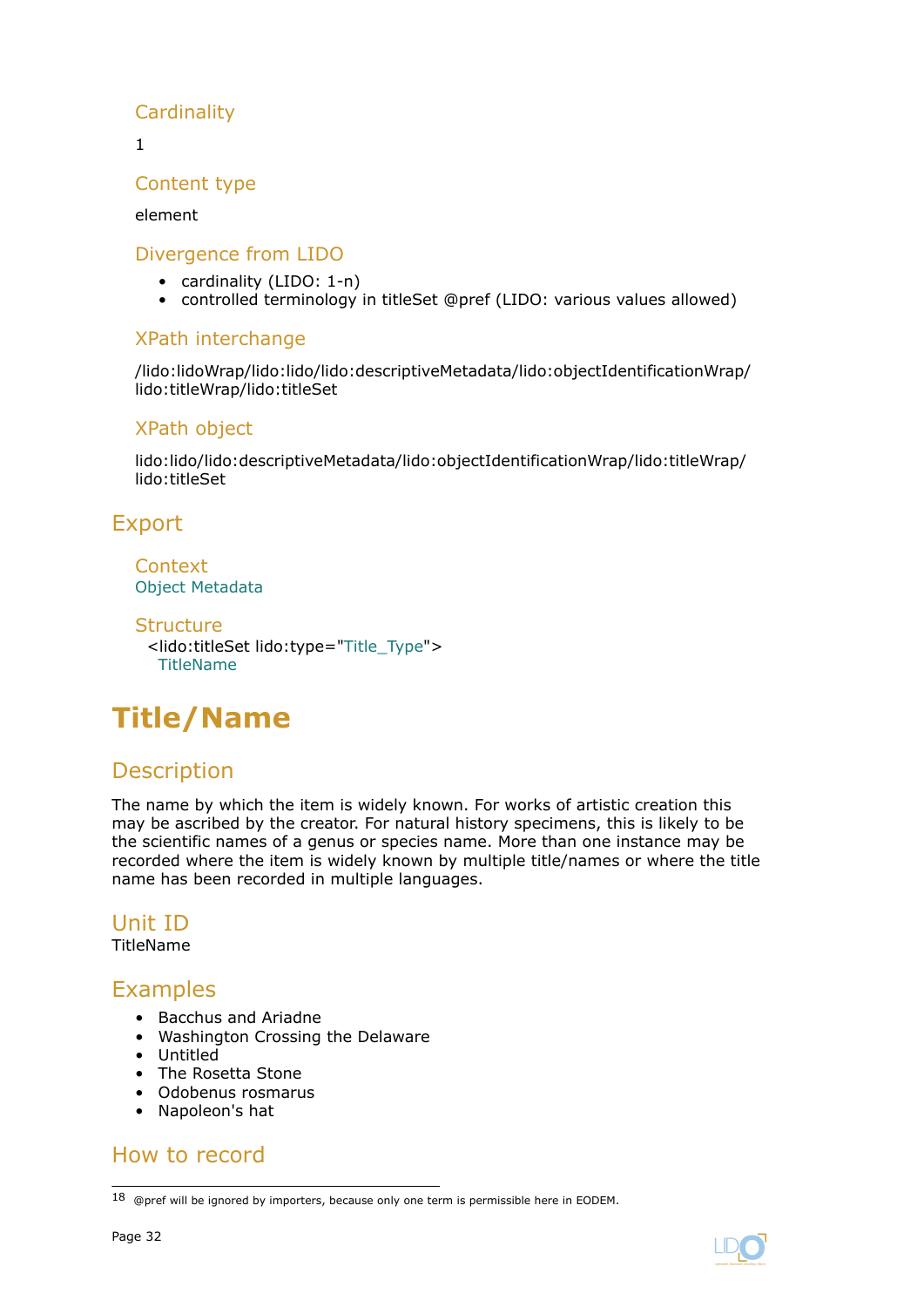#### <span id="page-32-0"></span>Authority

appellationValue @pref any numeric URI from [LIDO Terminology: pref](http://terminology.lido-schema.org/lido00168)

**Cardinality** 

 $1 - n$ 

Content type

character data: string

Divergence from LIDO

controlled terminology in appellationValue @pref (LIDO: various values allowed)

XPath interchange

/lido:lidoWrap/lido:lido/lido:descriptiveMetadata/lido:objectIdentificationWrap/ lido:titleWrap/lido:titleSet/lido:appellationValue/text()

#### XPath object

lido:lido/lido:descriptiveMetadata/lido:objectIdentificationWrap/lido:titleWrap/ lido:titleSet/lido:appellationValue/text()

## Export

**Context** [Title/Name Group](#page-30-0)

**Structure** <lido:appellationValue xml:lang=["Title\\_Language"](#page-136-0)>

# **Lender Group [1: repository]**

## Description

Containing element for information identifying the institution lending the item and exporting the data, expressed as free text, optionally accompanied by one or more identifiers.

# Unit ID

Lender Group 1 repository

How to record

Authority

repositorySet @type only one value is permitted: [http://](http://terminology.lido-schema.org/lido00475) [terminology.lido-schema.org/lido00475](http://terminology.lido-schema.org/lido00475) <sup>19</sup>

#### **Cardinality**

1-n

19 LIDO numeric URI for LIDO Terminology term 'Current repository or location'.

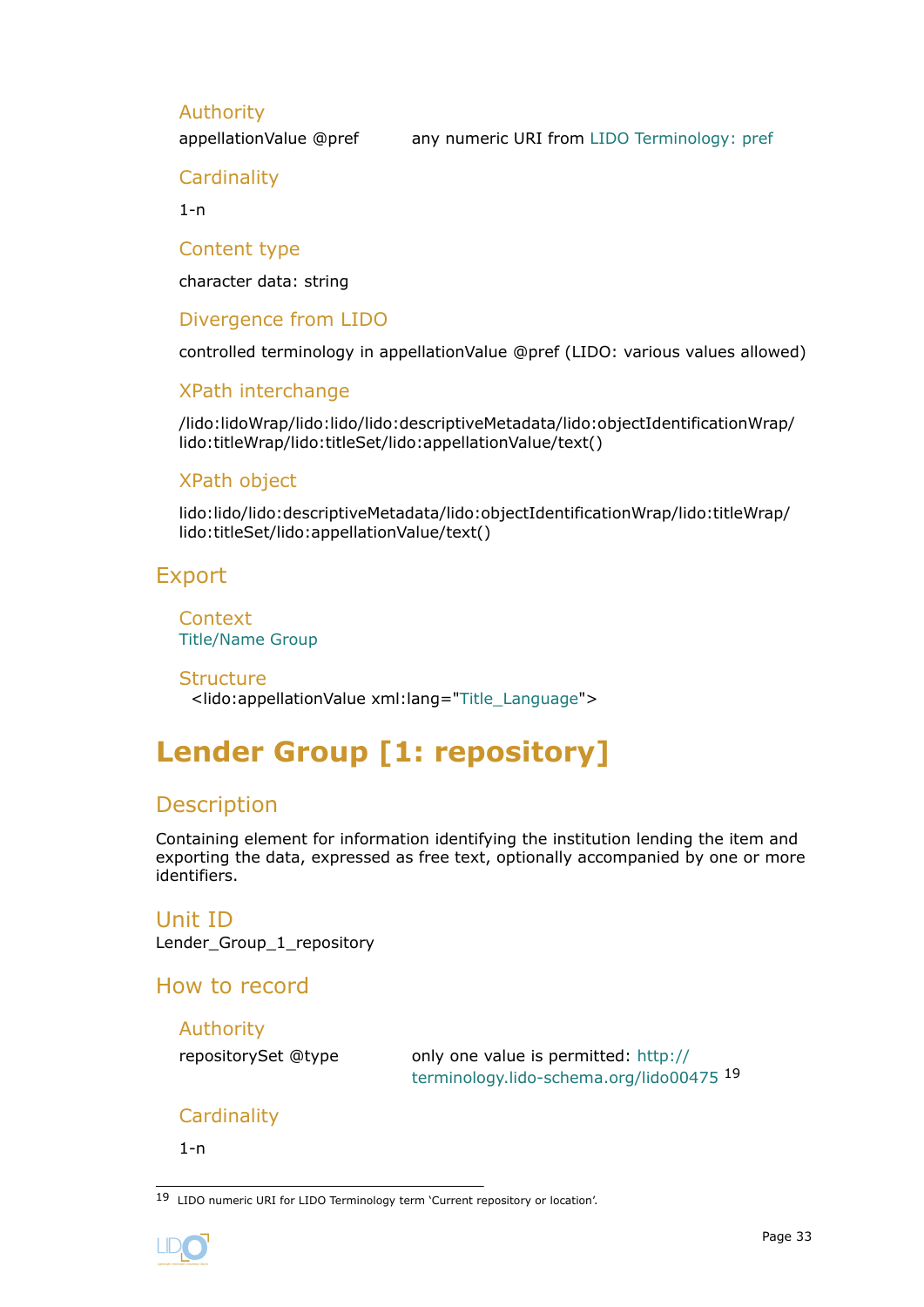#### <span id="page-33-0"></span>Content type

#### element

#### Divergence from LIDO

- controlled vocabulary in repositorySet @type (LIDO: various values allowed)
- cardinality (LIDO: 0-n)

#### XPath interchange

/lido:lidoWrap/lido:lido/lido:descriptiveMetadata/lido:objectIdentificationWrap/ lido:repositoryWrap/lido:repositorySet[@lido:type='http://terminology.lidoschema.org/lido00475']/lido:repositoryName

#### XPath object

lido:lido/lido:descriptiveMetadata/lido:objectIdentificationWrap/ lido:repositoryWrap/lido:repositorySet[@lido:type='http://terminology.lidoschema.org/lido00475']/lido:repositoryName

## Export

#### **Context** [Object Metadata](#page-27-0)

**Structure** <lido:repositoryName> Lender\_Identifier\_1\_repository [Lender\\_Name\\_1\\_repository](#page-34-0)

# **Lender Identifier [1: repository]**

## Description

The identifier, according to some established and published scheme, of the institution lending the item and exporting the data.

Unit ID Lender Identifier 1 repository

## Examples

- http://vocab.getty.edu/ulan/500125190
- https://www.wikidata.org/entity/Q180788
- VAM
- LDHRN
- GB-UkOxU

#### How to record

Authority

legalBodyID @type any numeric URI from [LIDO Terminology:](http://terminology.lido-schema.org/lido00098) [identifier@type](http://terminology.lido-schema.org/lido00098)

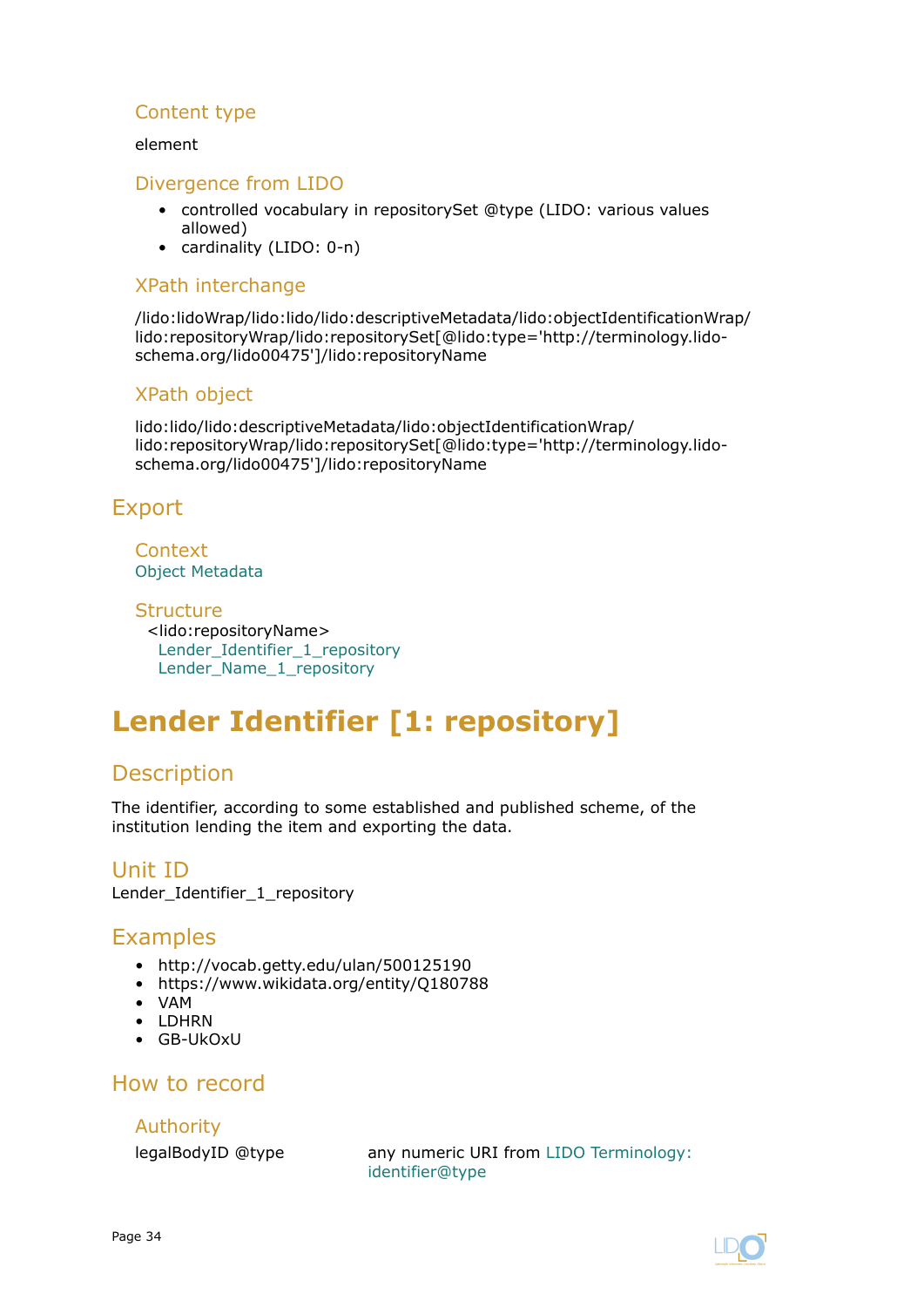#### <span id="page-34-0"></span>**Cardinality**

0-n

Content type

character data: string

Divergence from LIDO

controlled vocabulary in legalBodyID @type (LIDO: various values allowed)

#### XPath interchange

/lido:lidoWrap/lido:lido/lido:descriptiveMetadata/lido:objectIdentificationWrap/ lido:repositoryWrap/lido:repositorySet[@lido:type='http://terminology.lidoschema.org/lido00475']/lido:repositoryName/lido:legalBodyID/text()

#### XPath object

lido:lido/lido:descriptiveMetadata/lido:objectIdentificationWrap/ lido:repositoryWrap/lido:repositorySet[@lido:type='http://terminology.lidoschema.org/lido00475']/lido:repositoryName/lido:legalBodyID/text()

#### Export

**Context** [Lender Group \[1: repository\]](#page-32-0)

**Structure** <lido:legalBodyID lido:type="[Identifier\\_Type](#page-134-0)">

# **Lender Name [1: repository]**

## **Description**

The name of the institution lending the item and exporting the data.

Unit ID Lender Name 1 repository

## **Examples**

- The National Gallery
- Victoria and Albert Museum
- Національний Музей Історії України (National Museum of the History of Ukraine)

## How to record

#### Authority

@pref any numeric URI from [LIDO Terminology: pref](http://terminology.lido-schema.org/lido00168) <sup>20</sup>

<sup>20 @</sup>pref will be ignored by importers, because only one term is permissible here in EODEM.

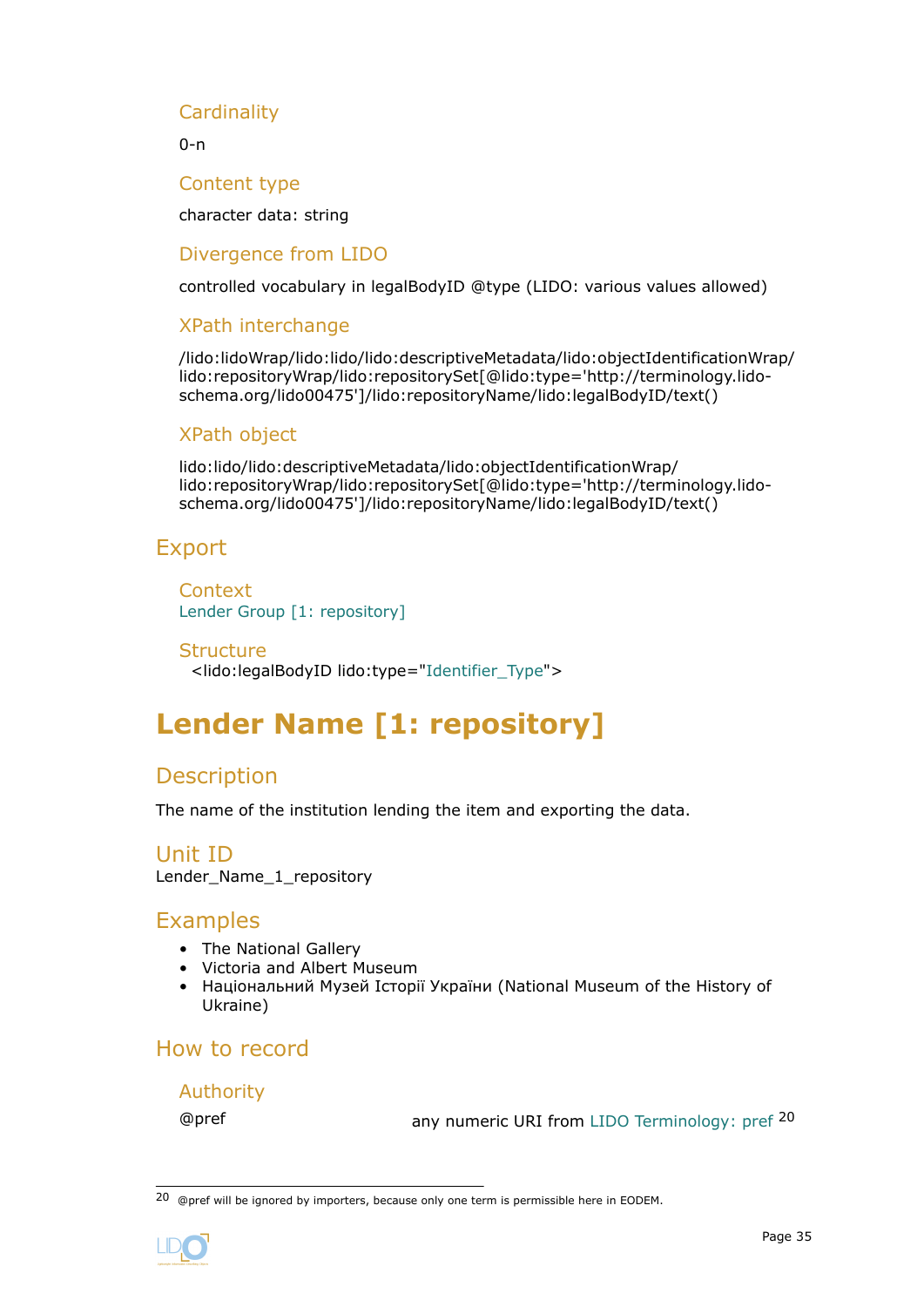## <span id="page-35-0"></span>**Cardinality**

1

Content type

character data: string

Divergence from LIDO

cardinality (LIDO: 0-1)

#### XPath interchange

/lido:lidoWrap/lido:lido/lido:descriptiveMetadata/lido:objectIdentificationWrap/ lido:repositoryWrap/lido:repositorySet[@lido:type='http://terminology.lidoschema.org/lido00475']/lido:repositoryName/lido:legalBodyName/ lido:appellationValue/text()

#### XPath object

lido:lido/lido:descriptiveMetadata/lido:objectIdentificationWrap/ lido:repositoryWrap/lido:repositorySet[@lido:type='http://terminology.lidoschema.org/lido00475']/lido:repositoryName/lido:legalBodyName/ lido:appellationValue/text()

## Export

**Context** [Lender Group \[1: repository\]](#page-32-0)

**Structure** <lido:legalBodyName> <lido:appellationValue>

# **Object Identifier**

## **Description**

The number used by the data holder to manage the item. This will be an accession number or another primary id number.

Unit ID Object\_Identifier

## Examples

- NG35
- 2018.123
- ABC99-123
- P123

How to record

Authority

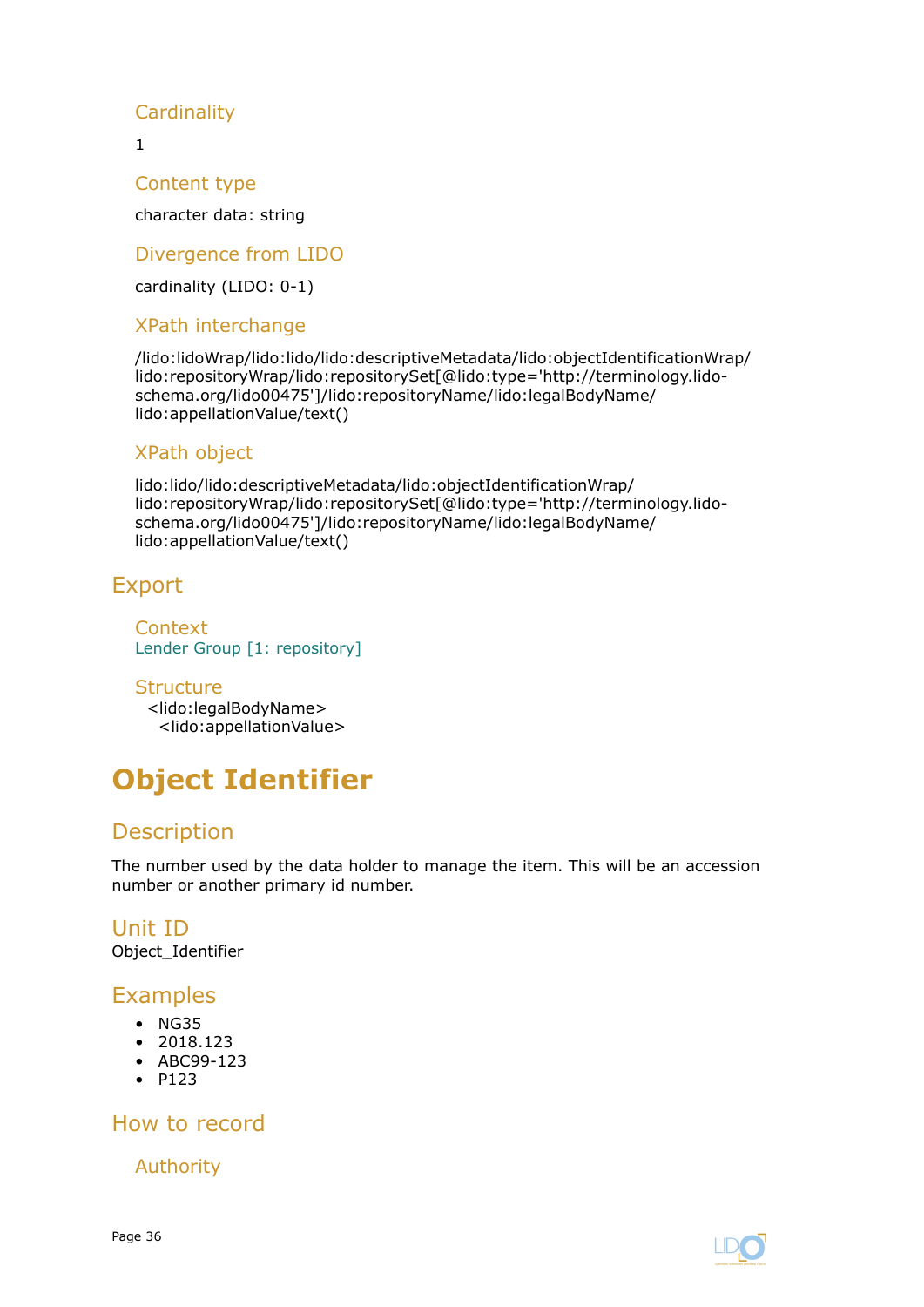identifier @type **any numeric URI from [LIDO Terminology:](http://terminology.lido-schema.org/lido00098)** [identifier@type](http://terminology.lido-schema.org/lido00098)

#### **Cardinality**

1

#### Content type

character data: string

### Divergence from LIDO

- cardinality (LIDO: 0-n)
- controlled terminology in workID @ type (LIDO: various values allowed)

#### XPath interchange

/lido:lidoWrap/lido:lido/lido:descriptiveMetadata/lido:objectIdentificationWrap/ lido:repositoryWrap/lido:repositorySet[@lido:type='http://terminology.lidoschema.org/lido00475']/lido:workID/text()

#### XPath object

lido:lido/lido:descriptiveMetadata/lido:objectIdentificationWrap/ lido:repositoryWrap/lido:repositorySet[@lido:type='http://terminology.lidoschema.org/lido00475']/lido:workID/text()

## Export

**Context** [Object Metadata](#page-27-0)

**Structure** <lido:workID lido:type=["Identifier\\_Type"](#page-134-0)>

# **Brief Description**

## **Description**

A block of text that identifies the item and ideally distinguishes it from other similar examples. Content will however vary considerably. The field is not intended as a dumping ground for favoured fields not included elsewhere in the standard, but it may be used in that way.

## Unit ID

Brief\_Description

## Examples

• One of the most famous paintings in the National Gallery, Titian's Bacchus and Ariadne illustrates a story told by the classical authors Ovid and Catullus. The Cretan princess Ariadne has been abandoned on the Greek island of Naxos by Theseus, whose ship sails away in the distance. Bacchus, god of wine, falls in love at first sight with Ariadne and leaps from his chariot towards her. Later, Bacchus throws Ariadne's crown into the air, immortalising her as the constellation Corona Borealis, represented by the stars above her head. This painting is one of a celebrated series by Giovanni Bellini, Titian

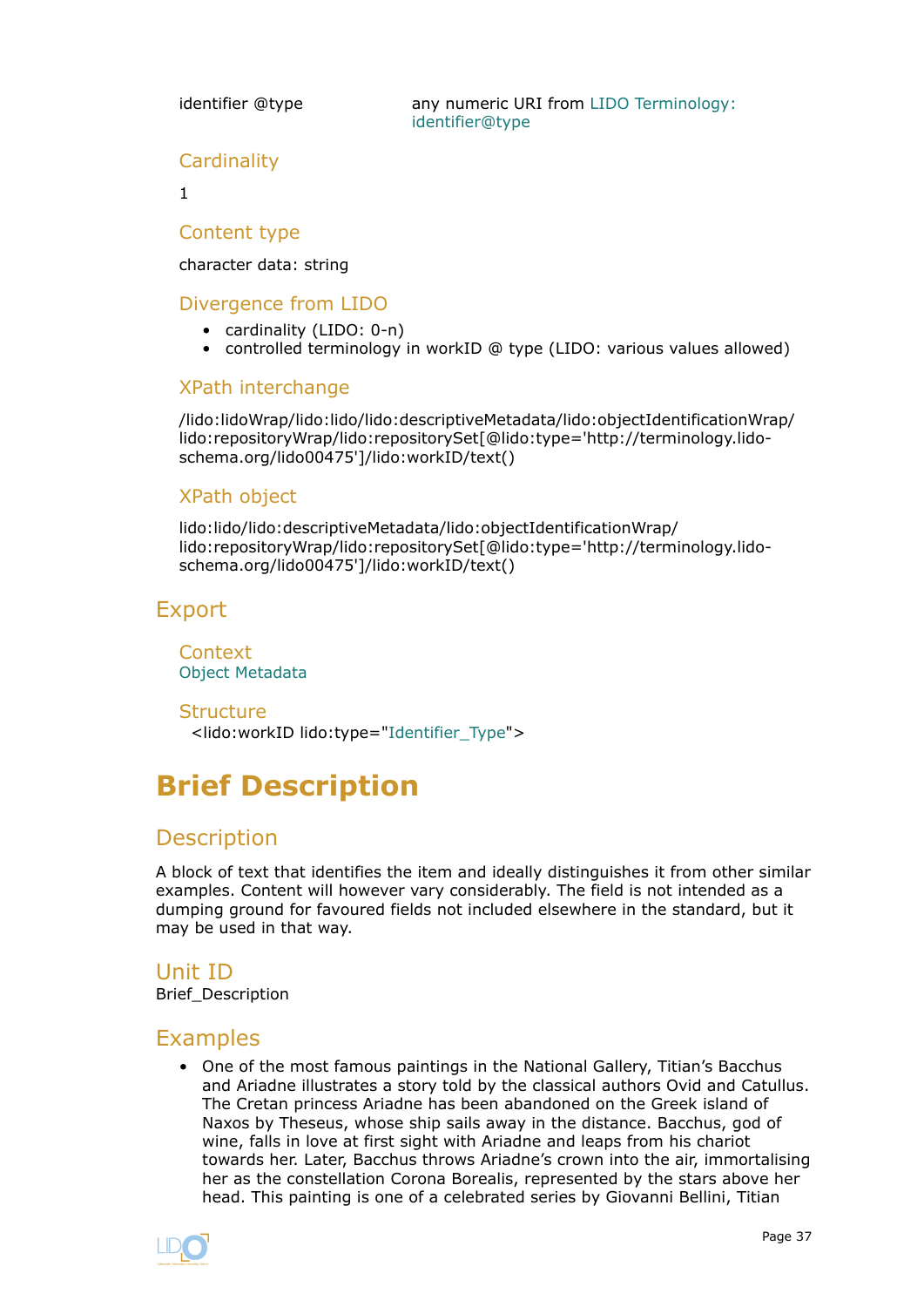<span id="page-37-0"></span>and the Ferrarese artist Dosso Dossi, commissioned for the Camerino d'Alabastro (Alabaster Room) in the Ducal Palace, Ferrara, by Alfonso I d'Este, Duke of Ferrara. All the pictures, completed from 1514 to 1525, are bacchanals – scenes of hedonism, drinking, music making and lovemaking. Titian shows off his great skill as a colourist, combining in this single picture all of the purest and most vibrant pigments available at that time.

- Painting of a man in the prow of a crowded boat, looking back and pointing forwards.
- A blue spoon with a long handle
- 25 Athenian Owls
- An overstuffed taxidermy walrus.

## How to record

#### Authority

objectDescriptionSet @type only one value is permitted: [http://purl.org/](http://purl.org/spectrum/units/brief-description) [spectrum/units/brief-description](http://purl.org/spectrum/units/brief-description) <sup>21</sup>

### **Cardinality**

| objectDescriptionSet | 0-1 |
|----------------------|-----|
| descriptiveNoteValue | 0-1 |

#### Content type

character data: string

### Divergence from LIDO

- cardinality objectDescriptionSet (LIDO: 0-n)
- cardinality descriptiveNoteValue (LIDO: 0-n)
- value of objectDescriptionSet @type (LIDO: various values allowed)

#### XPath interchange

/lido:lidoWrap/lido:lido/lido:descriptiveMetadata/lido:objectIdentificationWrap/ lido:objectDescriptionWrap/lido:objectDescriptionSet[@lido:type='http:// purl.org/spectrum/units/brief-description']/lido:descriptiveNoteValue/text()

#### XPath object

lido:lido/lido:descriptiveMetadata/lido:objectIdentificationWrap/ lido:objectDescriptionWrap/lido:objectDescriptionSet[@lido:type='http:// purl.org/spectrum/units/brief-description']/lido:descriptiveNoteValue/text()

# Export

#### Context [Object Metadata](#page-27-0)

#### **Structure**

<lido:objectDescriptionSet lido:type="http://purl.org/spectrum/units/briefdescription"> <lido:descriptiveNoteValue>

# **Measurement Group**



<sup>21</sup> PURL for Spectrum unit of information 'brief description'.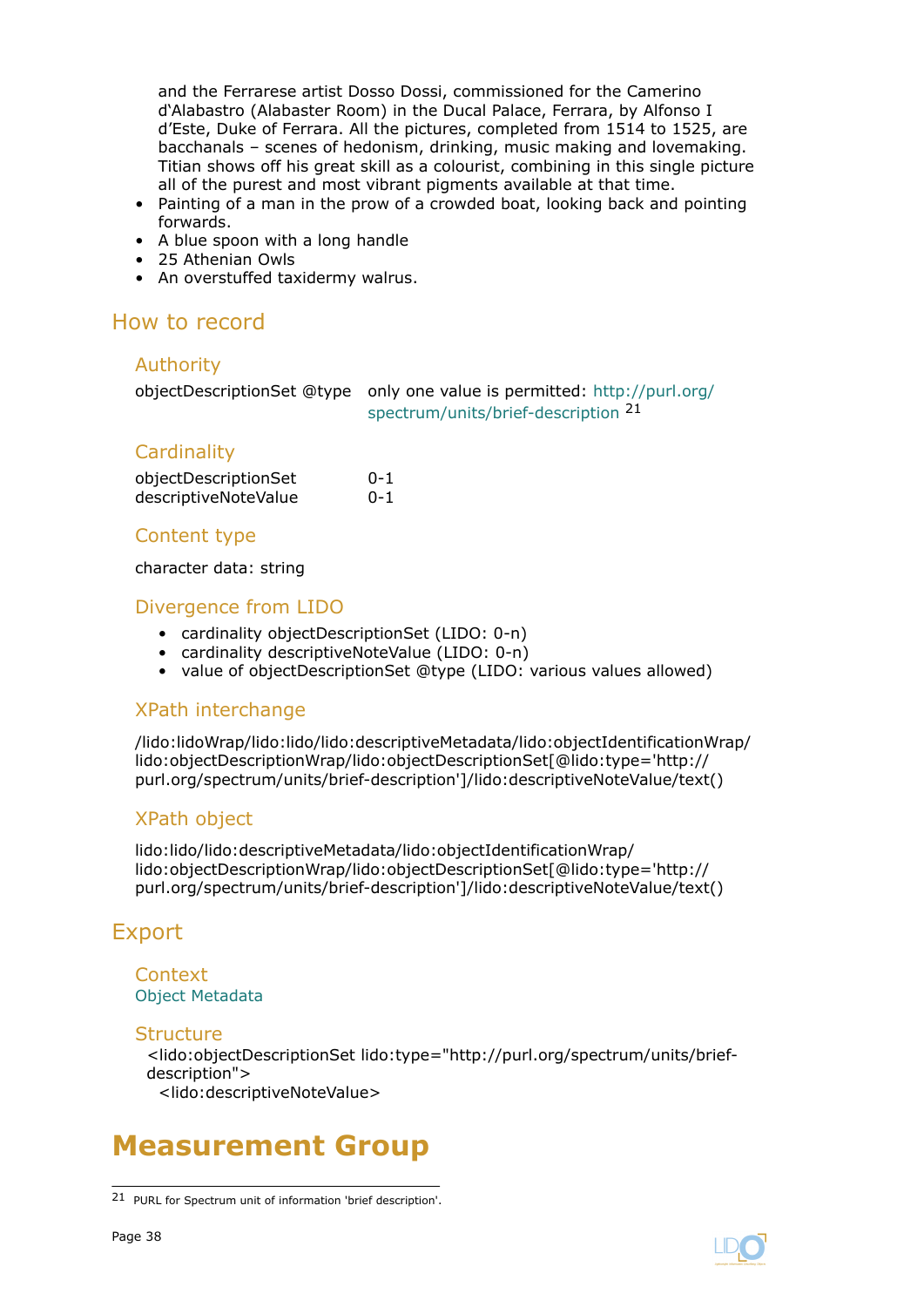# <span id="page-38-0"></span>**Description**

Containing element for information describing and characterising the object's dimensions, expressed as free text and / or as one or more sets of structured data.

Unit ID

Measurement\_Group

How to record

#### **Cardinality**

objectMeasurementsWrap 0-1 objectMeasurementsSet 0-n

Content type

element

#### XPath interchange

/lido:lidoWrap/lido:lido/lido:descriptiveMetadata/lido:objectIdentificationWrap/ lido:objectMeasurementsWrap/lido:objectMeasurementsSet

#### XPath object

lido:lido/lido:descriptiveMetadata/lido:objectIdentificationWrap/ lido:objectMeasurementsWrap/lido:objectMeasurementsSet

## Export

**Context** [Object Metadata](#page-27-0)

**Structure** <lido:objectMeasurementsSet> Measurement\_Text [Dimension\\_Aspect\\_Group](#page-39-0)

# **Measurement Text**

## **Description**

The object's dimensions, expressed as an undifferentiated string. Ideally, more structured data will be supplied in [Measurement Group;](#page-37-0) this field allows for unstructured data, which will not be parsed by consuming systems.

Unit ID Measurement\_Text

#### Examples

- 176.5 x 191 cm
- $\cdot$  12.3 x 17.0 x 28.7 cm

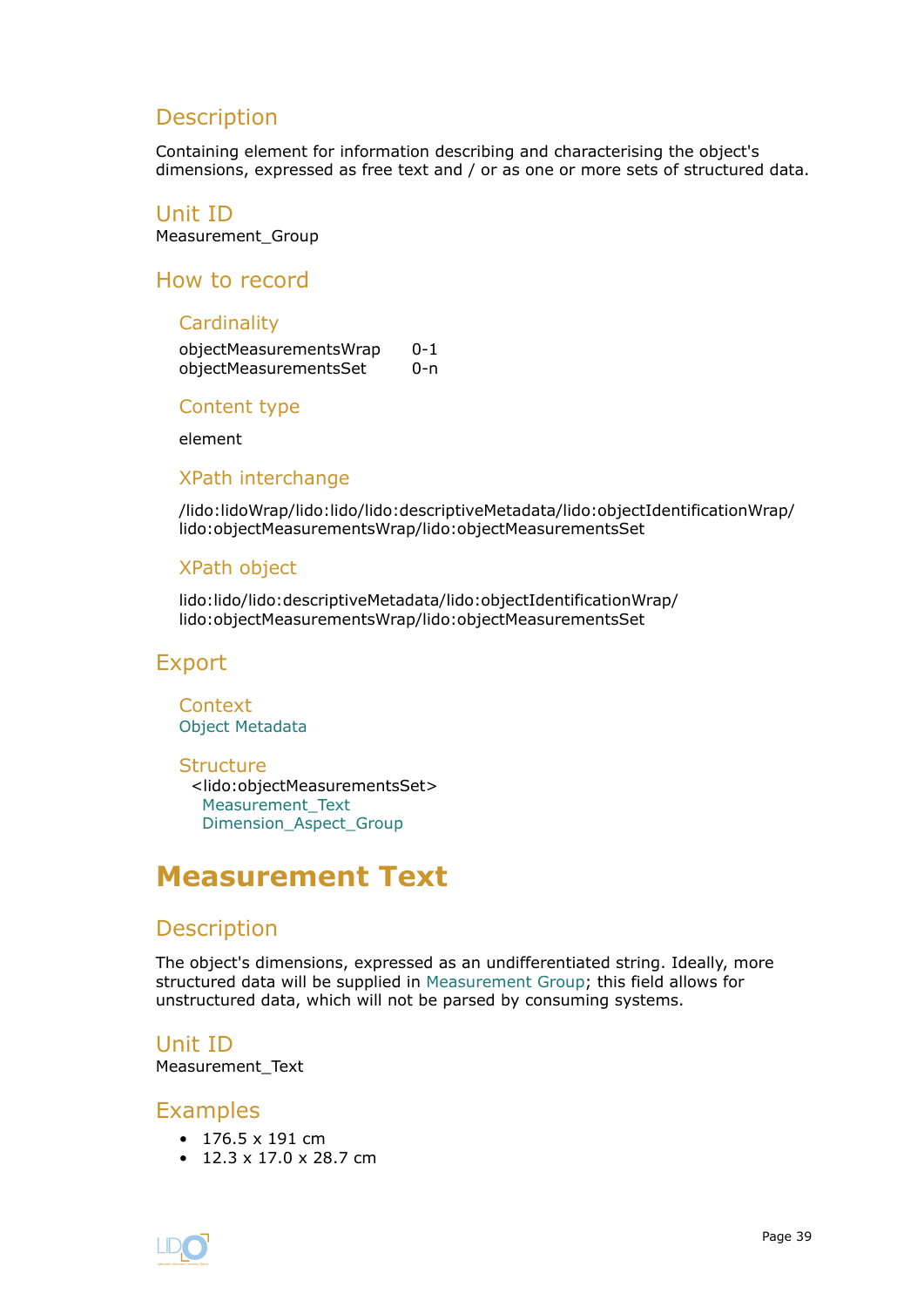#### <span id="page-39-0"></span>**Cardinality**

0-n; but if a measurement is given, then either [Measurement Text](#page-38-0) or Dimension Aspect Group or both must be included.

#### Content type

character data: string

Divergence from LIDO

cardinality (LIDO: 0-n)

#### XPath interchange

/lido:lidoWrap/lido:lido/lido:descriptiveMetadata/lido:objectIdentificationWrap/ lido:objectMeasurementsWrap/lido:objectMeasurementsSet/ lido:displayObjectMeasurements/text()

#### XPath object

lido:lido/lido:descriptiveMetadata/lido:objectIdentificationWrap/ lido:objectMeasurementsWrap/lido:objectMeasurementsSet/ lido:displayObjectMeasurements/text()

## Export

**Context** [Measurement Group](#page-37-0)

**Structure** <lido:displayObjectMeasurements>

# **Dimension Aspect Group**

# **Description**

The object's dimensions, expressed as a series of structured fields, which can be parsed by consuming systems.

#### Unit ID Dimension\_Aspect\_Group

#### How to record

#### **Cardinality**

0-1; but if a measurement is given, then either [Measurement Text](#page-38-0) or Dimension Aspect Group or both must be included.

#### Content type

element

#### XPath interchange

Page 40

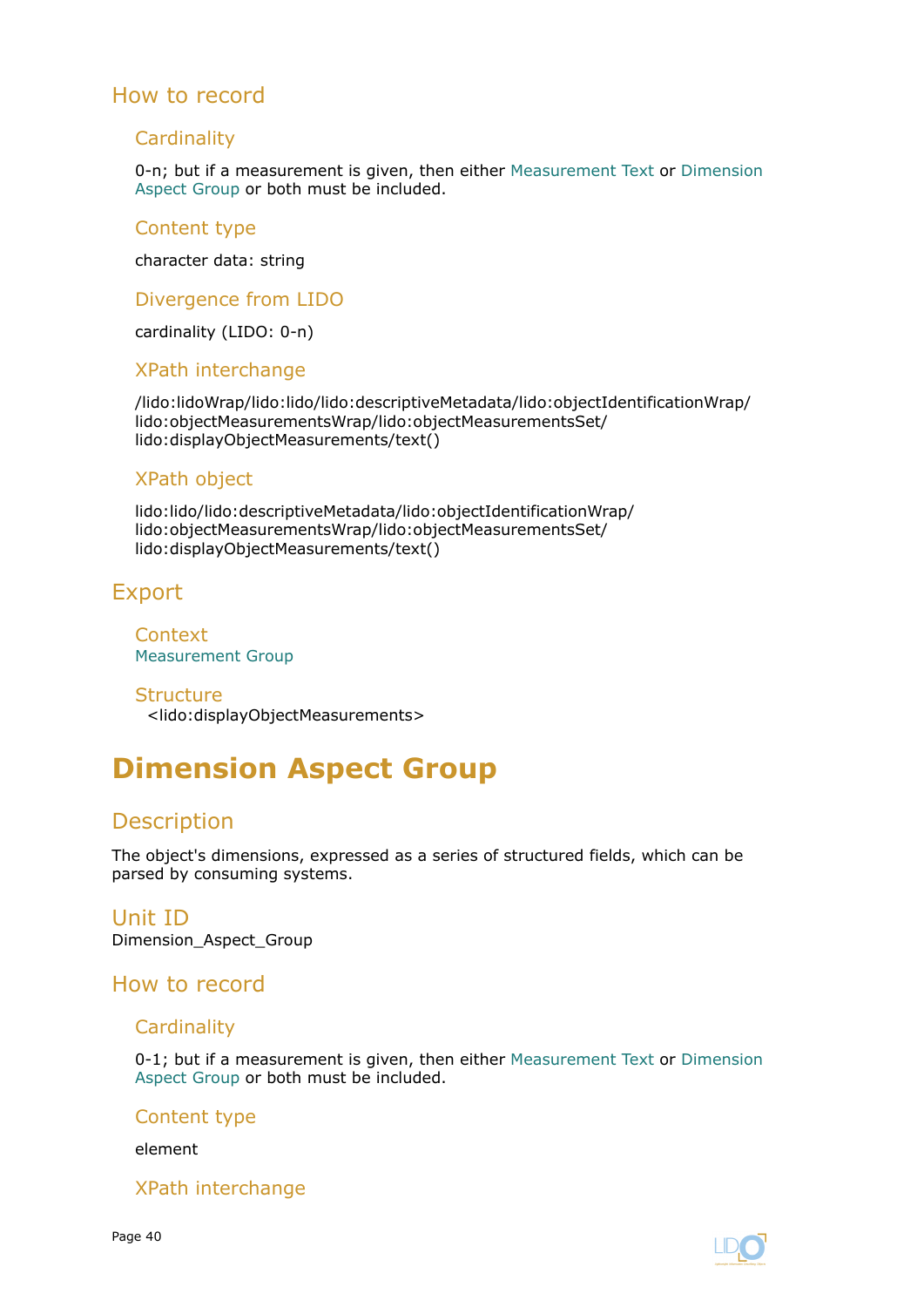<span id="page-40-0"></span>/lido:lidoWrap/lido:lido/lido:descriptiveMetadata/lido:objectIdentificationWrap/ lido:objectMeasurementsWrap/lido:objectMeasurementsSet/ lido:objectMeasurements

#### XPath object

lido:lido/lido:descriptiveMetadata/lido:objectIdentificationWrap/ lido:objectMeasurementsWrap/lido:objectMeasurementsSet/ lido:objectMeasurements

## Export

**Context** [Measurement Group](#page-37-0)

**Structure** <lido:objectMeasurements> Dimension\_Group [Dimension\\_Aspect](#page-43-0) [Dimension\\_Qualifier](#page-44-0)

# **Dimension Group**

## **Description**

One dimension, expressed as a type ('height', etc.), unit, and value. The measurements of a particular aspect of the object are recorded within a [Dimension](#page-39-0) [Aspect Group;](#page-39-0) each Dimension Aspect Group will include multiple Dimension Groups (e.g. one each for height, width and depth).

#### Unit ID

Dimension\_Group

## How to record

#### **Cardinality**

1-n; but if a [Dimension Aspect Group](#page-39-0) is given, then Dimension Group must be included

#### Content type

element

#### XPath interchange

/lido:lidoWrap/lido:lido/lido:descriptiveMetadata/lido:objectIdentificationWrap/ lido:objectMeasurementsWrap/lido:objectMeasurementsSet/ lido:objectMeasurements/lido:measurementsSet

#### XPath object

lido:lido/lido:descriptiveMetadata/lido:objectIdentificationWrap/ lido:objectMeasurementsWrap/lido:objectMeasurementsSet/ lido:objectMeasurements/lido:measurementsSet

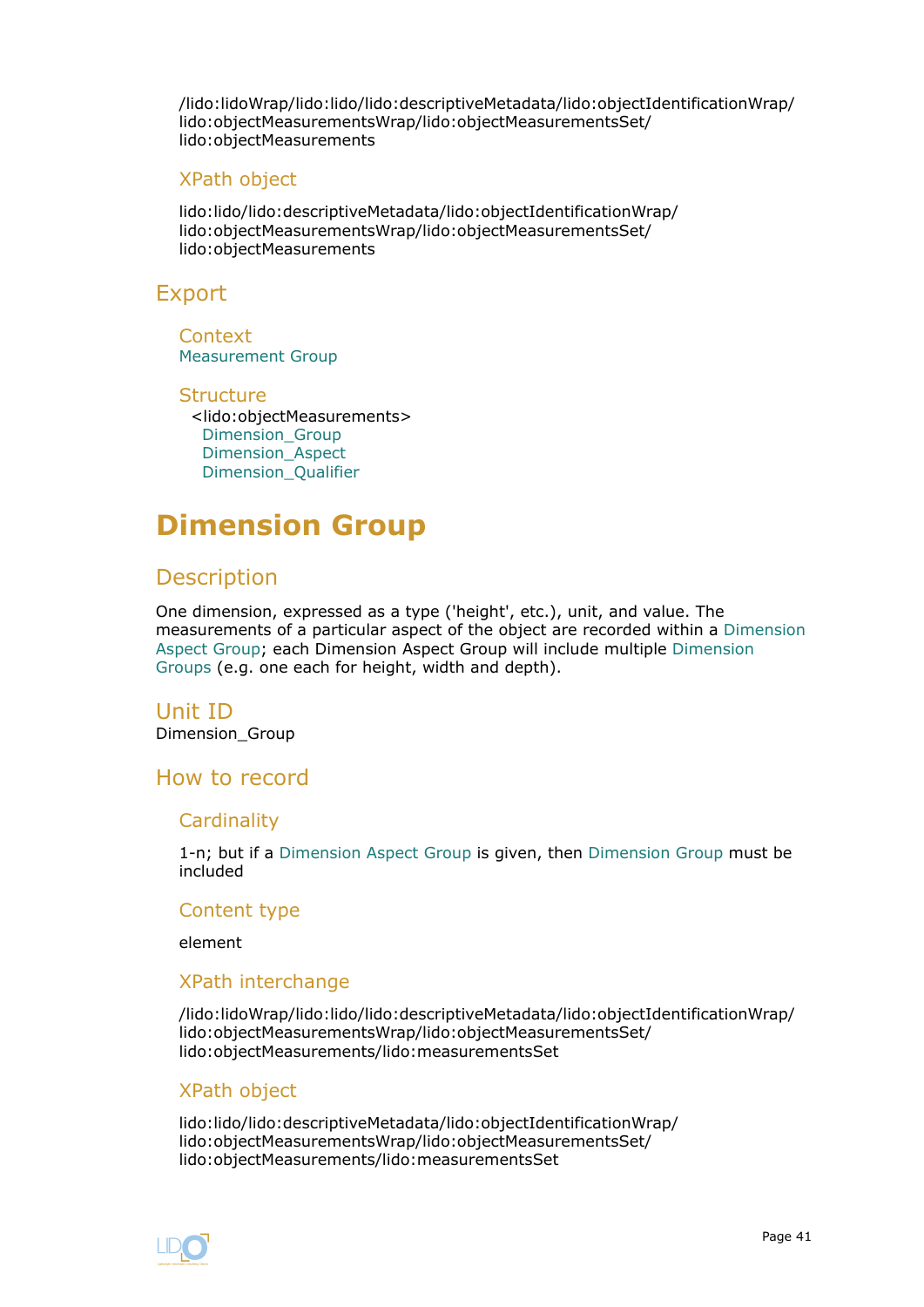# Export

**Context** [Dimension Aspect Group](#page-39-0)

**Structure** <lido:measurementsSet> Dimension [Unit](#page-42-0) [Measurement](#page-43-0)

# **Dimension**

# **Description**

The dimension measured for which the [Measurement](#page-43-0) applies. This should not include the part/s measured, which are specified in [Dimension Aspect](#page-43-0). Dimension is a highly subjective attribute, and without some indication of the orientation of the item when measured, often useless, but is a commonplace in item measurements and has just about sufficient utility to warrant inclusion.

# Unit ID

Dimension

# Examples

- width
- height
- depth
- diameter
- duration

# How to record

**Cardinality** 

1

Content type

character data: string

## Divergence from LIDO

cardinality (LIDO: 1-n)

## XPath interchange

/lido:lidoWrap/lido:lido/lido:descriptiveMetadata/lido:objectIdentificationWrap/ lido:objectMeasurementsWrap/lido:objectMeasurementsSet/ lido:objectMeasurements/lido:measurementsSet/lido:measurementType/text()

## XPath object

lido:lido/lido:descriptiveMetadata/lido:objectIdentificationWrap/ lido:objectMeasurementsWrap/lido:objectMeasurementsSet/ lido:objectMeasurements/lido:measurementsSet/lido:measurementType/text()

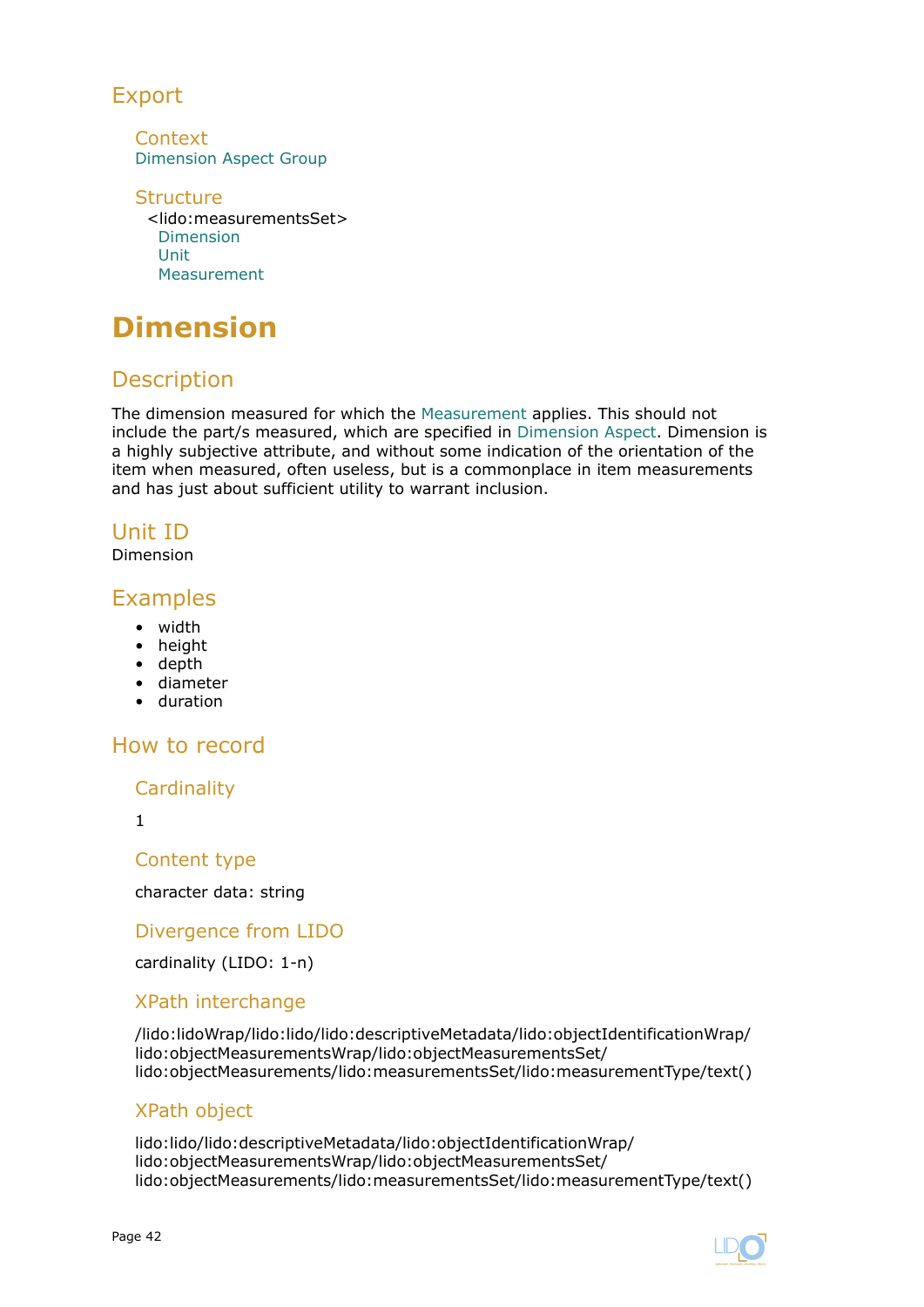# <span id="page-42-0"></span>Export

**Context** [Dimension Group](#page-40-0)

**Structure** <lido:measurementType>

# **Unit**

# Description

The unit the measurement is counted in.

Unit ID

Unit

## **Examples**

- cm
- inches
- in
- ″
- s
- items

# How to record

#### Authority

Wherever possible, use the accepted SI abbreviation.

#### **Cardinality**

1

Content type

character data: string

Divergence from LIDO

cardinality (LIDO: 1-n)

## XPath interchange

/lido:lidoWrap/lido:lido/lido:descriptiveMetadata/lido:objectIdentificationWrap/ lido:objectMeasurementsWrap/lido:objectMeasurementsSet/ lido:objectMeasurements/lido:measurementsSet/lido:measurementUnit/text()

## XPath object

lido:lido/lido:descriptiveMetadata/lido:objectIdentificationWrap/ lido:objectMeasurementsWrap/lido:objectMeasurementsSet/ lido:objectMeasurements/lido:measurementsSet/lido:measurementUnit/text()

# Export

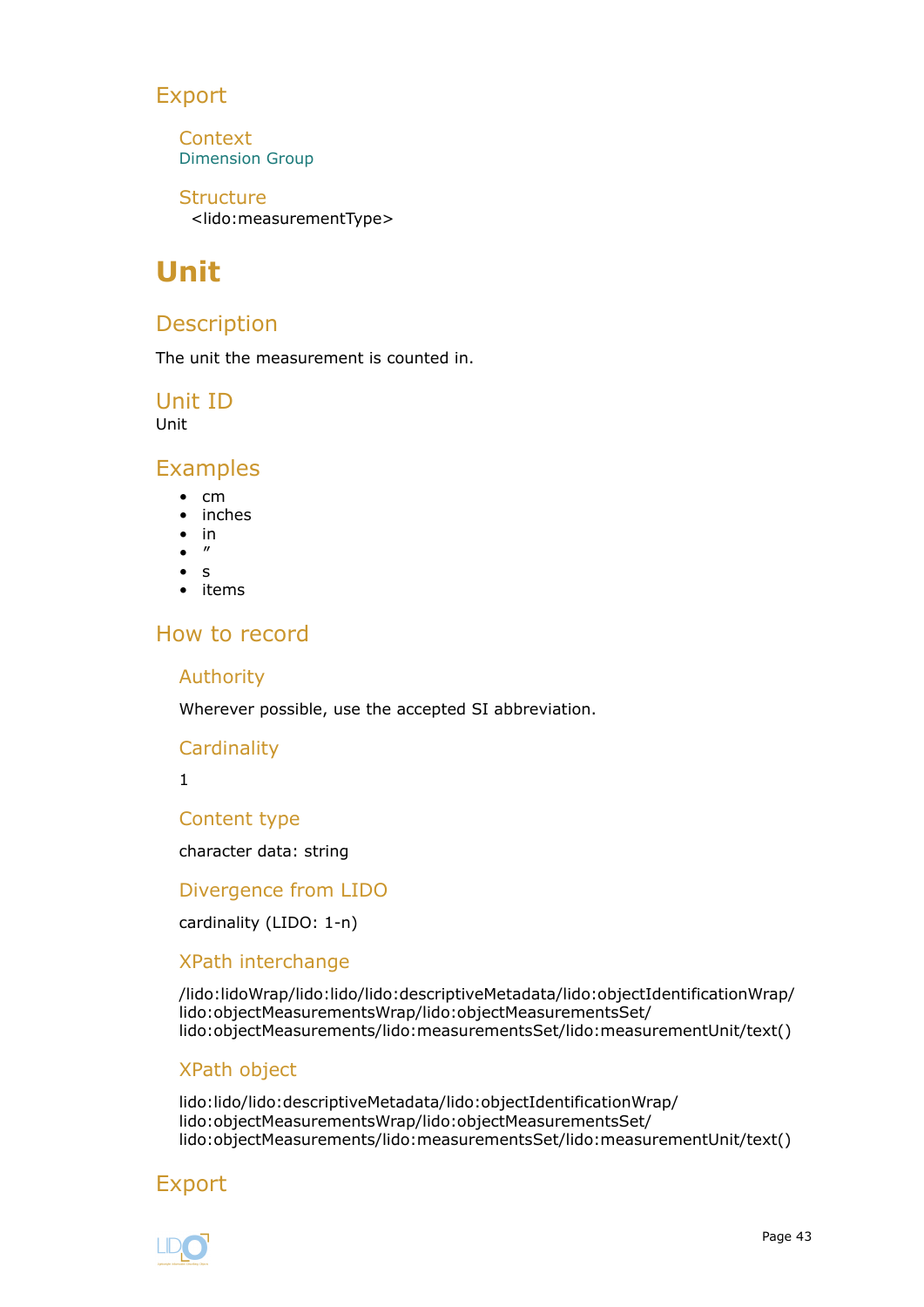<span id="page-43-0"></span>**Context** [Dimension Group](#page-40-0)

**Structure** <lido:measurementUnit>

# **Measurement**

# Description

The extent of the dimension.

Unit ID

Measurement

# Examples

- 191
- 176.5
- 5
- 1000
- 9.95

# How to record

**Cardinality** 

1

## Content type

character data: floating point

# XPath interchange

/lido:lidoWrap/lido:lido/lido:descriptiveMetadata/lido:objectIdentificationWrap/ lido:objectMeasurementsWrap/lido:objectMeasurementsSet/ lido:objectMeasurements/lido:measurementsSet/lido:measurementValue/text()

# XPath object

lido:lido/lido:descriptiveMetadata/lido:objectIdentificationWrap/ lido:objectMeasurementsWrap/lido:objectMeasurementsSet/ lido:objectMeasurements/lido:measurementsSet/lido:measurementValue/text()

# Export

**Context** [Dimension Group](#page-40-0)

**Structure** <lido:measurementValue>

# **Dimension Aspect**

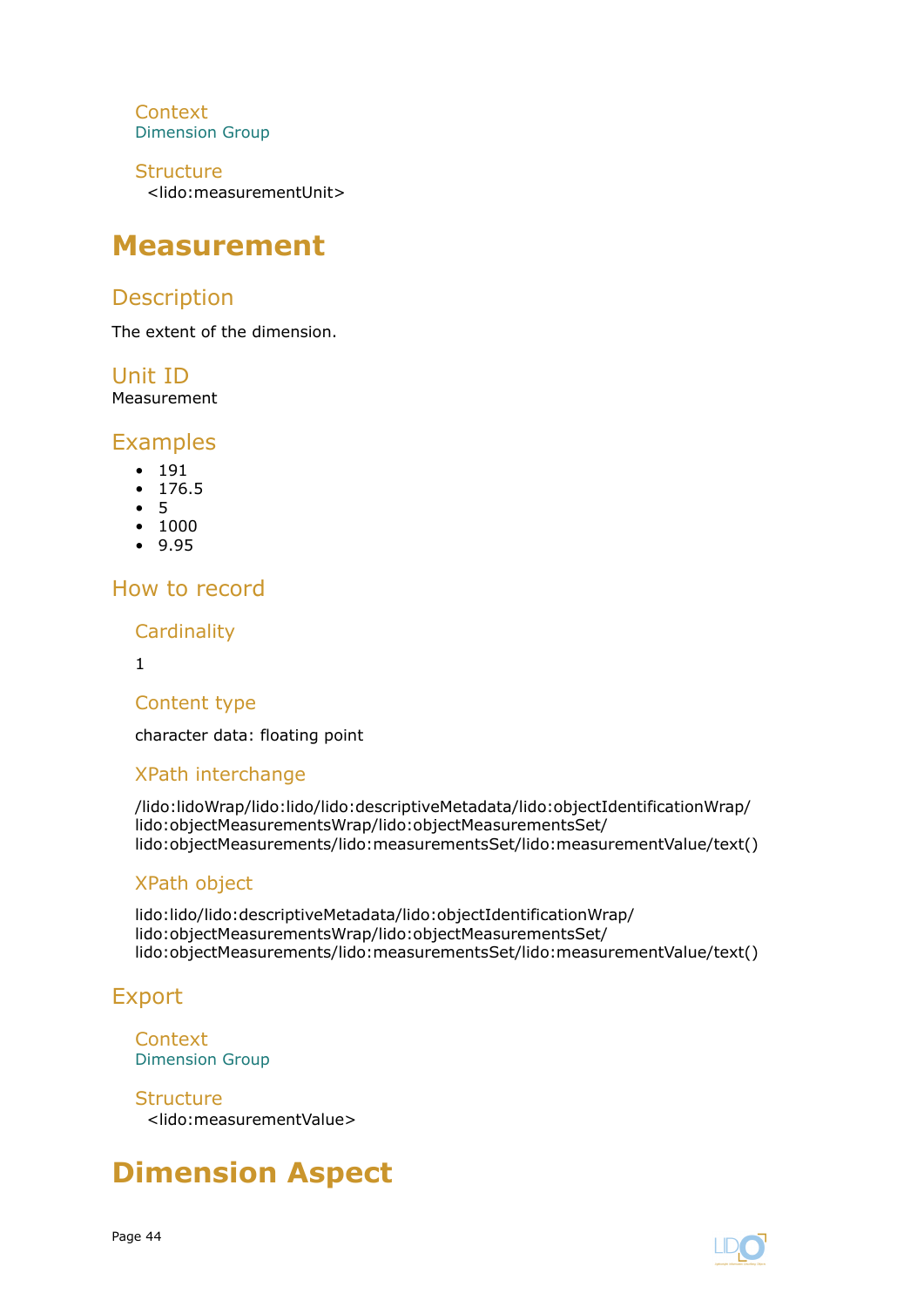# <span id="page-44-0"></span>Description

The aspect of the object being measured.

#### Unit ID Dimension\_Aspect

## Examples

- overall
- handle
- frame
- sight size
- sleeve
- count

# How to record

**Cardinality** 

 $0 - n$ 

Content type

character data: string

## XPath interchange

/lido:lidoWrap/lido:lido/lido:descriptiveMetadata/lido:objectIdentificationWrap/ lido:objectMeasurementsWrap/lido:objectMeasurementsSet/ lido:objectMeasurements/lido:extentMeasurements/text()

## XPath object

lido:lido/lido:descriptiveMetadata/lido:objectIdentificationWrap/ lido:objectMeasurementsWrap/lido:objectMeasurementsSet/ lido:objectMeasurements/lido:extentMeasurements/text()

# Export

**Context** [Dimension Aspect Group](#page-39-0)

**Structure** <lido:extentMeasurements>

# **Dimension Qualifier**

# **Description**

Text qualifying the dimension aspect group, e.g. accuracy, description of part measured etc.

Unit ID Dimension\_Qualifier

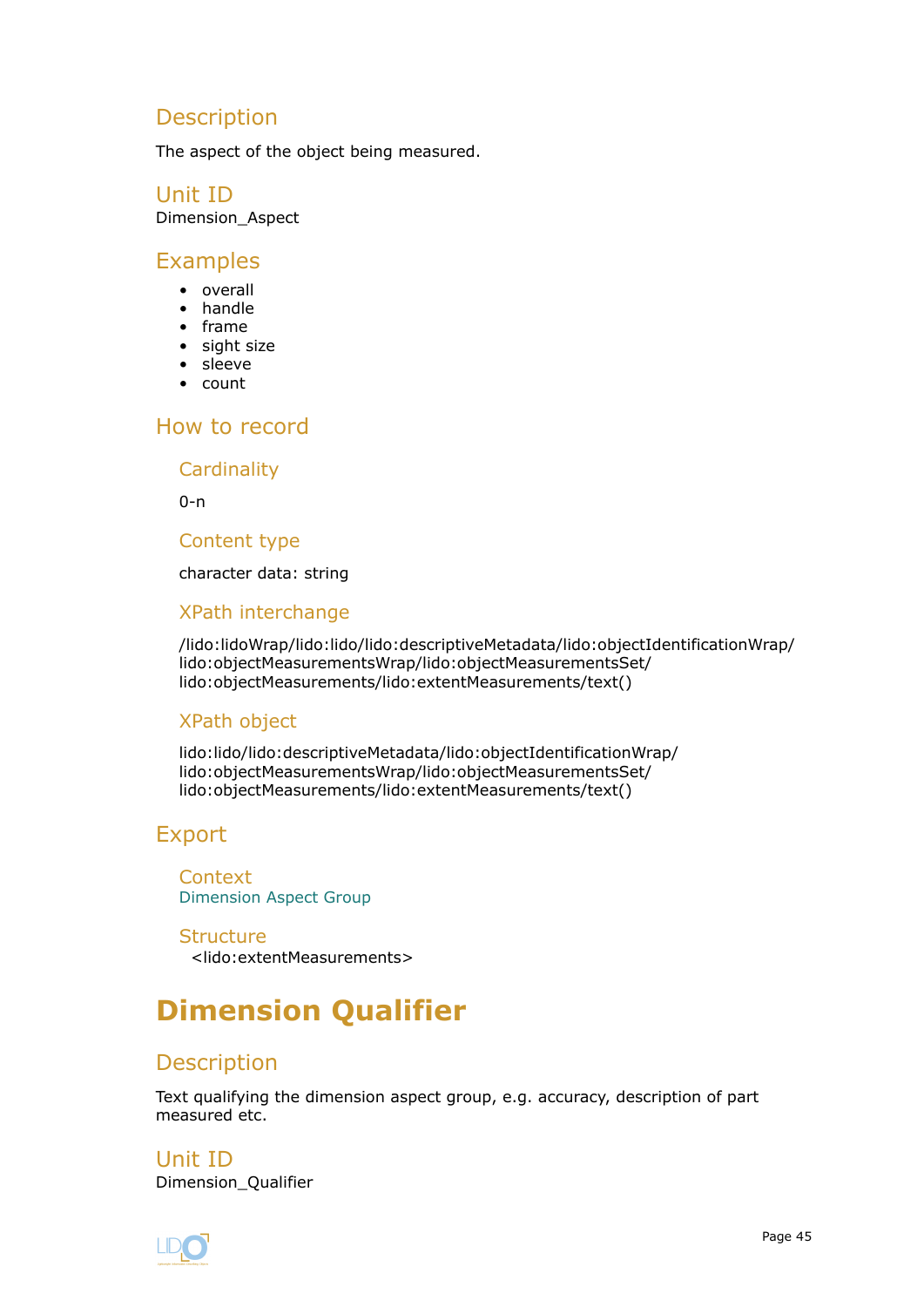# <span id="page-45-0"></span>Examples

- accurate to 0.5 cm
- $\cdot$   $\pm$ 2cm
- with handle extended

### How to record

**Cardinality** 

 $0 - n$ 

Content type

character data: string

#### XPath interchange

/lido:lidoWrap/lido:lido/lido:descriptiveMetadata/lido:objectIdentificationWrap/ lido:objectMeasurementsWrap/lido:objectMeasurementsSet/ lido:objectMeasurements/lido:qualifierMeasurements/text()

### XPath object

lido:lido/lido:descriptiveMetadata/lido:objectIdentificationWrap/ lido:objectMeasurementsWrap/lido:objectMeasurementsSet/ lido:objectMeasurements/lido:qualifierMeasurements/text()

# Export

**Context** [Dimension Aspect Group](#page-39-0)

**Structure** <lido:qualifierMeasurements>

# **Materials Group**

# **Description**

Containing element for a description of the different materials that the object is made of, expressed as free text and / or as one or more keywords, optionally accompanied by one or more identifiers.

## Unit ID

Materials\_Group

## How to record

#### **Cardinality**

objectMaterialsTechWrap 0-1 objectMaterialsTechSet 0-n

#### Content type

element

Page 46

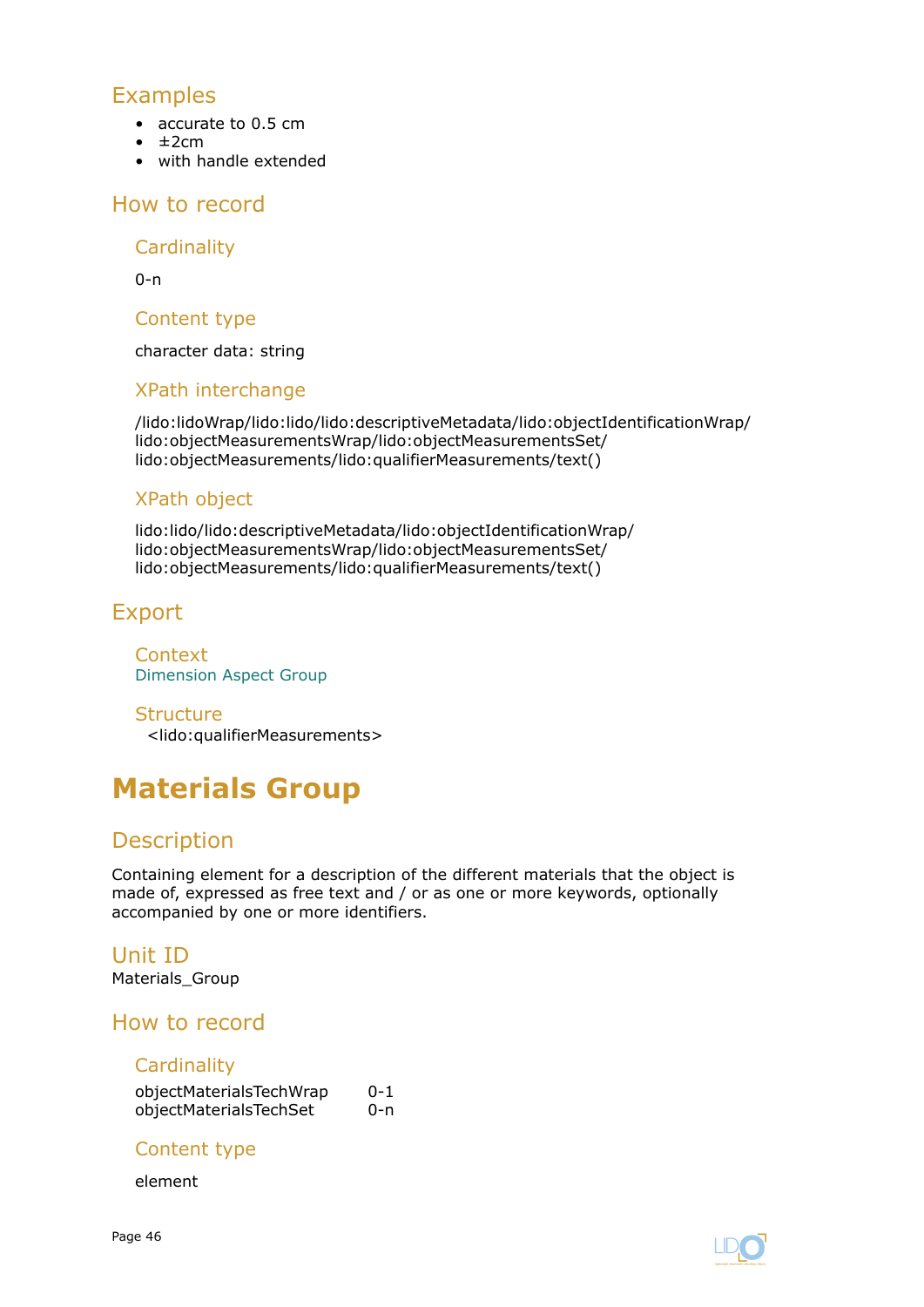### <span id="page-46-0"></span>XPath interchange

/lido:lidoWrap/lido:lido/lido:descriptiveMetadata/lido:objectIdentificationWrap/ lido:objectMaterialsTechWrap/lido:objectMaterialsTechSet

#### XPath object

lido:lido/lido:descriptiveMetadata/lido:objectIdentificationWrap/ lido:objectMaterialsTechWrap/lido:objectMaterialsTechSet

## Export

**Context** [Object Metadata](#page-27-0)

#### **Structure** <lido:objectMaterialsTechSet> Material\_Description <lido:materialsTech> [Material\\_Group](#page-47-0)

# **Material Description**

# **Description**

A description of the different materials that the object is made of, expressed as free text; keywords and accompanying identifiers should be entered using [Material](#page-47-0) [Group.](#page-47-0)

Unit ID Material\_Description

## Examples

- oil on canvas
- etching and aquatint
- cast bronze
- salt glaze on an earthenware body

# How to record

## **Cardinality**

0-n; but if a material is given, then either Material Description or [Material](#page-49-0) [Keyword](#page-49-0) or both must be included.

#### Content type

character data: string

#### Divergence from LIDO

cardinality (LIDO: 0-n)

#### XPath interchange

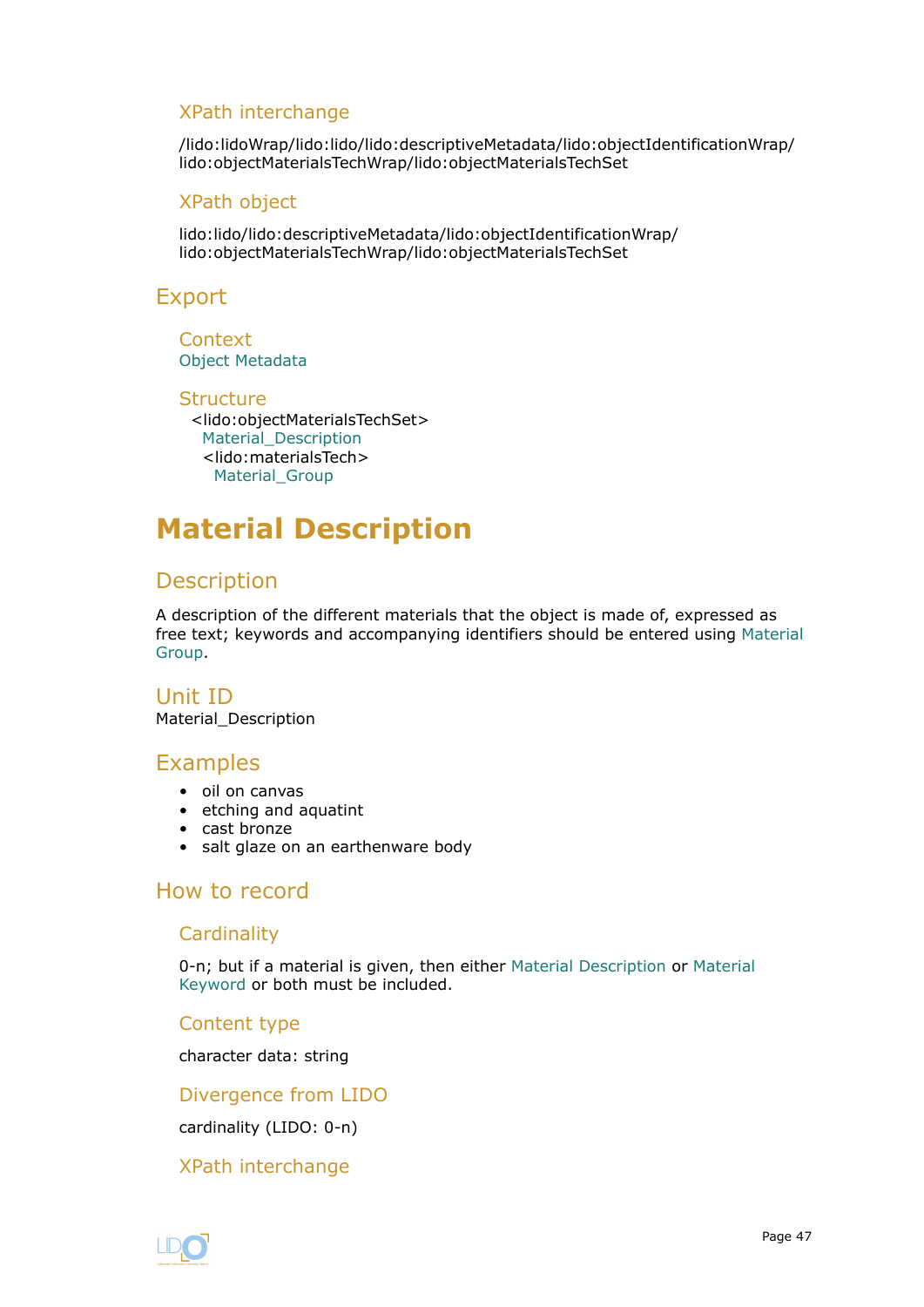<span id="page-47-0"></span>/lido:lidoWrap/lido:lido/lido:descriptiveMetadata/lido:objectIdentificationWrap/ lido:objectMaterialsTechWrap/lido:objectMaterialsTechSet/ lido:displayMaterialsTech/text()

#### XPath object

lido:lido/lido:descriptiveMetadata/lido:objectIdentificationWrap/ lido:objectMaterialsTechWrap/lido:objectMaterialsTechSet/ lido:displayMaterialsTech/text()

## Export

Context [Materials Group](#page-45-0)

#### **Structure**

<lido:displayMaterialsTech>

# **Material Group**

# **Description**

Containing element for a material, expressed as one or more keywords, optionally accompanied by one or more identifiers. If more than one material is allocated, each material should be placed in a separate Material Group.

Unit ID Material\_Group

#### How to record

#### Authority

termMaterialsTech @type any numeric URI from [LIDO Terminology:](http://terminology.lido-schema.org/lido00130) [termMaterialsTech @type](http://terminology.lido-schema.org/lido00130)

#### **Cardinality**

0-n; but if a material is given, then either [Material Description](#page-46-0) or [Material](#page-49-0) [Keyword](#page-49-0) or both must be included.

Content type element

#### Divergence from LIDO

controlled terminology in termMaterialsTech @type (LIDO: various values are allowed)

#### XPath interchange

/lido:lidoWrap/lido:lido/lido:descriptiveMetadata/lido:objectIdentificationWrap/ lido:objectMaterialsTechWrap/lido:objectMaterialsTechSet/lido:materialsTech/ lido:termMaterialsTech

#### XPath object

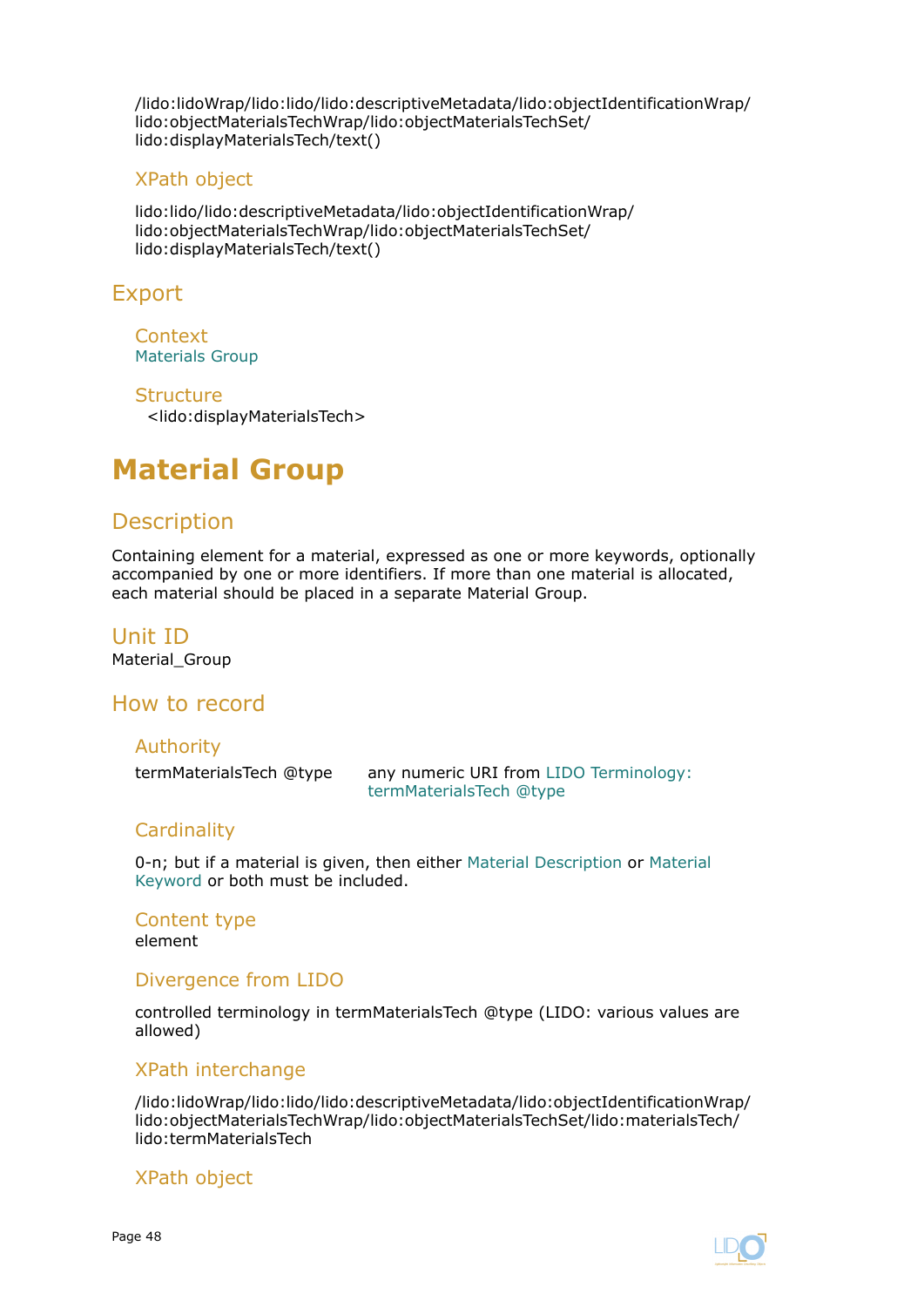lido:lido/lido:descriptiveMetadata/lido:objectIdentificationWrap/ lido:objectMaterialsTechWrap/lido:objectMaterialsTechSet/lido:materialsTech/ lido:termMaterialsTech

## Export

**Context** [Materials Group](#page-45-0)

**Structure** <lido:termMaterialsTech> Material Identifier [Material\\_Keyword](#page-49-0)

# **Material Identifier**

# **Description**

An identifier in a controlled vocabulary for an individual term describing a material the object is made of.

#### Unit ID

Material Identifier

## Examples

- https://data.ng-london.org.uk/0FLK-0008-0000-0000
- http://vocab.getty.edu/aat/300140803

# How to record

#### Authority

conceptID @type any numeric URI from [LIDO Terminology:](http://terminology.lido-schema.org/lido00098) [identifier@type](http://terminology.lido-schema.org/lido00098) conceptID @pref any numeric URI from [LIDO Terminology: pref](http://terminology.lido-schema.org/lido00168)

**Cardinality** 

0-n

#### Content type

character data: string

## Divergence from LIDO

- controlled terminology in conceptID @type (LIDO: various values allowed)
- controlled terminology in conceptID @pref (LIDO: various values allowed)

#### XPath interchange

/lido:lidoWrap/lido:lido/lido:descriptiveMetadata/lido:objectIdentificationWrap/ lido:objectMaterialsTechWrap/lido:objectMaterialsTechSet/lido:materialsTech/ lido:termMaterialsTech/lido:conceptID/text()

## XPath object

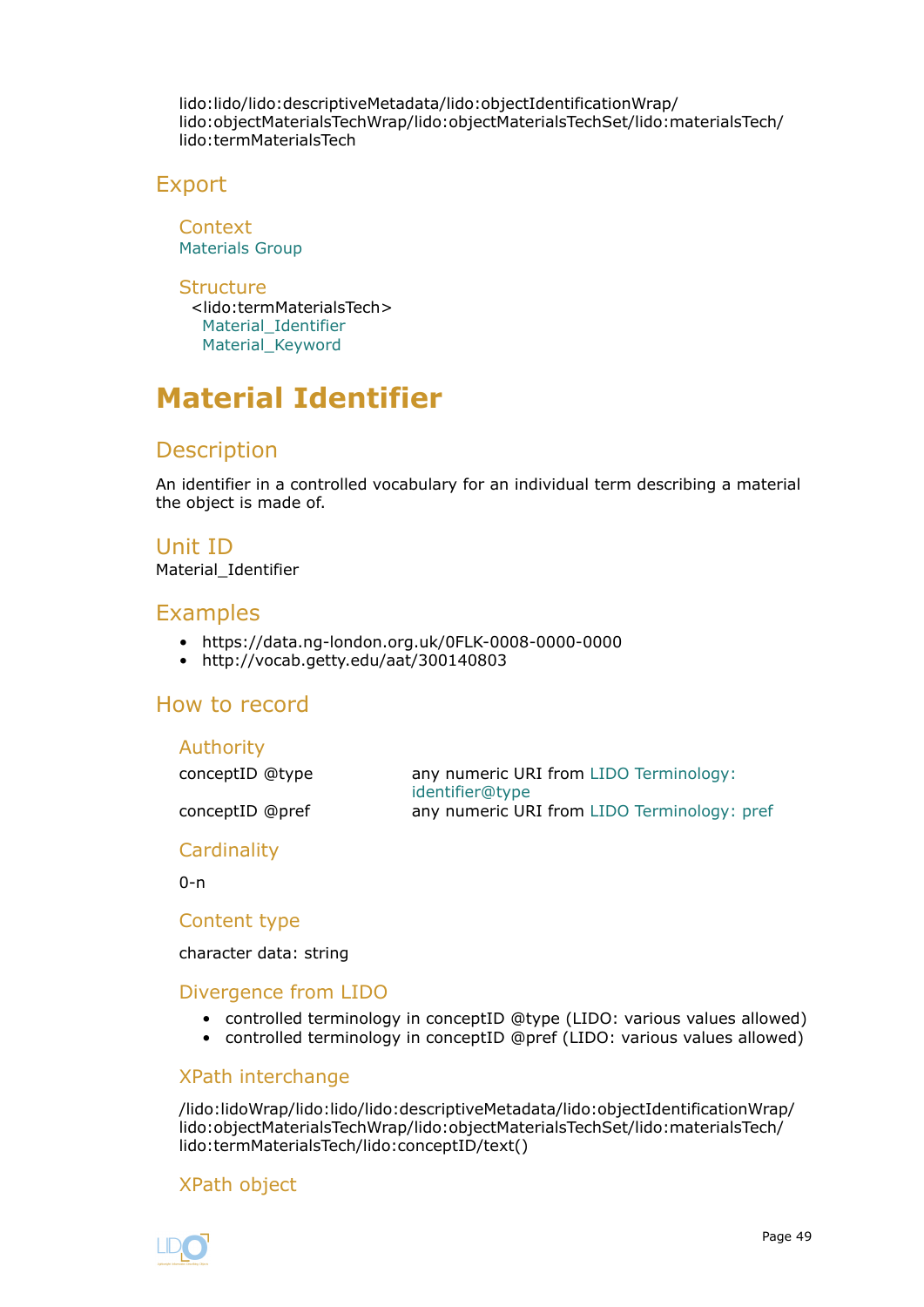<span id="page-49-0"></span>lido:lido/lido:descriptiveMetadata/lido:objectIdentificationWrap/ lido:objectMaterialsTechWrap/lido:objectMaterialsTechSet/lido:materialsTech/ lido:termMaterialsTech/lido:conceptID/text()

# Export

Context [Material Group](#page-47-0)

**Structure** 

<lido:conceptID lido:type=["Identifier\\_Type](#page-134-0)">

# **Material Keyword**

# **Description**

Individual terms describing the materials the object is made of. A more narrative description combining multiple terms should be placed in [Material Description.](#page-46-0)

Unit ID Material\_Keyword

# Examples

- oil
- jade
- cotton
- canvas
- paint
- animal remains

# How to record

#### Authority

term @pref any numeric URI from [LIDO Terminology: pref](http://terminology.lido-schema.org/lido00168)

## **Cardinality**

0-n; but if a material is given, then either [Material Description](#page-46-0) or Material Keyword or both must be included.

#### Content type

character data: string

Divergence from LIDO

cardinality (LIDO: 0-n)

#### XPath interchange

/lido:lidoWrap/lido:lido/lido:descriptiveMetadata/lido:objectIdentificationWrap/ lido:objectMaterialsTechWrap/lido:objectMaterialsTechSet/lido:materialsTech/ lido:termMaterialsTech/lido:term/text()

#### XPath object

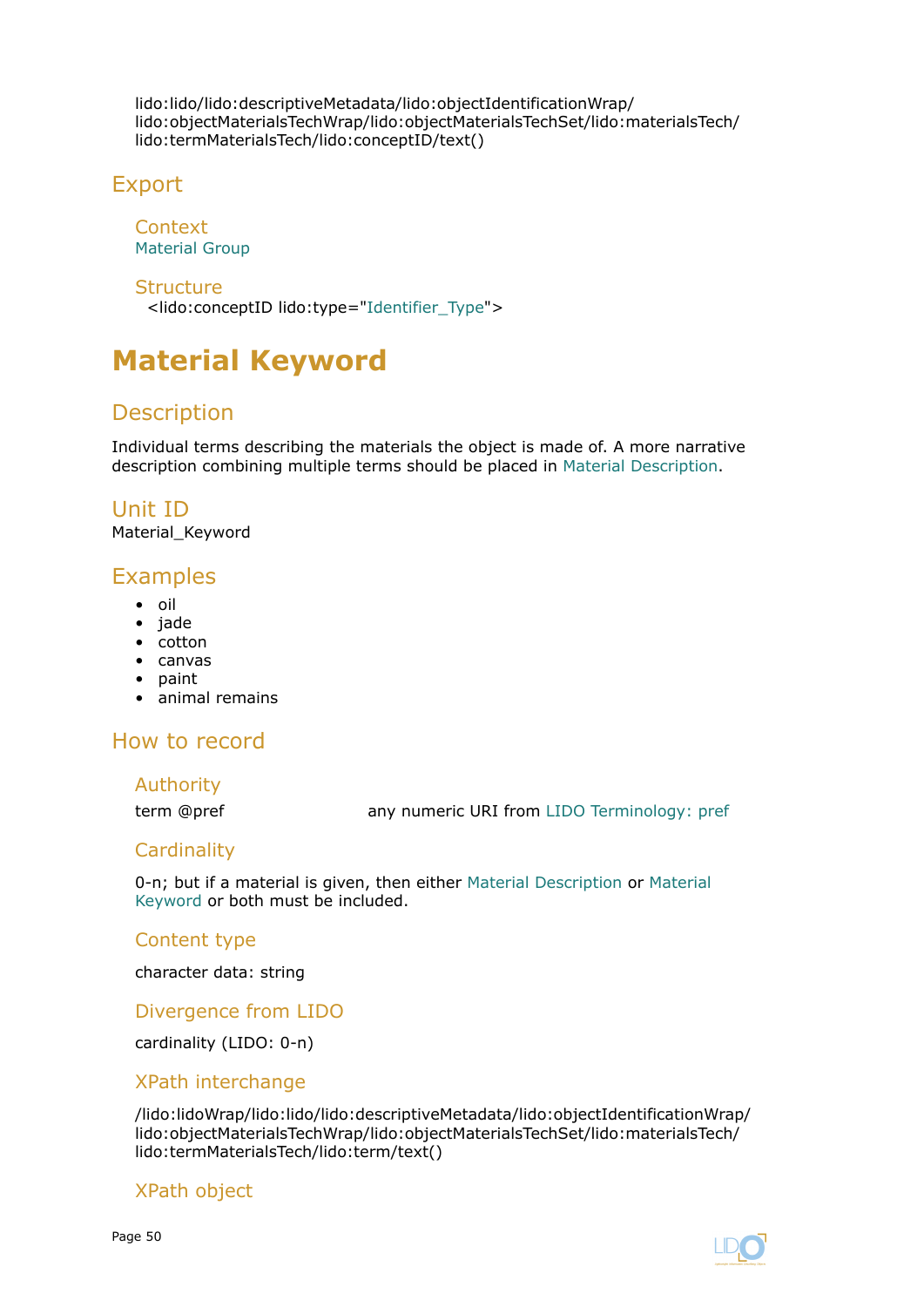<span id="page-50-0"></span>lido:lido/lido:descriptiveMetadata/lido:objectIdentificationWrap/ lido:objectMaterialsTechWrap/lido:objectMaterialsTechSet/lido:materialsTech/ lido:termMaterialsTech/lido:term/text()

# Export

**Context** [Material Group](#page-47-0)

**Structure** <lido:term>

# **Object Production Group**

# Description

Containing element for information relating to the object's production; specifically, its maker and the date at which it was created or otherwise produced.

## Unit ID

Object\_Production\_Group

# How to record

| Authority       |                                                                                                         |
|-----------------|---------------------------------------------------------------------------------------------------------|
| conceptID       | only http://terminology.lido-schema.org/lido00028<br><sup>22</sup> is permitted (and required)          |
| conceptID @type | only http://terminology.lido-schema.org/lido00099                                                       |
| term            | <sup>23</sup> is permitted (and required)<br>only Beginning of existence is permitted (and<br>required) |
| Cardinality     |                                                                                                         |

| eventWrap | 0:1 |
|-----------|-----|
| eventSet  | 0:n |
| event     | 0:1 |
| conceptID |     |
| term      |     |

#### Content type

element

## Divergence from LIDO

- cardinality conceptID (LIDO: 0-n)
- cardinality term (LIDO: 0-n)
- controlled terminology in eventType > conceptID (LIDO: various values allowed)
- controlled terminology in eventType > conceptID @type (LIDO: various values allowed)

<sup>23</sup> LIDO numeric ID for term 'URI'.



<sup>22</sup> LIDO numeric URI for LIDO Terminology term 'beginning of existence' in LIDO Terminology.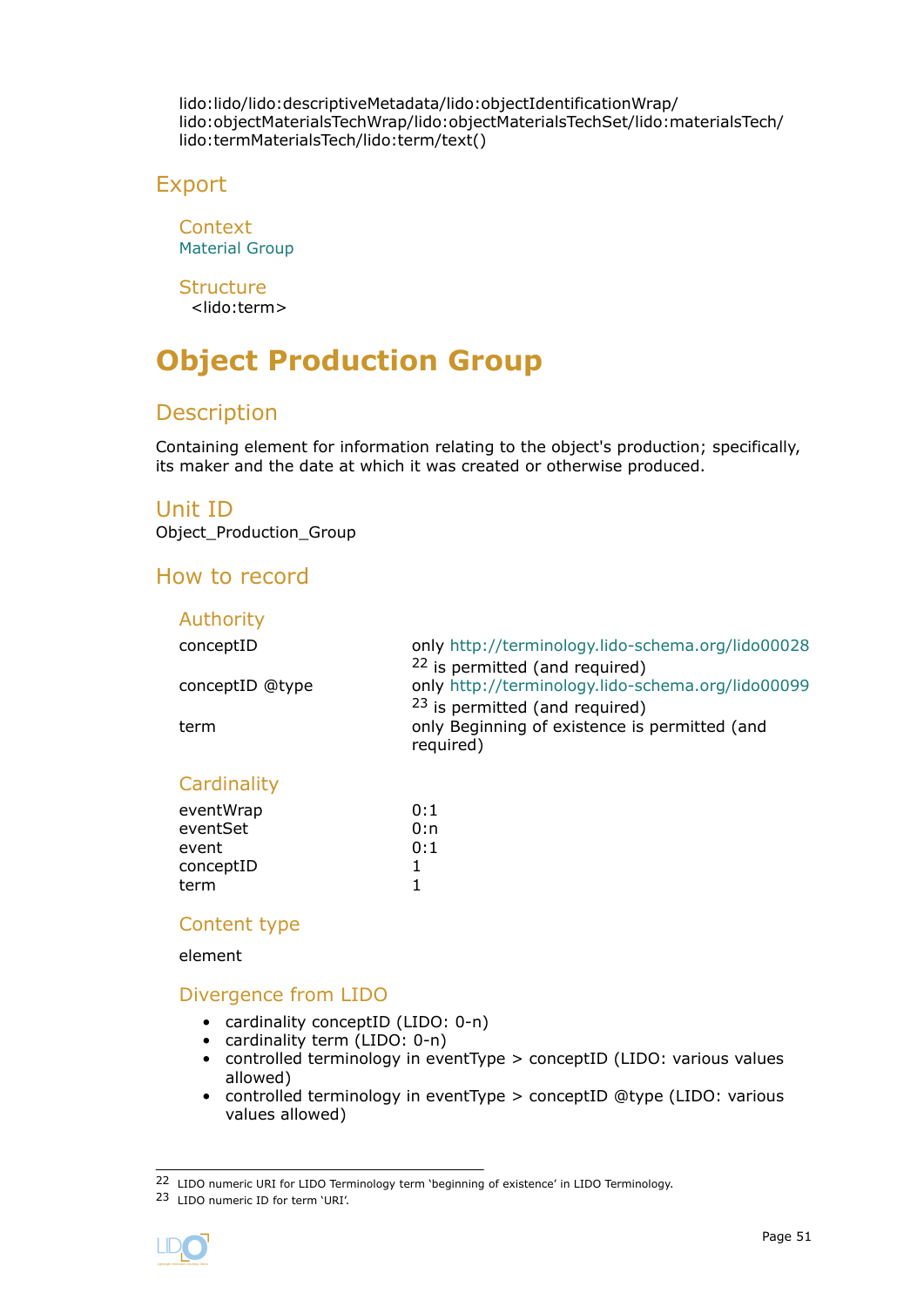<span id="page-51-0"></span>• controlled terminology in eventType > term (LIDO: various values allowed)

#### XPath interchange

/lido:lidoWrap/lido:lido/lido:descriptiveMetadata/lido:eventWrap/ lido:eventSet[lido:event/lido:eventType/lido:conceptID/text() = 'http:// terminology.lido-schema.org/lido00028']

#### XPath object

lido:lido/lido:descriptiveMetadata/lido:eventWrap/lido:eventSet[lido:event/ lido:eventType/lido:conceptID/text() = 'http://terminology.lido-schema.org/ lido00028']

# Export

**Context** [Object Metadata](#page-27-0)

#### Structure

<lido:eventSet> <lido:event> <lido:eventType> <lido:conceptID lido:type="http://terminology.lido-schema.org/ lido00099">http://terminology.lido-schema.org/lido00028 <lido:term>Beginning of existence Maker Group [Production\\_Date\\_Group](#page-62-0) [Production\\_Period\\_Group](#page-65-0)

# **Maker Group**

# Description

The agent/s responsible for the creation of the item. May be individuals, institutions or organisations including cultures. May not include machines, processes or events.

#### Unit ID Maker Group

#### How to record

## **Cardinality**

| eventActor  | 0-n     |
|-------------|---------|
| actorInRole | $0 - 1$ |

#### Content type

element

XPath interchange

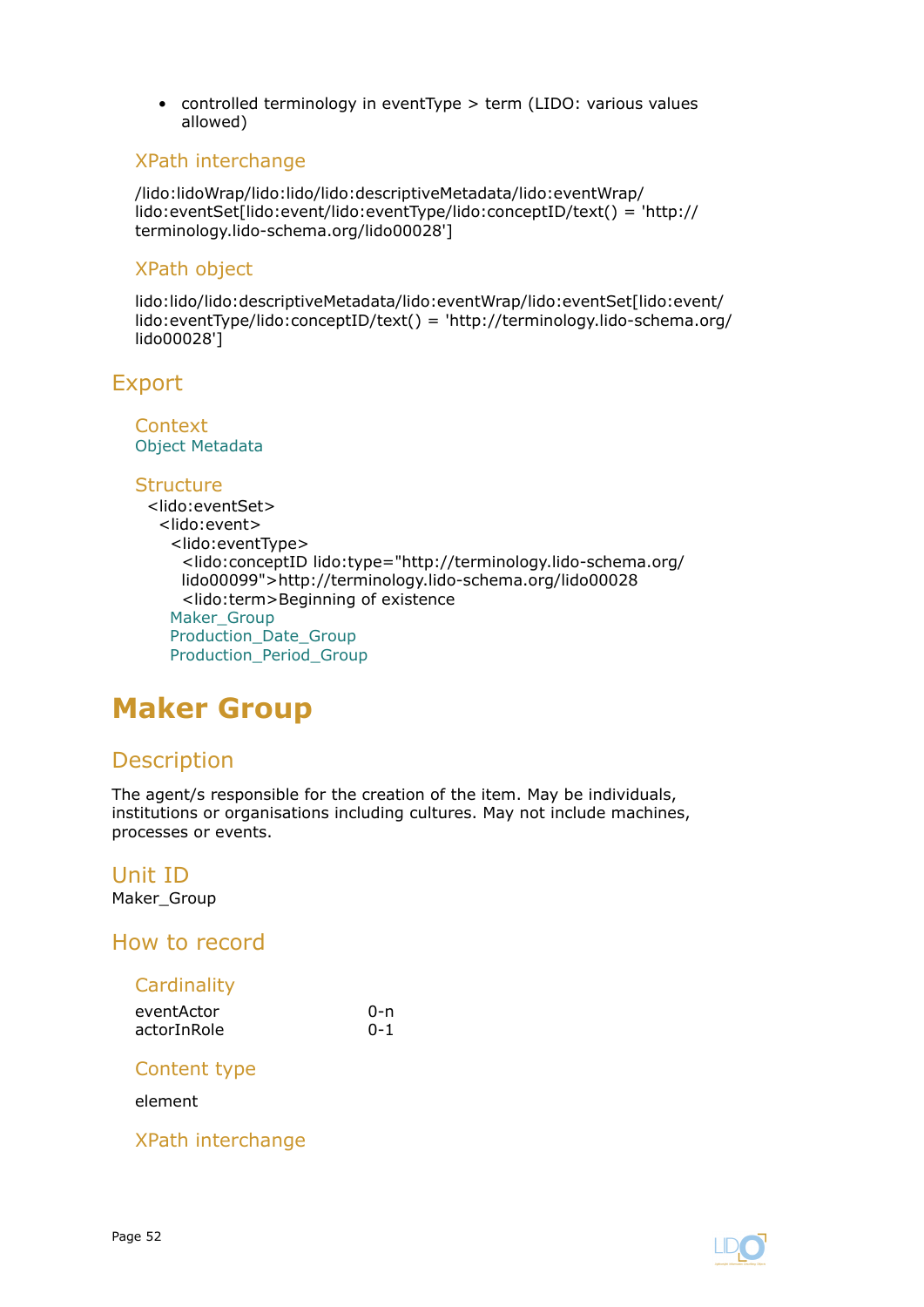<span id="page-52-0"></span>/lido:lidoWrap/lido:lido/lido:descriptiveMetadata/lido:eventWrap/lido:eventSet/ lido:event[lido:eventType/lido:conceptID/text() = 'http://terminology.lidoschema.org/lido00028']/lido:eventActor/lido:actorInRole

#### XPath object

lido:lido/lido:descriptiveMetadata/lido:eventWrap/lido:eventSet/ lido:event[lido:eventType/lido:conceptID/text() = 'http://terminology.lidoschema.org/lido00028']/lido:eventActor/lido:actorInRole

## Export

**Context** [Object Production Group](#page-50-0)

**Structure** <lido:eventActor> <lido:actorInRole> Maker\_Identification\_Group [Maker\\_Role\\_Group](#page-58-0) [Attribution\\_Qualifier](#page-61-0)

# **Maker Identification Group**

# **Description**

Information to help identify the actor in question.

Unit ID Maker\_Identification\_Group

## How to record

**Cardinality** 

1

Content type

element

#### XPath interchange

/lido:lidoWrap/lido:lido/lido:descriptiveMetadata/lido:eventWrap/lido:eventSet/ lido:event[lido:eventType/lido:conceptID/text() = 'http://terminology.lidoschema.org/lido00028']/lido:eventActor/lido:actorInRole/lido:actor

#### XPath object

lido:lido/lido:descriptiveMetadata/lido:eventWrap/lido:eventSet/ lido:event[lido:eventType/lido:conceptID/text() = 'http://terminology.lidoschema.org/lido00028']/lido:eventActor/lido:actorInRole/lido:actor

# Export

Context

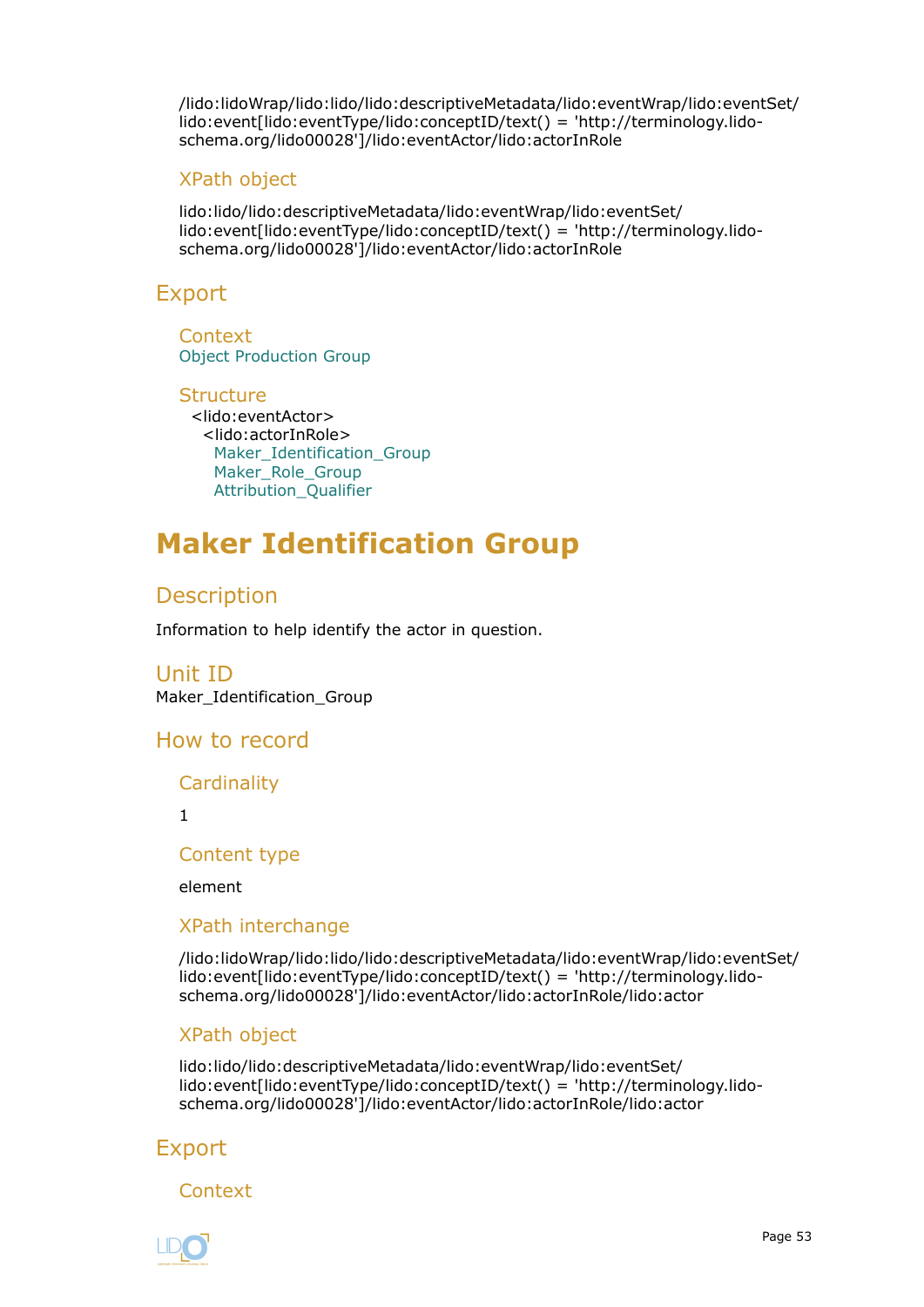#### [Maker Group](#page-51-0)

**Structure** <lido:actor lido:type=["Maker\\_Type](#page-134-0)"> Maker\_Identifier <lido:nameActorSet> [Maker\\_Display\\_Name](#page-54-0) [Maker\\_Sort\\_Name](#page-55-0) <lido:vitalDatesActor> [Maker\\_Earliest\\_Date](#page-56-0) [Maker\\_Latest\\_Date](#page-57-0)

# **Maker Identifier**

# **Description**

An identifier in a controlled terminology for the maker being described.

Unit ID Maker\_Identifier

## Examples

- https://data.ng-london.org.uk/0Q3F-0001-0000-0000
- http://vocab.getty.edu/ulan/500031075
- https://www.wikidata.org/entity/Q47551

## How to record

| any numeric URI from LIDO Terminology:<br>identifier@type |
|-----------------------------------------------------------|
| any numeric URI from LIDO Terminology: pref               |
|                                                           |

#### **Cardinality**

 $0 - n$ 

#### Content type

character data: string

#### Divergence from LIDO

controlled terminology in actorID @type (LIDO: various values allowed)

#### XPath interchange

/lido:lidoWrap/lido:lido/lido:descriptiveMetadata/lido:eventWrap/lido:eventSet/ lido:event[lido:eventType/lido:conceptID/text() = 'http://terminology.lidoschema.org/lido00028']/lido:eventActor/lido:actorInRole/lido:actor/lido:actorID/ text()

#### XPath object

lido:lido/lido:descriptiveMetadata/lido:eventWrap/lido:eventSet/ lido:event[lido:eventType/lido:conceptID/text() = 'http://terminology.lido-

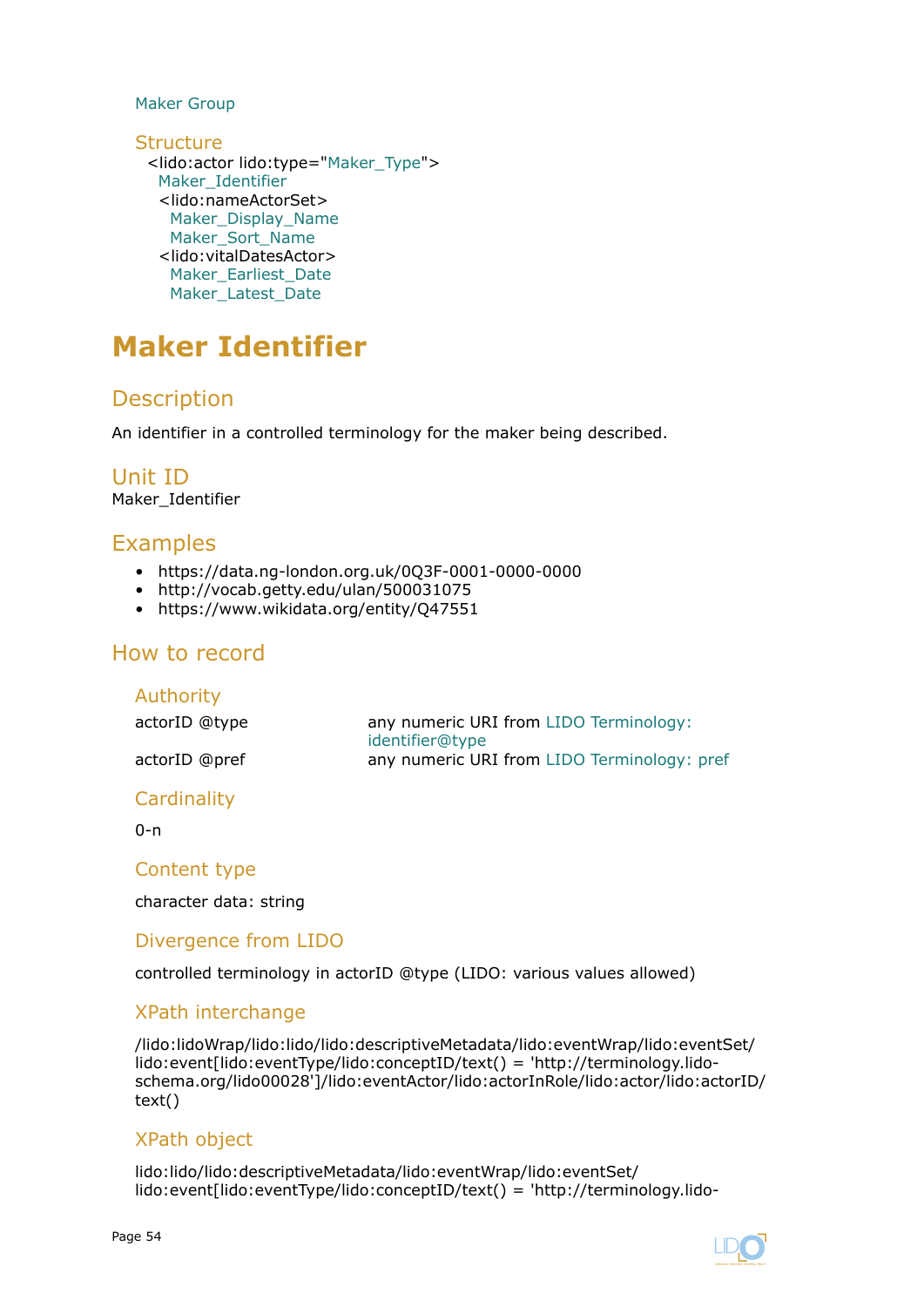<span id="page-54-0"></span>schema.org/lido00028']/lido:eventActor/lido:actorInRole/lido:actor/lido:actorID/ text()

# Export

**Context** [Maker Identification Group](#page-52-0)

**Structure** <lido:actorID lido:type=["Identifier\\_Type"](#page-134-0)>

# **Maker Display Name**

# Description

The name of the maker being described, in a form suitable for display (i.e. in normal order).

Unit ID

Maker\_Display\_Name

# Examples

- Titian
- Eugène Delacroix
- John Smith
- BBC
- Inuit

# How to record

#### Authority

| appellationValue @label | only one value is permitted: display name   |
|-------------------------|---------------------------------------------|
| appellationValue @pref  | any numeric URI from LIDO Terminology: pref |

#### **Cardinality**

| nameActorSet      | 1-n                                                 |
|-------------------|-----------------------------------------------------|
| appellation Value | 1-n; if a Maker Identification Group is given, then |
|                   | either Maker Display Name or Maker Sort Name or     |
|                   | both must be included                               |

#### Content type

character data: string

#### Divergence from LIDO

- cardinality (LIDO: 1-n)
- controlled terminology in appellationValue @label (LIDO: various values allowed)

#### XPath interchange

/lido:lidoWrap/lido:lido/lido:descriptiveMetadata/lido:eventWrap/lido:eventSet/ lido:event[lido:eventType/lido:conceptID/text() = 'http://terminology.lido-

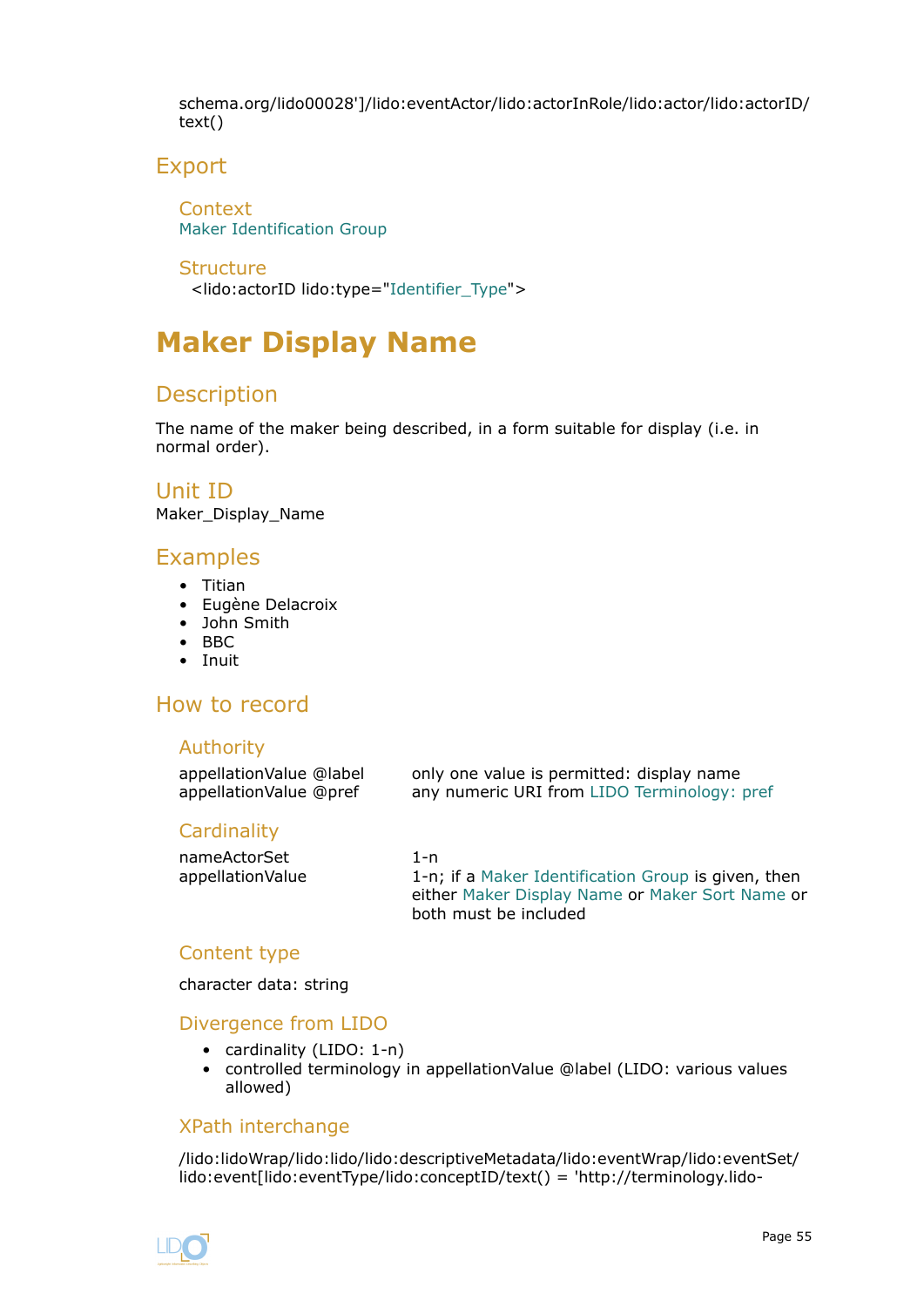<span id="page-55-0"></span>schema.org/lido00028']/lido:eventActor/lido:actorInRole/lido:actor/ lido:nameActorSet/lido:appellationValue[@lido:label='display name']/text()

#### XPath object

lido:lido/lido:descriptiveMetadata/lido:eventWrap/lido:eventSet/ lido:event[lido:eventType/lido:conceptID/text() = 'http://terminology.lidoschema.org/lido00028']/lido:eventActor/lido:actorInRole/lido:actor/ lido:nameActorSet/lido:appellationValue[@lido:label='display name']/text()

# Export

Context [Maker Identification Group](#page-52-0)

#### **Structure**

<lido:appellationValue lido:label="display name">

# **Maker Sort Name**

# **Description**

The name of the maker being described, in a form suitable for sorting (i.e. with family name first, and so (often) in transposed order).

Unit ID Maker\_Sort\_Name

## Examples

- Titian
- Delacroix, Eugène
- Smith, John
- BBC
- Inuit

# How to record

#### Authority

appellationValue @label only one value is permitted: sort name appellationValue @pref any numeric URI from [LIDO Terminology: pref](http://terminology.lido-schema.org/lido00168)

#### **Cardinality**

nameActorSet 1-n appellationValue 1-n; if a [Maker Identification Group](#page-52-0) is given, then either [Maker Display Name](#page-54-0) or Maker Sort Name or both must be included

## Content type

character data: string

#### Divergence from LIDO

• cardinality (LIDO: 1-n)

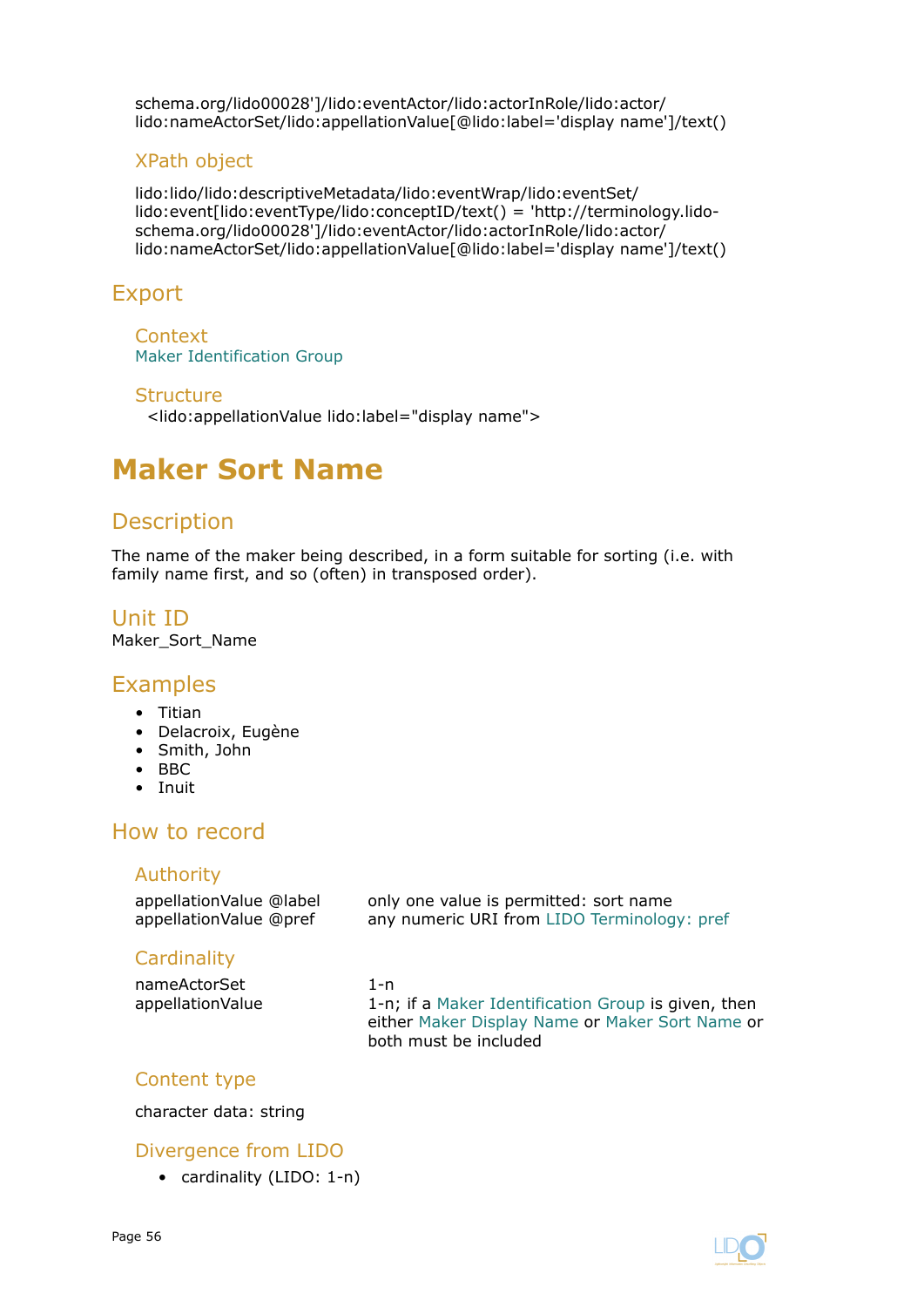<span id="page-56-0"></span>• controlled terminology in appellationValue @label (LIDO: various values allowed)

#### XPath interchange

/lido:lidoWrap/lido:lido/lido:descriptiveMetadata/lido:eventWrap/lido:eventSet/ lido:event[lido:eventType/lido:conceptID/text() = 'http://terminology.lidoschema.org/lido00028']/lido:eventActor/lido:actorInRole/lido:actor/ lido:nameActorSet/lido:appellationValue[@lido:label='sort name']/text()

#### XPath object

lido:lido/lido:descriptiveMetadata/lido:eventWrap/lido:eventSet/ lido:event[lido:eventType/lido:conceptID/text() = 'http://terminology.lidoschema.org/lido00028']/lido:eventActor/lido:actorInRole/lido:actor/ lido:nameActorSet/lido:appellationValue[@lido:label='sort name']/text()

# Export

**Context** [Maker Identification Group](#page-52-0)

#### **Structure** <lido:appellationValue lido:label="sort name">

# **Maker Earliest Date**

## **Description**

The earliest recorded date for the maker being described, often their date of birth.

# Unit ID

Maker\_Earliest\_Date

## Examples

- active about 1506
- 1445

# How to record

#### Authority

It is recommended that dates be formatted according to ISO 8601.<sup>24</sup>

## **Cardinality**

| vitalDatesActor | $0 - 1$ |
|-----------------|---------|
| earliestDate    | $0 - 1$ |

#### Content type

character data: string

#### XPath interchange

<sup>24</sup> For an introduction, see [https://en.wikipedia.org/wiki/ISO\\_8601.](https://en.wikipedia.org/wiki/ISO_8601)

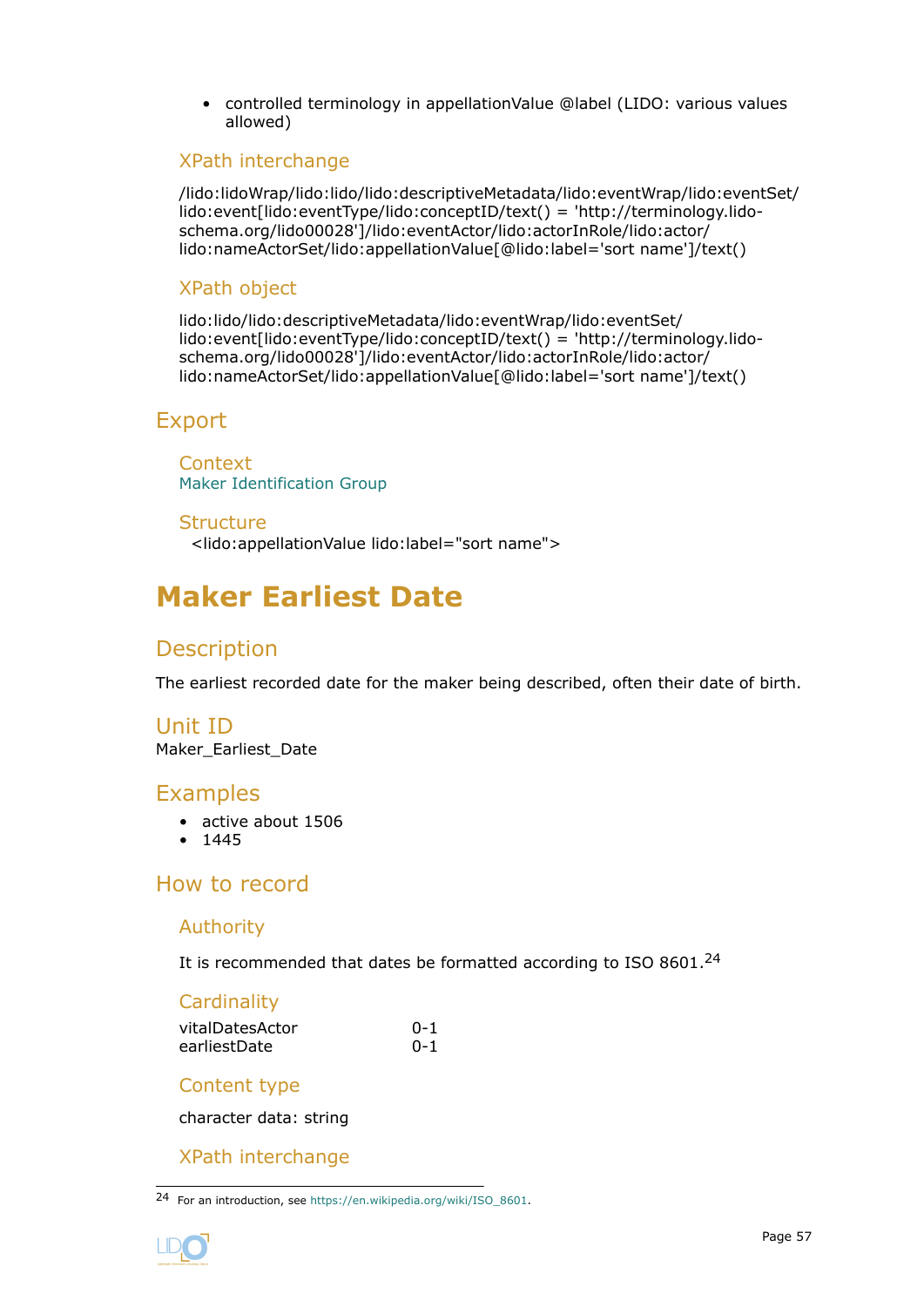<span id="page-57-0"></span>/lido:lidoWrap/lido:lido/lido:descriptiveMetadata/lido:eventWrap/lido:eventSet/ lido:event[lido:eventType/lido:conceptID/text() = 'http://terminology.lidoschema.org/lido00028']/lido:eventActor/lido:actorInRole/lido:actor/ lido:vitalDatesActor/lido:earliestDate/text()

### XPath object

lido:lido/lido:descriptiveMetadata/lido:eventWrap/lido:eventSet/ lido:event[lido:eventType/lido:conceptID/text() = 'http://terminology.lidoschema.org/lido00028']/lido:eventActor/lido:actorInRole/lido:actor/ lido:vitalDatesActor/lido:earliestDate/text()

# Export

**Context** [Maker Identification Group](#page-52-0)

**Structure** <lido:earliestDate>

# **Maker Latest Date**

# **Description**

The latest recorded date for the maker being described, often their date of death.

#### Unit ID Maker Latest Date

# Examples

- died 1576
- 1510

# How to record

#### Authority

It is recommended that dates be formatted according to ISO 8601.<sup>25</sup>

## **Cardinality**

| vitalDatesActor | $0 - 1$ |
|-----------------|---------|
| latestDate      | $0 - 1$ |

#### Content type

character data: string

## XPath interchange

/lido:lidoWrap/lido:lido/lido:descriptiveMetadata/lido:eventWrap/lido:eventSet/ lido:event[lido:eventType/lido:conceptID/text() = 'http://terminology.lidoschema.org/lido00028']/lido:eventActor/lido:actorInRole/lido:actor/ lido:vitalDatesActor/lido:latestDate/text()



<sup>25</sup> For an introduction, see [https://en.wikipedia.org/wiki/ISO\\_8601.](https://en.wikipedia.org/wiki/ISO_8601)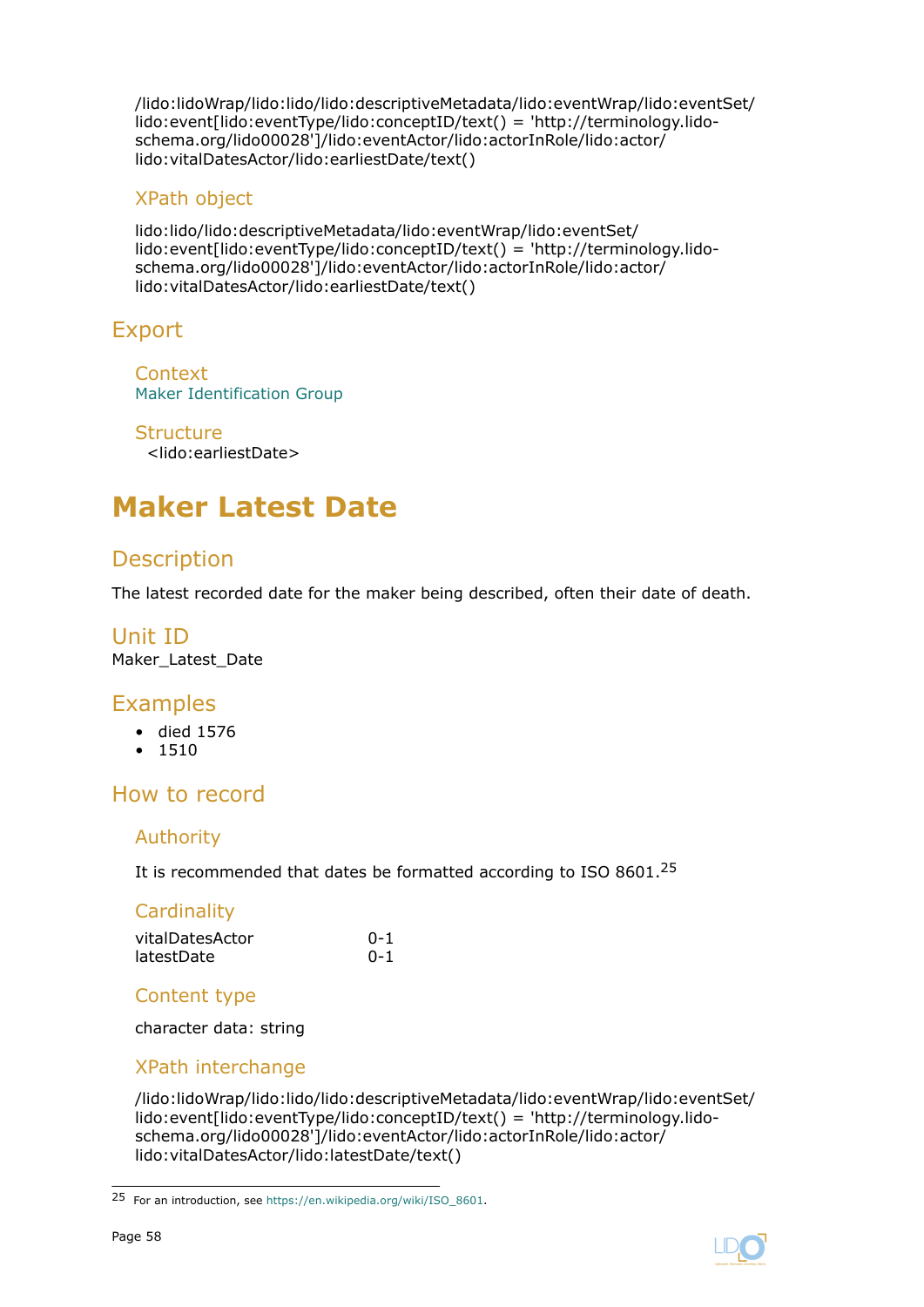### <span id="page-58-0"></span>XPath object

lido:lido/lido:descriptiveMetadata/lido:eventWrap/lido:eventSet/ lido:event[lido:eventType/lido:conceptID/text() = 'http://terminology.lidoschema.org/lido00028']/lido:eventActor/lido:actorInRole/lido:actor/ lido:vitalDatesActor/lido:latestDate/text()

## Export

**Context** [Maker Identification Group](#page-52-0)

**Structure** <lido:latestDate>

# **Maker Role Group**

# **Description**

Containing element for the role taken by the maker being described, with regard to the object in question, expressed as one or more keywords, optionally accompanied by one or more identifiers. If more than one role is allocated, each role should be placed in a separate Maker Role Group.

# Unit ID

Maker\_Role\_Group

How to record

**Cardinality** 

0-n

Content type

element

#### XPath interchange

/lido:lidoWrap/lido:lido/lido:descriptiveMetadata/lido:eventWrap/lido:eventSet/ lido:event[lido:eventType/lido:conceptID/text() = 'http://terminology.lidoschema.org/lido00028']/lido:eventActor/lido:actorInRole/lido:roleActor

#### XPath object

lido:lido/lido:descriptiveMetadata/lido:eventWrap/lido:eventSet/ lido:event[lido:eventType/lido:conceptID/text() = 'http://terminology.lidoschema.org/lido00028']/lido:eventActor/lido:actorInRole/lido:roleActor

# Export

**Context** [Maker Group](#page-51-0)

Structure

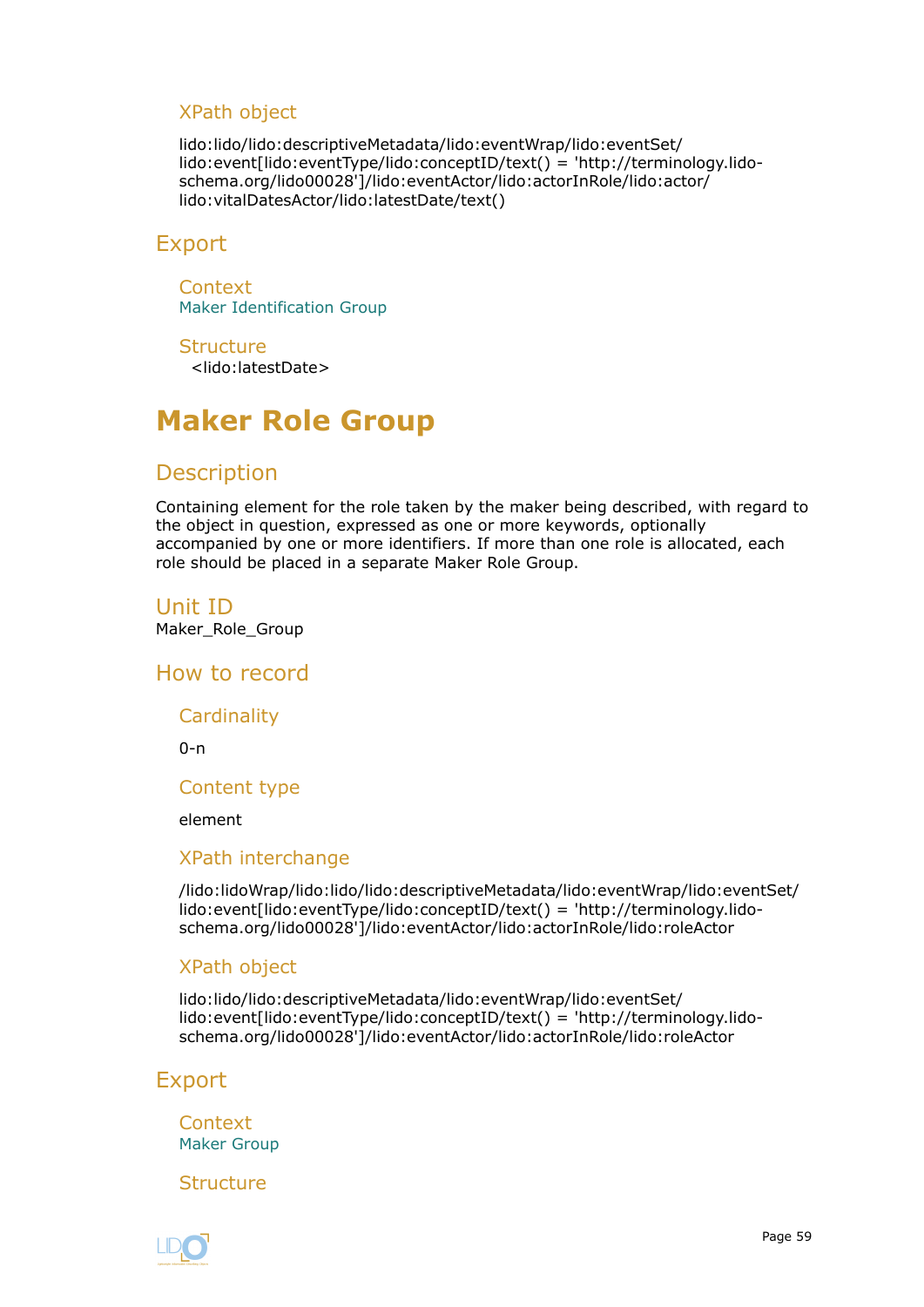<lido:roleActor> Maker Role Identifier [Maker\\_Role\\_Keyword](#page-60-0)

# **Maker Role Identifier**

# Description

An identifier in a controlled terminology for the role taken by the maker being described, with regard to the object in question.

Unit ID Maker Role Identifier

# Examples

- http://vocab.getty.edu/aat/300025103
- http://vocab.getty.edu/aat/300025643

# How to record

#### Authority

| conceptID @type              | any numeric URI from LIDO Terminology:<br>identifier@type                                                        |
|------------------------------|------------------------------------------------------------------------------------------------------------------|
| conceptID @pref<br>otherwise | any numeric URI from LIDO Terminology: pref<br>use of a controlled vocabulary is recommended<br>but not mandated |

## **Cardinality**

 $0 - n$ 

#### Content type

character data: string

#### Divergence from LIDO

- controlled terminology in @type (LIDO: various values allowed)
- controlled terminology in @pref (LIDO: various values allowed)

#### XPath interchange

/lido:lidoWrap/lido:lido/lido:descriptiveMetadata/lido:eventWrap/lido:eventSet/ lido:event[lido:eventType/lido:conceptID/text() = 'http://terminology.lidoschema.org/lido00028']/lido:eventActor/lido:actorInRole/lido:roleActor/ lido:conceptID/text()

#### XPath object

lido:lido/lido:descriptiveMetadata/lido:eventWrap/lido:eventSet/ lido:event[lido:eventType/lido:conceptID/text() = 'http://terminology.lidoschema.org/lido00028']/lido:eventActor/lido:actorInRole/lido:roleActor/ lido:conceptID/text()

# Export

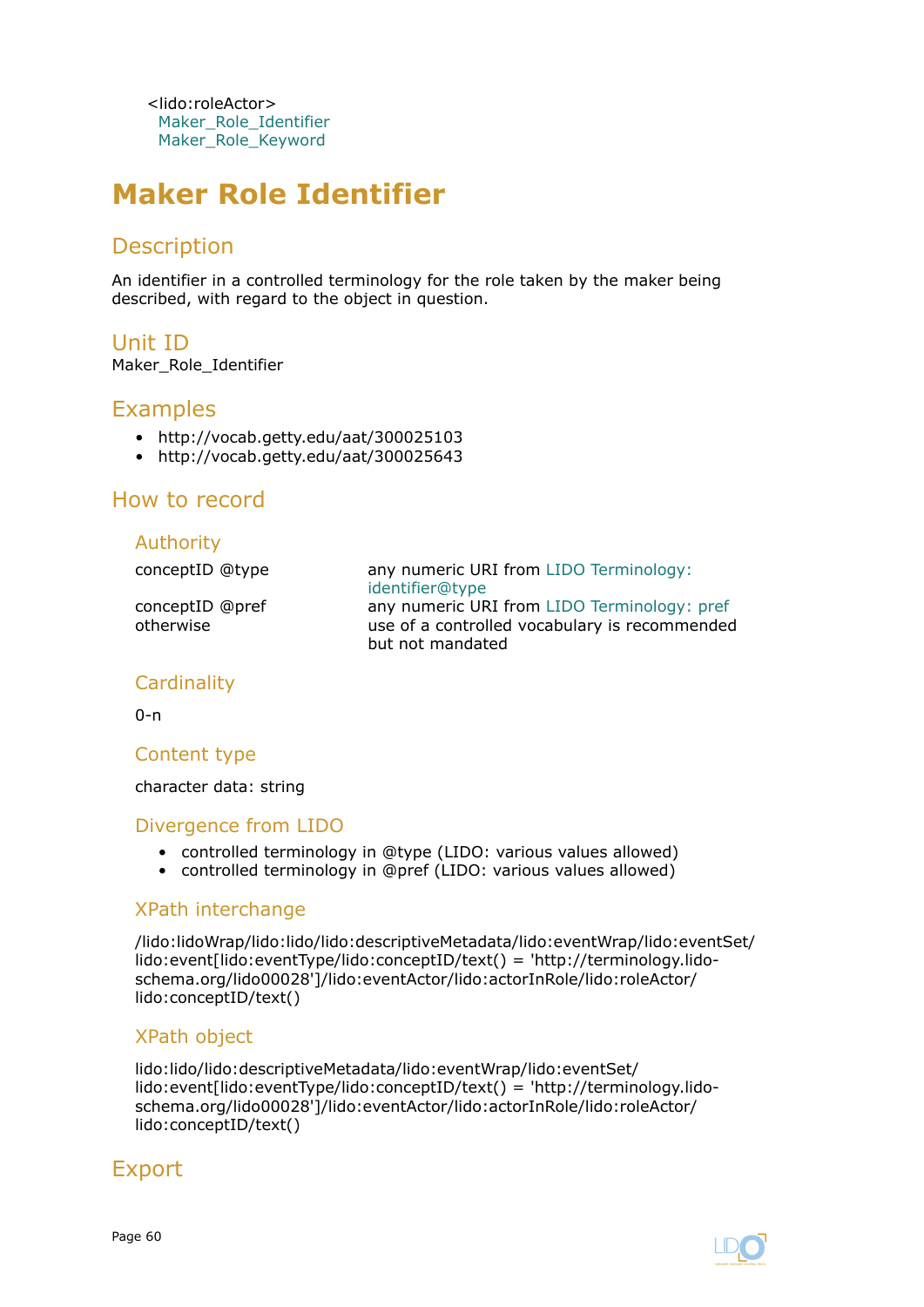<span id="page-60-0"></span>**Context** [Maker Role Group](#page-58-0)

#### **Structure**

<lido:conceptID lido:type="[Identifier\\_Type](#page-134-0)">

# **Maker Role Keyword**

# **Description**

The role taken by the maker being described, with regard to the object in question. Note that this will depend upon the kind of event specified in event @type; the term will be as delivered by the source system, but restricted to maker-type roles only.

Unit ID

Maker\_Role\_Keyword

# Examples

- artist
- engraver
- preparator

# How to record

#### Authority

term @pref any numeric URI from [LIDO Terminology: pref](http://terminology.lido-schema.org/lido00168) otherwise use of a controlled vocabulary is recommended but not mandated

# **Cardinality**

 $1 - n$ 

Content type

#### character data: string

#### Divergence from LIDO

- cardinality (LIDO: 0-n)
- controlled terminology @pref (LIDO: various values allowed)

#### XPath interchange

/lido:lidoWrap/lido:lido/lido:descriptiveMetadata/lido:eventWrap/lido:eventSet/ lido:event[lido:eventType/lido:conceptID/text()='http://terminology.lidoschema.org/lido00028']/lido:eventActor/lido:actorInRole/lido:roleActor/ lido:term/text()

## XPath object

lido:lido/lido:descriptiveMetadata/lido:eventWrap/lido:eventSet/ lido:event[lido:eventType/lido:conceptID/text()='http://terminology.lidoschema.org/lido00028']/lido:eventActor/lido:actorInRole/lido:roleActor/ lido:term/text()

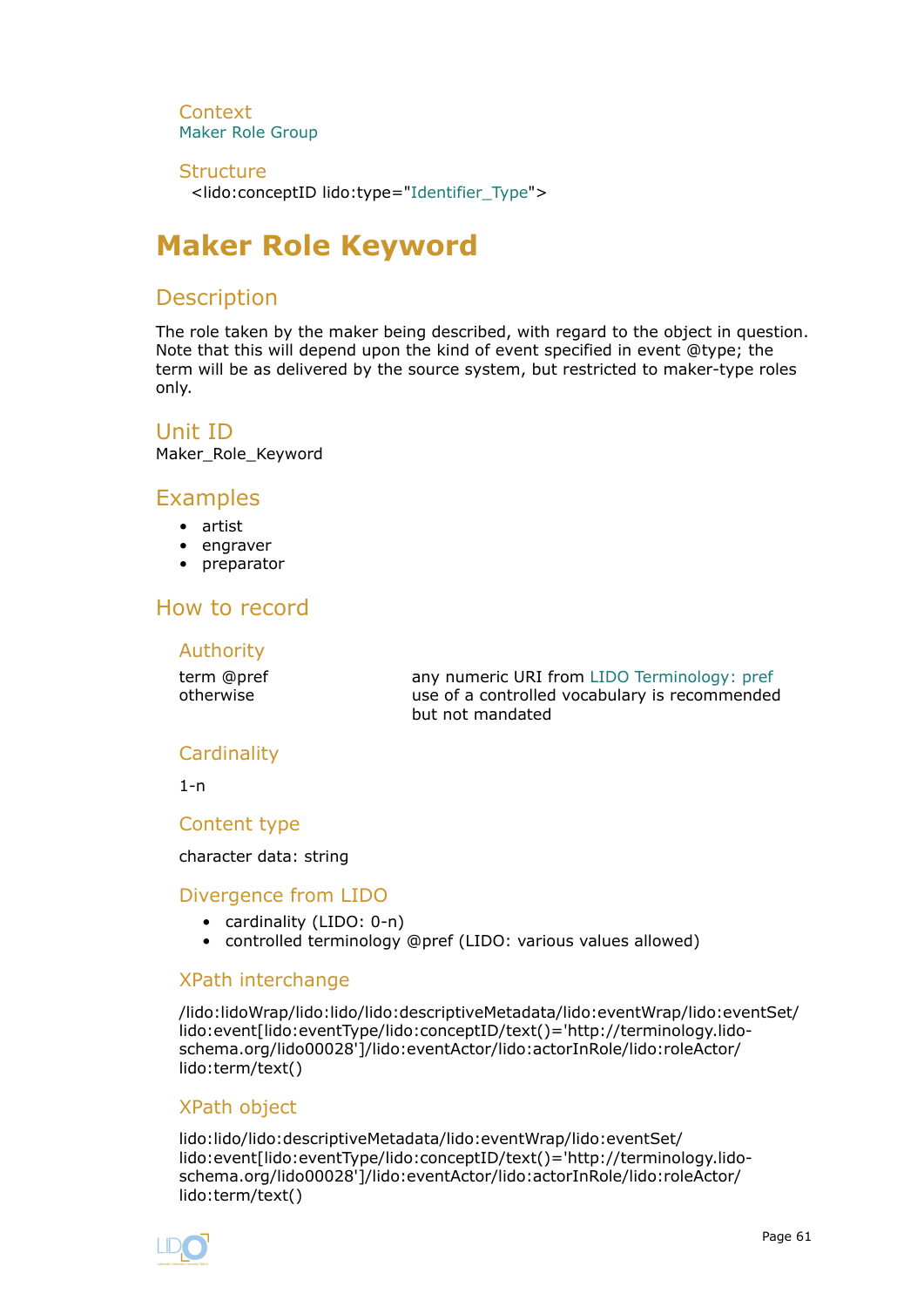# <span id="page-61-0"></span>Export

**Context** [Maker Role Group](#page-58-0)

**Structure** <lido:term>

# **Attribution Qualifier**

# **Description**

Any text which qualifies the named maker's degree of involvement with the creation of the object in question. (This information is often considered crucial for describing fine art objects.)

# Unit ID

Attribution\_Qualifier

# Examples

- possibly by
- attributed to
- and workshop

# How to record

#### **Cardinality**

 $0 - n$ 

#### Content type

character data: string

## XPath interchange

/lido:lidoWrap/lido:lido/lido:descriptiveMetadata/lido:eventWrap/lido:eventSet/ lido:event[lido:eventType/lido:conceptID/text() = 'http://terminology.lidoschema.org/lido00028']/lido:eventActor/lido:actorInRole/ lido:attributionQualifierActor/text()

#### XPath object

lido:lido/lido:descriptiveMetadata/lido:eventWrap/lido:eventSet/ lido:event[lido:eventType/lido:conceptID/text() = 'http://terminology.lidoschema.org/lido00028']/lido:eventActor/lido:actorInRole/ lido:attributionQualifierActor/text()

# Export

Context [Maker Group](#page-51-0)

**Structure** <lido:attributionQualifierActor>

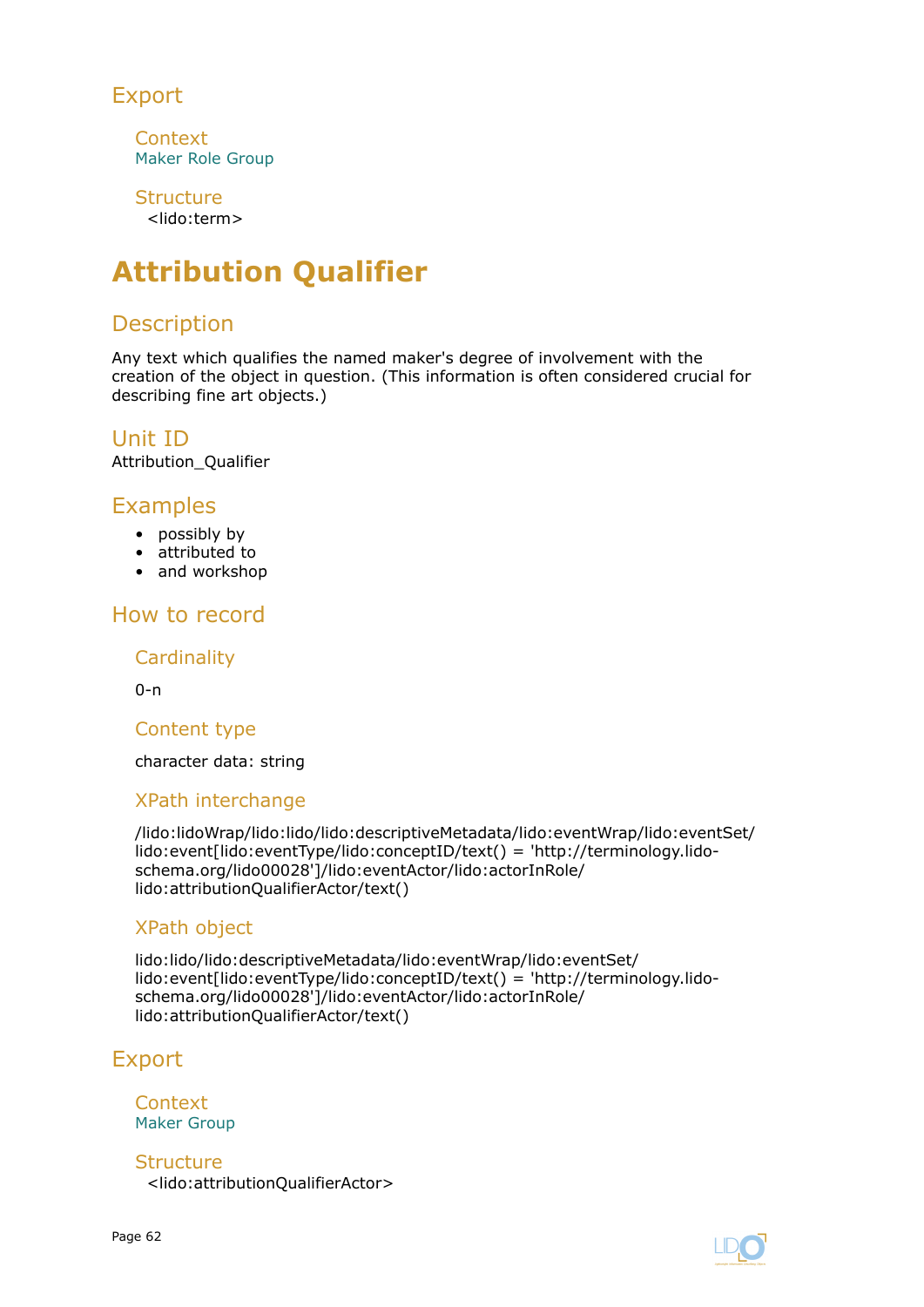# <span id="page-62-0"></span>**Production Date Group**

# Description

Wrapper for information relating to the date of the object's production, creation, or a similar event.

Unit ID Production\_Date\_Group

How to record

**Cardinality** 

 $0 - 1$ 

Content type

element

#### XPath interchange

/lido:lidoWrap/lido:lido/lido:descriptiveMetadata/lido:eventWrap/lido:eventSet/ lido:event[lido:eventType/lido:conceptID/text() = 'http://terminology.lidoschema.org/lido00028']/lido:eventDate

#### XPath object

lido:lido/lido:descriptiveMetadata/lido:eventWrap/lido:eventSet/ lido:event[lido:eventType/lido:conceptID/text() = 'http://terminology.lidoschema.org/lido00028']/lido:eventDate

# Export

**Context** [Object Production Group](#page-50-0)

**Structure** <lido:eventDate> Display\_Production\_Date <lido:date> [Earliest\\_Production\\_Date](#page-63-0) [Latest\\_Production\\_Date](#page-64-0)

# **Display Production Date**

# **Description**

A production date expressed in words or numbers (but not including periods, for which see below).

Unit ID Display\_Production\_Date

Examples

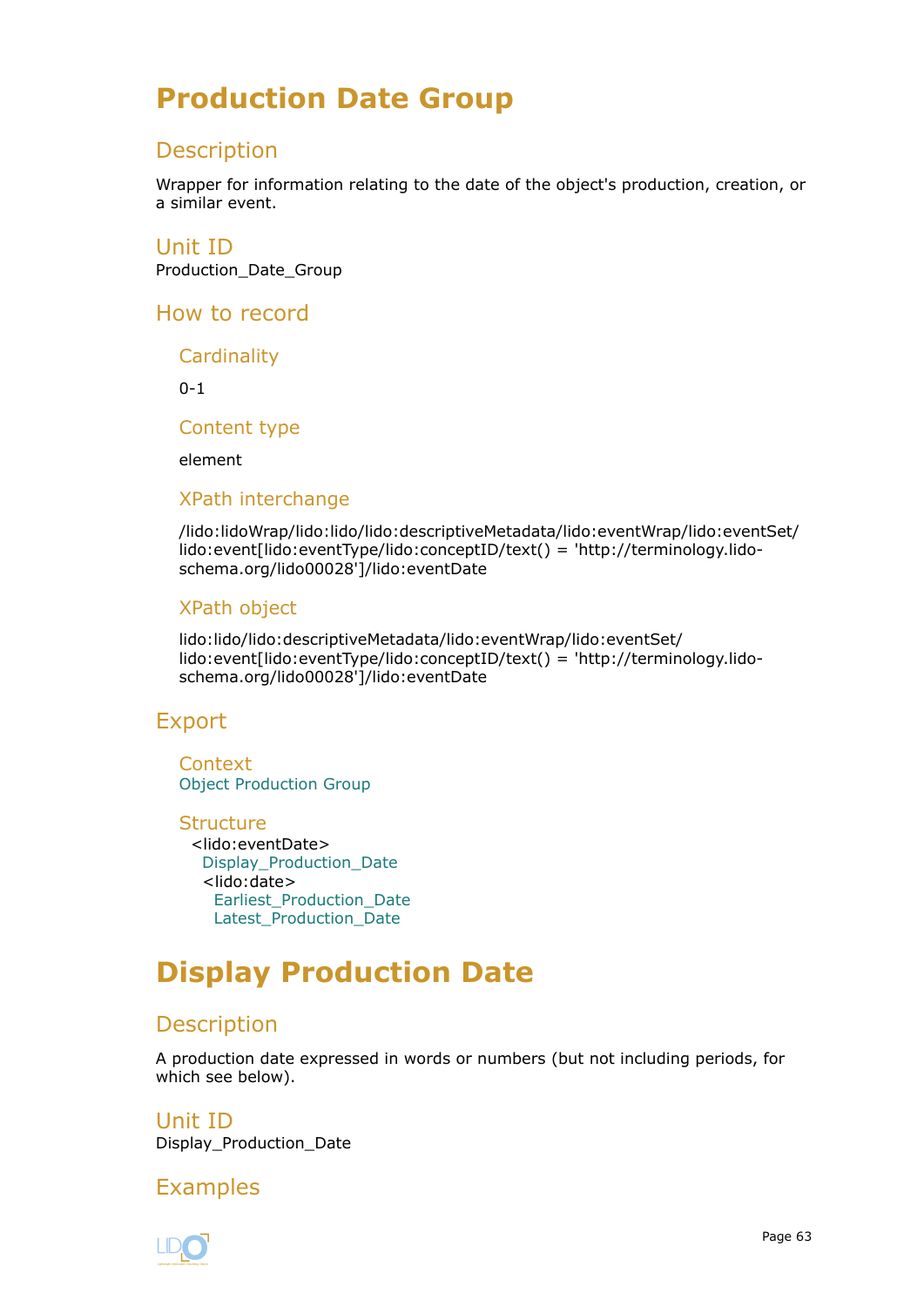- <span id="page-63-0"></span>• 1520-3
- 3rd October 2018
- 1965
- 1950
- 18thC
- before 1758
- 580BCE
- circa mid 6th to early 7th century

#### **Cardinality**

0-n; but if a date is given, then either [Display Production Date](#page-62-0), or Earliest Production Date and [Latest Production Date](#page-64-0), or both must be included.

#### Content type

character data: string

Divergence from LIDO

cardinality (LIDO: 0-n)

#### XPath interchange

/lido:lidoWrap/lido:lido/lido:descriptiveMetadata/lido:eventWrap/lido:eventSet/ lido:event[lido:eventType/lido:conceptID/text() = 'http://terminology.lidoschema.org/lido00028']/lido:eventDate/lido:displayDate/text()

#### XPath object

lido:lido/lido:descriptiveMetadata/lido:eventWrap/lido:eventSet/ lido:event[lido:eventType/lido:conceptID/text() = 'http://terminology.lidoschema.org/lido00028']/lido:eventDate/lido:displayDate/text()

# Export

**Context** [Production Date Group](#page-62-0)

**Structure** <lido:displayDate>

# **Earliest Production Date**

# **Description**

The earliest possible production date for the object, expressed in numbers only.

## Unit ID Earliest\_Production\_Date

# **Examples**

- 1520
- 2018-10-03

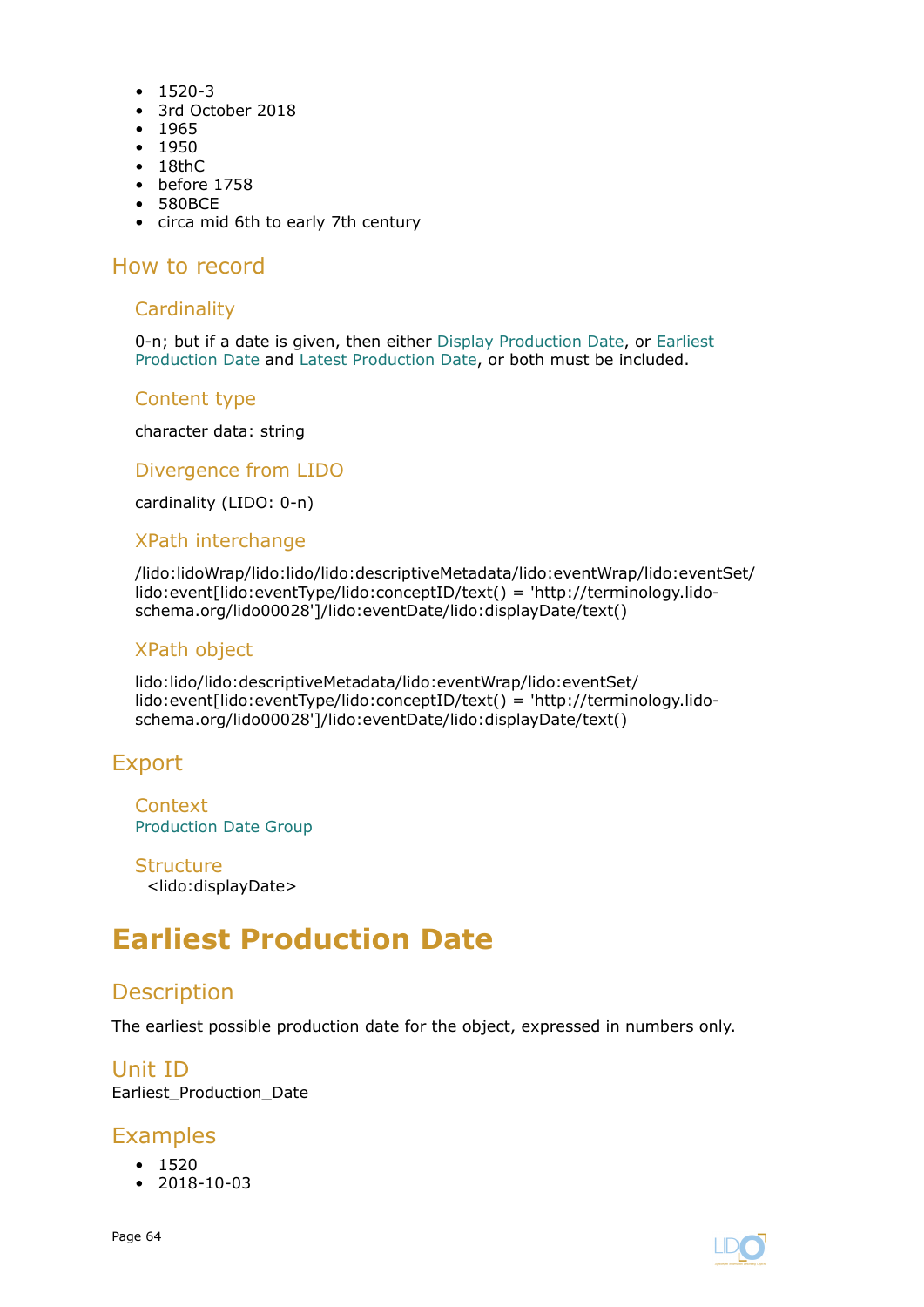- <span id="page-64-0"></span>• 1965
- -579

### Authority

Use the proleptic Gregorian calendar; dates must be formatted in accordance with ISO 8601.<sup>26</sup>

### **Cardinality**

0-1; but if a date is given, then either [Display Production Date](#page-62-0), or [Earliest](#page-63-0) [Production Date](#page-63-0) and Latest Production Date, or both must be included.

#### Content type

character data: string

#### Divergence from LIDO

restricted format (LIDO: various formats allowed)

#### XPath interchange

/lido:lidoWrap/lido:lido/lido:descriptiveMetadata/lido:eventWrap/lido:eventSet/ lido:event[lido:eventType/lido:conceptID/text() = 'http://terminology.lidoschema.org/lido00028']/lido:eventDate/lido:date/lido:earliestDate/text()

## XPath object

lido:lido/lido:descriptiveMetadata/lido:eventWrap/lido:eventSet/ lido:event[lido:eventType/lido:conceptID/text() = 'http://terminology.lidoschema.org/lido00028']/lido:eventDate/lido:date/lido:earliestDate/text()

# Export

**Context** [Production Date Group](#page-62-0)

**Structure** <lido:earliestDate>

# **Latest Production Date**

# **Description**

The latest possible production date for the object, expressed in numbers only.

Unit ID Latest Production Date

# Examples

• 1523

<sup>26</sup> For an introduction, see [https://en.wikipedia.org/wiki/ISO\\_8601.](https://en.wikipedia.org/wiki/ISO_8601)

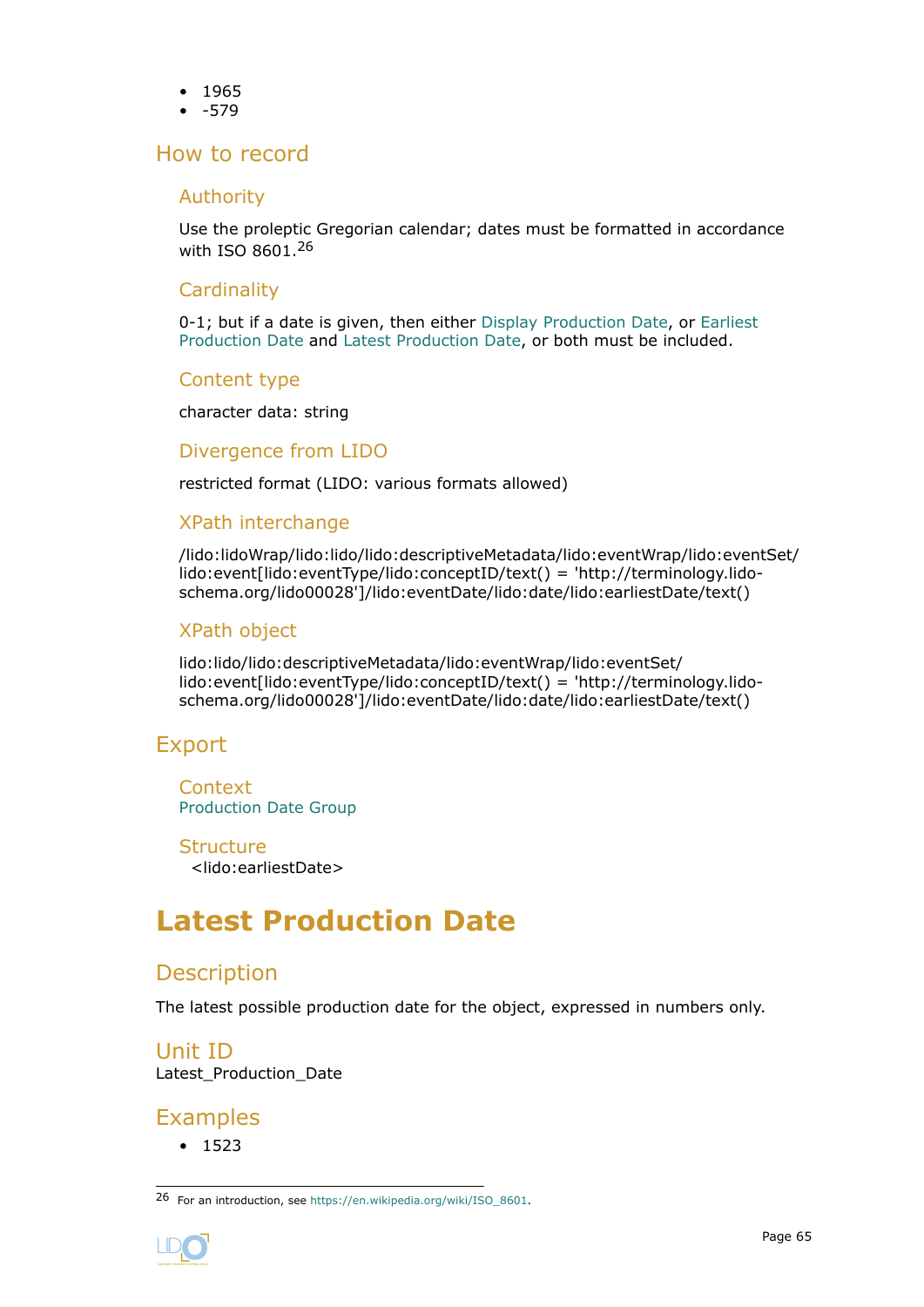- <span id="page-65-0"></span>• 2018-12-07
- 1967
- -575

#### Authority

Use the proleptic Gregorian calendar; dates must be formatted in accordance with ISO 8601.<sup>27</sup>

#### **Cardinality**

0-1; but if a date is given, then either [Display Production Date](#page-62-0), or [Earliest](#page-63-0) [Production Date](#page-63-0) and [Latest Production Date](#page-64-0), or both must be included.

#### Content type

character data: string

#### Divergence from LIDO

restricted format (LIDO: various formats allowed)

#### XPath interchange

/lido:lidoWrap/lido:lido/lido:descriptiveMetadata/lido:eventWrap/lido:eventSet/ lido:event[lido:eventType/lido:conceptID/text() = 'http://terminology.lidoschema.org/lido00028']/lido:eventDate/lido:date/lido:latestDate/text()

#### XPath object

lido:lido/lido:descriptiveMetadata/lido:eventWrap/lido:eventSet/ lido:event[lido:eventType/lido:conceptID/text() = 'http://terminology.lidoschema.org/lido00028']/lido:eventDate/lido:date/lido:latestDate/text()

# Export

**Context** [Production Date Group](#page-62-0)

**Structure** <lido:latestDate>

# **Production Period Group**

# **Description**

Containing element for the production date expressed using the name of a period, expressed as one or more keywords, optionally accompanied by one or more identifiers. If more than one period is allocated, each period should be placed in a separate Production Period Group.

#### Unit ID

Production\_Period\_Group

<sup>27</sup> For an introduction, see [https://en.wikipedia.org/wiki/ISO\\_8601.](https://en.wikipedia.org/wiki/ISO_8601)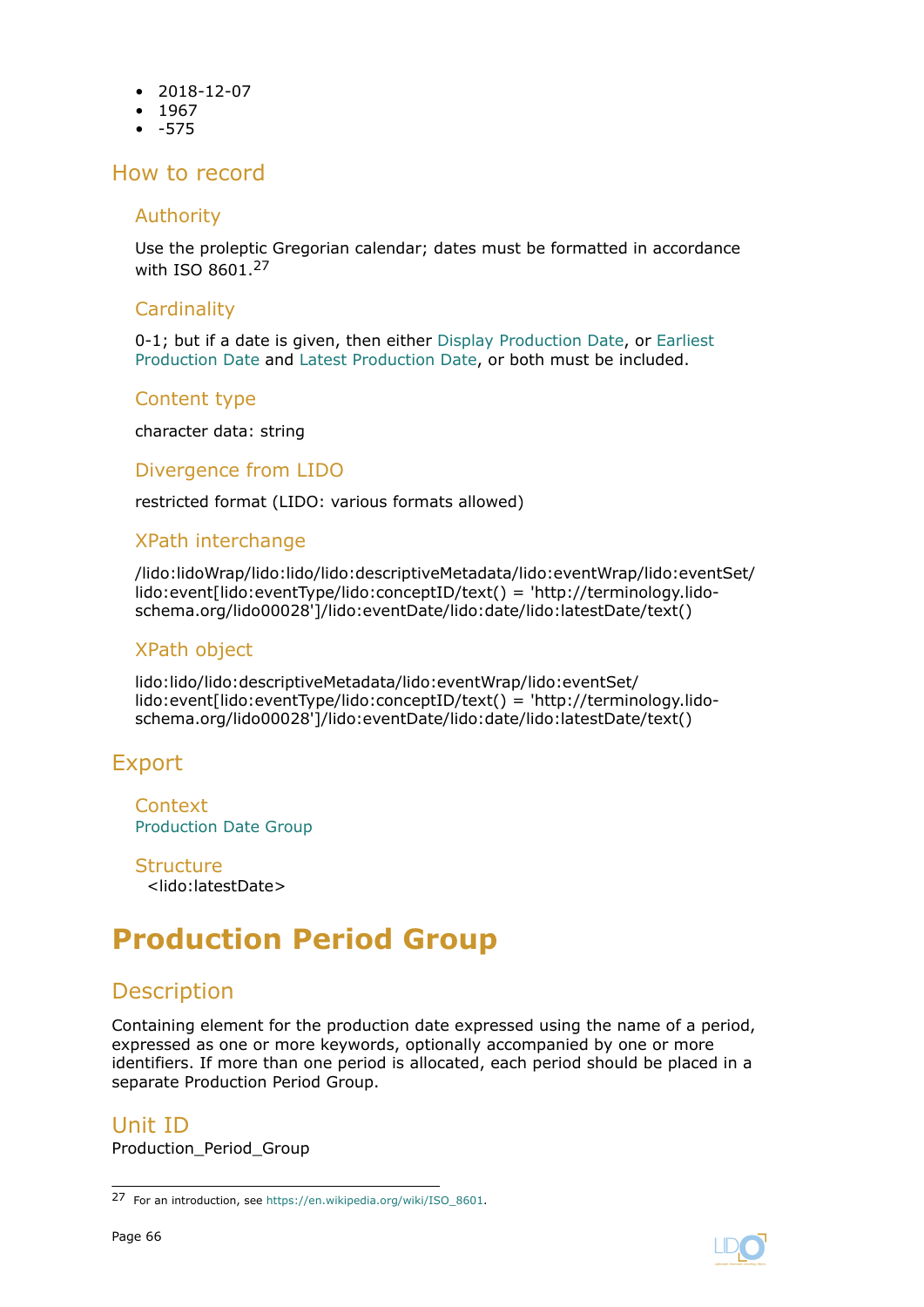**Cardinality** 

 $0 - n$ 

Content type

element

#### XPath interchange

/lido:lidoWrap/lido:lido/lido:descriptiveMetadata/lido:eventWrap/lido:eventSet/ lido:event[lido:eventType/lido:conceptID/text() = 'http://terminology.lidoschema.org/lido00028']/lido:periodName

## XPath object

lido:lido/lido:descriptiveMetadata/lido:eventWrap/lido:eventSet/ lido:event[lido:eventType/lido:conceptID/text() = 'http://terminology.lidoschema.org/lido00028']/lido:periodName

# Export

**Context** [Object Production Group](#page-50-0)

**Structure** <lido:periodName> Production\_Period\_Identifier [Production\\_Period\\_Keyword](#page-67-0)

# **Production Period Identifier**

# Description

An identifier in a controlled terminology for the production date expressed using the name of a period.

## Unit ID

Production\_Period\_Identifier

# Examples

- https://data.ng-london.org.uk/0F5F-0008-0000-0000
- http://vocab.getty.edu/aat/300021142

# How to record

| Authority       |                                                           |
|-----------------|-----------------------------------------------------------|
| conceptID @type | any numeric URI from LIDO Terminology:<br>identifier@type |
| conceptID @pref | any numeric URI from LIDO Terminology: pref               |

**Cardinality** 

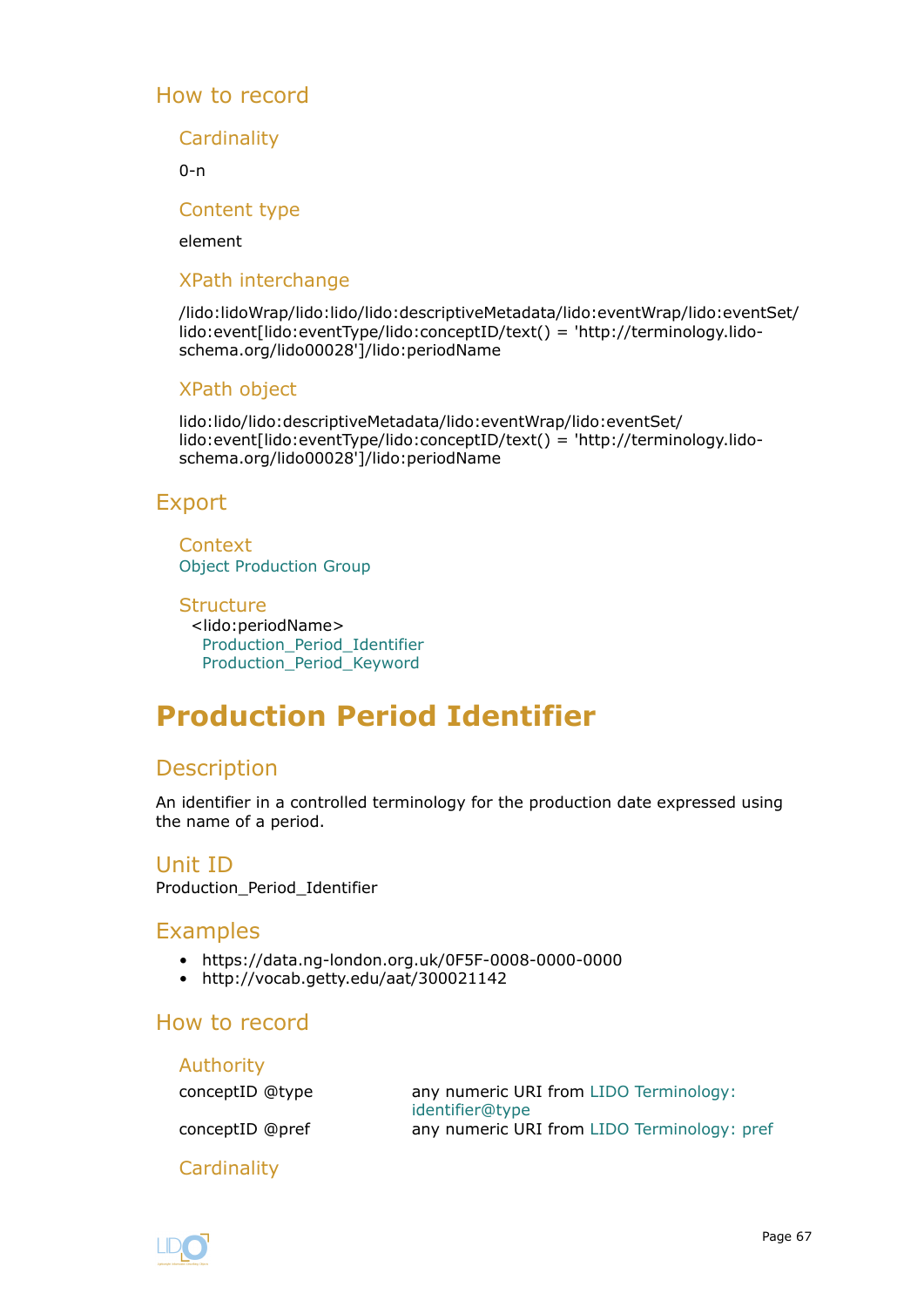#### <span id="page-67-0"></span>0-n

#### Content type

#### character data: string

#### Divergence from LIDO

- controlled terminology in conceptID @type (LIDO: various values allowed)
- controlled terminology in conceptID @pref (LIDO: various values allowed)

#### XPath interchange

/lido:lidoWrap/lido:lido/lido:descriptiveMetadata/lido:eventWrap/lido:eventSet/ lido:event[lido:eventType/lido:conceptID/text() = 'http://terminology.lidoschema.org/lido00028']/lido:periodName/lido:conceptID/text()

#### XPath object

lido:lido/lido:descriptiveMetadata/lido:eventWrap/lido:eventSet/ lido:event[lido:eventType/lido:conceptID/text() = 'http://terminology.lidoschema.org/lido00028']/lido:periodName/lido:conceptID/text()

# Export

Context [Production Period Group](#page-65-0)

#### **Structure**

<lido:conceptID lido:type=["Identifier\\_Type](#page-134-0)">

# **Production Period Keyword**

# Description

A production date expressed using the name of a period.

Unit ID Production\_Period\_Keyword

## Examples

High Renaissance

How to record

Authority

term @pref any numeric URI from [LIDO Terminology: pref](http://terminology.lido-schema.org/lido00168)

**Cardinality** 

1-n

## Content type

character data: string

Page 68

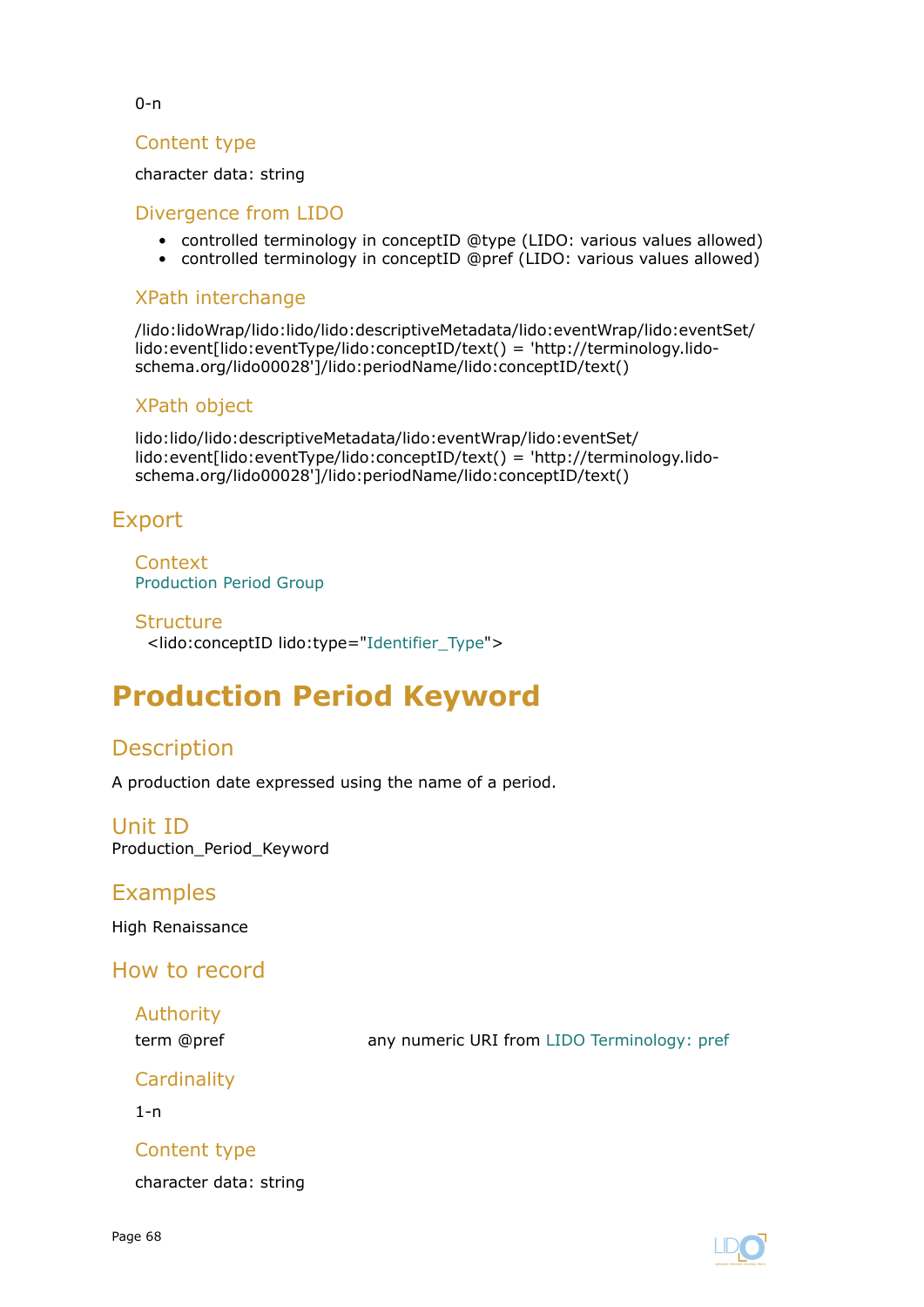## <span id="page-68-0"></span>Divergence from LIDO

cardinality (LIDO: 0-n)

#### XPath interchange

/lido:lidoWrap/lido:lido/lido:descriptiveMetadata/lido:eventWrap/lido:eventSet/ lido:event[lido:eventType/lido:conceptID/text() = 'http://terminology.lidoschema.org/lido00028']/lido:periodName/lido:term/text()

### XPath object

lido:lido/lido:descriptiveMetadata/lido:eventWrap/lido:eventSet/ lido:event[lido:eventType/lido:conceptID/text() = 'http://terminology.lidoschema.org/lido00028']/lido:periodName/lido:term/text()

# Export

**Context** [Production Period Group](#page-65-0)

**Structure** <lido:term>

# **Loan Assessment Group**

# Description

Information about the object's requirements, resulting from an assessment prior to its loan.

#### Unit ID

Loan\_Assessment\_Group

# How to record

| Authority       |                                                                                  |
|-----------------|----------------------------------------------------------------------------------|
| conceptID       | only one value is permitted: http://<br>terminology.lido-schema.org/lido00795 28 |
| conceptID @type | only one value is permitted: http://<br>terminology.lido-schema.org/lido00099 29 |
| term            | only one value is permitted: loan assessment                                     |
| Cardinality     |                                                                                  |
| eventSet        | 0-n                                                                              |
| event           | $0 - 1$                                                                          |
| eventType       |                                                                                  |
| conceptID       |                                                                                  |
| term            |                                                                                  |

## Content type

28 Numeric URI for LIDO Terminology term 'loan assessment'.

<sup>29</sup> Numeric URI for LIDO Terminology term 'URI'



term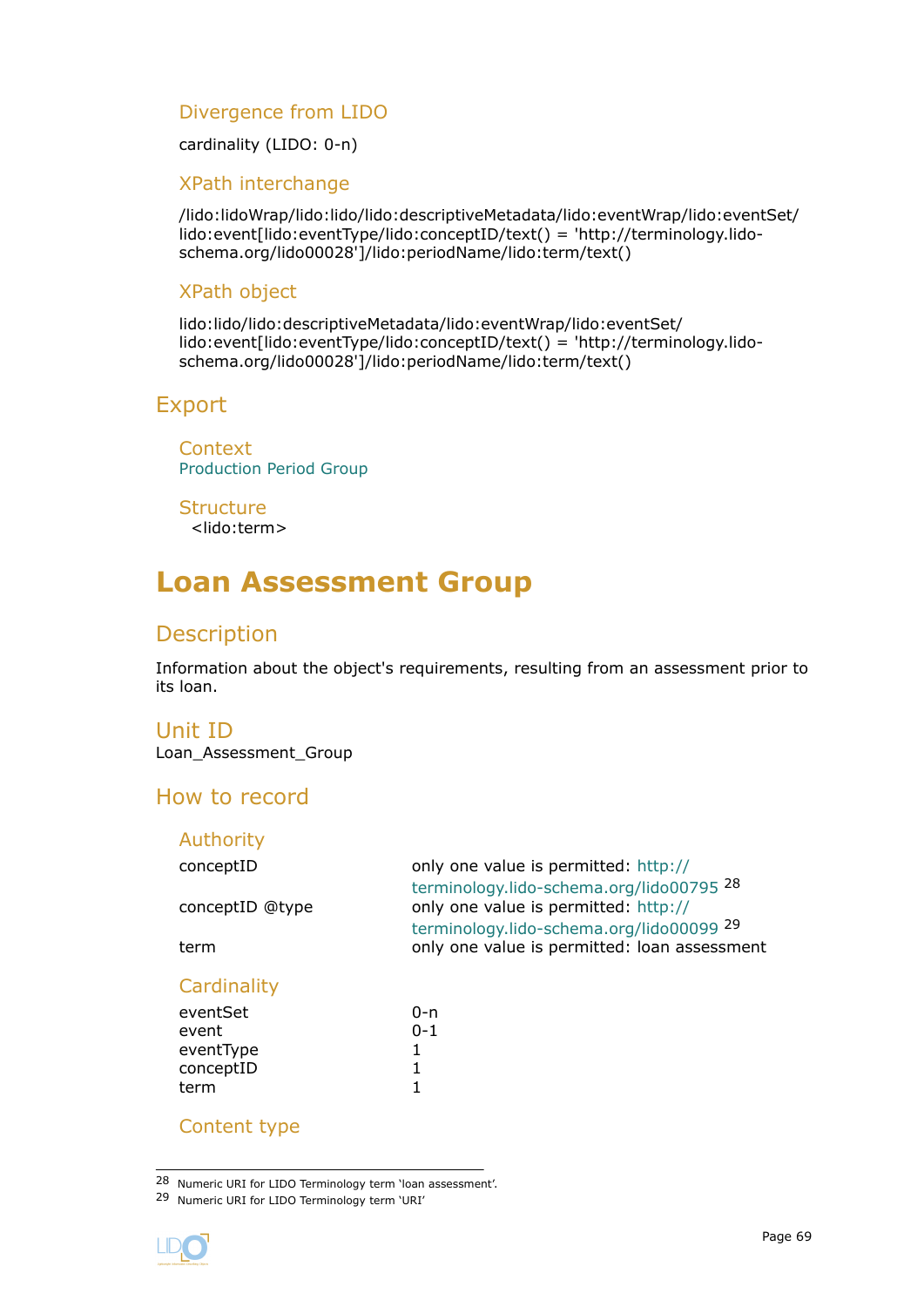#### element

#### Divergence from LIDO

- cardinality conceptID (LIDO: 0-n)
- controlled vocabulary conceptID (LIDO: various values allowed)
- controlled vocabulary conceptID @pref (LIDO: various values allowed)
- cardinality term (LIDO: 0-n)
- controlled vocabulary term (LIDO: various values allowed)

#### XPath interchange

/lido:lidoWrap/lido:lido/lido:descriptiveMetadata/lido:eventWrap/lido:eventSet/ lido:event[lido:eventType/lido:conceptID/text() = 'http://terminology.lidoschema.org/lido00795']

#### XPath object

lido:lido/lido:descriptiveMetadata/lido:eventWrap/lido:eventSet/ lido:event[lido:eventType/lido:conceptID/text() = 'http://terminology.lidoschema.org/lido00795']

# Export

#### **Context** [Object Metadata](#page-27-0)

#### **Structure**

<lido:eventSet> <lido:event> <lido:eventType> <lido:conceptID lido:type="http://terminology.lido-schema.org/ lido00099">http://terminology.lido-schema.org/eventType/ loan assessment <lido:term>Loan assessment Value\_Group [InsuranceIndemnity](#page-73-0) [Condition\\_Of\\_Object](#page-74-0)

# **Value Group**

# **Description**

Containing element for information specifying the value of the object.

#### Unit ID Value\_Group

# How to record

#### Authority

eventObjectMeasurements @type

only one value is permitted: [http://](http://terminology.lido-schema.org/lido00927) [terminology.lido-schema.org/lido00927](http://terminology.lido-schema.org/lido00927) <sup>30</sup>

<sup>30</sup> Numeric URI for LIDO Terminology term 'object property'.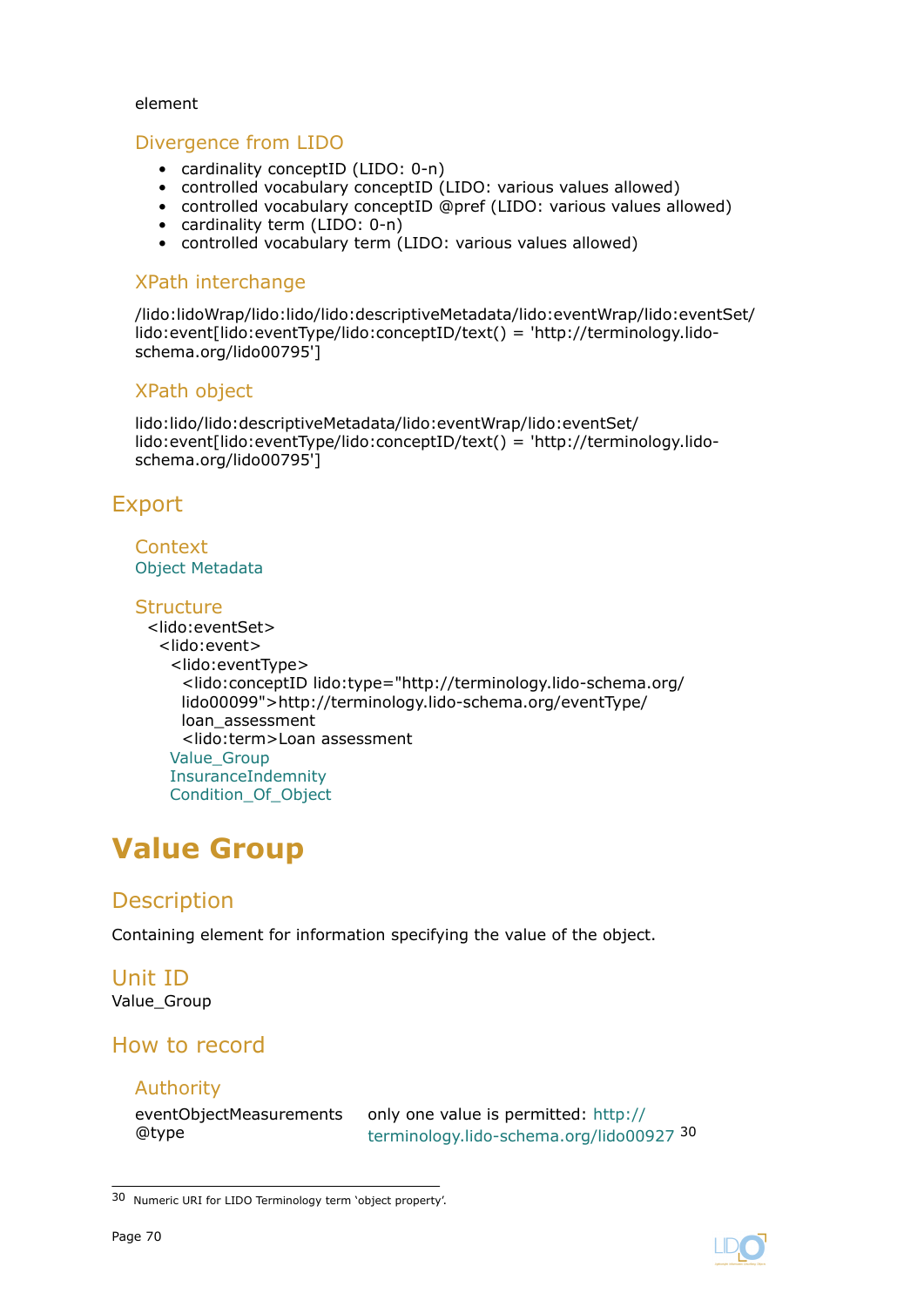eventObjectMeasurements @measurementsGroup

only one value is permitted: [http://](http://vocab.getty.edu/aat/300435426) [vocab.getty.edu/aat/300435426](http://vocab.getty.edu/aat/300435426) <sup>31</sup> conceptID only one value is permitted: [http://](http://vocab.getty.edu/aat/300412096) [vocab.getty.edu/aat/300412096](http://vocab.getty.edu/aat/300412096) <sup>32</sup> conceptID @type only one value is permitted: [http://](http://terminology.lido-schema.org/lido00099) [terminology.lido-schema.org/lido00099](http://terminology.lido-schema.org/lido00099) <sup>33</sup>

#### **Cardinality**

0-n

#### Content type

element

#### Divergence from LIDO

- controlled vocabulary in eventObjectMeasurements @type (LIDO: multiple values allowed)
- controlled vocabulary in eventObjectMeasurements @measurementsGroup (LIDO: multiple values allowed)
- controlled vocabulary in conceptID (LIDO: multiple values allowed)
- controlled vocabulary in conceptID @type (LIDO: multiple values allowed)

#### XPath interchange

/lido:lidoWrap/lido:lido/lido:descriptiveMetadata/lido:eventWrap/lido:eventSet/ lido:event[lido:eventType/lido:conceptID/text() = 'http://terminology.lidoschema.org/lido00795']/lido:eventObjectMeasurements[@lido:type = 'http:// terminology.lido-schema.org/lido00927' and @lido:measurementsGroup = 'http://vocab.getty.edu/aat/300435426']/lido:objectMeasurements/ lido:measurementsSet[lido:measurementType/lido:conceptID/text() = 'http:// vocab.getty.edu/aat/300412096']

## XPath object

lido:lido/lido:descriptiveMetadata/lido:eventWrap/lido:eventSet/ lido:event[lido:eventType/lido:conceptID/text() = 'http://terminology.lidoschema.org/lido00795']/lido:eventObjectMeasurements[@lido:type = 'http:// terminology.lido-schema.org/lido00927' and @lido:measurementsGroup = 'http://vocab.getty.edu/aat/300435426']/lido:objectMeasurements/ lido:measurementsSet[lido:measurementType/lido:conceptID/text() = 'http:// vocab.getty.edu/aat/300412096']

# Export

#### **Context** [Loan Assessment Group](#page-68-0)

#### **Structure**

<lido:eventObjectMeasurements lido:type="http://terminology.lidoschema.org/lido00927" lido:measurementsGroup="http://vocab.getty.edu/aat/ 300435426">

<lido:objectMeasurements> <lido:measurementsSet>

31 URI for AAT term 'valuation note'.

32 URI for AAT term 'valuation'.

<sup>33</sup> Numeric URI for LIDO Terminology term 'URI'.

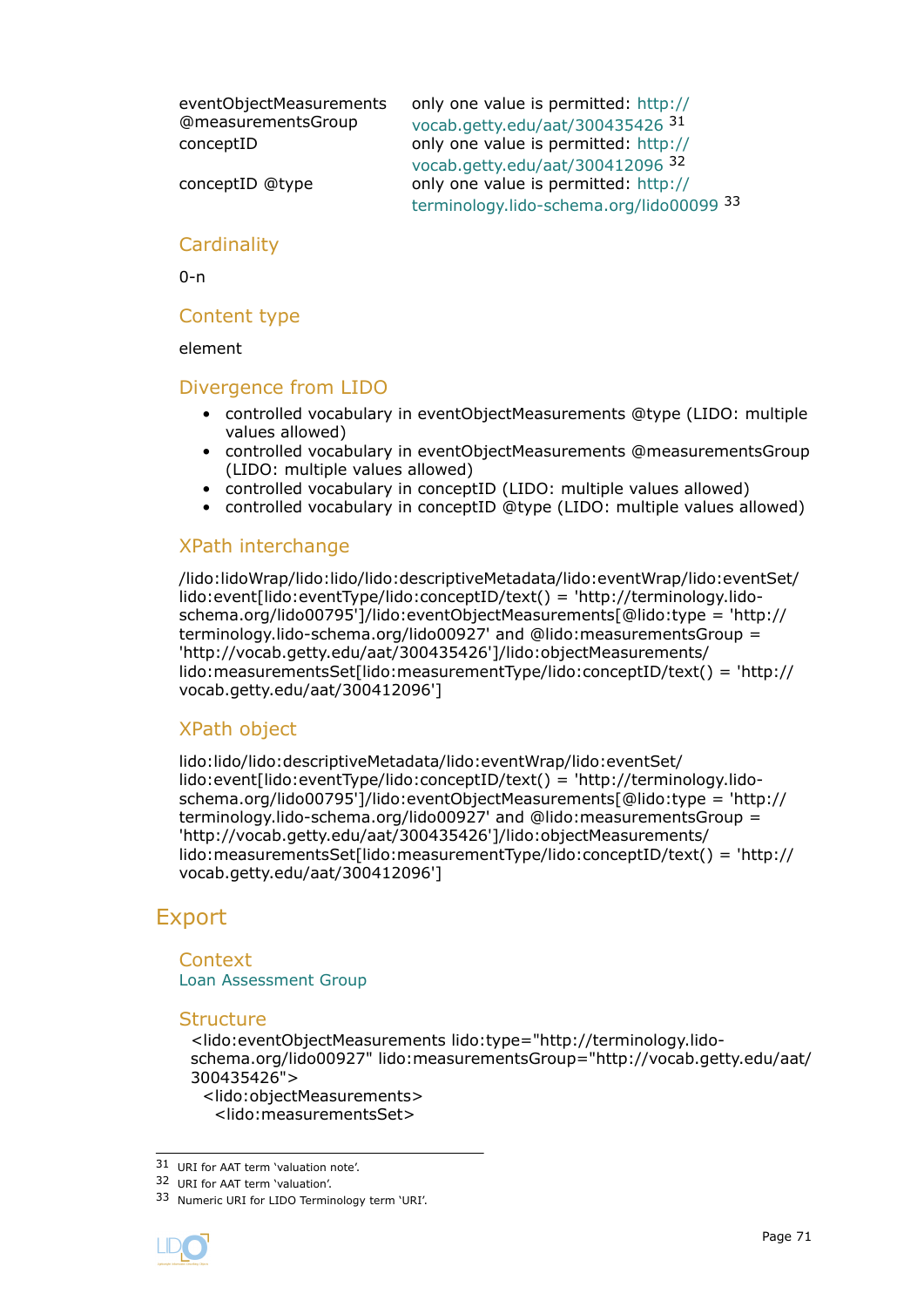```
<lido:measurementType>
 <lido:conceptID lido:type="http://terminology.lido-schema.org/
 lido00099">http://vocab.getty.edu/aat/300412096
Value_Currency
Value
```
# **Value Currency**

# **Description**

The ISO 4217 alphabetic code for the currency in which the valuation was made.

# Unit ID

Value\_Currency

# Examples

- GBP
- USD
- EUR

# How to record

## Authority

Only alphabetic codes from ISO 4217 are permitted.<sup>34</sup>

## **Cardinality**

0-n; but for each [Value](#page-72-0), there must be a corresponding Value Currency.

## Content type

character data: string

## Divergence from LIDO

controlled terminology (LIDO: various values allowed)

## XPath interchange

/lido:lidoWrap/lido:lido/lido:descriptiveMetadata/lido:eventWrap/lido:eventSet/ lido:event[lido:eventType/lido:conceptID/text() = 'http://terminology.lidoschema.org/lido00795']/lido:eventObjectMeasurements[@lido:type = 'http:// terminology.lido-schema.org/lido00927' and @lido:measurementsGroup = 'http://vocab.getty.edu/aat/300435426']/lido:objectMeasurements/ lido:measurementsSet[lido:measurementType/lido:conceptID/text() = 'http:// vocab.getty.edu/aat/300412096']/lido:measurementUnit/text()

## XPath object

lido:lido/lido:descriptiveMetadata/lido:eventWrap/lido:eventSet/ lido:event[lido:eventType/lido:conceptID/text() = 'http://terminology.lidoschema.org/lido00795']/lido:eventObjectMeasurements[@lido:type = 'http:// terminology.lido-schema.org/lido00927' and @lido:measurementsGroup = 'http://vocab.getty.edu/aat/300435426']/lido:objectMeasurements/



<sup>34</sup> For an introduction, see [https://en.wikipedia.org/wiki/ISO\\_4217.](https://en.wikipedia.org/wiki/ISO_4217)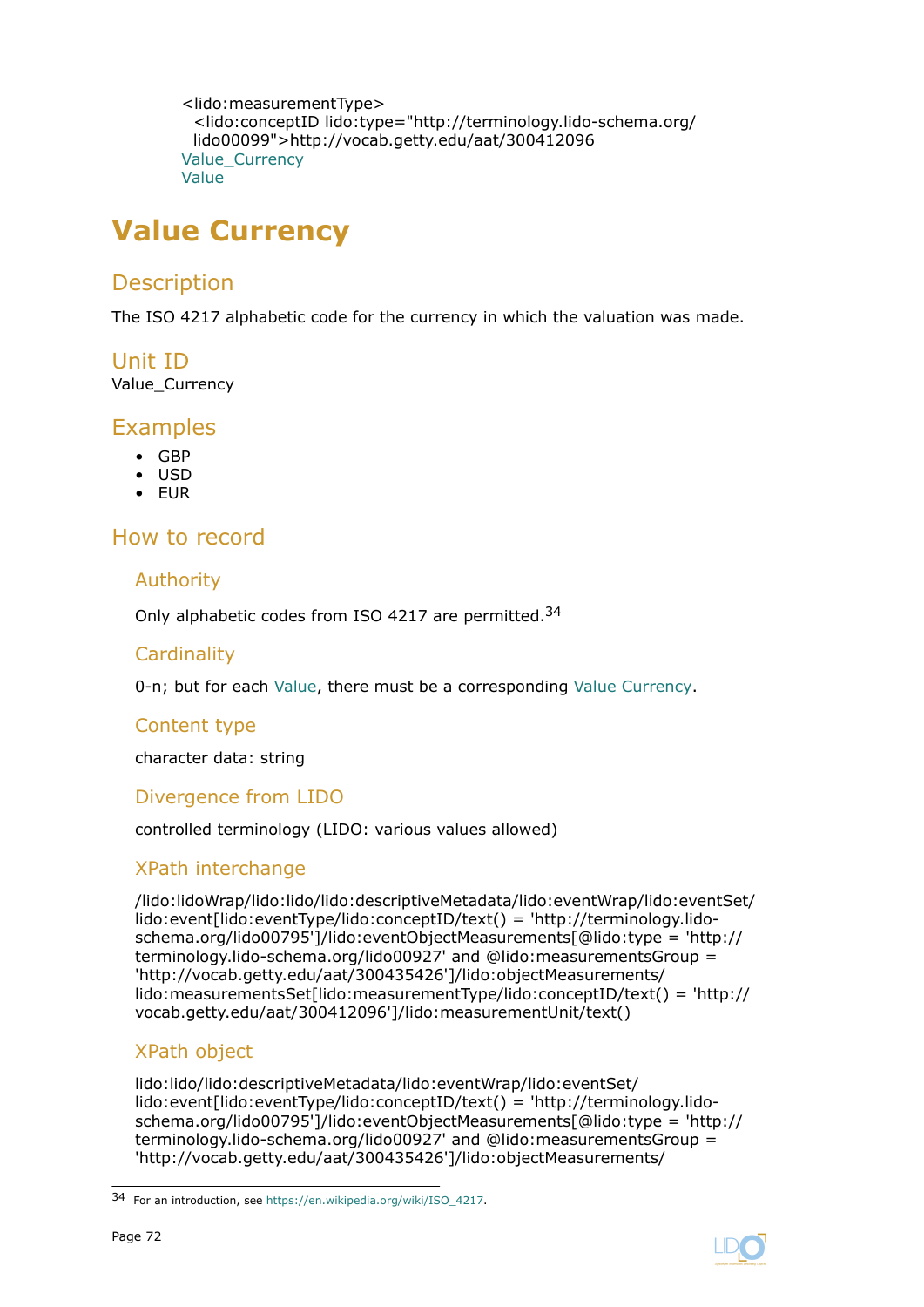lido:measurementsSet[lido:measurementType/lido:conceptID/text() = 'http:// vocab.getty.edu/aat/300412096']/lido:measurementUnit/text()

### Export

**Context** [Value Group](#page-69-0)

Structure <lido:measurementUnit>

# **Value**

# **Description**

The value ascribed by the lending institution for the purpose of insurance or indemnity.

### Unit ID

Value

# Examples

- $1.00$
- 100.00
- $10000$
- 2600000

# How to record

### **Cardinality**

0-n; but for each Value, there must be a corresponding [Value Currency](#page-71-0).

### Content type

character data: floating point

### XPath interchange

/lido:lidoWrap/lido:lido/lido:descriptiveMetadata/lido:eventWrap/lido:eventSet/ lido:event[lido:eventType/lido:conceptID/text() = 'http://terminology.lidoschema.org/lido00795']/lido:eventObjectMeasurements[@lido:type = 'http:// terminology.lido-schema.org/lido00927' and @lido:measurementsGroup = 'http://vocab.getty.edu/aat/300435426']/lido:objectMeasurements/ lido:measurementsSet[lido:measurementType/lido:conceptID/text() = 'http:// vocab.getty.edu/aat/300412096']/lido:measurementValue/text()

### XPath object

lido:lido/lido:descriptiveMetadata/lido:eventWrap/lido:eventSet/ lido:event[lido:eventType/lido:conceptID/text() = 'http://terminology.lidoschema.org/lido00795']/lido:eventObjectMeasurements[@lido:type = 'http:// terminology.lido-schema.org/lido00927' and @lido:measurementsGroup = 'http://vocab.getty.edu/aat/300435426']/lido:objectMeasurements/

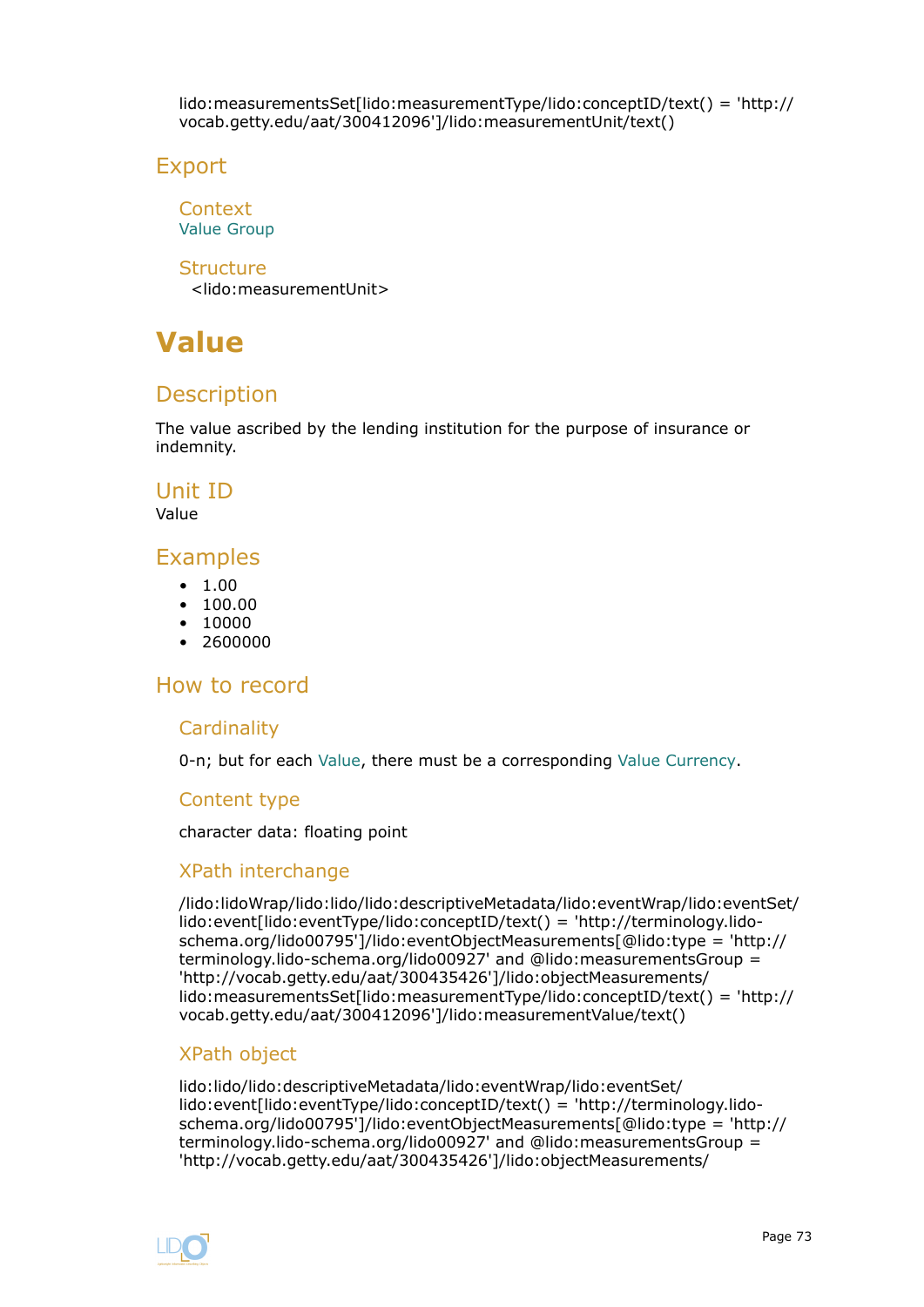lido:measurementsSet[lido:measurementType/lido:conceptID/text() = 'http:// vocab.getty.edu/aat/300412096']/lido:measurementValue/text()

# Export

**Context** [Value Group](#page-69-0)

### **Structure**

<lido:measurementValue>

# **Insurance/Indemnity**

# **Description**

Any insurance or indemnity required. Not any that is in place.

# Unit ID

InsuranceIndemnity

# Examples

- The Objects shall be at the Borrower's risk at all times during the Risk Period and the Borrower shall at its own cost throughout the Risk Period arrange for the Objects to be covered nail to nail either by: Government Indemnity on terms approved by the Lenders; or an all risks commercial insurance policy (including terrorism in situ and in transit and negligence or other wrongful act of any party except for the Lenders' employees) in the amount of the Agreed Value without excess and naming the Lenders as the assured and sole loss payee under the policy and with an insurer approved by the Lenders. The Borrower shall provide an English language copy of the full insurance policy and/or Government Indemnity wording for approval by the NG Registrar at least three (3) months in advance of the Exhibition opening date. The Borrower shall provide the Lenders with the final insurance and/or Government Indemnity certificate and final policy wording four (4) weeks in advance of the commencement of the Risk Period.
- National agreement
- GIS
- full cover required

# How to record

### Authority

| eventDescriptionSet @type | only one value is permitted: http://purl.org/<br>spectrum/units/insurance-or-indemnity-<br>requirements <sup>35</sup> |
|---------------------------|-----------------------------------------------------------------------------------------------------------------------|
| Cardinality               |                                                                                                                       |
|                           | n.                                                                                                                    |

| eventDescriptionSet  | 0-n |
|----------------------|-----|
| descriptiveNoteValue | 0-n |

### Content type

<sup>35</sup> PURL for Spectrum candidate unit of information 'insurance or indemnity requirements'.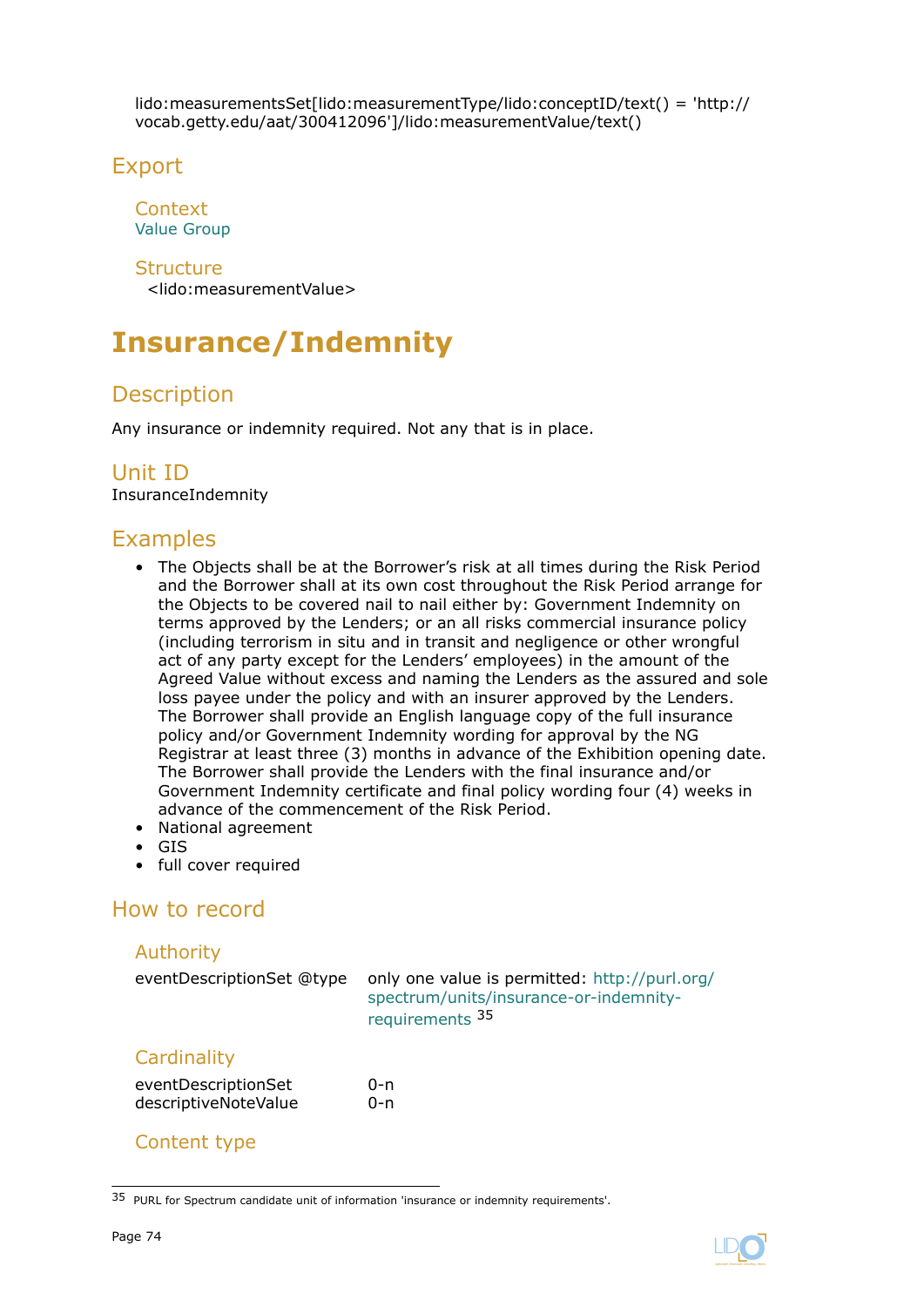character data: string

### Divergence from LIDO

controlled terminology in eventDescriptionSet @type (LIDO: various values allowed)

### XPath interchange

/lido:lidoWrap/lido:lido/lido:descriptiveMetadata/lido:eventWrap/lido:eventSet/ lido:event[lido:eventType/lido:conceptID/text() = 'http://terminology.lidoschema.org/lido00795']/lido:eventDescriptionSet[@lido:type='http://purl.org/ spectrum/units/insurance-or-indemnity-requirements']/ lido:descriptiveNoteValue/text()

### XPath object

lido:lido/lido:descriptiveMetadata/lido:eventWrap/lido:eventSet/ lido:event[lido:eventType/lido:conceptID/text() = 'http://terminology.lidoschema.org/lido00795']/lido:eventDescriptionSet[@lido:type='http://purl.org/ spectrum/units/insurance-or-indemnity-requirements']/ lido:descriptiveNoteValue/text()

### Export

Context [Loan Assessment Group](#page-68-0)

#### **Structure**

<lido:eventDescriptionSet lido:type="http://purl.org/spectrum/units/ insurance-or-indemnity-requirements"> <lido:descriptiveNoteValue>

# **Condition Of Object**

### **Description**

A basic condition assessment by the lending institution, not a condition report. Often this is recorded on a 1 to 4 scale or in words. If recorded on a scale, it would be a kindness to the borrower if the data included an explanation of what the number in question actually means.

### Unit ID Condition\_Of\_Object

### Examples

- good
- 2
- 2: fair
- ok to loan

How to record

Authority

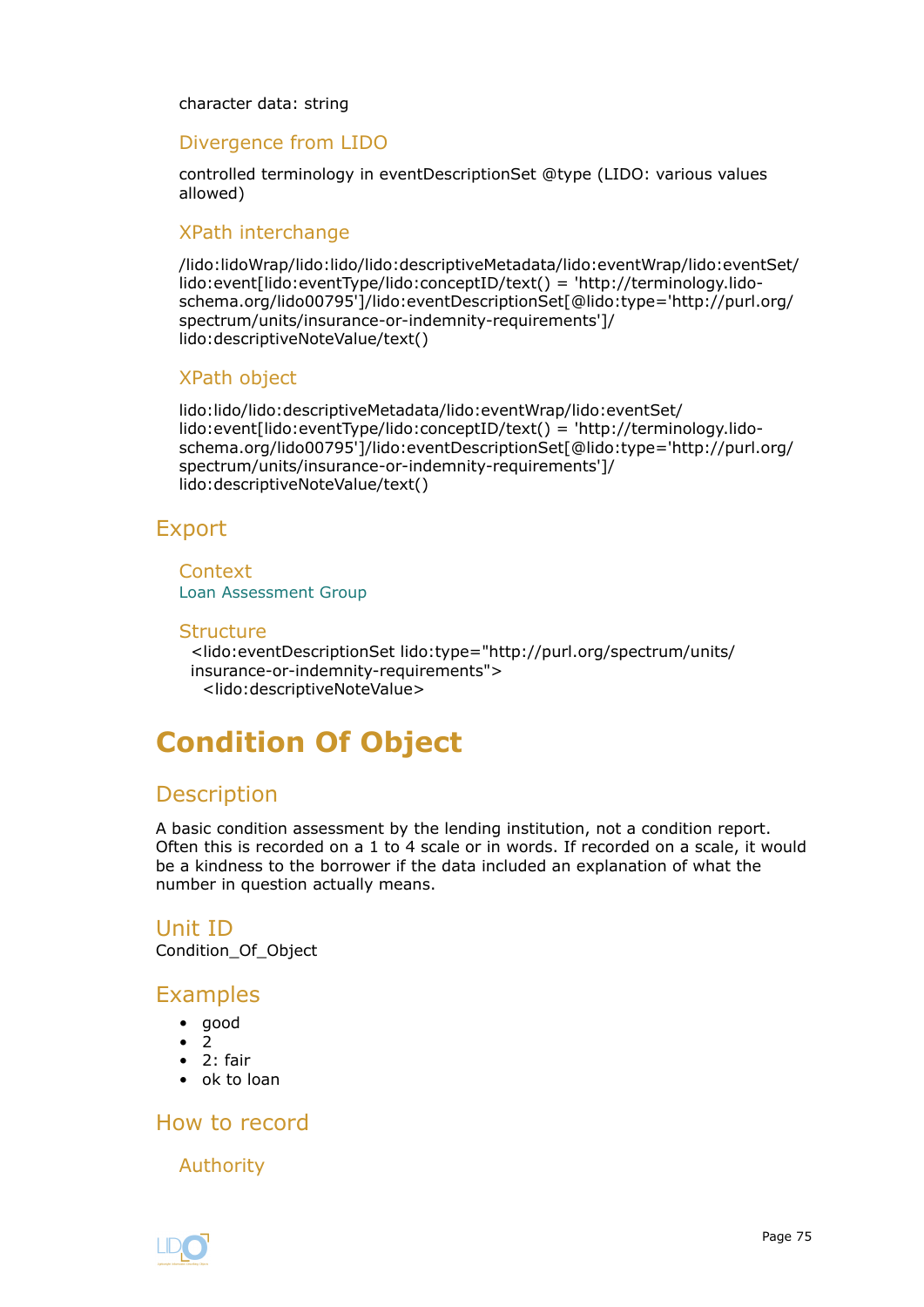<span id="page-75-0"></span>

eventDescriptionSet @type only one value is permitted: [http://purl.org/](http://purl.org/spectrum/units/condition-note) [spectrum/units/condition-note](http://purl.org/spectrum/units/condition-note) <sup>36</sup>

### **Cardinality**

| eventDescriptionSet  | 0-n |
|----------------------|-----|
| descriptiveNoteValue | 0-n |

### Content type

character data: string

### Divergence from LIDO

controlled terminology in eventDescriptionSet @type (LIDO: various values allowed)

### XPath interchange

/lido:lidoWrap/lido:lido/lido:descriptiveMetadata/lido:eventWrap/lido:eventSet/ lido:event[lido:eventType/lido:conceptID/text() = 'http://terminology.lidoschema.org/lido00795']/lido:eventDescriptionSet[@lido:type='http://purl.org/ spectrum/units/condition-note']/lido:descriptiveNoteValue/text()

### XPath object

lido:lido/lido:descriptiveMetadata/lido:eventWrap/lido:eventSet/ lido:event[lido:eventType/lido:conceptID/text() = 'http://terminology.lidoschema.org/lido00795']/lido:eventDescriptionSet[@lido:type='http://purl.org/ spectrum/units/condition-note']/lido:descriptiveNoteValue/text()

# Export

Context [Loan Assessment Group](#page-68-0)

### **Structure**

<lido:eventDescriptionSet lido:type="http://purl.org/spectrum/units/ condition-note"> <lido:descriptiveNoteValue>

# **Object Move Requirements Group**

# **Description**

Containing element for information about the object's requirements when being moved.

Unit ID Object Move Requirements Group

How to record

### Authority



<sup>36</sup> PURL for Spectrum unit of information 'condition note'.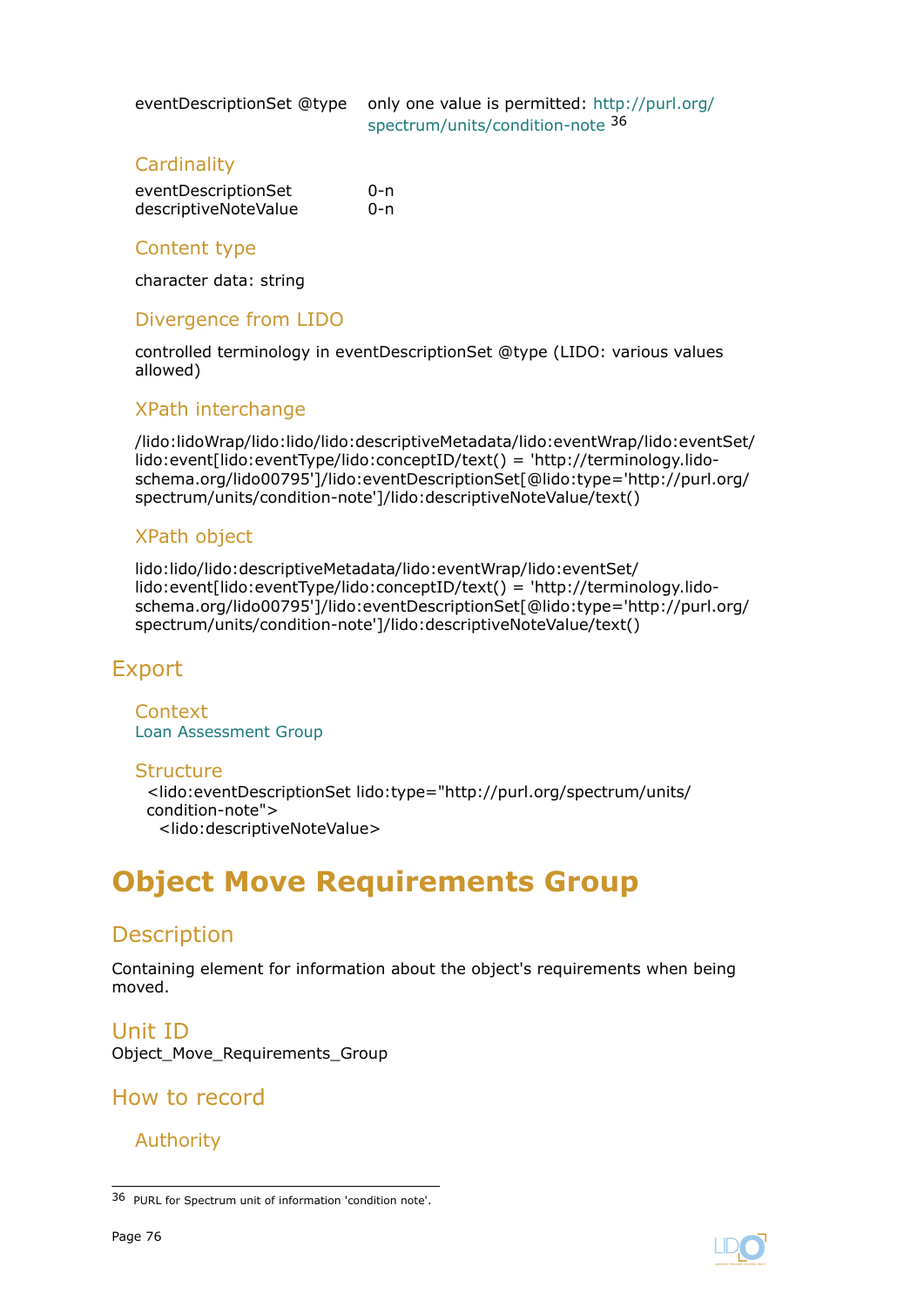| conceptID       | only one value is permitted: http://                                             |
|-----------------|----------------------------------------------------------------------------------|
| conceptID @type | terminology.lido-schema.org/lido00793 37<br>only one value is permitted: http:// |
|                 | terminology.lido-schema.org/lido00099 38                                         |
| conceptID @pref | any numeric URI from LIDO terminology: pref 39                                   |
| term            | only one value is permitted: Object move                                         |
|                 | assessment                                                                       |
| term @pref      | any numeric URI from LIDO terminology: pref 40                                   |
|                 |                                                                                  |

### **Cardinality**

| eventSet  | 0-n     |
|-----------|---------|
| event     | $0 - 1$ |
| eventType |         |
| conceptID | 1       |
| term      | 1       |
|           |         |

### Content type

#### element

### Divergence from LIDO

- cardinality conceptID (LIDO: 0-n)
- controlled terminology in conceptID (LIDO: various values allowed)
- controlled terminology in conceptID @type (LIDO: various values allowed)
- controlled terminology in conceptID @pref (LIDO: various values allowed)
- cardinality term (LIDO: 0-n)
- controlled terminology in term (LIDO: various values allowed)
- controlled terminology in term @pref (LIDO: various values allowed)

### XPath interchange

/lido:lidoWrap/lido:lido/lido:descriptiveMetadata/lido:eventWrap/ lido:eventSet[lido:event/lido:eventType/lido:conceptID/text() = 'http:// terminology.lido-schema.org/lido00793']

### XPath object

lido:lido/lido:descriptiveMetadata/lido:eventWrap/lido:eventSet[lido:event/ lido:eventType/lido:conceptID/text() = 'http://terminology.lido-schema.org/ lido00793']

# Export

### **Context** [Object Metadata](#page-27-0)

### **Structure**

<lido:eventSet> <lido:event> <lido:eventType> <lido:conceptID lido:type="http://terminology.lido-schema.org/ lido00099">http://terminology.lido-schema.org/lido00793 <lido:term>Object move assessment

<sup>40 @</sup>pref will be ignored by importers, because only one term is permissible here in EODEM.



<sup>37</sup> Numeric URI for LIDO Terminology term 'Move of object (object requirements assessment)'.

<sup>38</sup> Numeric URI for LIDO Terminology term 'URI'.

<sup>39 @</sup>pref will be ignored by importers, because only one term is permissible here in EODEM.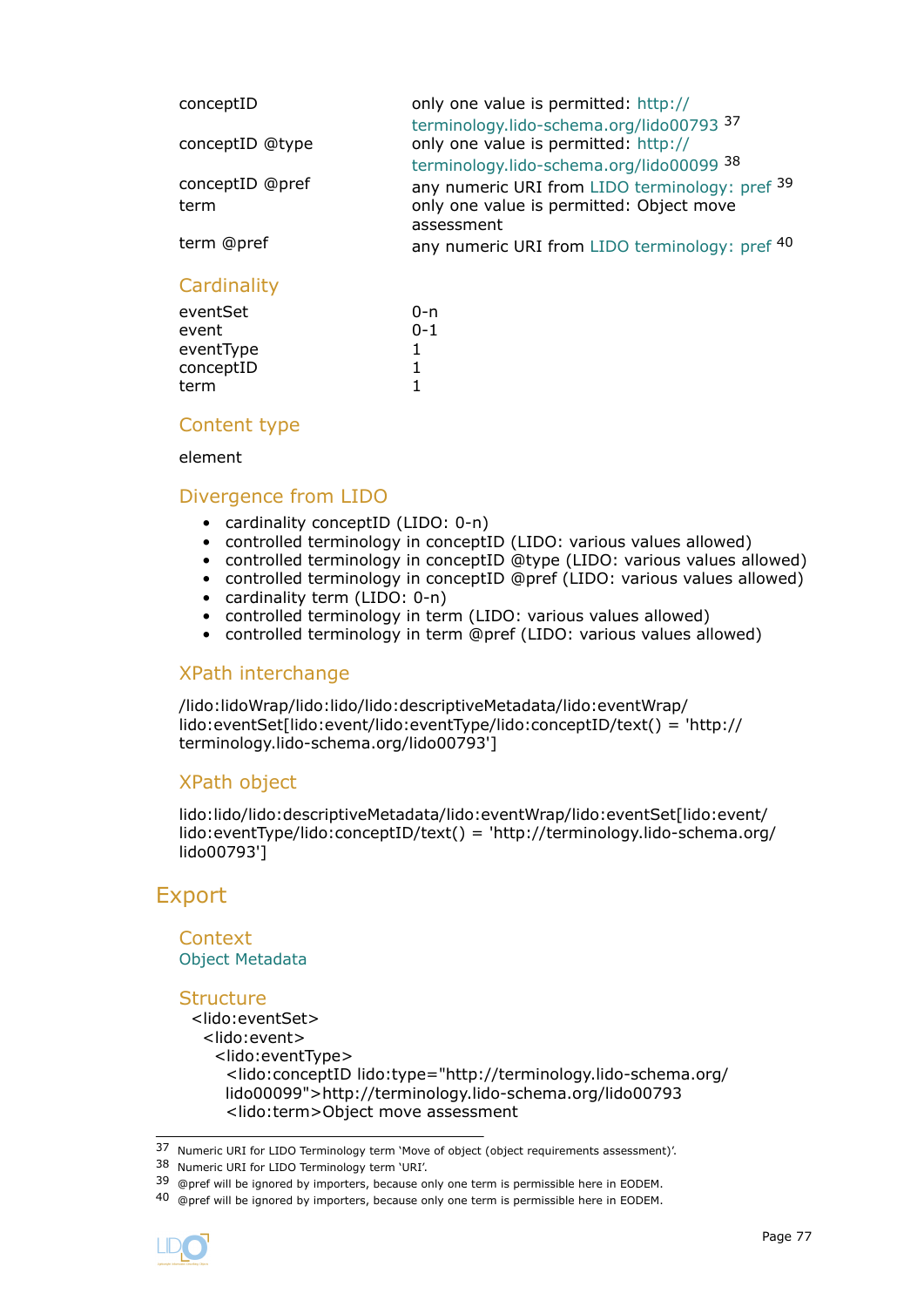**Handling [Transport](#page-78-0)** [Condition\\_Checking](#page-79-0) **[Hazards](#page-80-0)** 

# **Handling**

# **Description**

Any instructions or requirements for the handling of the item.

# Unit ID

Handling

# Examples

- The Borrower shall ensure that any person used to move the Painting shall have experience in the handling of works of art; that the Painting is kept vertical at all times; that a minimum of four people are used to move the Painting; that no mechanical aids are used when moving the Painting.
- gloves
- no cotton gloves
- heavy lifting equipment required

# How to record

### Authority

| eventDescriptionSet @type only one value is permitted: http://purl.org/ |
|-------------------------------------------------------------------------|
| spectrum/units/handling-recommendations 41                              |

### **Cardinality**

| eventDescriptionSet  | 0-n |
|----------------------|-----|
| descriptiveNoteValue | 0-n |

### Content type

character data: string

# Divergence from LIDO

controlled terminology in eventDescriptionSet @type (LIDO: various values allowed)

### XPath interchange

/lido:lidoWrap/lido:lido/lido:descriptiveMetadata/lido:eventWrap/lido:eventSet/ lido:event[lido:eventType/lido:conceptID/text() = 'http://terminology.lidoschema.org/lido00793']/lido:eventDescriptionSet[@lido:type='http://purl.org/ spectrum/units/handling-recommendations']/lido:descriptiveNoteValue/text()

### XPath object

lido:lido/lido:descriptiveMetadata/lido:eventWrap/lido:eventSet/ lido:event[lido:eventType/lido:conceptID/text() = 'http://terminology.lido-



<sup>41</sup> PURL for Spectrum unit of information 'handling recommendations'.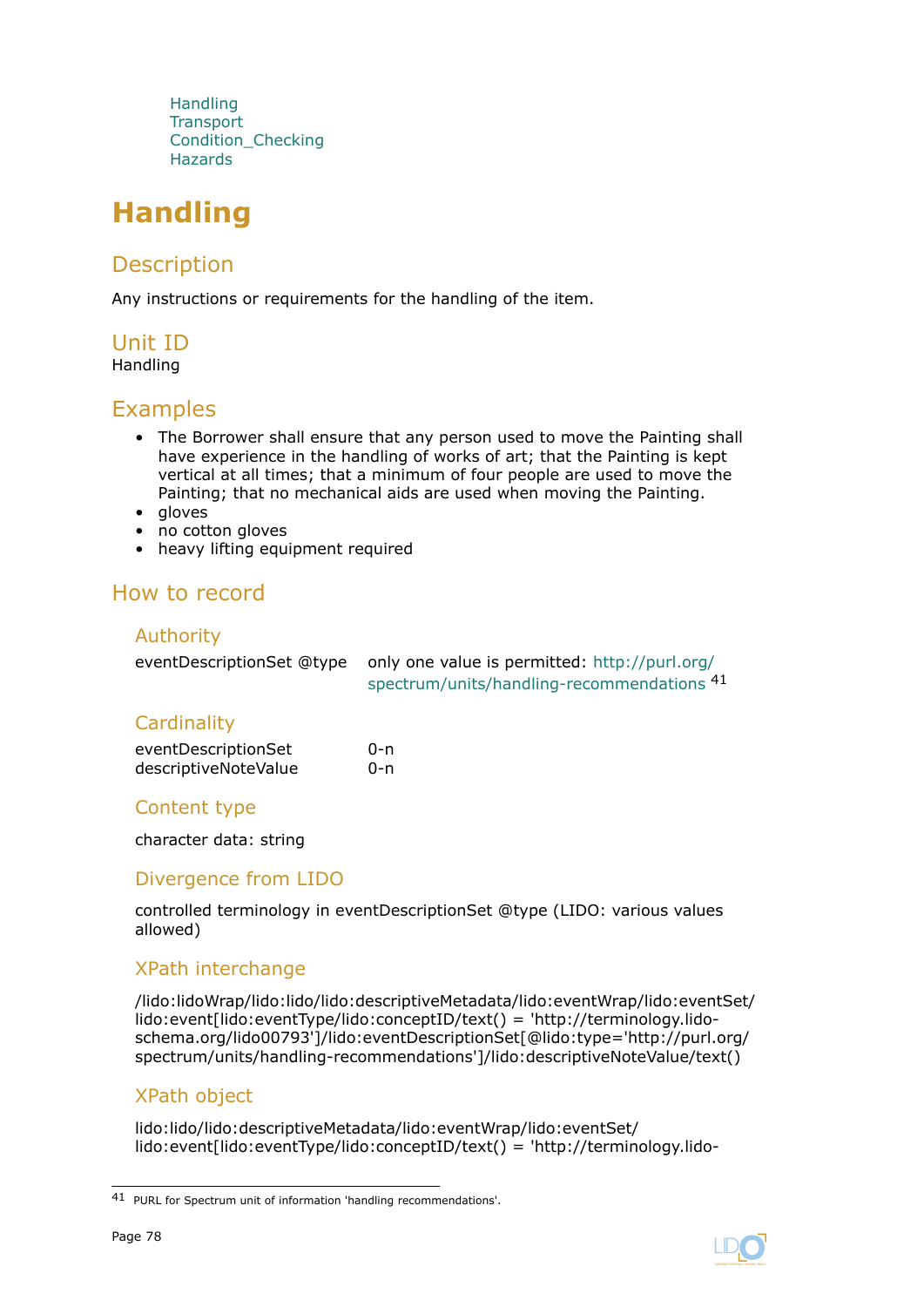<span id="page-78-0"></span>schema.org/lido00793']/lido:eventDescriptionSet[@lido:type='http://purl.org/ spectrum/units/handling-recommendations']/lido:descriptiveNoteValue/text()

### Export

**Context** [Object Move Requirements Group](#page-75-0)

#### **Structure**

<lido:eventDescriptionSet lido:type="http://purl.org/spectrum/units/handlingrecommendations">

<lido:descriptiveNoteValue>

# **Transport**

# **Description**

Any instructions or requirements for the transportation of the item, including its security whilst in transit.

# Unit ID

**Transport** 

### Examples

- The Borrower shall ensure that the appointment of Fine Art transport agents and the arrangements for transport, unpacking and repacking of the Paintings are approved in advance by the NG Registrar. The Borrower shall ensure that any transport company used to move the Paintings shall have experience in the transport of works of art with employees trained in the handling of such material and in dealing with port procedures, Customs & Excise, import, export formalities and documentation. The Borrower shall ensure that each vehicle used to transport the Paintings and Courier by road: is manned by two drivers experienced in handling works of art and capable of dealing effectively with an emergency situation; is equipped with a seat (with seat belt, headrest and adequate legroom) for the Courier; or, if there is no space in a vehicle for the Courier, that the Courier travels in a follow car which is equipped with mobile radio/telephone which can communicate directly with the truck drivers.
- use only crate supplied
- cushioned transport required
- must be accompanied at all times
- not to travel in aircraft hold
- air-ride van must be used

# How to record

### Authority

eventDescriptionSet @type only one value is permitted: [http://purl.org/](http://purl.org/spectrum/units/shipping-note) [spectrum/units/shipping-note](http://purl.org/spectrum/units/shipping-note) <sup>42</sup>

### **Cardinality**

eventDescriptionSet 0-n

42 PURL for Spectrum unit of information 'shipping note'.

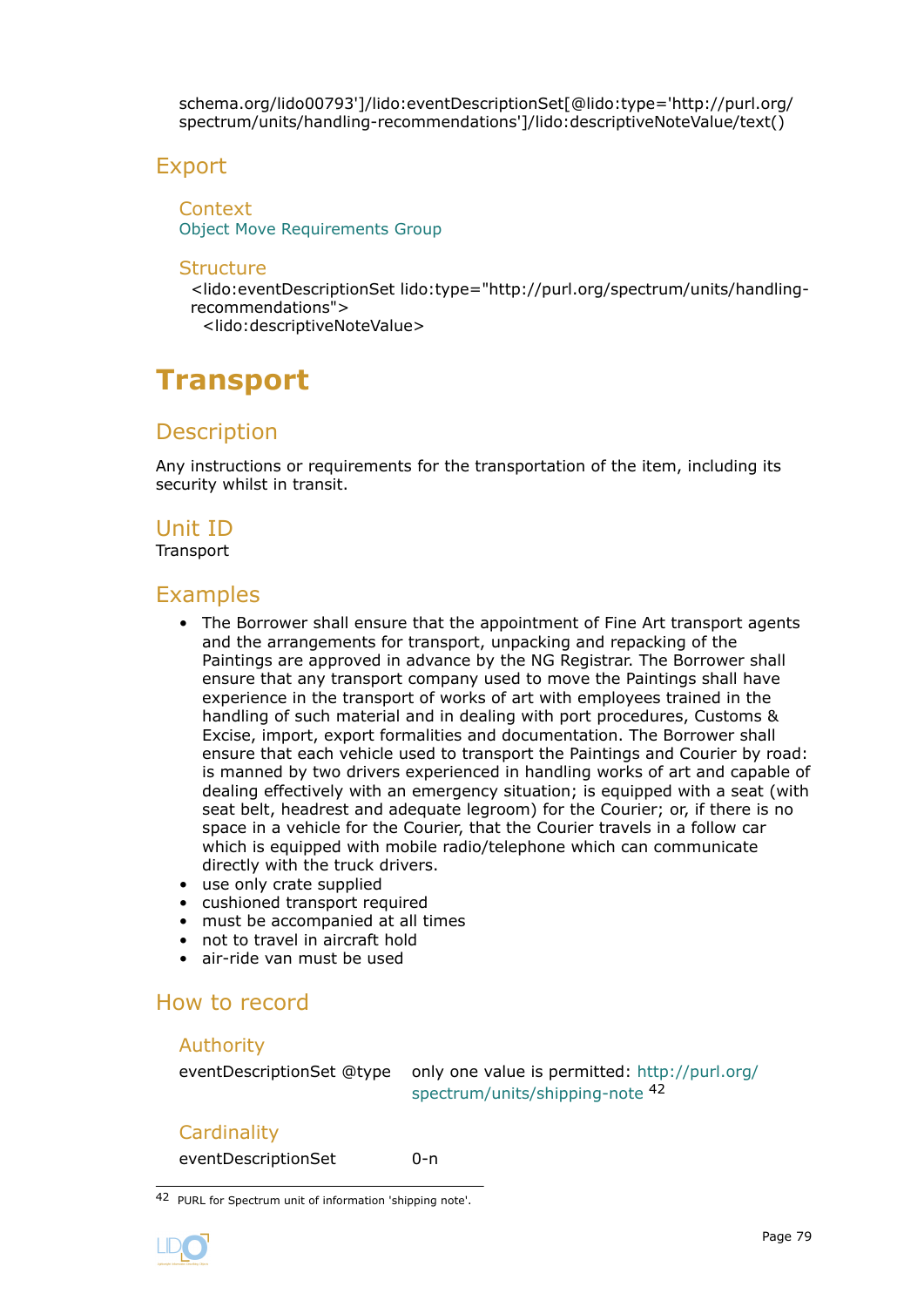<span id="page-79-0"></span>descriptiveNoteValue 0-n

### Content type

character data: string

### Divergence from LIDO

controlled terminology in eventDescriptionSet @type (LIDO: various values allowed)

### XPath interchange

/lido:lidoWrap/lido:lido/lido:descriptiveMetadata/lido:eventWrap/lido:eventSet/ lido:event[lido:eventType/lido:conceptID/text() = 'http://terminology.lidoschema.org/lido00793']/lido:eventDescriptionSet[@lido:type='http://purl.org/ spectrum/units/shipping-note']/lido:descriptiveNoteValue/text()

### XPath object

lido:lido/lido:descriptiveMetadata/lido:eventWrap/lido:eventSet/ lido:event[lido:eventType/lido:conceptID/text() = 'http://terminology.lidoschema.org/lido00793']/lido:eventDescriptionSet[@lido:type='http://purl.org/ spectrum/units/shipping-note']/lido:descriptiveNoteValue/text()

# Export

Context [Object Move Requirements Group](#page-75-0)

### **Structure**

<lido:eventDescriptionSet lido:type="http://purl.org/spectrum/units/shippingnote">

<lido:descriptiveNoteValue>

# **Condition Checking**

# **Description**

Any instructions or requirements for the condition-checking of the item.

Unit ID Condition\_Checking

# Examples

- The NG shall prepare condition reports for the Paintings.
- must be condition-checked by an accredited conservator upon unpacking and re-packing

# How to record

### Authority

eventDescriptionSet @type only one value is permitted: [http://purl.org/](http://purl.org/spectrum/units/condition-checking-requirements) [spectrum/units/condition-checking-requirements](http://purl.org/spectrum/units/condition-checking-requirements) 43

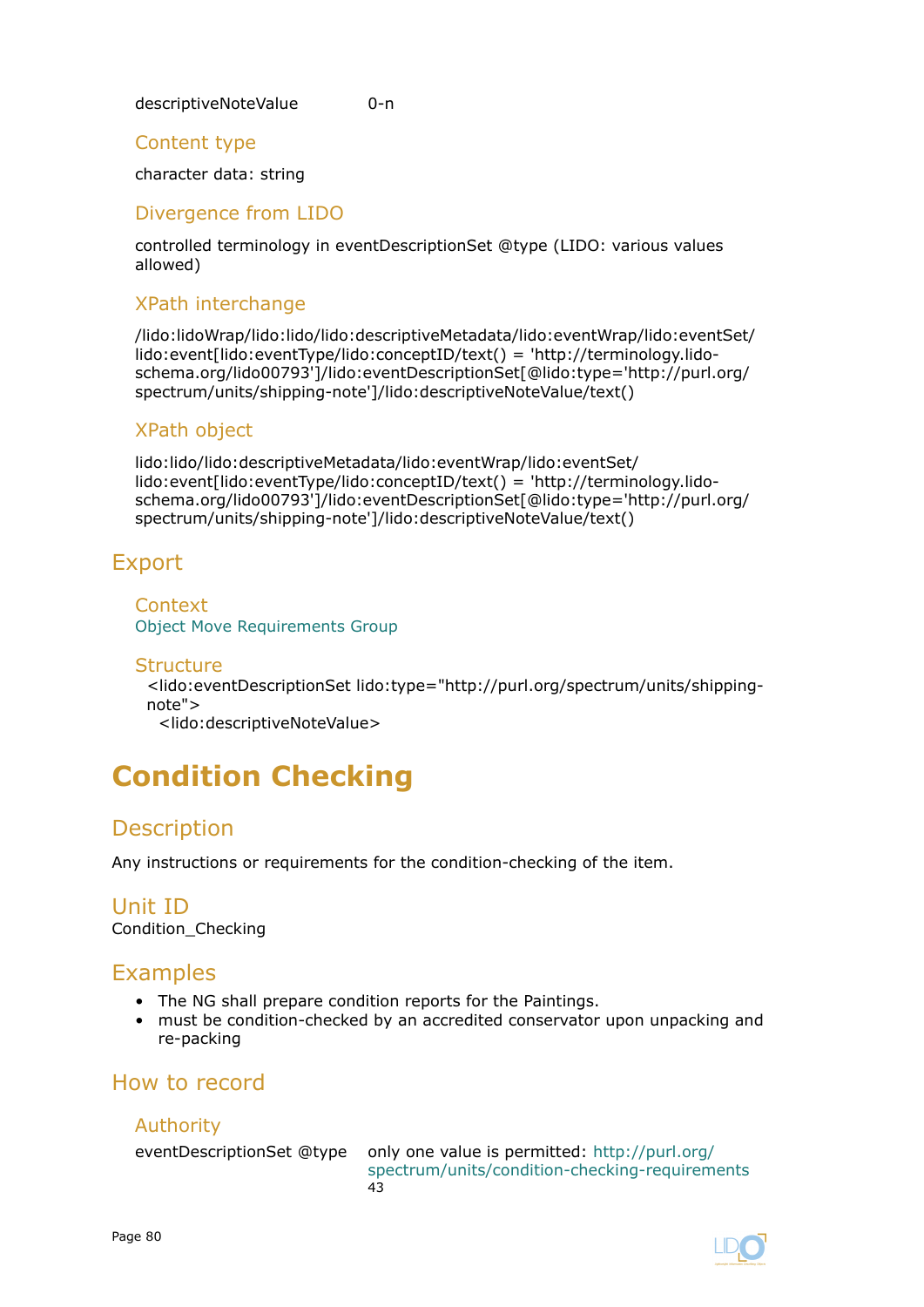### <span id="page-80-0"></span>**Cardinality**

| eventDescriptionSet  | 0-n |
|----------------------|-----|
| descriptiveNoteValue | 0-n |

### Content type

character data: string

### Divergence from LIDO

controlled terminology in eventDescriptionSet @type (LIDO: various values allowed)

### XPath interchange

/lido:lidoWrap/lido:lido/lido:descriptiveMetadata/lido:eventWrap/lido:eventSet/ lido:event[lido:eventType/lido:conceptID/text() = 'http://terminology.lidoschema.org/lido00793']/lido:eventDescriptionSet[@lido:type='http://purl.org/ spectrum/units/condition-checking-requirements']/lido:descriptiveNoteValue/ text()

### XPath object

lido:lido/lido:descriptiveMetadata/lido:eventWrap/lido:eventSet/ lido:event[lido:eventType/lido:conceptID/text() = 'http://terminology.lidoschema.org/lido00793']/lido:eventDescriptionSet[@lido:type='http://purl.org/ spectrum/units/condition-checking-requirements']/lido:descriptiveNoteValue/ text()

### Export

**Context** [Object Move Requirements Group](#page-75-0)

#### **Structure**

```
<lido:eventDescriptionSet lido:type="http://purl.org/spectrum/units/
condition-checking-requirements">
 <lido:descriptiveNoteValue>
```
# **Hazards**

# **Description**

Any hazards posed by the item to persons. Not any hazard to the item. May also include mitigating actions.<sup>44</sup>

### Unit ID

Hazards

### Examples

- Heavy  $(> 100 \text{ kg})$
- poisonous

<sup>44</sup> Data is relevant to both a 'display' and a 'move of object' event, but EODEM only maps it to 'move of object'.



<sup>43</sup> PURL for Spectrum candidate unit of information 'condition checking requirements'.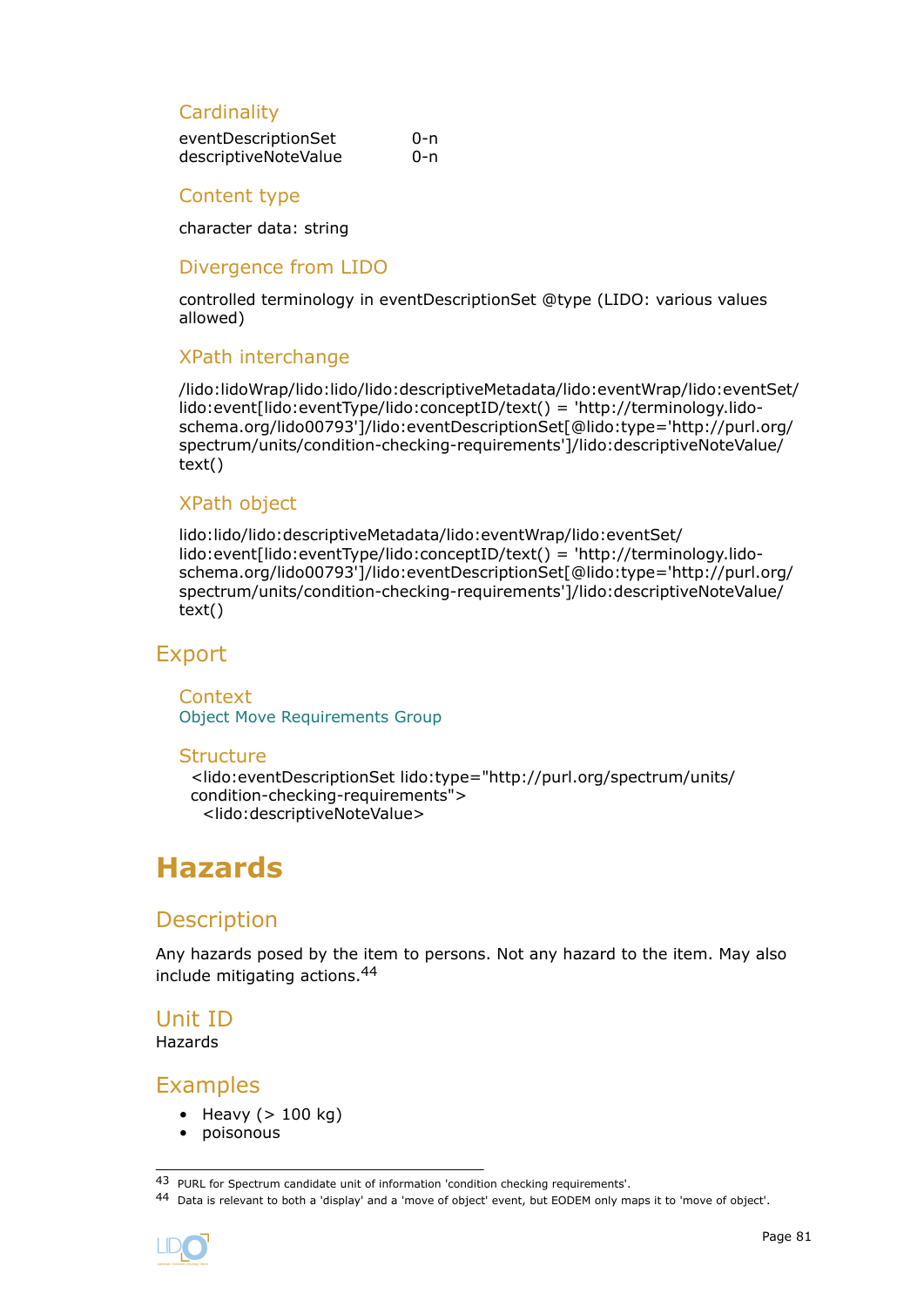- <span id="page-81-0"></span>• radioactive
- sharp edges heavy gloves to be worn when handling

### How to record

### Authority

| eventDescriptionSet @type only one value is permitted: http://purl.org/ |
|-------------------------------------------------------------------------|
| spectrum/units/hazards-note 45                                          |
|                                                                         |

### **Cardinality**

| eventDescriptionSet  | 0-n |
|----------------------|-----|
| descriptiveNoteValue | 0-n |

### Content type

character data: string

### Divergence from LIDO

controlled terminology in eventDescriptionSet @type (LIDO: various values allowed)

### XPath interchange

/lido:lidoWrap/lido:lido/lido:descriptiveMetadata/lido:eventWrap/lido:eventSet/ lido:event[lido:eventType/lido:conceptID/text() = 'http://terminology.lidoschema.org/lido00793']/lido:eventDescriptionSet[@lido:type='http://purl.org/ spectrum/units/hazards-note']/lido:descriptiveNoteValue/text()

### XPath object

lido:lido/lido:descriptiveMetadata/lido:eventWrap/lido:eventSet/ lido:event[lido:eventType/lido:conceptID/text() = 'http://terminology.lidoschema.org/lido00793']/lido:eventDescriptionSet[@lido:type='http://purl.org/ spectrum/units/hazards-note']/lido:descriptiveNoteValue/text()

# Export

**Context** [Object Move Requirements Group](#page-75-0)

#### **Structure**

<lido:eventDescriptionSet lido:type="http://purl.org/spectrum/units/hazardsnote">

### <lido:descriptiveNoteValue>

# **Object Display Requirements Group**

# **Description**

Containing element for information about the object's requirements when on display (or in temporary storage).

# Unit ID



<sup>45</sup> PURL for Spectrum unit of information 'hazards note'.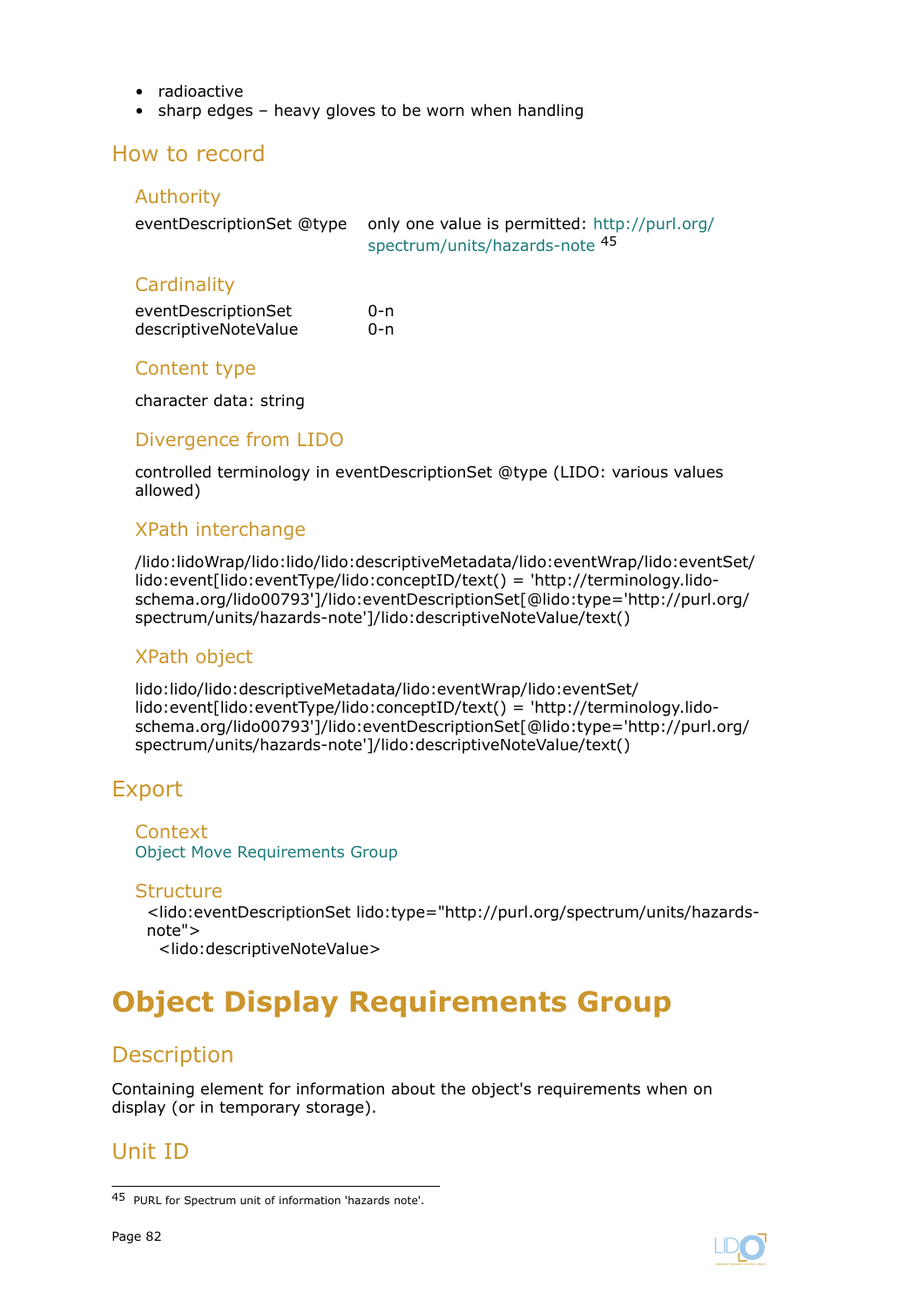# How to record

| Authority               |                                                                                                             |
|-------------------------|-------------------------------------------------------------------------------------------------------------|
| conceptID               | only one value is permitted: http://<br>terminology.lido-schema.org/lido00794 46                            |
| conceptID @type         | only one value is permitted: http://<br>terminology.lido-schema.org/lido00099 47                            |
| conceptID @pref<br>term | any numeric URI from LIDO terminology: pref 48<br>only one value is permitted: Object display<br>assessment |
| term @pref              | any numeric URI from LIDO terminology: pref <sup>49</sup>                                                   |
|                         |                                                                                                             |

### **Cardinality**

| eventSet  | 0-n     |
|-----------|---------|
| event     | $0 - 1$ |
| eventType |         |
| conceptID | 1       |
| term      |         |

### Content type

element

### Divergence from LIDO

- cardinality conceptID (LIDO: 0-n)
- controlled terminology in conceptID (LIDO: various values allowed)
- controlled terminology in conceptID @type (LIDO: various values allowed)
- controlled terminology in conceptID @pref (LIDO: various values allowed)
- cardinality term (LIDO: 0-n)
- controlled terminology in term (LIDO: various values allowed)
- controlled terminology in term @pref (LIDO: various values allowed)

### XPath interchange

/lido:lidoWrap/lido:lido/lido:descriptiveMetadata/lido:eventWrap/ lido:eventSet[lido:event/lido:eventType/lido:conceptID/text() = 'http:// terminology.lido-schema.org/lido00794']

### XPath object

lido:lido/lido:descriptiveMetadata/lido:eventWrap/lido:eventSet[lido:event/ lido:eventType/lido:conceptID/text() = 'http://terminology.lido-schema.org/ lido00794']

# Export

Context [Object Metadata](#page-27-0)

**Structure** 

<sup>49 @</sup>pref will be ignored by importers, because only one term is permissible here in EODEM.



<sup>46</sup> Numeric URI for LIDO Terminology term 'display (object requirements assessment)'.

<sup>47</sup> Numeric URI for LIDO Terminology term 'URI'.

<sup>48 @</sup>pref will be ignored by importers, because only one term is permissible here in EODEM.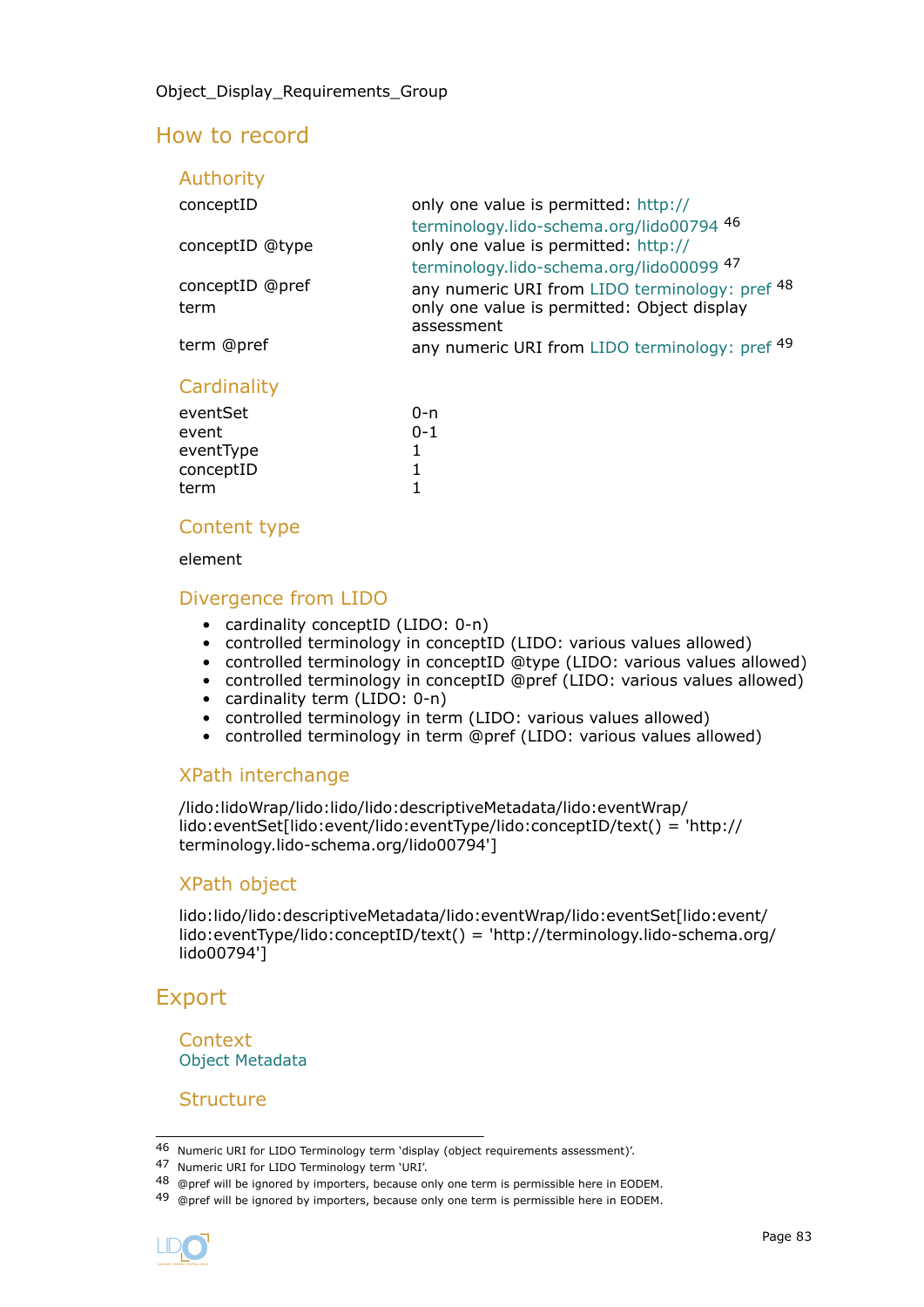<span id="page-83-0"></span><lido:eventSet> <lido:event> <lido:eventType> <lido:conceptID lido:type="http://terminology.lido-schema.org/ lido00099">http://terminology.lido-schema.org/lido00794 <lido:term>Object display assessment Temperature Requirements Group Relative Humidity Requirements Group Visible Light Exposure Requirements Group Ultraviolet Light Exposure Requirements Group [Installation\\_Method](#page-117-0) [Display\\_Method](#page-118-0) **[Security](#page-119-0)** [Photography\\_And\\_Filming](#page-121-0)

# **Temperature Requirements Group**

# **Description**

Containing element for temperature requirements for the object while it is on display (or in temporary storage).

### Unit ID

Temperature Requirements Group

# How to record

| Authority          |                                                                                                                   |
|--------------------|-------------------------------------------------------------------------------------------------------------------|
| @type              | only one value is permitted: http://                                                                              |
| @measurementsGroup | terminology.lido-schema.org/lido00923 50<br>only one value is permitted: http://<br>vocab.getty.edu/aat/300056066 |
| Cardinality        |                                                                                                                   |

 $0 - n$ 

### Content type

element

### Divergence from LIDO

- controlled terminology in @type (LIDO: various values allowed)
- controlled terminology in @measurementGroup (LIDO: various values allowed)

### XPath interchange

/lido:lidoWrap/lido:lido/lido:descriptiveMetadata/lido:eventWrap/lido:eventSet/ lido:event[lido:eventType/lido:conceptID/text() = 'http://terminology.lidoschema.org/lido00794']/lido:eventObjectMeasurements[@lido:type='http:// terminology.lido-schema.org/lido00923' and @lido:measurementsGroup = 'http://vocab.getty.edu/aat/300056066']



<sup>50</sup> Numeric URI for LIDO Terminology term 'Object requirement'.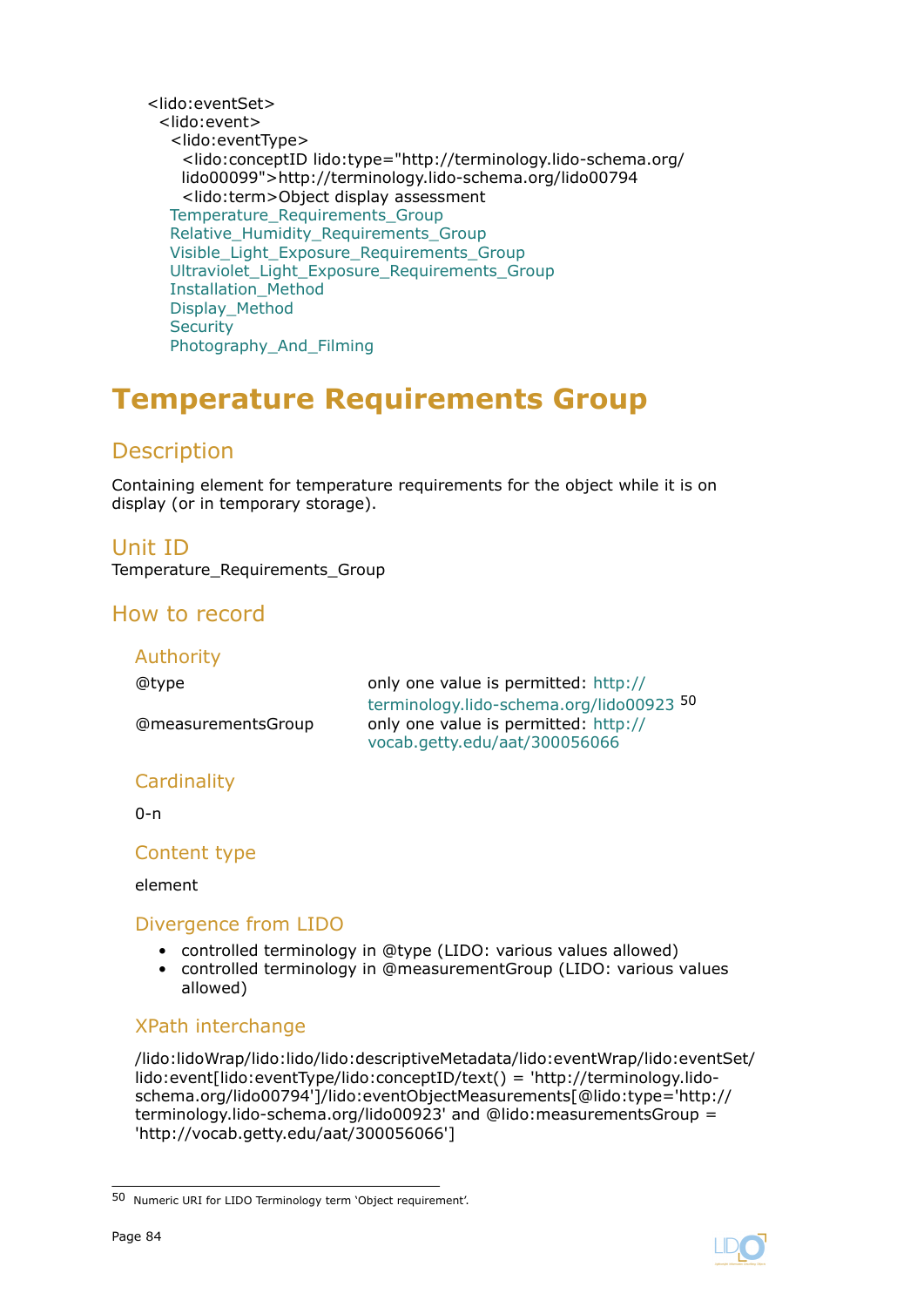### <span id="page-84-0"></span>XPath object

lido:lido/lido:descriptiveMetadata/lido:eventWrap/lido:eventSet/ lido:event[lido:eventType/lido:conceptID/text() = 'http://terminology.lidoschema.org/lido00794']/lido:eventObjectMeasurements[@lido:type='http:// terminology.lido-schema.org/lido00923' and @lido:measurementsGroup = 'http://vocab.getty.edu/aat/300056066']

# Export

#### **Context**

[Object Display Requirements Group](#page-81-0)

#### **Structure**

<lido:eventObjectMeasurements lido:type="http://terminology.lidoschema.org/lido00923" lido:measurementsGroup="http://vocab.getty.edu/aat/ 300056066"> Temperature\_Requirements\_Text Temperature Requirements Measurements Group

# **Temperature Requirements Text**

# **Description**

The air temperature, usually a range, the item should be stored and displayed in. If two different variation values are required, for example, over 24 hours or over the period of the loan, then these should be included in two different objectMeasurementsSet blocks.

# Unit ID

Temperature\_Requirements\_Text

### Examples

- 16-25 °C  $\pm$  1.5 °C over 24 hours if the object is installed in a room equipped with an operating Heating Ventilation and Air-Conditioning (HVAC) system
- 17.5-23.5 °C  $\pm$  3°C over 24 hours if the object is not installed in a room equipped with an operating Heating Ventilation and Air-Conditioning (HVAC) system
- 18°C-22°C

### How to record

### **Cardinality**

0-1; but if temperature requirements are given, then either Temperature Requirements Text or [Temperature Requirements Measurements Group](#page-85-0) or both must be included.

### Content type

character data: string

### Divergence from LIDO

cardinality (LIDO: 0-n)

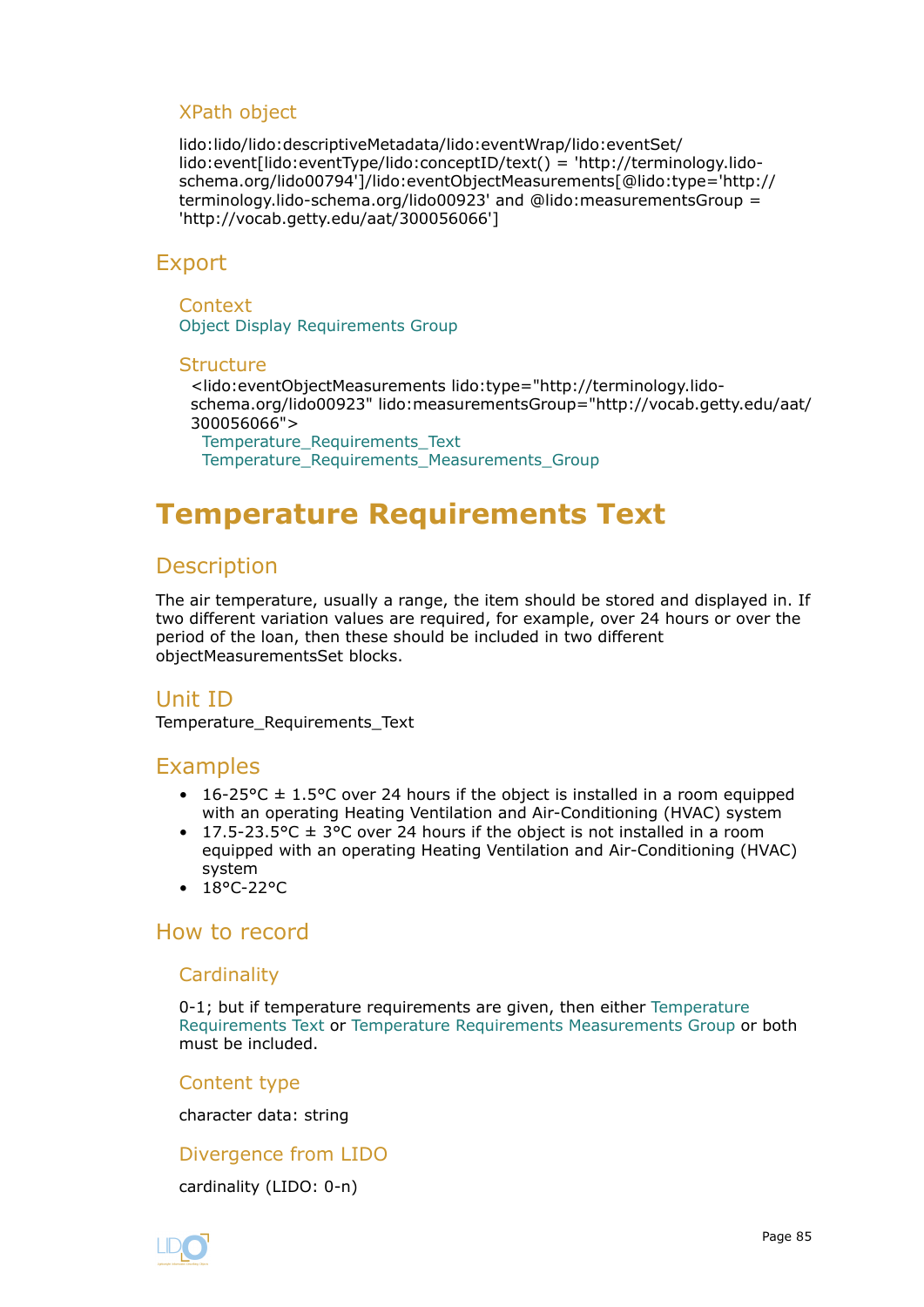### <span id="page-85-0"></span>XPath interchange

/lido:lidoWrap/lido:lido/lido:descriptiveMetadata/lido:eventWrap/lido:eventSet/ lido:event[lido:eventType/lido:conceptID/text() = 'http://terminology.lidoschema.org/lido00794']/lido:eventObjectMeasurements[@lido:type='http:// terminology.lido-schema.org/lido00923' and @lido:measurementsGroup = 'http://vocab.getty.edu/aat/300056066']/lido:displayObjectMeasurements/text()

### XPath object

lido:lido/lido:descriptiveMetadata/lido:eventWrap/lido:eventSet/ lido:event[lido:eventType/lido:conceptID/text() = 'http://terminology.lidoschema.org/lido00794']/lido:eventObjectMeasurements[@lido:type='http:// terminology.lido-schema.org/lido00923' and @lido:measurementsGroup = 'http://vocab.getty.edu/aat/300056066']/lido:displayObjectMeasurements/text()

# Export

**Context** [Temperature Requirements Group](#page-83-0)

**Structure** 

<lido:displayObjectMeasurements>

# **Temperature Requirements Measurements Group**

# **Description**

Containing element for temperature requirements measurements.

Unit ID Temperature\_Requirements\_Measurements\_Group

# How to record

### **Cardinality**

0-1; but if temperature requirements are given, then either [Temperature](#page-84-0) [Requirements Text](#page-84-0) or Temperature Requirements Measurements Group or both must be included.

### Content type

element

Divergence from LIDO

cardinality (LIDO: 0-n)

### XPath interchange

/lido:lidoWrap/lido:lido/lido:descriptiveMetadata/lido:eventWrap/lido:eventSet/ lido:event[lido:eventType/lido:conceptID/text() = 'http://terminology.lidoschema.org/lido00794']/lido:eventObjectMeasurements[@lido:type='http://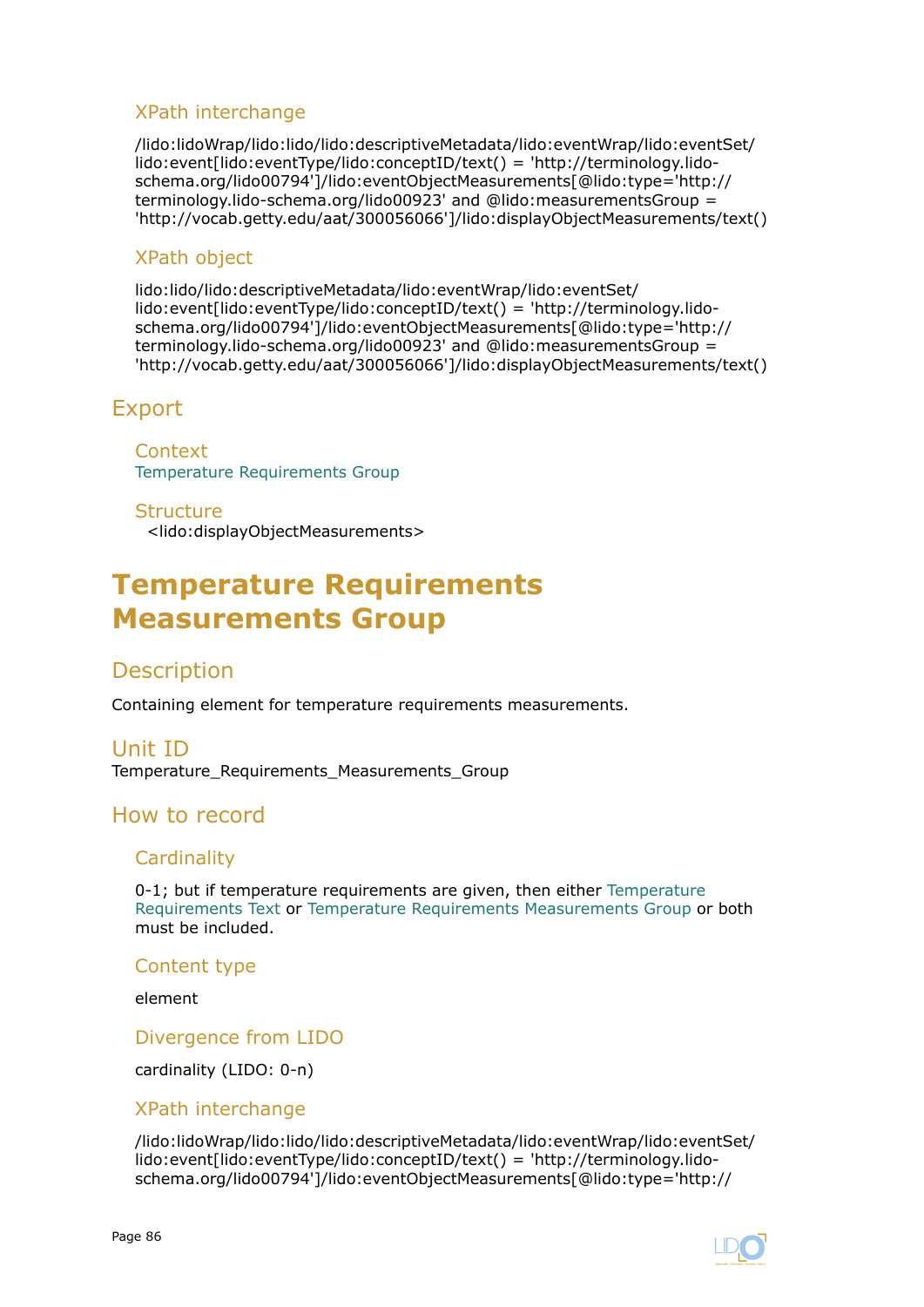<span id="page-86-0"></span>terminology.lido-schema.org/lido00923' and @lido:measurementsGroup = 'http://vocab.getty.edu/aat/300056066']/lido:objectMeasurements

### XPath object

lido:lido/lido:descriptiveMetadata/lido:eventWrap/lido:eventSet/ lido:event[lido:eventType/lido:conceptID/text() = 'http://terminology.lidoschema.org/lido00794']/lido:eventObjectMeasurements[@lido:type='http:// terminology.lido-schema.org/lido00923' and @lido:measurementsGroup = 'http://vocab.getty.edu/aat/300056066']/lido:objectMeasurements

### Export

**Context** [Temperature Requirements Group](#page-83-0)

#### **Structure** <lido:objectMeasurements>

Target Minimum Temperature Target Maximum Temperature Maximum Temperature Variation Minimum Temperature Variation Period

# **Target Minimum Temperature**

# **Description**

The minimum target temperature (in  $\circ$ C); if a single target rather than a range is required, enter the same value in the Minimum and [Maximum](#page-87-0) units of information.

### Unit ID

Target\_Minimum\_Temperature

# Examples

- 16
- 17.5

# How to record

### Authority

```
measurementType >
conceptID
measurementType >
conceptID @type
measurementType >
conceptID @pref
```
only one value is permitted: [http://](http://vocab.getty.edu/aat/300443984) [vocab.getty.edu/aat/300443984](http://vocab.getty.edu/aat/300443984) <sup>51</sup> only one value is permitted: [http://](http://terminology.lido-schema.org/lido00099) [terminology.lido-schema.org/lido00099](http://terminology.lido-schema.org/lido00099) any numeric URI from [LIDO Terminology: pref](http://terminology.lido-schema.org/lido00168) <sup>52</sup>

measurementType  $>$  term only one value is permitted: minimum measurementUnit only one value is permitted:  $°C$ 

### **Cardinality**

 $0 - 1$ 

51 URI for AAT term 'minimum'.

<sup>52 @</sup>pref will be ignored by importers, because only one term is permissible here in EODEM.

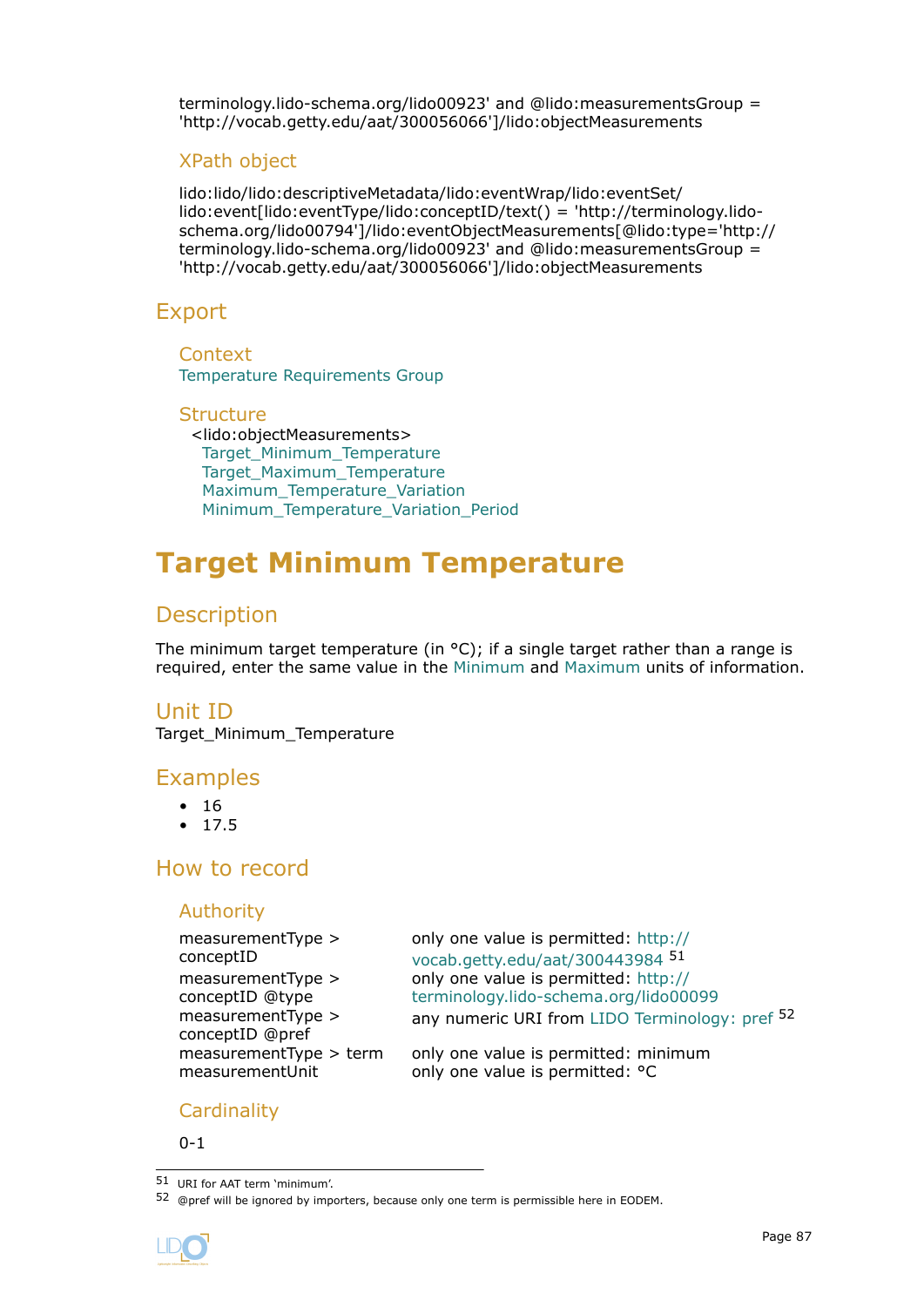### <span id="page-87-0"></span>Content type

character data: floating point

### Divergence from LIDO

- cardinality in measurementType (LIDO: 1-n)
- controlled terminology in measurementType > conceptID (LIDO: various values allowed)
- controlled terminology in measurementType > conceptID @type (LIDO: various values allowed)
- controlled terminology in measurementType > conceptID @pref (LIDO: various values allowed)
- controlled terminology in measurementType > term (LIDO: various values allowed)
- cardinality in measurementUnit (LIDO: 1-n)
- controlled terminology in measurementUnit (LIDO: various values allowed)

### XPath interchange

/lido:lidoWrap/lido:lido/lido:descriptiveMetadata/lido:eventWrap/lido:eventSet/ lido:event[lido:eventType/lido:conceptID/text() = 'http://terminology.lidoschema.org/lido00794']/lido:eventObjectMeasurements[@lido:type='http:// terminology.lido-schema.org/lido00923' and @lido:measurementsGroup = 'http://vocab.getty.edu/aat/300056066']/lido:objectMeasurements/ lido:measurementsSet[lido:measurementType/lido:conceptID/text() = 'http:// vocab.getty.edu/aat/300443984']/lido:measurementValue/text()

### XPath object

lido:lido/lido:descriptiveMetadata/lido:eventWrap/lido:eventSet/ lido:event[lido:eventType/lido:conceptID/text() = 'http://terminology.lidoschema.org/lido00794']/lido:eventObjectMeasurements[@lido:type='http:// terminology.lido-schema.org/lido00923' and @lido:measurementsGroup = 'http://vocab.getty.edu/aat/300056066']/lido:objectMeasurements/ lido:measurementsSet[lido:measurementType/lido:conceptID/text() = 'http:// vocab.getty.edu/aat/300443984']/lido:measurementValue/text()

# Export

#### Context

[Temperature Requirements Measurements Group](#page-85-0)

### **Structure**

<lido:measurementsSet> <lido:measurementType> <lido:conceptID lido:type="http://terminology.lido-schema.org/ lido00099">http://vocab.getty.edu/aat/300443984 <lido:term>minimum <lido:measurementUnit>°C <lido:measurementValue>

# **Target Maximum Temperature**

Description

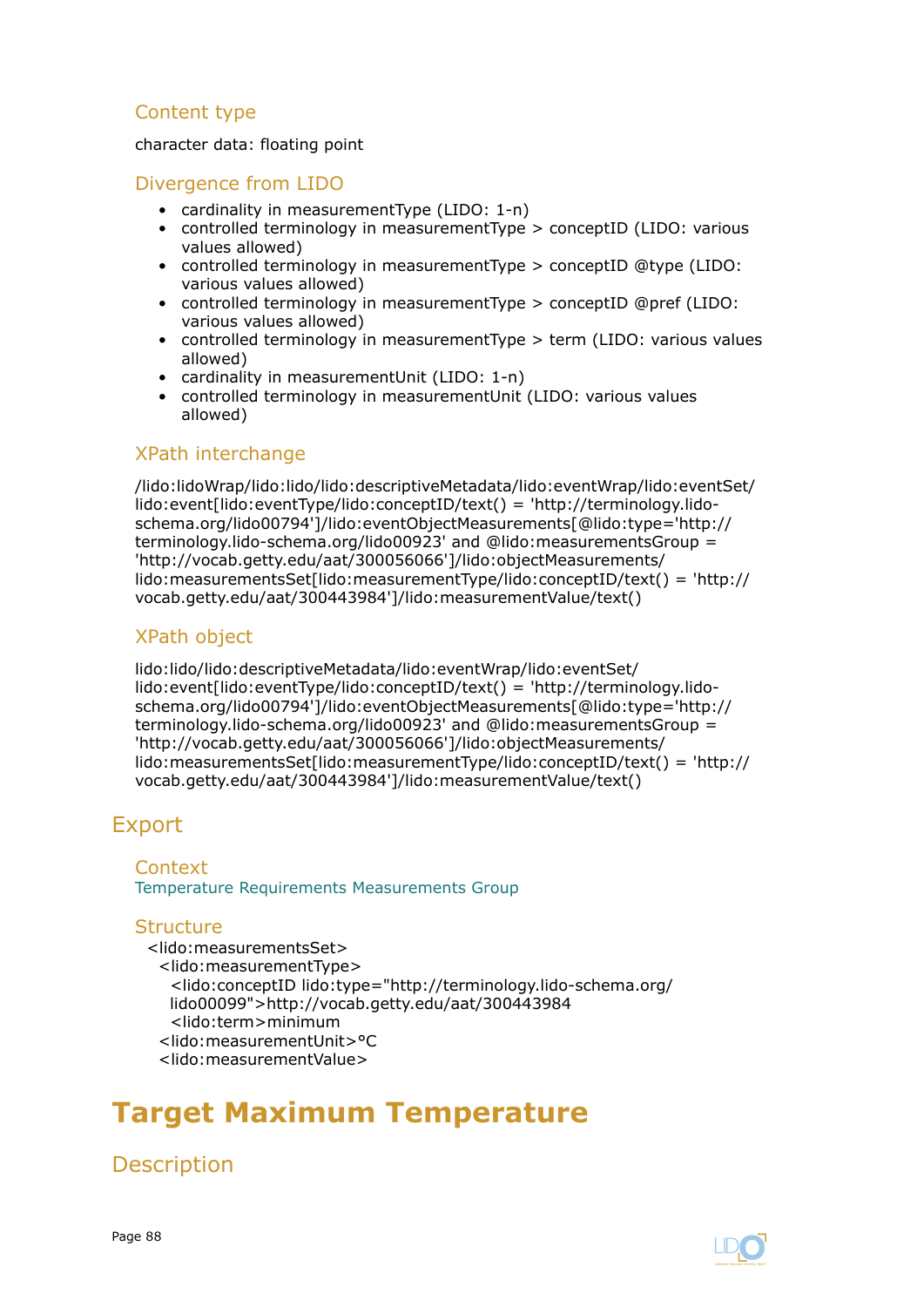The maximum target temperature (in  $\textdegree C$ ); if a single target rather than a range is required, enter the same value in the [Minimum](#page-86-0) and [Maximum](#page-87-0) units of information.

### Unit ID

Target\_Maximum\_Temperature

### Examples

- 25
- 23.5

### How to record

### Authority

| $measurementType$ >                  | only one value is permitted: http://           |
|--------------------------------------|------------------------------------------------|
| conceptID                            | vocab.getty.edu/aat/300443983 53               |
| $measurementType$ >                  | only one value is permitted: http://           |
| conceptID @type                      | terminology.lido-schema.org/lido00099 54       |
| measurementType ><br>conceptID @pref | any numeric URI from LIDO Terminology: pref 55 |
| measurementType > term               | only one value is permitted: maximum           |
| measurementUnit                      | only one value is permitted, °C                |

### **Cardinality**

0-1

### Content type

character data: floating point

### Divergence from LIDO

- cardinality in measurementType (LIDO: 1-n)
- controlled terminology in measurementType > conceptID (LIDO: various values allowed)
- controlled terminology in measurementType > conceptID @type (LIDO: various values allowed)
- controlled terminology in measurementType > conceptID @pref (LIDO: various values allowed)
- controlled terminology in measurementType > term (LIDO: various values allowed)
- cardinality in measurementUnit (LIDO: 1-n)
- controlled terminology in measurementUnit (LIDO: various values allowed)

### XPath interchange

/lido:lidoWrap/lido:lido/lido:descriptiveMetadata/lido:eventWrap/lido:eventSet/ lido:event[lido:eventType/lido:conceptID/text() = 'http://terminology.lidoschema.org/lido00794']/lido:eventObjectMeasurements[@lido:type='http:// terminology.lido-schema.org/lido00923' and @lido:measurementsGroup = 'http://vocab.getty.edu/aat/300056066']/lido:objectMeasurements/ lido:measurementsSet[lido:measurementType/lido:conceptID/text() = 'http:// vocab.getty.edu/aat/300443983']/lido:measurementValue/text()

<sup>55 @</sup>pref will be ignored by importers, because only one term is permissible here in EODEM.



<sup>53</sup> URI for AAT term 'maximum'.

<sup>54</sup> Numeric URI for LIDO Terminology term 'URI'.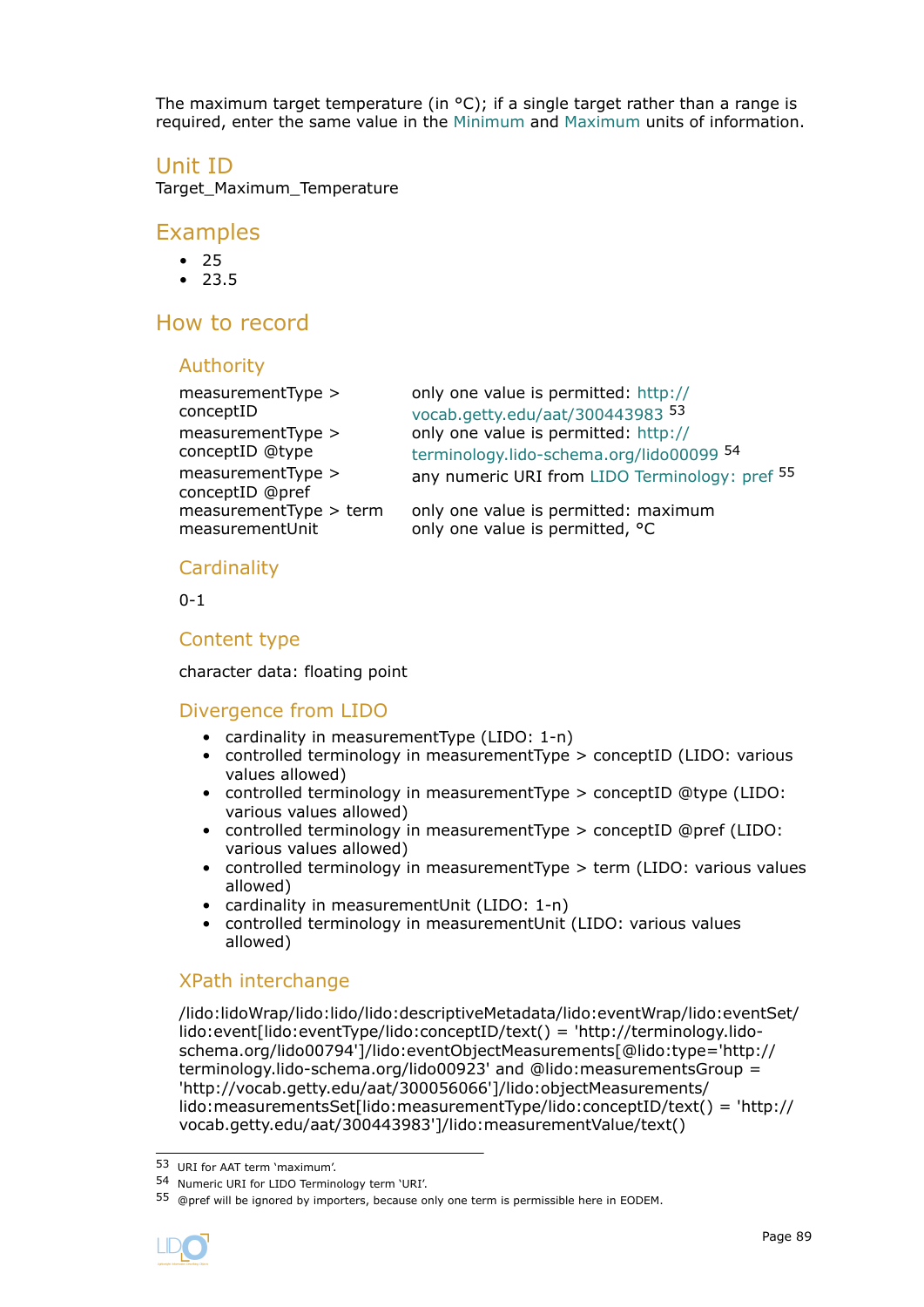### <span id="page-89-0"></span>XPath object

lido:lido/lido:descriptiveMetadata/lido:eventWrap/lido:eventSet/ lido:event[lido:eventType/lido:conceptID/text() = 'http://terminology.lidoschema.org/lido00794']/lido:eventObjectMeasurements[@lido:type='http:// terminology.lido-schema.org/lido00923' and @lido:measurementsGroup = 'http://vocab.getty.edu/aat/300056066']/lido:objectMeasurements/ lido:measurementsSet[lido:measurementType/lido:conceptID/text() = 'http:// vocab.getty.edu/aat/300443983']/lido:measurementValue/text()

# Export

**Context** [Temperature Requirements Measurements Group](#page-85-0)

### **Structure**

<lido:measurementsSet> <lido:measurementType> <lido:conceptID lido:type="http://terminology.lido-schema.org/ lido00099">http://vocab.getty.edu/aat/300443983 <lido:term>maximum <lido:measurementUnit>°C <lido:measurementValue>

# **Maximum Temperature Variation**

# Description

The maximum permissible variation in temperature  $(\pm \text{ }^{\circ}C)$ .

### Unit ID

Maximum\_Temperature\_Variation

### Examples

- 1.5
- 3

# How to record

### Authority

**Cardinality** 

| measurementType ><br>conceptID       | only one value is permitted: http://<br>vocab.getty.edu/aat/300443559 56 |
|--------------------------------------|--------------------------------------------------------------------------|
| measurementType >                    | only one value is permitted: http://                                     |
| conceptID @type                      | terminology.lido-schema.org/lido00099                                    |
| measurementType ><br>conceptID @pref | any numeric URI from LIDO Terminology: pref 57                           |
| measurementType > term               | only one value is permitted: temperature<br>fluctuation                  |
| measurementUnit                      | only one value is permitted: $\pm$ °C                                    |
|                                      |                                                                          |

<sup>56</sup> URI for AAT term 'temperature fluctuation'.

<sup>57 @</sup>pref will be ignored by importers, because only one term is permissible here in EODEM.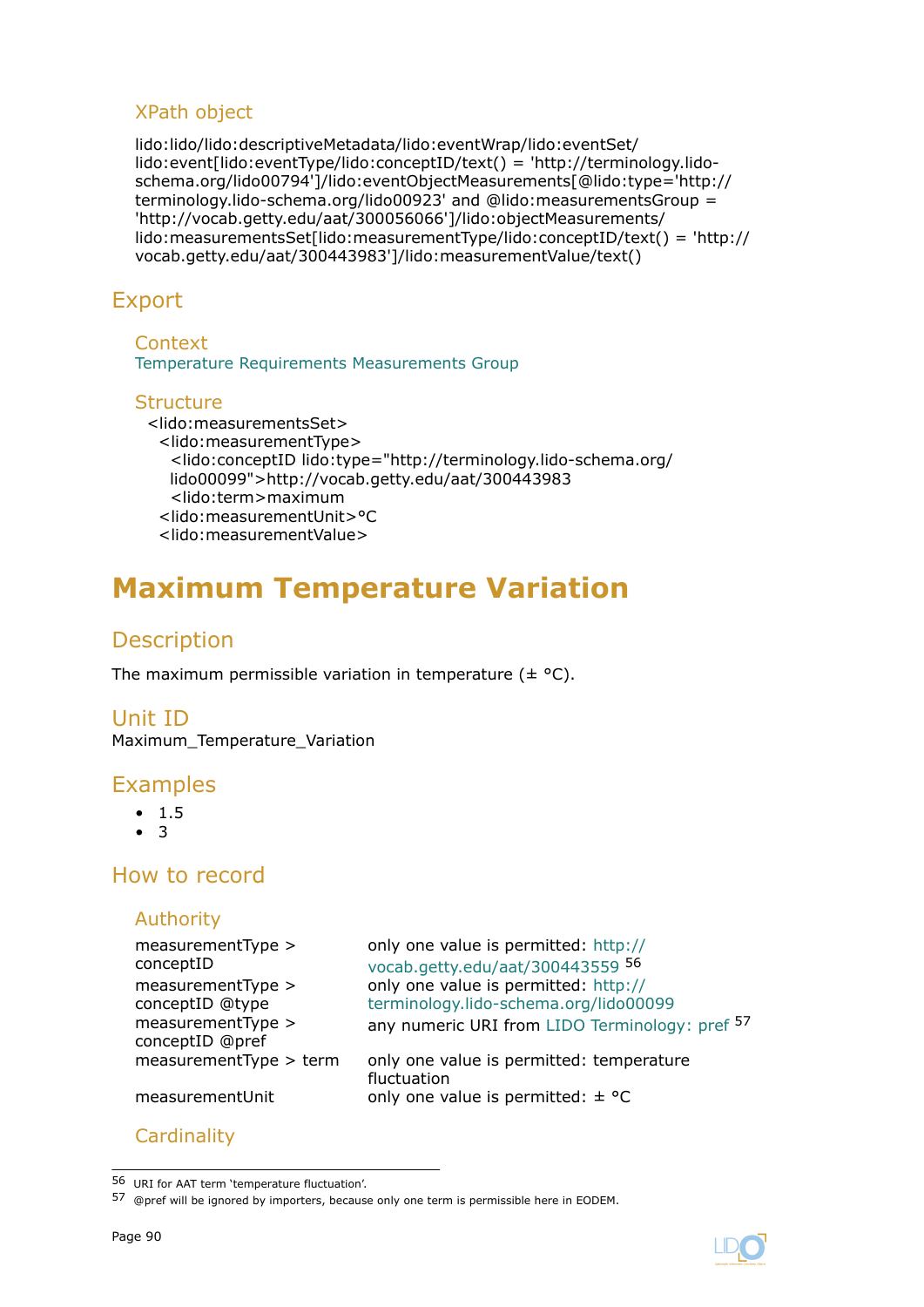<span id="page-90-0"></span>0-1

### Content type

character data: floating point

### Divergence from LIDO

- cardinality in measurementType (LIDO: 1-n)
- controlled terminology in measurementType > conceptID (LIDO: various values allowed)
- controlled terminology in measurementType > conceptID @type (LIDO: various values allowed)
- controlled terminology in measurementType > conceptID @pref (LIDO: various values allowed)
- controlled terminology in measurementType > term (LIDO: various values allowed)
- cardinality in measurementUnit (LIDO: 1-n)
- controlled terminology in measurementUnit (LIDO: various values allowed)

### XPath interchange

/lido:lidoWrap/lido:lido/lido:descriptiveMetadata/lido:eventWrap/lido:eventSet/ lido:event[lido:eventType/lido:conceptID/text() = 'http://terminology.lidoschema.org/lido00794']/lido:eventObjectMeasurements[@lido:type='http:// terminology.lido-schema.org/lido00923' and @lido:measurementsGroup = 'http://vocab.getty.edu/aat/300056066']/lido:objectMeasurements/ lido:measurementsSet[lido:measurementType/lido:conceptID/text() = 'http:// vocab.getty.edu/aat/300443559']/lido:measurementValue/text()

### XPath object

lido:lido/lido:descriptiveMetadata/lido:eventWrap/lido:eventSet/ lido:event[lido:eventType/lido:conceptID/text() = 'http://terminology.lidoschema.org/lido00794']/lido:eventObjectMeasurements[@lido:type='http:// terminology.lido-schema.org/lido00923' and @lido:measurementsGroup = 'http://vocab.getty.edu/aat/300056066']/lido:objectMeasurements/ lido:measurementsSet[lido:measurementType/lido:conceptID/text() = 'http:// vocab.getty.edu/aat/300443559']/lido:measurementValue/text()

# Export

### **Context** [Temperature Requirements Measurements Group](#page-85-0)

### **Structure**

```
<lido:measurementsSet>
 <lido:measurementType>
  <lido:conceptID lido:type="http://terminology.lido-schema.org/
  lido00099">http://vocab.getty.edu/aat/300443559
  <lido:term>temperature fluctuation
 <lido:measurementUnit>± °C
 <lido:measurementValue>
```
# **Minimum Temperature Variation Period**

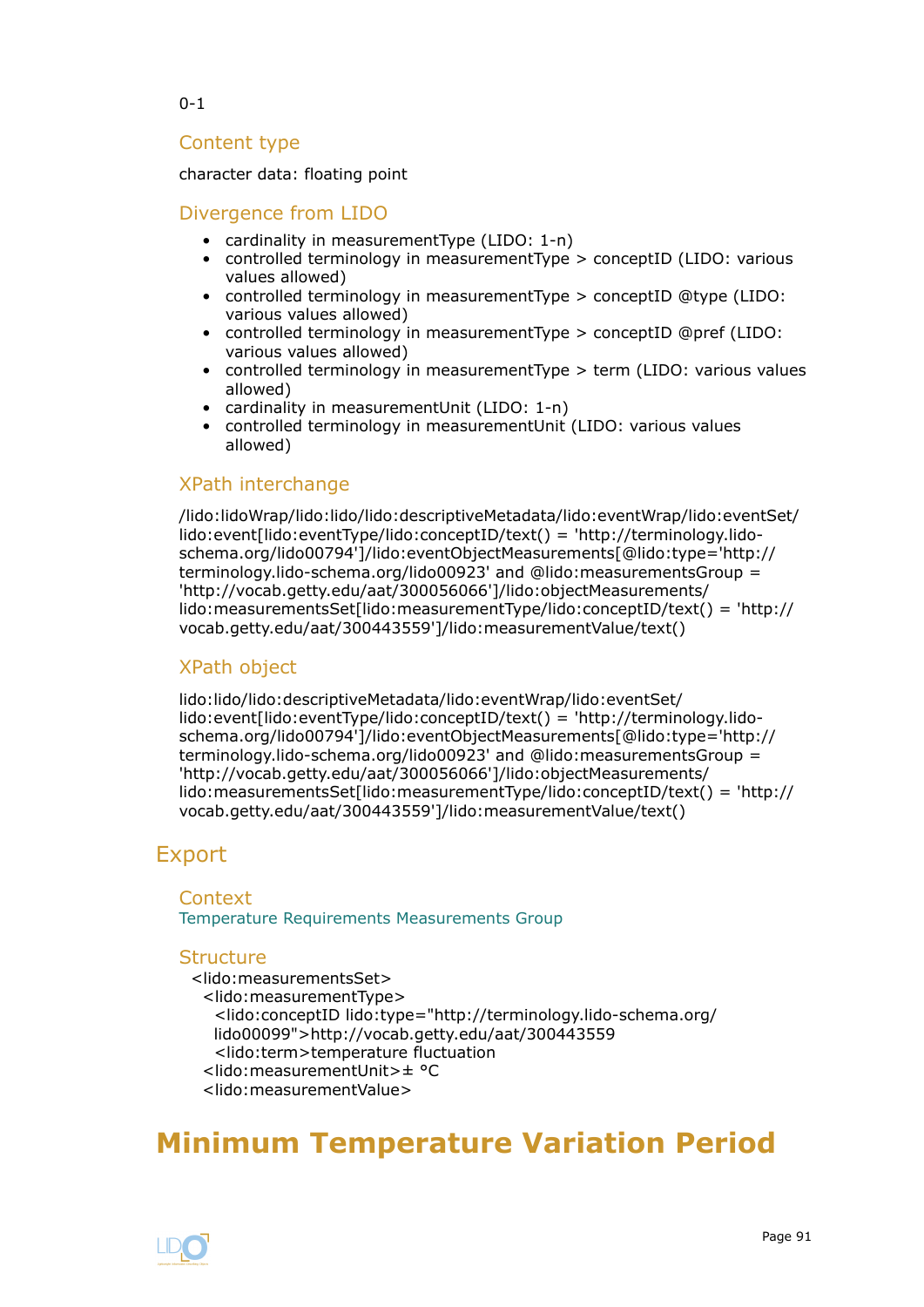# **Description**

The minimum period over which the maximum permissible variation may occur, in hours.

### Unit ID

Minimum Temperature Variation Period

# Examples

24

# How to record

### Authority

| measurementType ><br>conceptID<br>measurementType ><br>conceptID @type<br>measurementType ><br>conceptID @pref | only one value is permitted: http://<br>vocab.getty.edu/aat/300443981 58<br>only one value is permitted: http://<br>terminology.lido-schema.org/lido00099 59<br>any numeric URI from LIDO Terminology: pref <sup>60</sup> |
|----------------------------------------------------------------------------------------------------------------|---------------------------------------------------------------------------------------------------------------------------------------------------------------------------------------------------------------------------|
| measurementType > term                                                                                         | only one value is permitted: duration                                                                                                                                                                                     |
| measurementUnit                                                                                                | only one value is permitted: h                                                                                                                                                                                            |

### **Cardinality**

0-1

### Content type

character data: floating point

### Divergence from LIDO

- cardinality in measurementType (LIDO: 1-n)
- controlled terminology in measurementType > conceptID (LIDO: various values allowed)
- controlled terminology in measurementType > conceptID @type (LIDO: various values allowed)
- controlled terminology in measurementType > conceptID @pref (LIDO: various values allowed)
- controlled terminology in measurementType > term (LIDO: various values allowed)
- cardinality in measurementUnit (LIDO: 1-n)
- controlled terminology in measurementUnit (LIDO: various values allowed)

### XPath interchange

/lido:lidoWrap/lido:lido/lido:descriptiveMetadata/lido:eventWrap/lido:eventSet/ lido:event[lido:eventType/lido:conceptID/text() = 'http://terminology.lidoschema.org/lido00794']/lido:eventObjectMeasurements[@lido:type='http:// terminology.lido-schema.org/lido00923' and @lido:measurementsGroup = 'http://vocab.getty.edu/aat/300056066']/lido:objectMeasurements/



<sup>58</sup> URI for AAT term 'duration'.

<sup>59</sup> Numeric URI for LIDO Terminology term 'URI'.

 $60$  @pref will be ignored by importers, because only one term is permissible here in EODEM.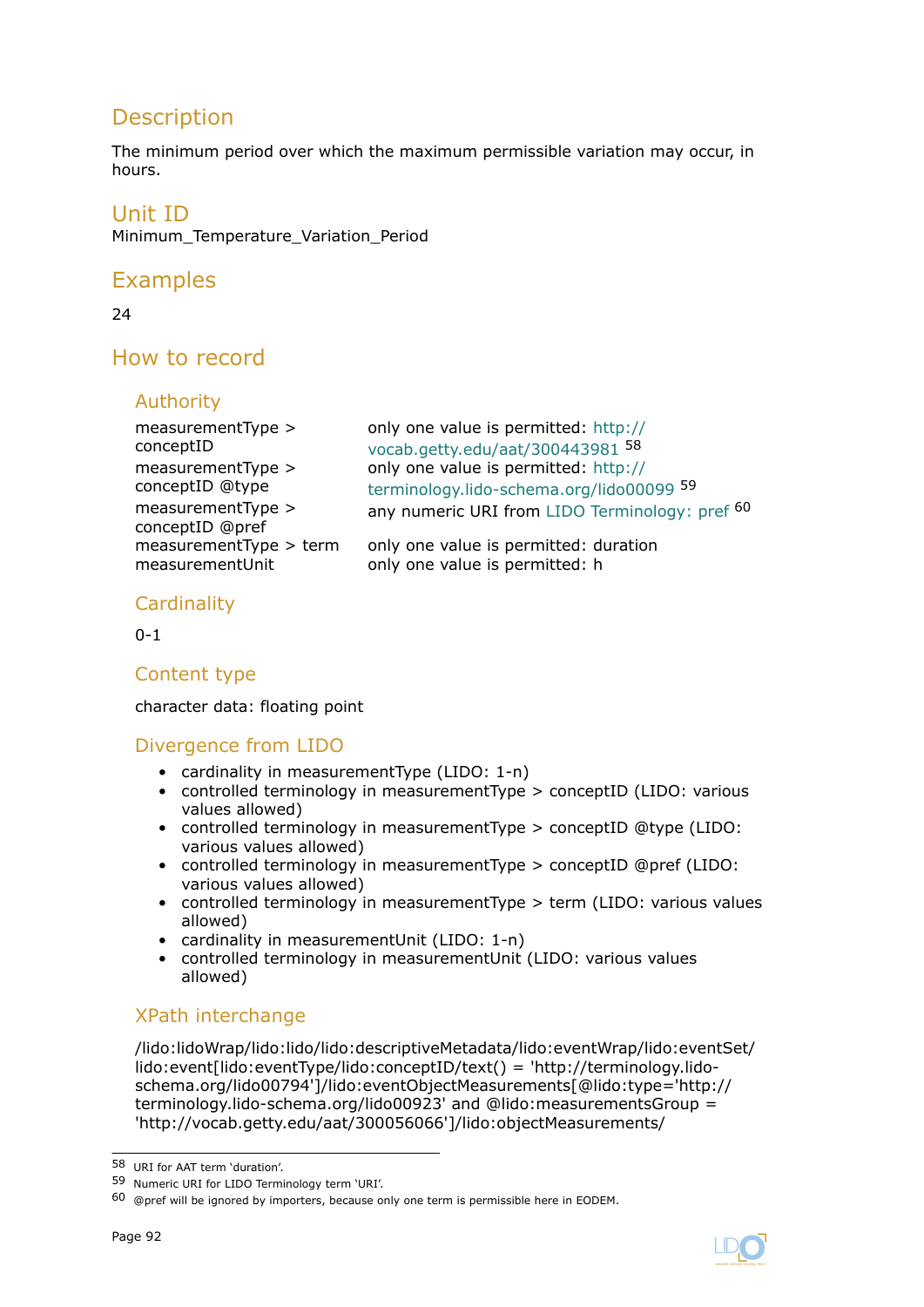<span id="page-92-0"></span>lido:measurementsSet[lido:measurementType/lido:conceptID/text() = 'http:// vocab.getty.edu/aat/300443981']/lido:measurementValue/text()

### XPath object

lido:lido/lido:descriptiveMetadata/lido:eventWrap/lido:eventSet/ lido:event[lido:eventType/lido:conceptID/text() = 'http://terminology.lidoschema.org/lido00794']/lido:eventObjectMeasurements[@lido:type='http:// terminology.lido-schema.org/lido00923' and @lido:measurementsGroup = 'http://vocab.getty.edu/aat/300056066']/lido:objectMeasurements/ lido:measurementsSet[lido:measurementType/lido:conceptID/text() = 'http:// vocab.getty.edu/aat/300443981']/lido:measurementValue/text()

### Export

**Context** [Temperature Requirements Measurements Group](#page-85-0)

### **Structure**

<lido:measurementsSet> <lido:measurementType> <lido:conceptID lido:type="http://terminology.lido-schema.org/ lido00099">http://vocab.getty.edu/aat/300443981 <lido:term>duration <lido:measurementUnit>h <lido:measurementValue>

# **Relative Humidity Requirements Group**

# **Description**

Containing element for relative humidity requirements for the object while it is on display (or in temporary storage).

### Unit ID

Relative\_Humidity\_Requirements\_Group

### How to record

### Authority

@type only one value is permitted: [http://](http://terminology.lido-schema.org/lido00923) [terminology.lido-schema.org/lido00923](http://terminology.lido-schema.org/lido00923) <sup>61</sup> @measurementsGroup only one value is permitted: [http://](http://vocab.getty.edu/aat/300192097) [vocab.getty.edu/aat/300192097](http://vocab.getty.edu/aat/300192097) <sup>62</sup>

**Cardinality** 

 $0 - n$ 

Content type

element

<sup>62</sup> URI for AAT term 'relative humidity'.



<sup>61</sup> Numeric URI for LIDO Terminology term 'object requirement'.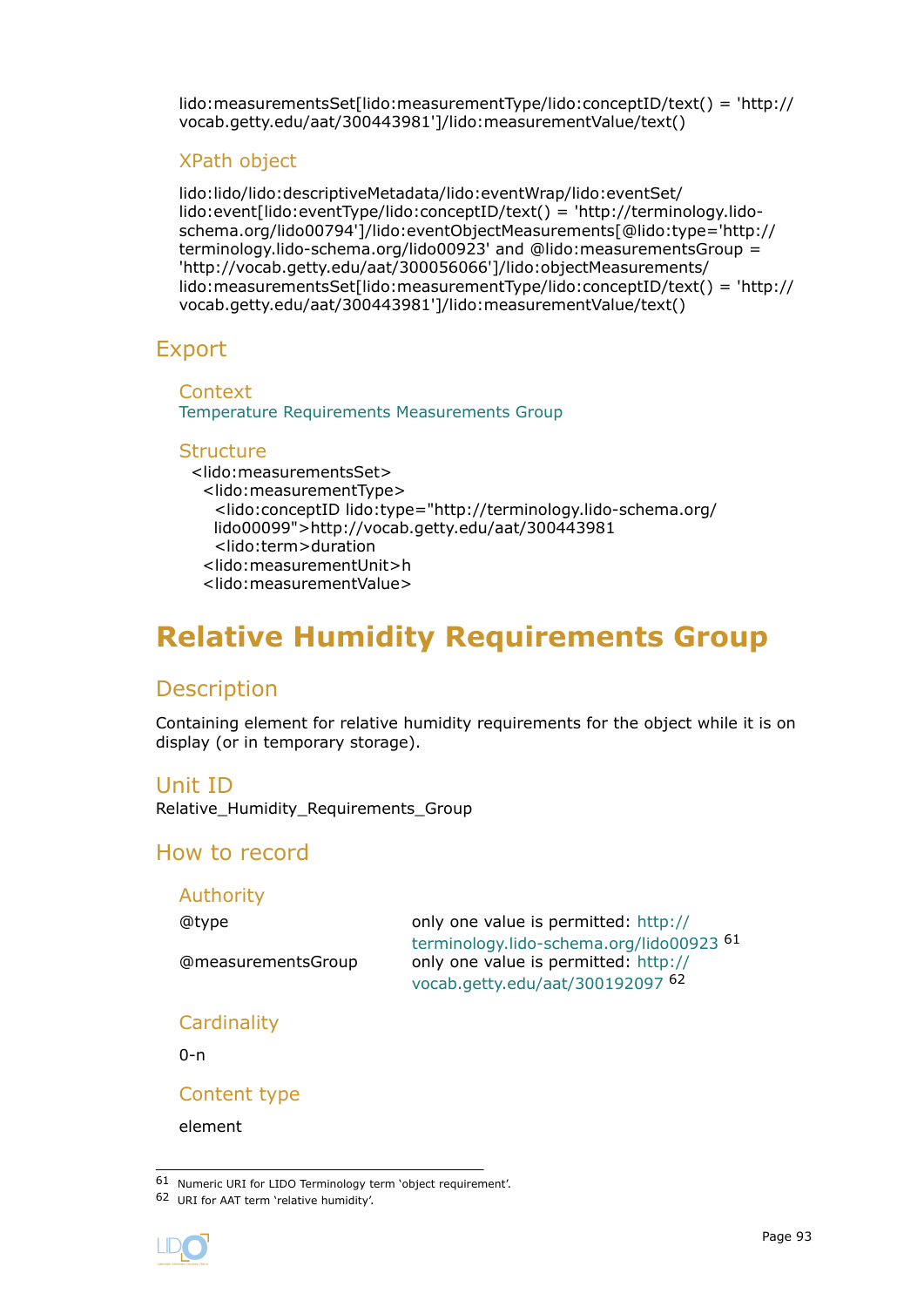### <span id="page-93-0"></span>Divergence from LIDO

- controlled terminology in @type (LIDO: various values allowed)
- controlled terminology in @measurementGroup (LIDO: various values allowed)

### XPath interchange

/lido:lidoWrap/lido:lido/lido:descriptiveMetadata/lido:eventWrap/lido:eventSet/ lido:event[lido:eventType/lido:conceptID/text() = 'http://terminology.lidoschema.org/lido00794']/lido:eventObjectMeasurements[@lido:type='http:// terminology.lido-schema.org/lido00923' and @lido:measurementsGroup = 'http://vocab.getty.edu/aat/300192097']

### XPath object

lido:lido/lido:descriptiveMetadata/lido:eventWrap/lido:eventSet/ lido:event[lido:eventType/lido:conceptID/text() = 'http://terminology.lidoschema.org/lido00794']/lido:eventObjectMeasurements[@lido:type='http:// terminology.lido-schema.org/lido00923' and @lido:measurementsGroup = 'http://vocab.getty.edu/aat/300192097']

# Export

Context [Object Display Requirements Group](#page-81-0)

### **Structure**

<lido:eventObjectMeasurements lido:type="http://terminology.lidoschema.org/lido00923" lido:measurementsGroup="http://vocab.getty.edu/aat/ 300192097"> Relative Humidity Requirements Text Relative Humidity Requirements Measurements Group

# **Relative Humidity Requirements Text**

# **Description**

The relative humidity, usually a range, the item should be stored and displayed in. If two different variation values are required, for example, over 24 hours or over the period of the loan, then these should be included in two different objectMeasurementsSet blocks.

# Unit ID

Relative Humidity Requirements Text

# Examples

- 50-60%  $\pm$  5% over 24 hours if the object is installed in a room equipped with an operating Heating Ventilation and Air-Conditioning (HVAC) system
- $40\% 65\%$

# How to record

**Cardinality** 

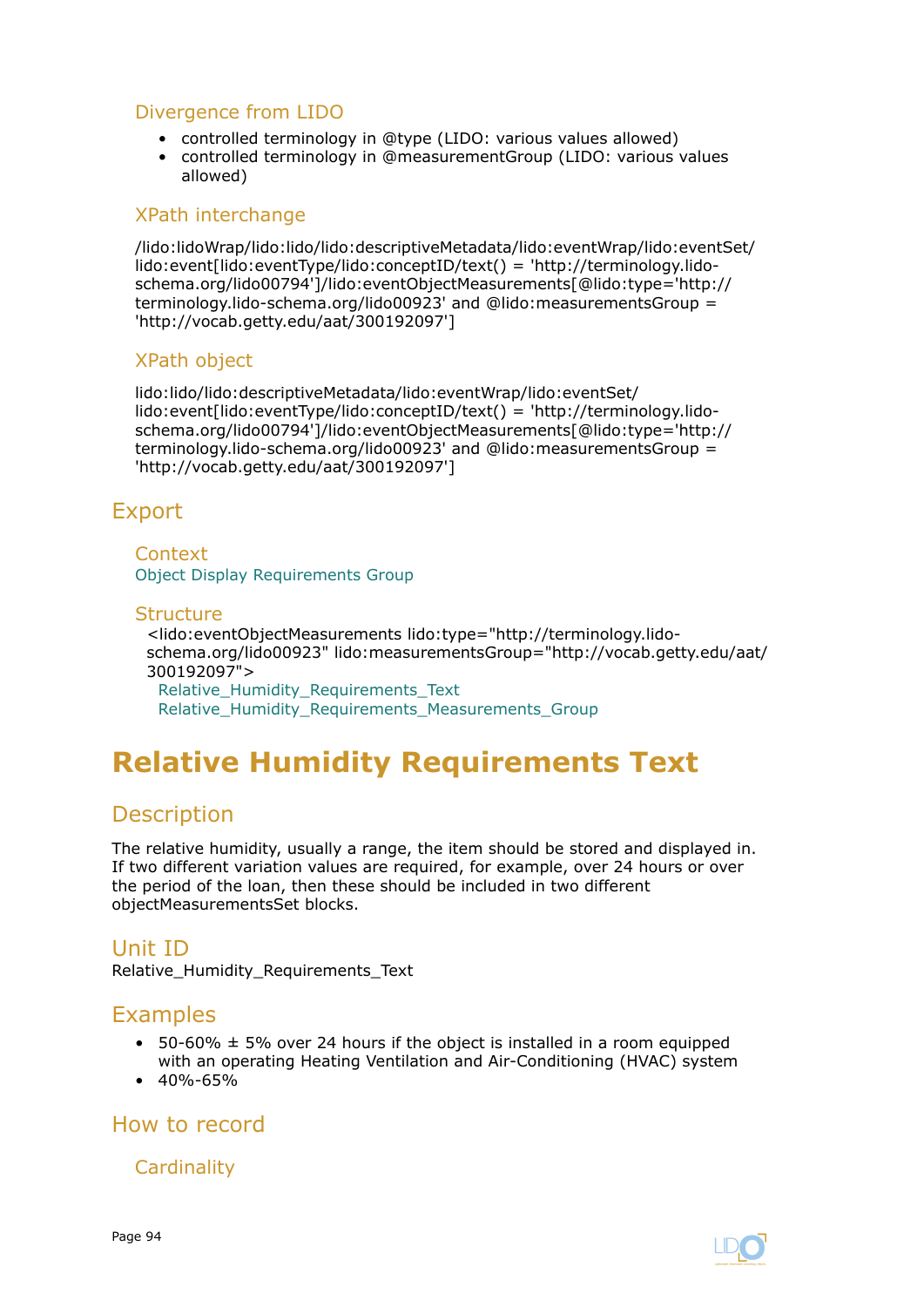<span id="page-94-0"></span>0-1; but if relative humidity requirements are given, then either [Relative](#page-93-0) [Humidity Requirements Text](#page-93-0) or Relative Humidity Requirements Measurements Group or both must be included.

Content type

character data: string

Divergence from LIDO

cardinality (LIDO: 0-n)

### XPath interchange

/lido:lidoWrap/lido:lido/lido:descriptiveMetadata/lido:eventWrap/lido:eventSet/ lido:eventObjectMeasurements[@lido:type='http://terminology.lidoschema.org/lido00923'][@lido:measurementsGroup='http:// vocab.getty.edu/aat/300192097']/lido:displayObjectMeasurements/text() Incorrect: missing lido:event. Ideally, should also be filtered to return our object display requirements event only. Should be: /lido:lidoWrap/lido:lido/ lido:descriptiveMetadata/lido:eventWrap/lido:eventSet/ lido:event[lido:eventType/lido:conceptID/text() = 'http://terminology.lidoschema.org/lido00794']/lido:eventObjectMeasurements[@lido:type='http:// terminology.lido-schema.org/lido00923' and @lido:measurementsGroup = 'http://vocab.getty.edu/aat/300192097']/lido:displayObjectMeasurements/text()

### XPath object

lido:lido/lido:descriptiveMetadata/lido:eventWrap/lido:eventSet/ lido:eventObjectMeasurements[@lido:type='http://terminology.lidoschema.org/lido00923'][@lido:measurementsGroup='http:// vocab.getty.edu/aat/300192097']/lido:displayObjectMeasurements/text()

### Export

**Context** [Relative Humidity Requirements Group](#page-92-0)

#### **Structure**

<lido:displayObjectMeasurements>

# **Relative Humidity Requirements Measurements Group**

### **Description**

Containing element for relative humidity requirements measurements.

Unit ID Relative\_Humidity\_Requirements\_Measurements\_Group

### How to record

**Cardinality** 

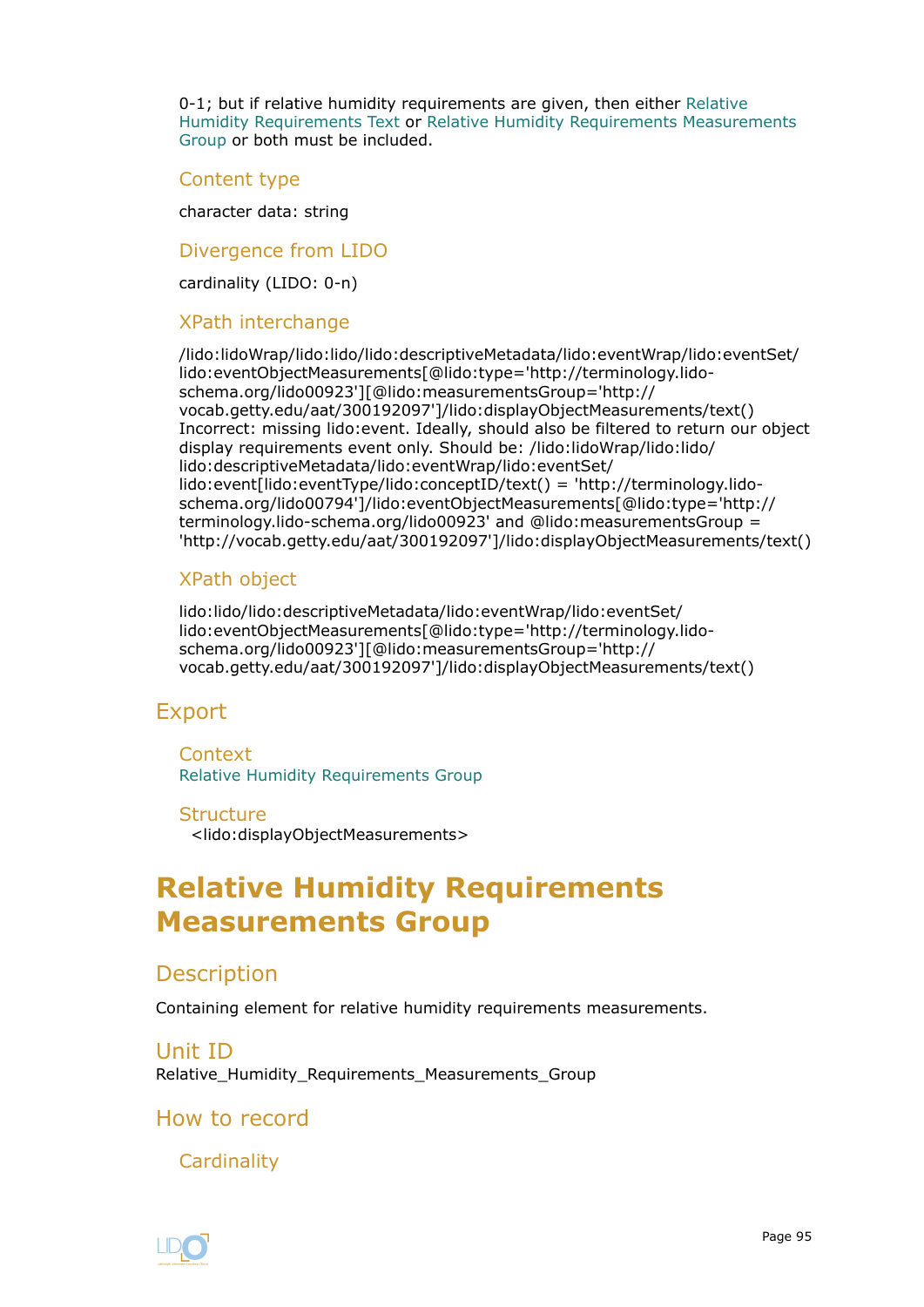<span id="page-95-0"></span>0-1; but if relative humidity requirements are given, then either [Relative](#page-93-0) [Humidity Requirements Text](#page-93-0) or [Relative Humidity Requirements Measurements](#page-94-0) [Group](#page-94-0) or both must be included.

Content type

element

Divergence from LIDO

cardinality (LIDO: 0-n)

#### XPath interchange

/lido:lidoWrap/lido:lido/lido:descriptiveMetadata/lido:eventWrap/lido:eventSet/ lido:event[lido:eventType/lido:conceptID/text() = 'http://terminology.lidoschema.org/lido00794']/lido:eventObjectMeasurements[@lido:type='http:// terminology.lido-schema.org/lido00923' and @lido:measurementsGroup = 'http://vocab.getty.edu/aat/300192097']/lido:objectMeasurements

### XPath object

lido:lido/lido:descriptiveMetadata/lido:eventWrap/lido:eventSet/ lido:event[lido:eventType/lido:conceptID/text() = 'http://terminology.lidoschema.org/lido00794']/lido:eventObjectMeasurements[@lido:type='http:// terminology.lido-schema.org/lido00923' and @lido:measurementsGroup = 'http://vocab.getty.edu/aat/300192097']/lido:objectMeasurements

### Export

**Context** [Relative Humidity Requirements Group](#page-92-0)

### **Structure**

<lido:objectMeasurements> Target Minimum Relative Humidity Target Maximum Relative Humidity Maximum Relative Humidity Variation [Minimum\\_Relative\\_Humidity\\_Variation\\_Period](#page-100-0)

# **Target Minimum Relative Humidity**

# **Description**

The minimum target relative humidity (in %); if a single target rather than a range is required, enter the same value in the Minimum and [Maximum](#page-97-0) units of information.

### Unit ID

Target\_Minimum\_Relative\_Humidity

### Examples

- 50
- 45

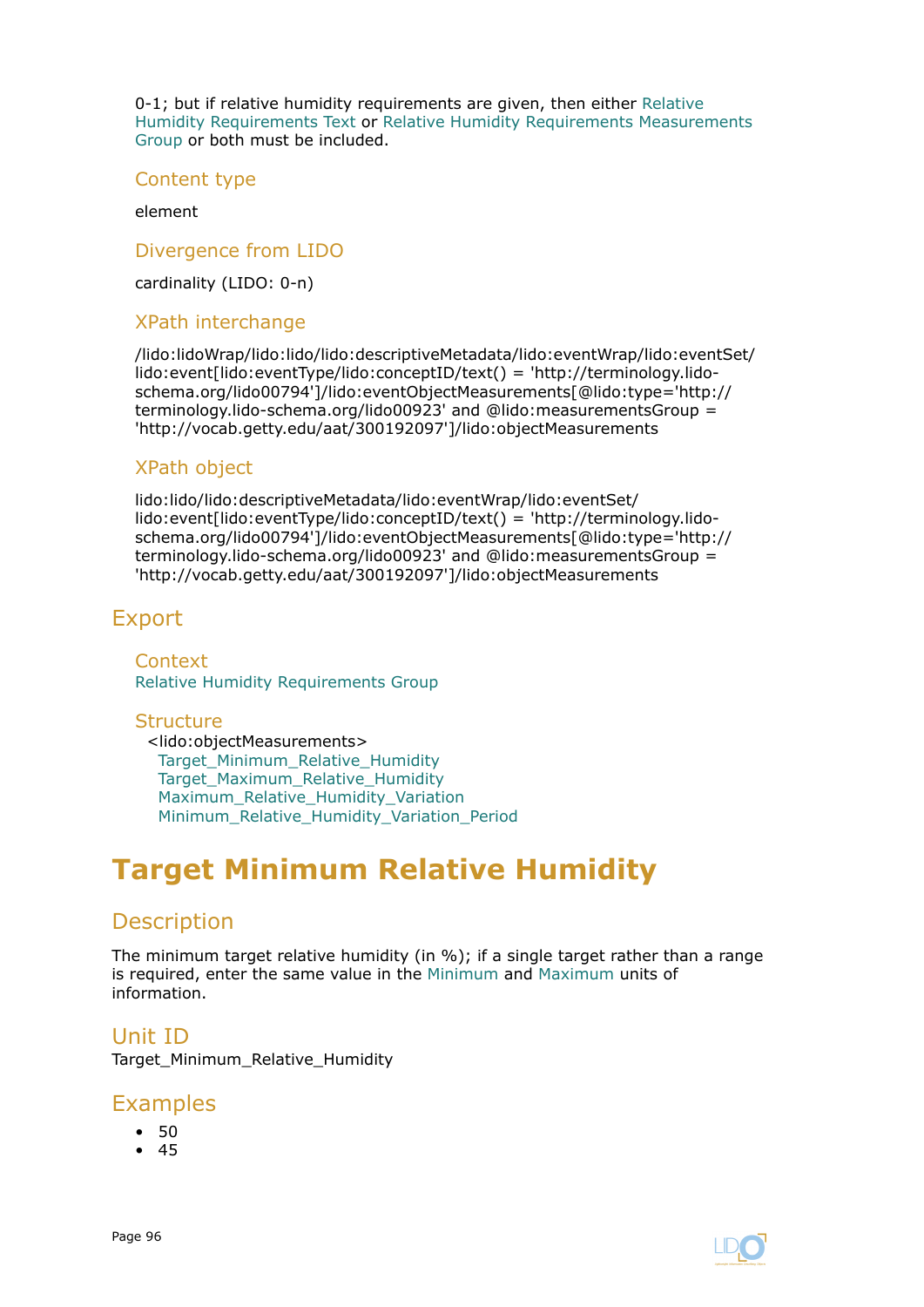# How to record

### Authority

measurementType > conceptID measurementType > conceptID @type measurementType > conceptID @pref

only one value is permitted: [http://](http://vocab.getty.edu/aat/300443984) [vocab.getty.edu/aat/300443984](http://vocab.getty.edu/aat/300443984) <sup>63</sup> only one value is permitted: [http://](http://terminology.lido-schema.org/lido00099) [terminology.lido-schema.org/lido00099](http://terminology.lido-schema.org/lido00099) <sup>64</sup> any numeric URI from [LIDO Terminology: pref](http://terminology.lido-schema.org/lido00168) 65

measurementType > term only one value is permitted: minimum measurementUnit only one value is permitted: %

### **Cardinality**

 $0 - 1$ 

### Content type

### character data: floating point

### Divergence from LIDO

- cardinality in measurementType (LIDO: 1-n)
- controlled terminology in measurementType > conceptID (LIDO: various values allowed)
- controlled terminology in measurementType > conceptID @type (LIDO: various values allowed)
- controlled terminology in measurementType > conceptID @pref (LIDO: various values allowed)
- controlled terminology in measurementType > term (LIDO: various values allowed)
- cardinality in measurementUnit (LIDO: 1-n)
- controlled terminology in measurementUnit (LIDO: various values allowed)

### XPath interchange

/lido:lidoWrap/lido:lido/lido:descriptiveMetadata/lido:eventWrap/lido:eventSet/ lido:event[lido:eventType/lido:conceptID/text() = 'http://terminology.lidoschema.org/lido00794']/lido:eventObjectMeasurements[@lido:type='http:// terminology.lido-schema.org/lido00923' and @lido:measurementsGroup = 'http://vocab.getty.edu/aat/300192097']/lido:objectMeasurements/ lido:measurementsSet[lido:measurementType/lido:conceptID/text() = 'http:// vocab.getty.edu/aat/300443984']/lido:measurementValue/text()

### XPath object

lido:lido/lido:descriptiveMetadata/lido:eventWrap/lido:eventSet/ lido:event[lido:eventType/lido:conceptID/text() = 'http://terminology.lidoschema.org/lido00794']/lido:eventObjectMeasurements[@lido:type='http:// terminology.lido-schema.org/lido00923' and @lido:measurementsGroup = 'http://vocab.getty.edu/aat/300192097']/lido:objectMeasurements/ lido:measurementsSet[lido:measurementType/lido:conceptID/text() = 'http:// vocab.getty.edu/aat/300443984']/lido:measurementValue/text()

# Export

<sup>65 @</sup>pref will be ignored by importers, because only one term is permissible here in EODEM.



<sup>63</sup> URI for AAT term 'minimum'.

<sup>64</sup> Numeric URI for LIDO Terminology term 'URI'.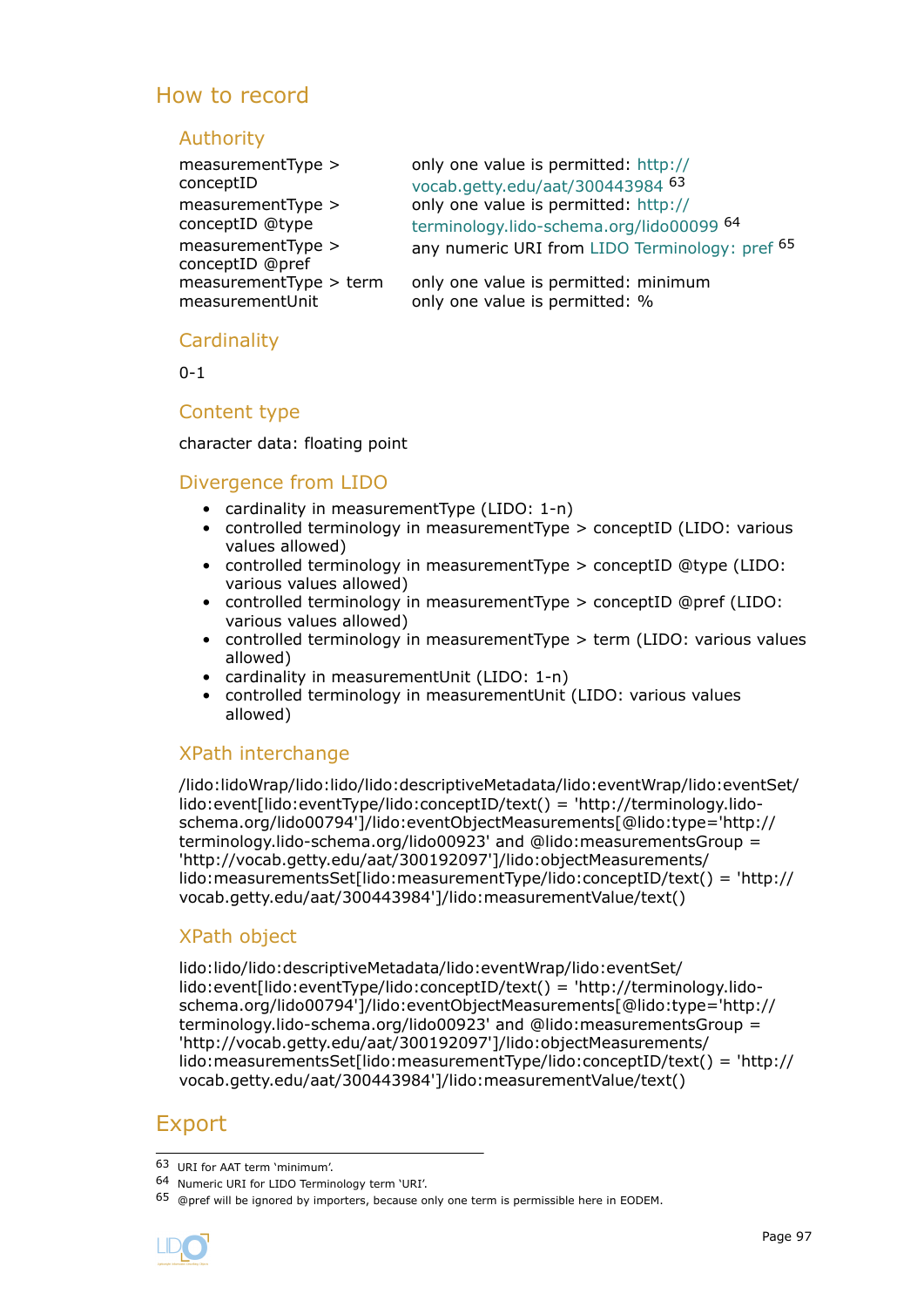### <span id="page-97-0"></span>**Context** [Relative Humidity Requirements Measurements Group](#page-94-0)

#### **Structure** <lido:measurementsSet> <lido:measurementType> <lido:conceptID lido:type="http://terminology.lido-schema.org/ lido00099">http://vocab.getty.edu/aat/300443984 <lido:term>minimum <lido:measurementUnit>% <lido:measurementValue>

# **Target Maximum Relative Humidity**

# Description

The maximum target relative humidity (in %); if a single target rather than a range is required, enter the same value in the [Minimum](#page-95-0) and Maximum units of information.

# Unit ID

Target\_Maximum\_Relative\_Humidity

# Examples

- 60
- 65

# How to record

### Authority

| measurementType ><br>conceptID<br>measurementType ><br>conceptID @type<br>measurementType ><br>conceptID @pref | only one value is permitted: http://<br>vocab.getty.edu/aat/300443983 <sup>66</sup><br>only one value is permitted: http://<br>terminology.lido-schema.org/lido00099 67<br>any numeric URI from LIDO Terminology: pref 68 |
|----------------------------------------------------------------------------------------------------------------|---------------------------------------------------------------------------------------------------------------------------------------------------------------------------------------------------------------------------|
| measurementType > term                                                                                         | only one value is permitted: maximum                                                                                                                                                                                      |
| measurementUnit                                                                                                | only one value is permitted: %                                                                                                                                                                                            |

### **Cardinality**

 $0 - 1$ 

Content type

character data: floating point

# Divergence from LIDO

• cardinality in measurementType (LIDO: 1-n)

<sup>66</sup> URI for AAT term 'maximum'.

<sup>67</sup> Numeric URI for LIDO Terminology term 'URI'.

<sup>68 @</sup>pref will be ignored by importers, because only one term is permissible here in EODEM.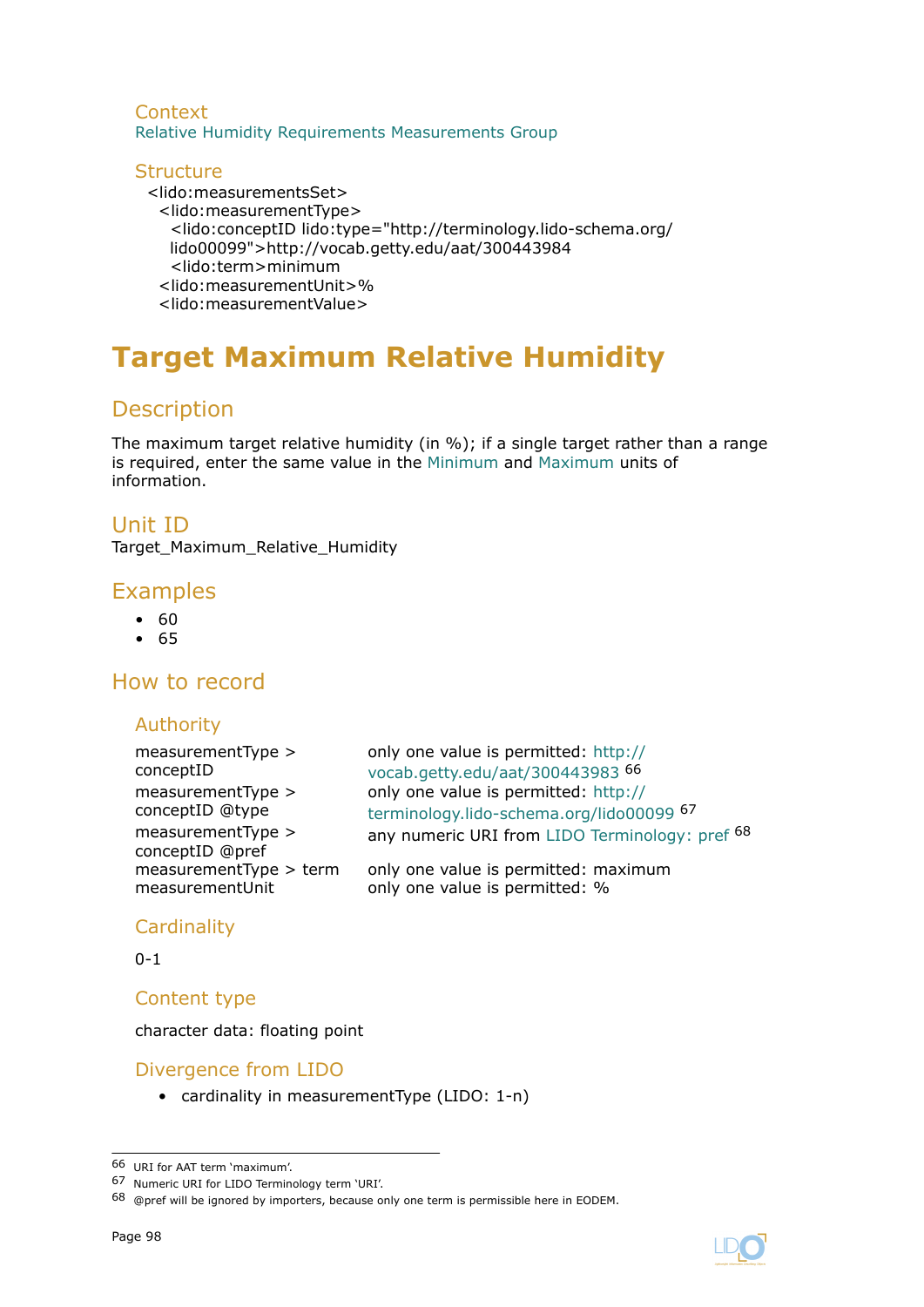- <span id="page-98-0"></span>• controlled terminology in measurementType > conceptID (LIDO: various values allowed)
- controlled terminology in measurementType > conceptID @type (LIDO: various values allowed)
- controlled terminology in measurementType > conceptID @pref (LIDO: various values allowed)
- controlled terminology in measurementType > term (LIDO: various values allowed)
- cardinality in measurementUnit (LIDO: 1-n)
- controlled terminology in measurementUnit (LIDO: various values allowed)

### XPath interchange

/lido:lidoWrap/lido:lido/lido:descriptiveMetadata/lido:eventWrap/lido:eventSet/ lido:event[lido:eventType/lido:conceptID/text() = 'http://terminology.lidoschema.org/lido00794']/lido:eventObjectMeasurements[@lido:type='http:// terminology.lido-schema.org/lido00923' and @lido:measurementsGroup = 'http://vocab.getty.edu/aat/300192097']/lido:objectMeasurements/ lido:measurementsSet[lido:measurementType/lido:conceptID/text() = 'http:// vocab.getty.edu/aat/300443983']/lido:measurementValue/text()

### XPath object

lido:lido/lido:descriptiveMetadata/lido:eventWrap/lido:eventSet/ lido:event[lido:eventType/lido:conceptID/text() = 'http://terminology.lidoschema.org/lido00794']/lido:eventObjectMeasurements[@lido:type='http:// terminology.lido-schema.org/lido00923' and @lido:measurementsGroup = 'http://vocab.getty.edu/aat/300192097']/lido:objectMeasurements/ lido:measurementsSet[lido:measurementType/lido:conceptID/text() = 'http:// vocab.getty.edu/aat/300443983']/lido:measurementValue/text()

# Export

**Context** [Relative Humidity Requirements Measurements Group](#page-94-0)

### **Structure**

<lido:measurementsSet>

- <lido:measurementType>
	- <lido:conceptID lido:type="http://terminology.lido-schema.org/ lido00099">http://vocab.getty.edu/aat/300443983
- <lido:term>maximum
- <lido:measurementUnit>%
- <lido:measurementValue>

# **Maximum Relative Humidity Variation**

# **Description**

The maximum permissible variation in relative humidity  $(± %).$ 

### Unit ID

Maximum Relative Humidity Variation

# Examples

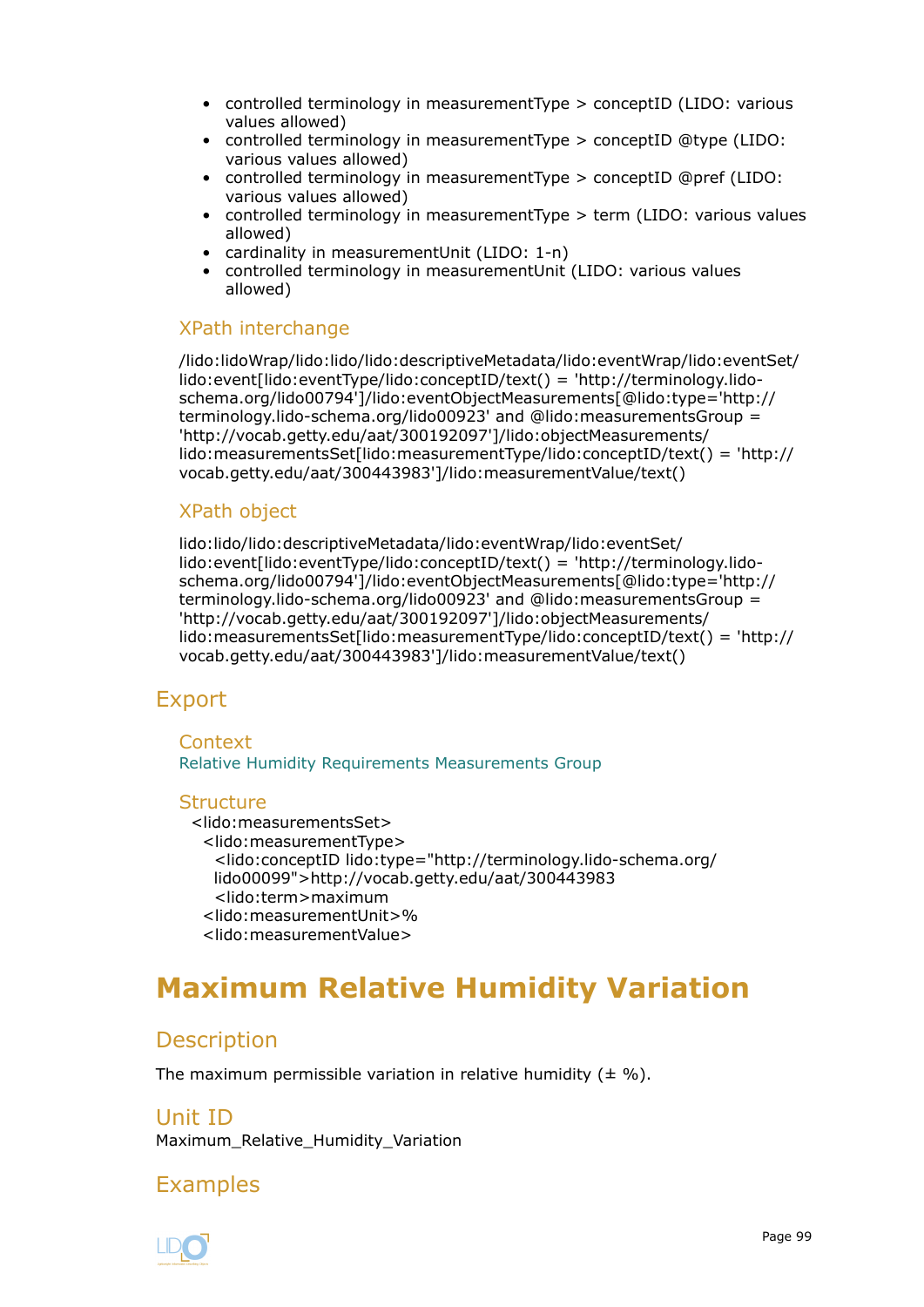- 5
- $10$

# How to record

### Authority

| measurementType ><br>conceptID<br>measurementType ><br>conceptID @type<br>measurementType ><br>conceptID @pref | only one value is permitted: http://<br>vocab.getty.edu/aat/300443985 69<br>only one value is permitted: http://<br>terminology.lido-schema.org/lido00099 70<br>any numeric URI from LIDO Terminology: pref 71 |
|----------------------------------------------------------------------------------------------------------------|----------------------------------------------------------------------------------------------------------------------------------------------------------------------------------------------------------------|
| term                                                                                                           | only one value is permitted: relative humidity<br>fluctuation                                                                                                                                                  |
| measurementUnit                                                                                                | only one value is permitted: $\pm$ %                                                                                                                                                                           |

### **Cardinality**

 $0 - 1$ 

### Content type

character data: floating point

### Divergence from LIDO

- cardinality in measurementType (LIDO: 1-n)
- controlled terminology in measurementType > conceptID (LIDO: various values allowed)
- controlled terminology in measurementType > conceptID @type (LIDO: various values allowed)
- controlled terminology in measurementType > conceptID @pref (LIDO: various values allowed)
- controlled terminology in measurementType > term (LIDO: various values allowed)
- cardinality in measurementUnit (LIDO: 1-n)
- controlled terminology in measurementUnit (LIDO: various values allowed)

# XPath interchange

/lido:lidoWrap/lido:lido/lido:descriptiveMetadata/lido:eventWrap/lido:eventSet/ lido:event[lido:eventType/lido:conceptID/text() = 'http://terminology.lidoschema.org/lido00794']/lido:eventObjectMeasurements[@lido:type='http:// terminology.lido-schema.org/lido00923' and @lido:measurementsGroup = 'http://vocab.getty.edu/aat/300192097']/lido:objectMeasurements/ lido:measurementsSet[lido:measurementType/lido:conceptID/text() = 'http:// vocab.getty.edu/aat/300443985']/lido:measurementValue/text()

# XPath object

lido:lido/lido:descriptiveMetadata/lido:eventWrap/lido:eventSet/ lido:event[lido:eventType/lido:conceptID/text() = 'http://terminology.lidoschema.org/lido00794']/lido:eventObjectMeasurements[@lido:type='http:// terminology.lido-schema.org/lido00923' and @lido:measurementsGroup = 'http://vocab.getty.edu/aat/300192097']/lido:objectMeasurements/



<sup>69</sup> URI for AAT term 'relative humidity fluctuation'.

<sup>70</sup> Numeric URI for LIDO Terminology term 'URI'.

<sup>71 @</sup>pref will be ignored by importers, because only one term is permissible here in EODEM.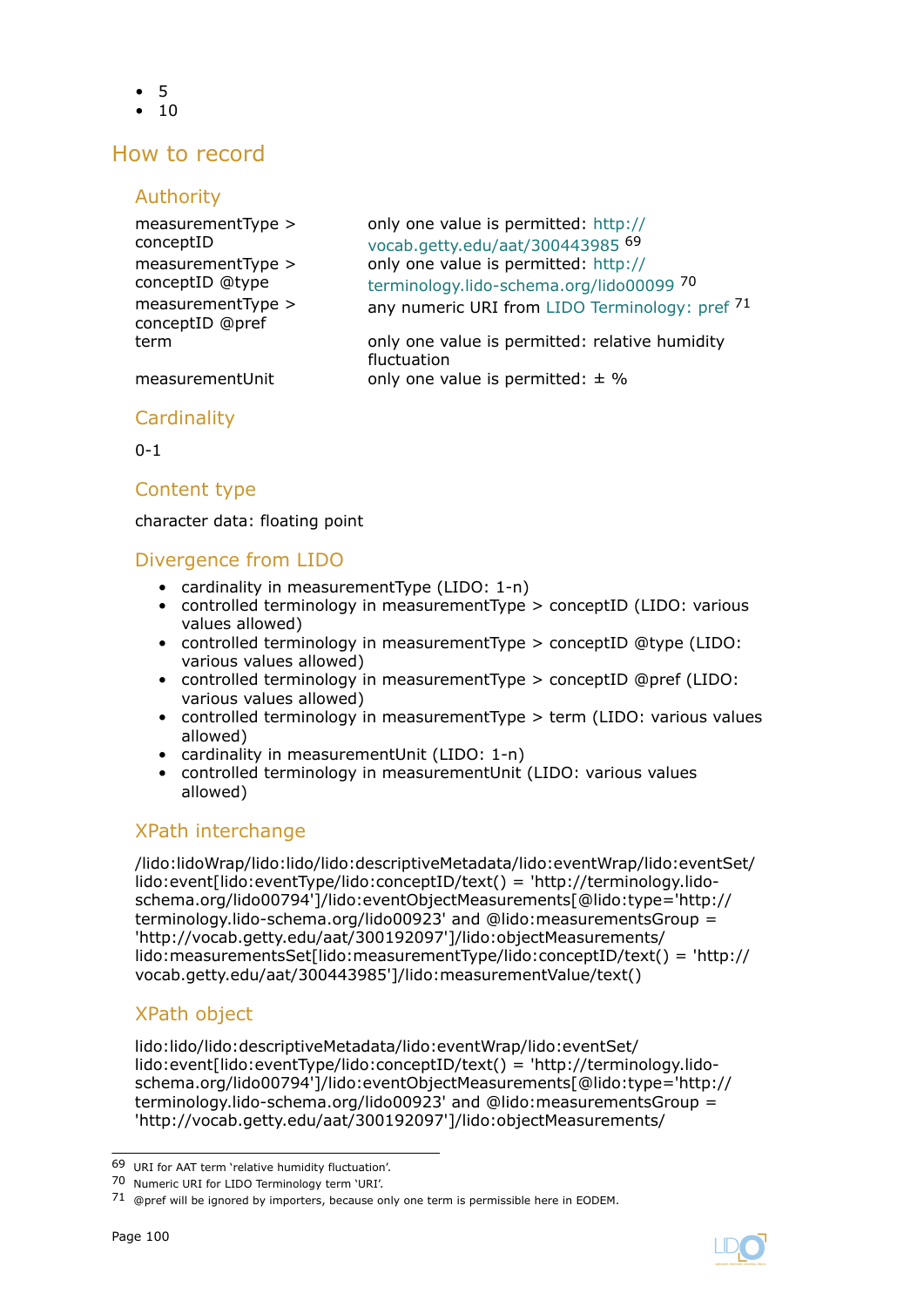<span id="page-100-0"></span>lido:measurementsSet[lido:measurementType/lido:conceptID/text() = 'http:// vocab.getty.edu/aat/300443985']/lido:measurementValue/text()

# Export

**Context** [Relative Humidity Requirements Measurements Group](#page-94-0)

### **Structure**

<lido:measurementsSet> <lido:measurementType> <lido:conceptID lido:type="http://terminology.lido-schema.org/ lido00099">http://vocab.getty.edu/aat/300443985 <lido:term>relative humidity fluctuation <lido:measurementUnit>± % <lido:measurementValue>

# **Minimum Relative Humidity Variation Period**

### **Description**

The minimum period over which the maximum permissible variation may occur, in hours.

### Unit ID

Minimum\_Relative\_Humidity\_Variation\_Period

### Examples

- $24$
- $2040$

# How to record

### Authority

measurementType > conceptID measurementType > conceptID @type measurementType > conceptID @pref

only one value is permitted: [http://](http://vocab.getty.edu/aat/300443981) [vocab.getty.edu/aat/300443981](http://vocab.getty.edu/aat/300443981) <sup>72</sup> only one value is permitted: [http://](http://terminology.lido-schema.org/lido00099) [terminology.lido-schema.org/lido00099](http://terminology.lido-schema.org/lido00099) any numeric URI from [LIDO Terminology: pref](http://terminology.lido-schema.org/lido00168) 73

measurementType > term only one value is permitted: duration measurementUnit only one value is permitted: h

### **Cardinality**

 $0 - 1$ 

### Content type

character data: floating point

<sup>73 @</sup>pref will be ignored by importers, because only one term is permissible here in EODEM.



<sup>72</sup> URI for AAT term 'duration'.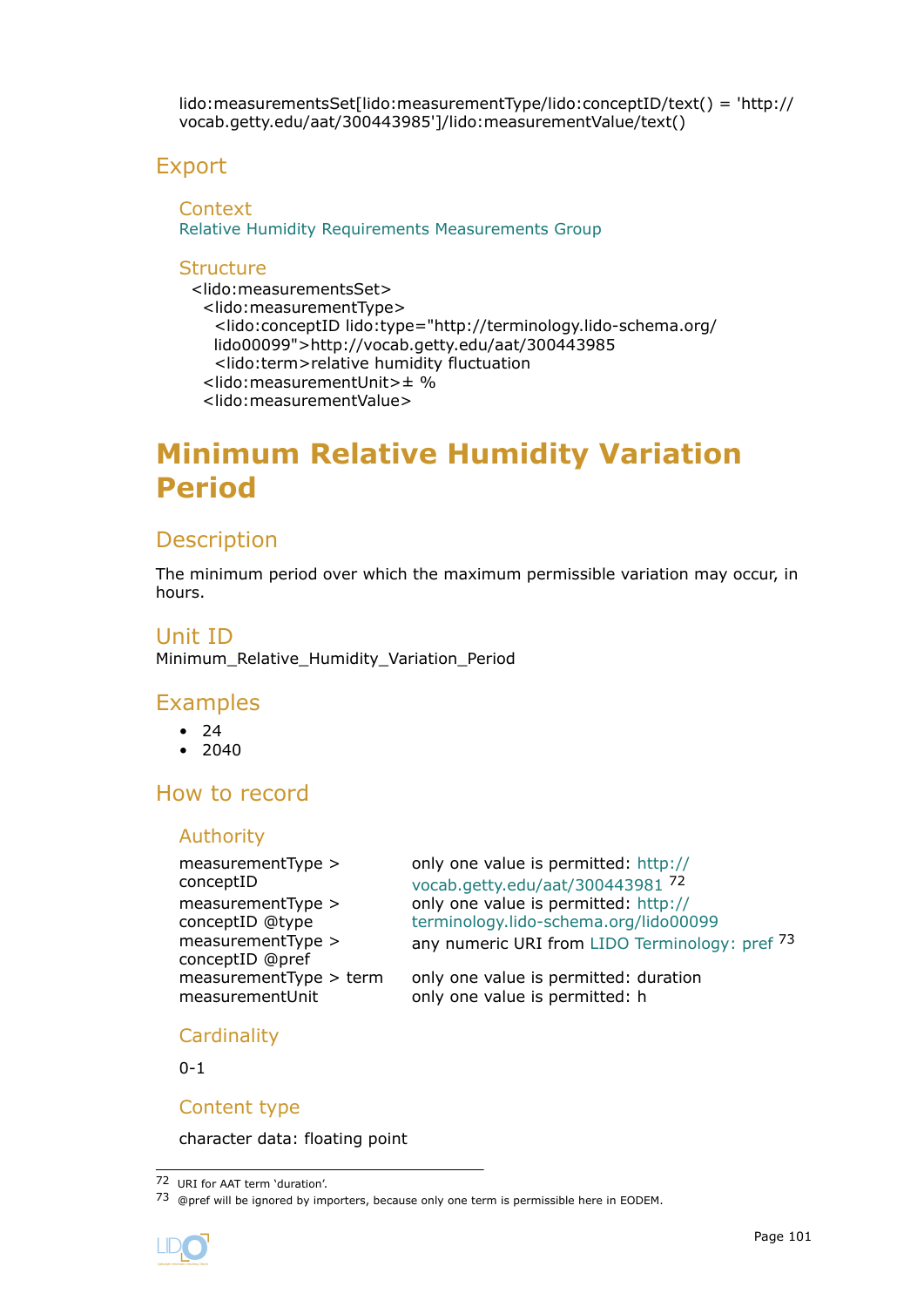### <span id="page-101-0"></span>Divergence from LIDO

- cardinality in measurementType (LIDO: 1-n)
- controlled terminology in measurementType > conceptID (LIDO: various values allowed)
- controlled terminology in measurementType > conceptID @type (LIDO: various values allowed)
- controlled terminology in measurementType > conceptID @pref (LIDO: various values allowed)
- controlled terminology in measurementType > term (LIDO: various values allowed)
- cardinality in measurementUnit (LIDO: 1-n)
- controlled terminology in measurementUnit (LIDO: various values allowed)

### XPath interchange

lido:lidoWrap/lido:lido/lido:descriptiveMetadata/lido:eventWrap/lido:eventSet/ lido:event[lido:eventType/lido:conceptID/text() = 'http://terminology.lidoschema.org/lido00794']/lido:eventObjectMeasurements[@lido:type='http:// terminology.lido-schema.org/lido00923' and @lido:measurementsGroup = 'http://vocab.getty.edu/aat/300192097']/lido:objectMeasurements/ lido:measurementsSet[lido:measurementType/lido:conceptID/text() = 'http:// vocab.getty.edu/aat/300443981']/lido:measurementValue/text()

### XPath object

lido:lido/lido:descriptiveMetadata/lido:eventWrap/lido:eventSet/ lido:event[lido:eventType/lido:conceptID/text()='http://terminology.lidoschema.org/lido00794']/lido:eventObjectMeasurements[@lido:type='http:// terminology.lido-schema.org/lido00923' and @lido:measurementsGroup='http://vocab.getty.edu/aat/300192097']/ lido:objectMeasurements/lido:measurementsSet[lido:measurementType/ lido:conceptID/text()='http://vocab.getty.edu/aat/300443981']/ lido:measurementValue/text()

# Export

Context [Relative Humidity Requirements Measurements Group](#page-94-0)

### **Structure**

<lido:measurementsSet> <lido:measurementType> <lido:conceptID lido:type="http://terminology.lido-schema.org/ lido00099">http://vocab.getty.edu/aat/300443981 <lido:term>duration <lido:measurementUnit>h <lido:measurementValue>

# **Visible Light Exposure Requirements Group**

**Description**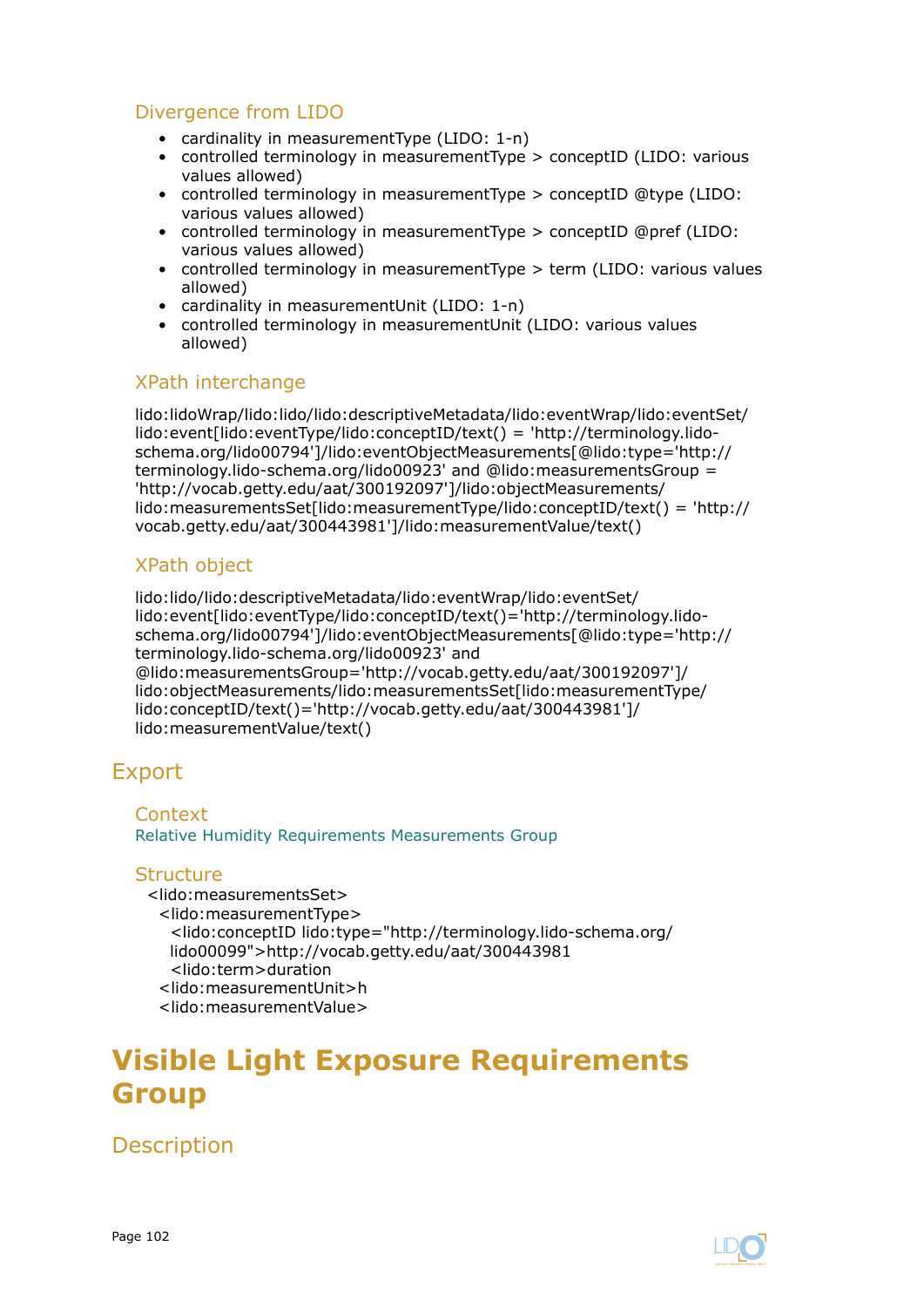Containing element for visible light exposure requirements for the object while it is on display (or in temporary storage).

### Unit ID

Visible\_Light\_Exposure\_Requirements\_Group

### How to record

### Authority

@type only one value is permitted: [http://](http://terminology.lido-schema.org/lido00923) [terminology.lido-schema.org/lido00923](http://terminology.lido-schema.org/lido00923) <sup>74</sup> @lido:measurementsGroup only one value is permitted: [http://](http://vocab.getty.edu/aat/300056024) [vocab.getty.edu/aat/300056024](http://vocab.getty.edu/aat/300056024) <sup>75</sup>

### **Cardinality**

0-n

### Content type

element

### Divergence from LIDO

- controlled terminology in @type (LIDO: various values allowed)
- controlled terminology in @measurementGroup (LIDO: various values allowed)

### XPath interchange

/lido:lidoWrap/lido:lido/lido:descriptiveMetadata/lido:eventWrap/lido:eventSet/ lido:event[lido:eventType/lido:conceptID/text()='http://terminology.lidoschema.org/lido00794']/lido:eventObjectMeasurements[@lido:type='http:// terminology.lido-schema.org/lido00923' and @lido:measurementsGroup = 'http://vocab.getty.edu/aat/300056024']

### XPath object

lido:lido/lido:descriptiveMetadata/lido:eventWrap/lido:eventSet/ lido:event[lido:eventType/lido:conceptID/text() = 'http://terminology.lidoschema.org/lido00794']/lido:eventObjectMeasurements[@lido:type='http:// terminology.lido-schema.org/lido00923' and @lido:measurementsGroup = 'http://vocab.getty.edu/aat/300056024']

# Export

**Context** [Object Display Requirements Group](#page-81-0)

#### **Structure**

<lido:eventObjectMeasurements lido:type="http://terminology.lidoschema.org/lido00923" lido:measurementsGroup="http://vocab.getty.edu/aat/ 300056024"> [Visible\\_Light\\_Exposure\\_Requirements\\_Text](#page-103-0)

Visible Light Exposure Requirements Measurements Group

<sup>75</sup> URI for AAT term 'light (energy)'.



<sup>74</sup> Numeric URI for LIDO Terminology term 'Object requirement'.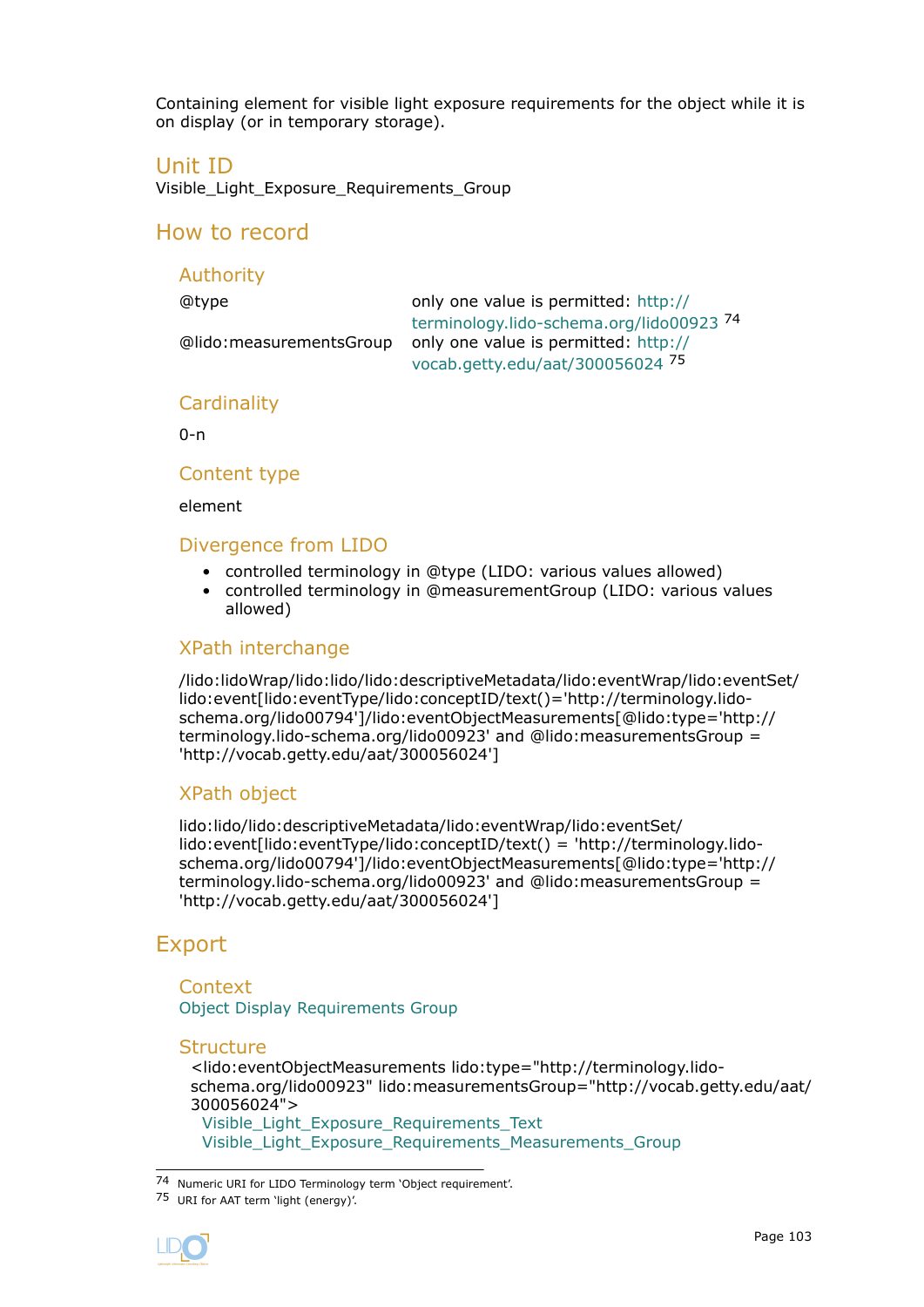# <span id="page-103-0"></span>**Visible Light Exposure Requirements Text**

# **Description**

The maximum strength of visible light the item should be displayed in. It is assumed that if light levels are an issue then the object will be stored secured against light.

# Unit ID

Visible\_Light\_Exposure\_Requirements\_Text

# Examples

- 225 lux (no more than 12,600 lux hours per week)
- $\bullet$  <50 lux
- 150 lux
- max 30 footcandles

### How to record

### **Cardinality**

0-1; but if visible light exposure requirements are given, then either Visible Light Exposure Requirements Text or [Visible Light Exposure Requirements](#page-104-0) [Measurements Group](#page-104-0) or both must be included.

### Content type

character data: string

### Divergence from LIDO

cardinality (LIDO: 0-n)

### XPath interchange

/lido:lidoWrap/lido:lido/lido:descriptiveMetadata/lido:eventWrap/lido:eventSet/ lido:event[lido:eventType/lido:conceptID/text()='http://terminology.lidoschema.org/lido00794']/lido:eventObjectMeasurements[@lido:type='http:// terminology.lido-schema.org/lido00923' and @lido:measurementsGroup='http://vocab.getty.edu/aat/300056024']/ lido:displayObjectMeasurements/text()

### XPath object

lido:lido/lido:descriptiveMetadata/lido:eventWrap/lido:eventSet/ lido:event[lido:eventType/lido:conceptID/text() = 'http://terminology.lidoschema.org/lido00794']/lido:eventObjectMeasurements[@lido:type='http:// terminology.lido-schema.org/lido00923' and @lido:measurementsGroup='http://vocab.getty.edu/aat/300056024']/ lido:displayObjectMeasurements/text()

### Export

**Context** [Visible Light Exposure Requirements Group](#page-101-0)

### **Structure**

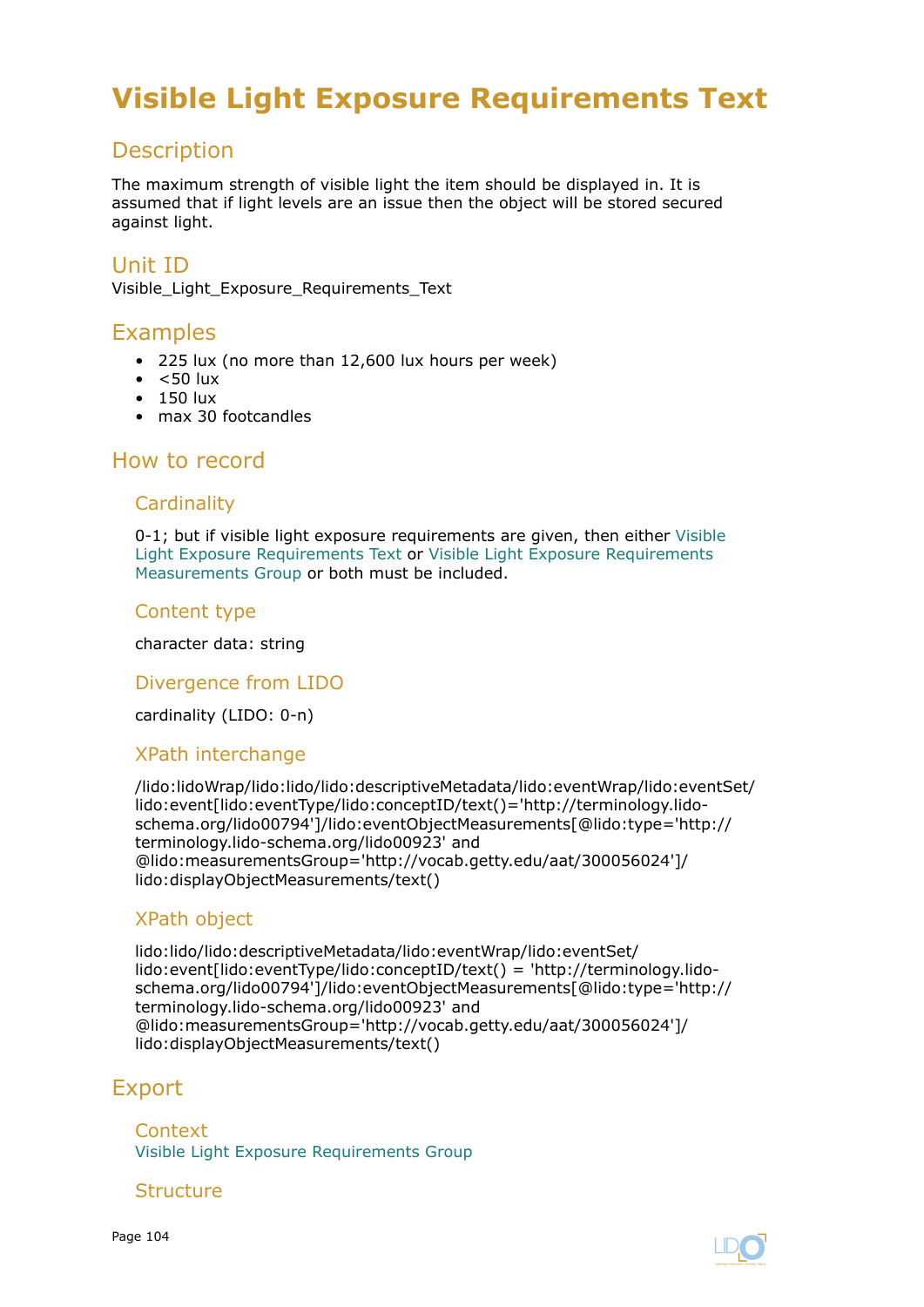<lido:displayObjectMeasurements>

# <span id="page-104-0"></span>**Visible Light Exposure Requirements Measurements Group**

# **Description**

Containing element for visible light exposure requirements measurements.

### Unit ID

Visible Light Exposure Requirements Measurements Group

### How to record

### **Cardinality**

0-1; but if visible light exposure requirements are given, then either [Visible](#page-103-0) [Light Exposure Requirements Text](#page-103-0) or Visible Light Exposure Requirements Measurements Group or both must be included.

### Content type

element

Divergence from LIDO

cardinality (LIDO: 0-n)

### XPath interchange

/lido:lidoWrap/lido:lido/lido:descriptiveMetadata/lido:eventWrap/lido:eventSet/ lido:event[lido:eventType/lido:conceptID/text()='http://terminology.lidoschema.org/lido00794']/lido:eventObjectMeasurements[@lido:type='http:// terminology.lido-schema.org/lido00923' and @lido:measurementsGroup='http://vocab.getty.edu/aat/300056024']/ lido:objectMeasurements

### XPath object

lido:lido/lido:descriptiveMetadata/lido:eventWrap/lido:eventSet/ lido:event[lido:eventType/lido:conceptID/text() = 'http://terminology.lidoschema.org/lido00794']/lido:eventObjectMeasurements[@lido:type='http:// terminology.lido-schema.org/lido00923' and @lido:measurementsGroup = 'http://vocab.getty.edu/aat/300056024']/lido:objectMeasurements

### Export

Context [Visible Light Exposure Requirements Group](#page-101-0)

**Structure** <lido:objectMeasurements> [Maximum\\_Visible\\_Light\\_Exposure](#page-105-0) Maximum Cumulative Visible Light Exposure Maximum Cumulative Visible Light Exposure Duration

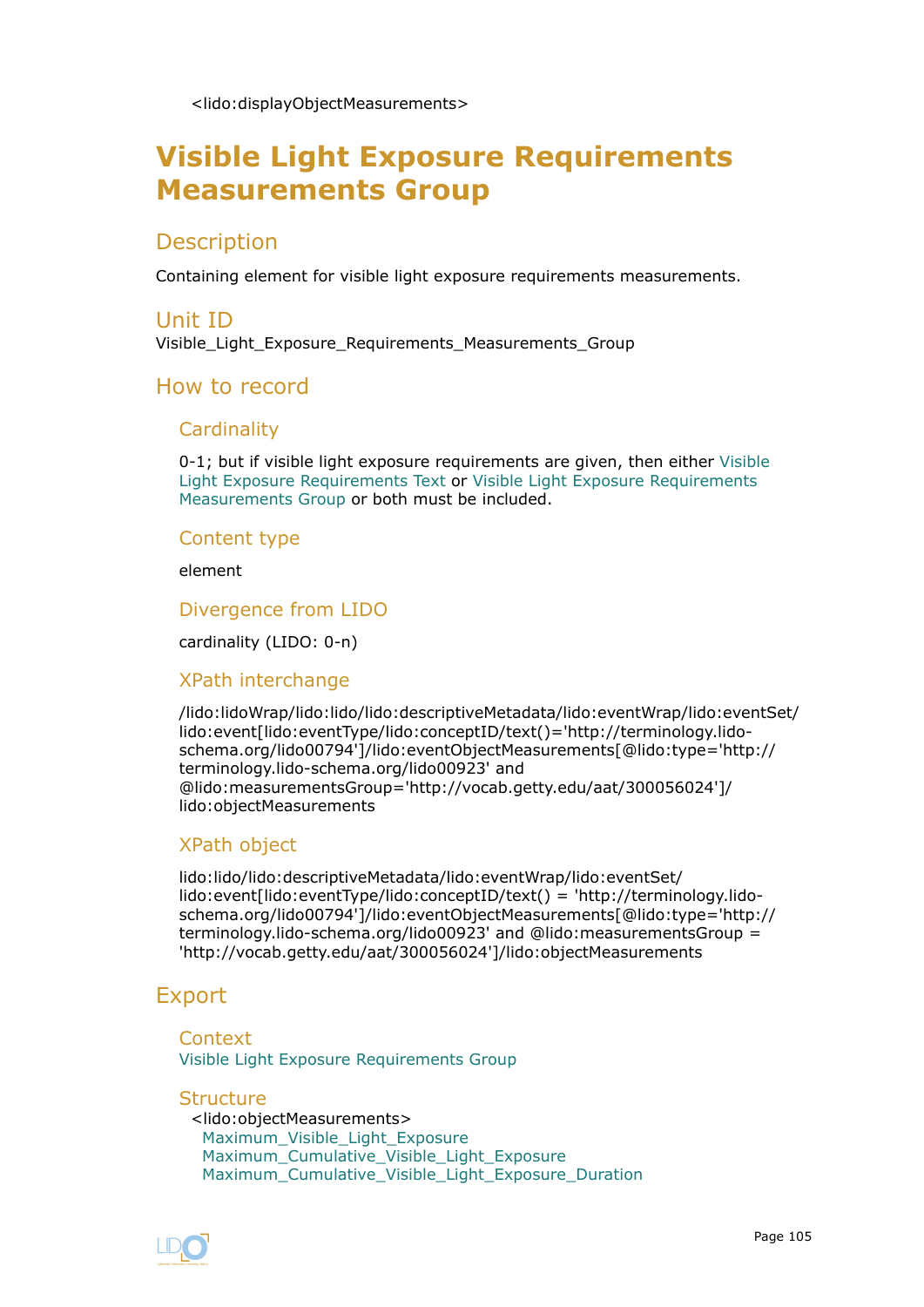# <span id="page-105-0"></span>**Maximum Visible Light Exposure**

# Description

The maximum permissible visible light exposure (in lux).

# Unit ID

Maximum Visible Light Exposure

# Examples

- 225
- $40$

# How to record

### Authority

| measurementType >                    | only one value is permitted: http://           |
|--------------------------------------|------------------------------------------------|
| conceptID                            | vocab.getty.edu/aat/300266203 76               |
| measurementType >                    | only one value is permitted: http://           |
| conceptID @type                      | terminology.lido-schema.org/lido00099 77       |
| measurementType ><br>conceptID @pref | any numeric URI from LIDO Terminology: pref 78 |
| measurementType > term               | only one value is permitted: illuminance       |
| measurementUnit                      | only one value is permitted: lx                |

# **Cardinality**

 $0 - 1$ 

### Content type

character data: floating point

### Divergence from LIDO

- cardinality in measurementType (LIDO: 1-n)
- controlled terminology in measurementType > conceptID (LIDO: various values allowed)
- controlled terminology in measurementType > conceptID @type (LIDO: various values allowed)
- controlled terminology in measurementType > conceptID @pref (LIDO: various values allowed)
- controlled terminology in measurementType > term (LIDO: various values allowed)
- cardinality in measurementUnit (LIDO: 1-n)
- controlled terminology in measurementUnit (LIDO: various values allowed)

### XPath interchange

/lido:lidoWrap/lido:lido/lido:descriptiveMetadata/lido:eventWrap/lido:eventSet/ lido:event[lido:eventType/lido:conceptID/text()='http://terminology.lidoschema.org/lido00794']/lido:eventObjectMeasurements[@lido:type='http://

<sup>76</sup> URI for AAT term 'illuminance'.

<sup>77</sup> Numeric URI for LIDO Terminology term 'URI'.

<sup>78 @</sup>pref will be ignored by importers, because only one term is permissible here in EODEM.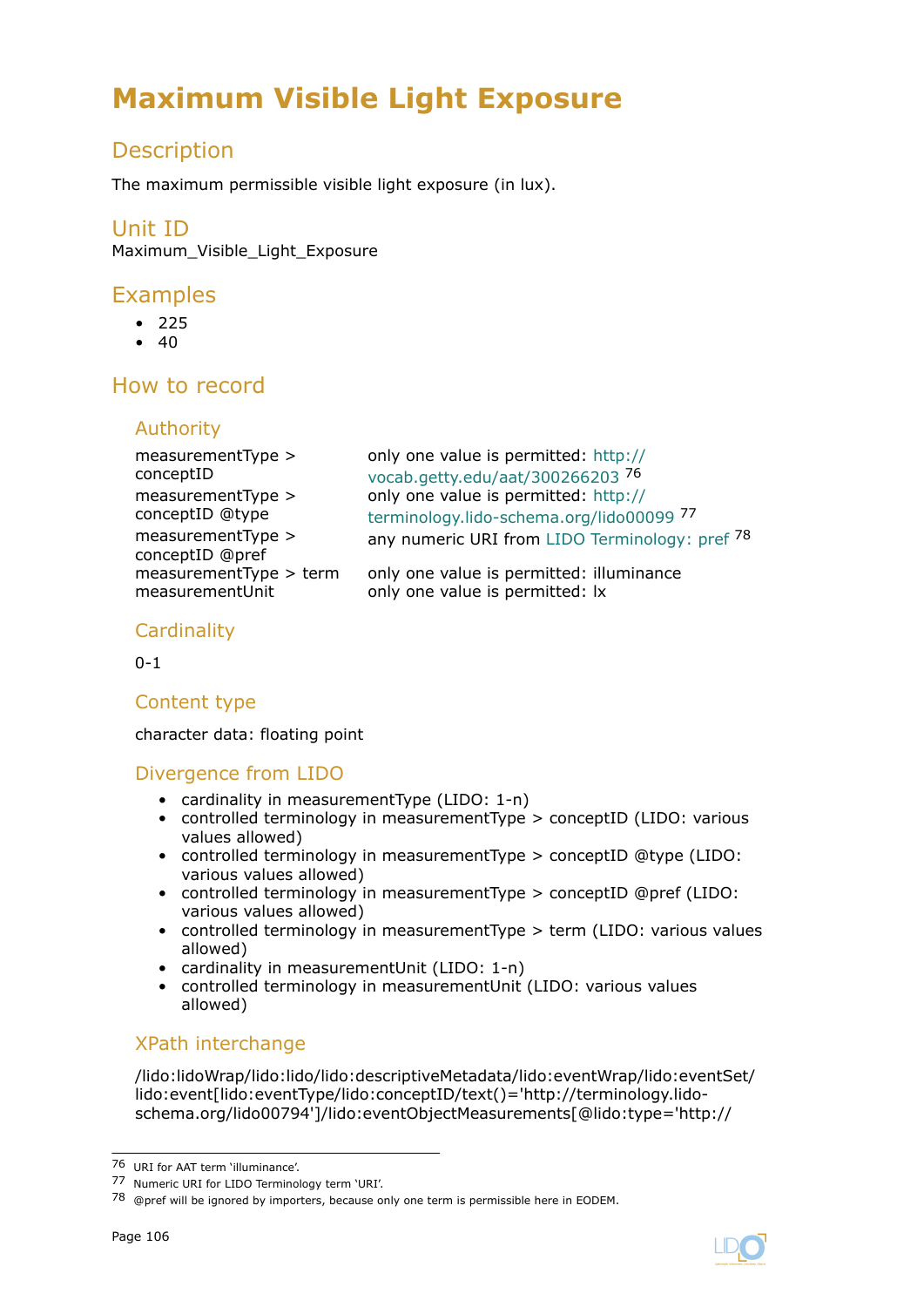<span id="page-106-0"></span>terminology.lido-schema.org/lido00923' and @lido:measurementsGroup='http://vocab.getty.edu/aat/300056024']/ lido:objectMeasurements/lido:measurementsSet[lido:measurementType/ lido:conceptID/text()='http://vocab.getty.edu/aat/300266203']/ lido:measurementValue/text()

### XPath object

lido:lido/lido:descriptiveMetadata/lido:eventWrap/lido:eventSet/ lido:event[lido:eventType/lido:conceptID/text() = 'http://terminology.lidoschema.org/lido00794']/lido:eventObjectMeasurements[@lido:type='http:// terminology.lido-schema.org/lido00923' and @lido:measurementsGroup = 'http://vocab.getty.edu/aat/300056024']/lido:objectMeasurements/ lido:measurementsSet[lido:measurementType/lido:conceptID/text() = 'http:// vocab.getty.edu/aat/300266203']/lido:measurementValue/text()

# Export

**Context** [Visible Light Exposure Requirements Measurements Group](#page-104-0)

### **Structure**

<lido:measurementsSet> <lido:measurementType> <lido:conceptID lido:type="http://terminology.lido-schema.org/ lido00099">http://vocab.getty.edu/aat/300266203 <lido:term>illuminance <lido:measurementUnit>lx <lido:measurementValue>

# **Maximum Cumulative Visible Light Exposure**

# **Description**

The maximum cumulative visible light exposure (in lux hours); this will be prorated to reflect the duration of the loan by the borrower, using the value in [Maximum](#page-108-0) [Cumulative Visble Light Exposure Duration](#page-108-0) to produce a daily allowance.

### Unit ID

Maximum Cumulative Visible Light Exposure

# Examples

- 12600
- 650000

# How to record

### Authority

measurementType > conceptID

only one value is permitted: [http://](http://vocab.getty.edu/aat/300443982) [vocab.getty.edu/aat/300443982](http://vocab.getty.edu/aat/300443982) <sup>79</sup>

<sup>79</sup> URI for AAT term 'exposure (functional concept)'.

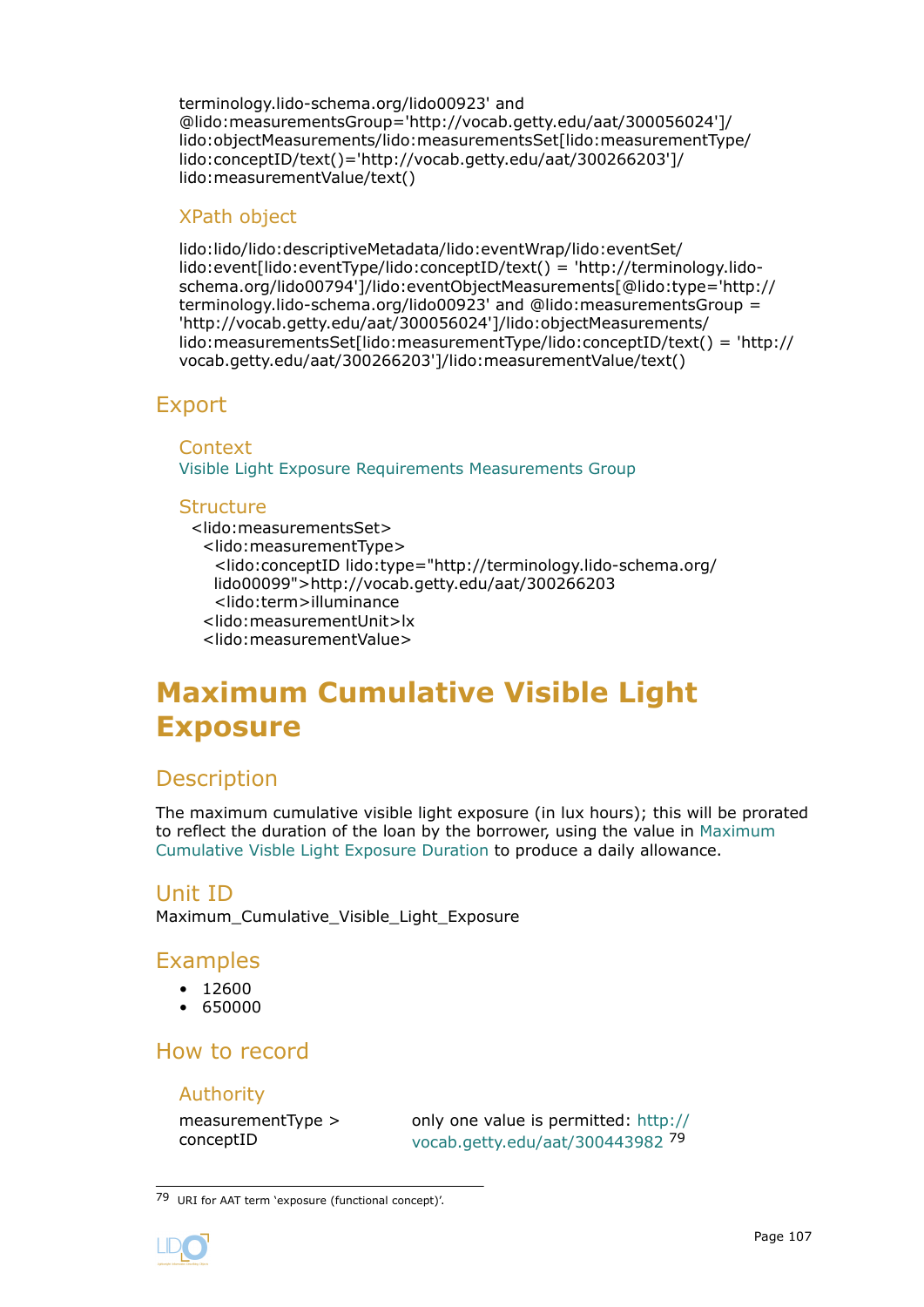| $measurementType$ ><br>conceptID @type | only one value is permitted: http://<br>terminology.lido-schema.org/lido00099 80 |
|----------------------------------------|----------------------------------------------------------------------------------|
| $measurementType$ ><br>conceptID @pref | any numeric URI from LIDO Terminology: pref 81                                   |
| measurementType > term                 | only one value is permitted: exposure (functional<br>concept)                    |
| measurementUnit                        | only one value is permitted: lx·h                                                |

### **Cardinality**

 $0 - 1$ 

### Content type

character data: floating point

### Divergence from LIDO

- cardinality in measurementType (LIDO: 1-n)
- controlled terminology in measurementType > conceptID (LIDO: various values allowed)
- controlled terminology in measurementType > conceptID @type (LIDO: various values allowed)
- controlled terminology in measurementType > conceptID @pref (LIDO: various values allowed)
- controlled terminology in measurementType > term (LIDO: various values allowed)
- cardinality in measurementUnit (LIDO: 1-n)
- controlled terminology in measurementUnit (LIDO: various values allowed)

### XPath interchange

/lido:lidoWrap/lido:lido/lido:descriptiveMetadata/lido:eventWrap/lido:eventSet/ lido:event[lido:eventType/lido:conceptID/text()='http://terminology.lidoschema.org/lido00794']/lido:eventObjectMeasurements[@lido:type='http:// terminology.lido-schema.org/lido00923' and @lido:measurementsGroup='http://vocab.getty.edu/aat/300056024']/ lido:objectMeasurements/lido:measurementsSet[lido:measurementType/ lido:conceptID/text()='http://vocab.getty.edu/aat/300443982']/ lido:measurementValue/text()

### XPath object

lido:lido/lido:descriptiveMetadata/lido:eventWrap/lido:eventSet/ lido:event[lido:eventType/lido:conceptID/text() = 'http://terminology.lidoschema.org/lido00794']/lido:eventObjectMeasurements[@lido:type='http:// terminology.lido-schema.org/lido00923' and @lido:measurementsGroup = 'http://vocab.getty.edu/aat/300056024']/lido:objectMeasurements/ lido:measurementsSet[lido:measurementType/lido:conceptID/text() = 'http:// vocab.getty.edu/aat/300443982']/lido:measurementValue/text()

# Export

Context [Visible Light Exposure Requirements Measurements Group](#page-104-0)

<sup>80</sup> Numeric URI for LIDO Terminology term 'URI'.

<sup>81 @</sup>pref will be ignored by importers, because only one term is permissible here in EODEM.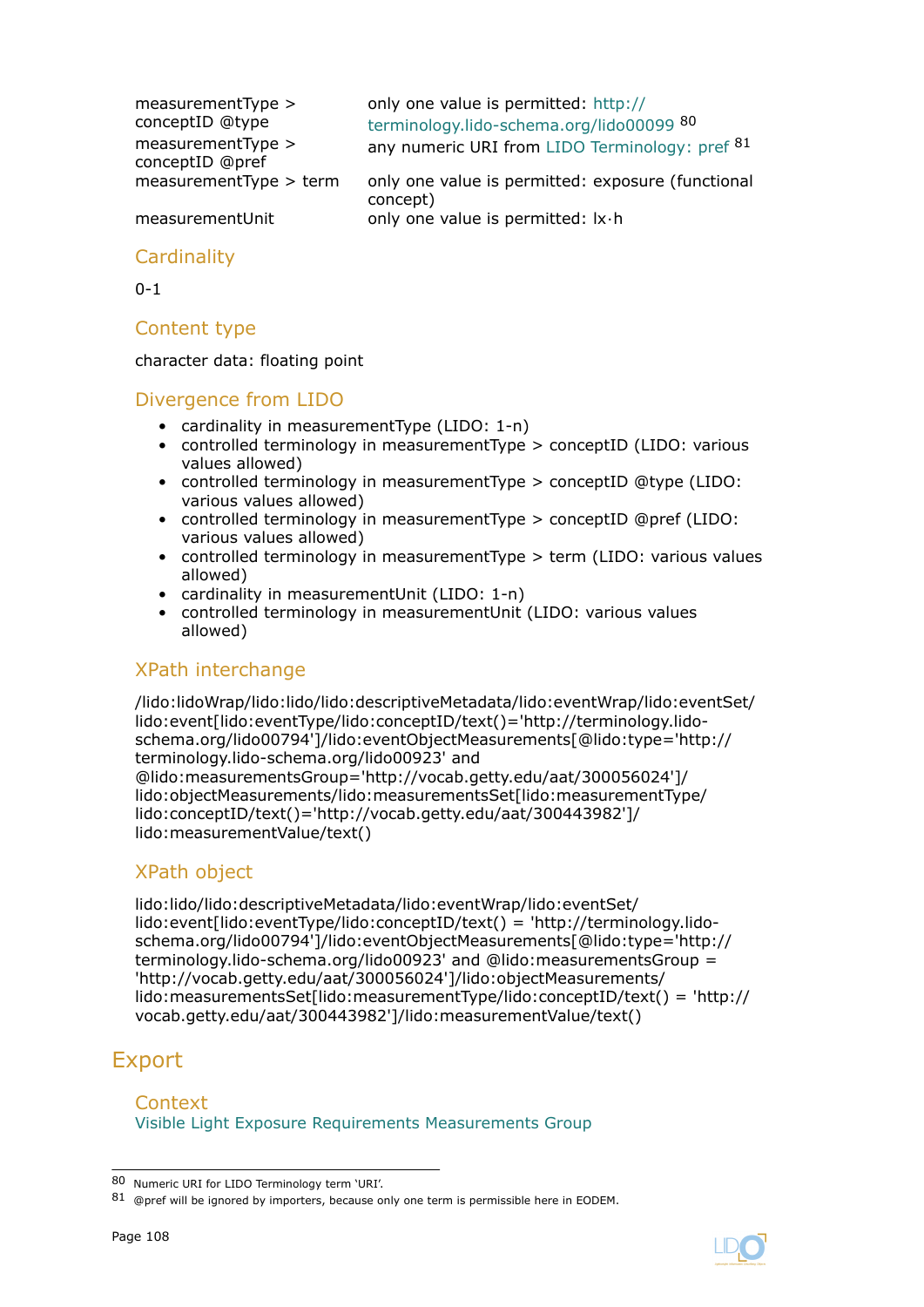## <span id="page-108-0"></span>**Structure**

<lido:measurementsSet>

<lido:measurementType>

<lido:conceptID lido:type="http://terminology.lido-schema.org/ lido00099">http://vocab.getty.edu/aat/300443982

<lido:term>exposure (functional concept)

<lido:measurementUnit>lx.h

<lido:measurementValue>

# **Maximum Cumulative Visible Light Exposure Duration**

# Description

The period over which the maximum cumulative visible light exposure may be accumulated (in days).

## Unit ID

Maximum\_Cumulative\_Visible\_Light\_Exposure\_Duration

## Examples

- 7
- 365

# How to record

## Authority

| $measurementType$ ><br>conceptID | only one value is permitted: http://<br>vocab.getty.edu/aat/300443981 82 |
|----------------------------------|--------------------------------------------------------------------------|
| measurementType >                | >only one value is permitted: http://                                    |
| conceptID @type                  | terminology.lido-schema.org/lido00099                                    |
| measurementType >                | any numeric URI from LIDO Terminology: pref 83                           |
| conceptID @pref                  |                                                                          |
| measurementType > term           | only one value is permitted: duration                                    |
| measurementUnit                  | only one value is permitted: d                                           |

## **Cardinality**

 $0 - 1$ 

## Content type

character data: floating point

## Divergence from LIDO

- cardinality in measurementType (LIDO: 1-n)
- controlled terminology in measurementType > conceptID (LIDO: various values allowed)
- controlled terminology in measurementType > conceptID @type (LIDO: various values allowed)

<sup>83 @</sup>pref will be ignored by importers, because only one term is permissible here in EODEM.



<sup>82</sup> URI for AAT term 'duration'.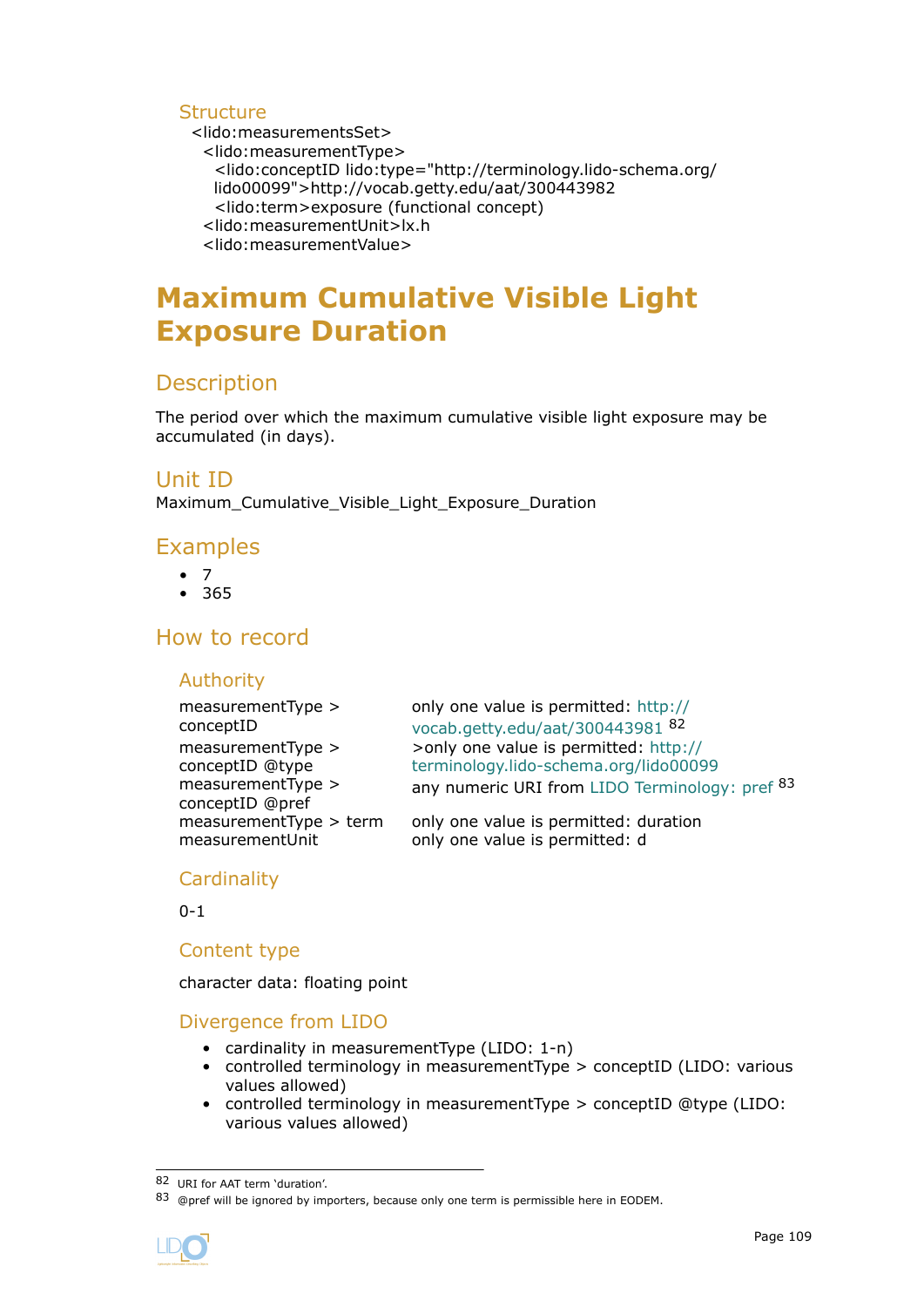- <span id="page-109-0"></span>• controlled terminology in measurementType > conceptID @pref (LIDO: various values allowed)
- controlled terminology in measurementType > term (LIDO: various values allowed)
- cardinality in measurementUnit (LIDO: 1-n)
- controlled terminology in measurementUnit (LIDO: various values allowed)

#### XPath interchange

/lido:lidoWrap/lido:lido/lido:descriptiveMetadata/lido:eventWrap/lido:eventSet/ lido:event[lido:eventType/lido:conceptID/text()='http://terminology.lidoschema.org/lido00794']/lido:eventObjectMeasurements[@lido:type='http:// terminology.lido-schema.org/lido00923' and @lido:measurementsGroup='http://vocab.getty.edu/aat/300056024']/ lido:objectMeasurements/lido:measurementsSet[lido:measurementType/ lido:conceptID/text()='http://vocab.getty.edu/aat/300443981']/ lido:measurementValue/text()

## XPath object

lido:lido/lido:descriptiveMetadata/lido:eventWrap/lido:eventSet/ lido:event[lido:eventType/lido:conceptID/text() = 'http://terminology.lidoschema.org/lido00794']/lido:eventObjectMeasurements[@lido:type='http:// terminology.lido-schema.org/lido00923' and @lido:measurementsGroup = 'http://vocab.getty.edu/aat/300056024']/lido:objectMeasurements/ lido:measurementsSet[lido:measurementType/lido:conceptID/text() = 'http:// vocab.getty.edu/aat/300443981']/lido:measurementValue/text()

# Export

**Context** [Visible Light Exposure Requirements Measurements Group](#page-104-0)

#### Structure

<lido:measurementsSet> <lido:measurementType> <lido:conceptID lido:type="http://terminology.lido-schema.org/ lido00099">http://vocab.getty.edu/aat/300443981 <lido:term>duration <lido:measurementUnit>d <lido:measurementValue>

# **Ultraviolet Light Exposure Requirements Group**

# **Description**

Containing element for ultraviolet light exposure requirements for the object while it is on display (or in temporary storage).

#### Unit ID

Ultraviolet Light Exposure Requirements Group

## How to record

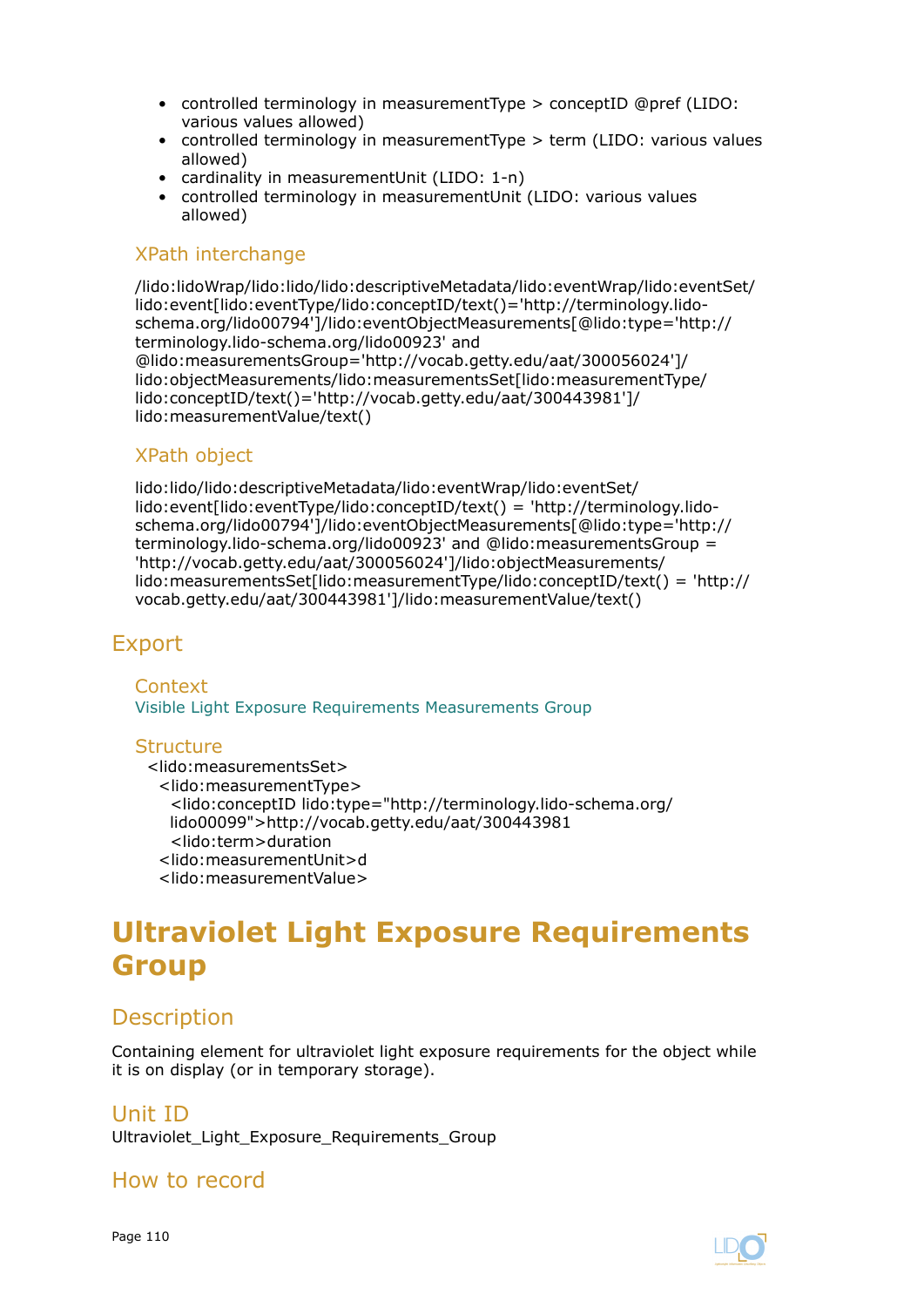## <span id="page-110-0"></span>Authority

@type only one value is permitted: http:// terminology.lido-schema.org/lido00923 <sup>84</sup> @measurementsGroup only one value is permitted: [http://](http://vocab.getty.edu/aat/300443983) [vocab.getty.edu/aat/300443983](http://vocab.getty.edu/aat/300443983) <sup>85</sup>

## **Cardinality**

0-n

## Content type

element

### Divergence from LIDO

- controlled terminology in @type (LIDO: various values allowed)
- controlled terminology in @measurementGroup (LIDO: various values allowed)

## XPath interchange

/lido:lidoWrap/lido:lido/lido:descriptiveMetadata/lido:eventWrap/lido:eventSet/ lido:event[lido:eventType/lido:conceptID/ text()='http://terminology.lidoschema.org/lido00794']/lido:eventObjectMeasurements[@lido:type='http:// terminology.lido-schema.org/lido00923' and @lido:measurementsGroup = 'http://vocab.getty.edu/aat/300443983']

## XPath object

lido:descriptiveMetadata/ lido:eventWrap/lido:eventSet/ lido:event[lido:eventType/lido:conceptID/text()='http://terminology.lidoschema.org/lido00794']/lido:eventObjectMeasurements[@lido:type='http:// terminology.lido-schema.org/lido00923' and @lido:measurementsGroup = 'http://vocab.getty.edu/aat/300443983']

# Export

**Context** [Object Display Requirements Group](#page-81-0)

#### **Structure**

<lido:eventObjectMeasurements lido:type="http://terminology.lidoschema.org/lido00923" lido:measurementsGroup="http://vocab.getty.edu/aat/ 300056056">

Ultraviolet Light Exposure Requirements Text [Ultraviolet\\_Light\\_Exposure\\_Requirements\\_Measurements\\_Group](#page-111-0)

# **Ultraviolet Light Exposure Requirements Text**

**Description** 

<sup>85</sup> URI for AAT term 'ultraviolet radiation'.



<sup>84</sup> Numeric URI for LIDO Terminology term 'Object requirement'.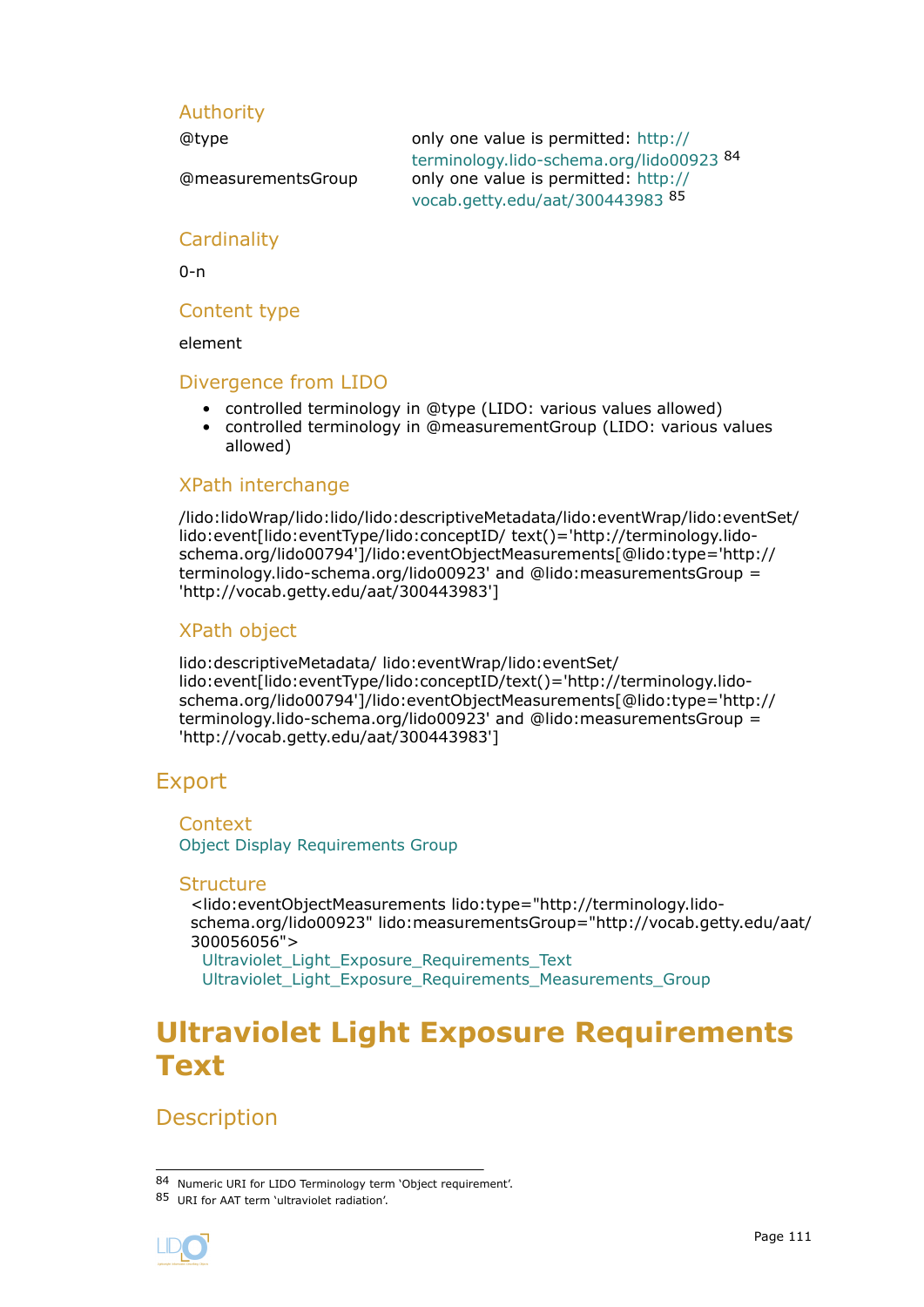<span id="page-111-0"></span>The maximum strength of ultraviolet light the item should be exposed to.

# Unit ID

Ultraviolet\_Light\_Exposure\_Requirements\_Text

## Examples

- maximum 75 μW/lm below 380 nm
- No radiation below 380 nm in wavelength
- 10 μW/lm below 380 nm

## How to record

### **Cardinality**

0-1; but if visible light exposure requirements are given, then either [Ultraviolet](#page-110-0) [Light Exposure Requirements Text](#page-110-0) or Ultraviolet Light Exposure Requirements Measurements Group or both must be included.

### Content type

character data: string

## Divergence from LIDO

cardinality (LIDO: 0-n)

## XPath interchange

/lido:lidoWrap/lido:lido/lido:descriptiveMetadata/lido:eventWrap/lido:eventSet/ lido:event[lido:eventType/lido:conceptID/ text()='http://terminology.lidoschema.org/lido00794']/lido:eventObjectMeasurements[@lido:type='http:// terminology.lido-schema.org/lido00923' and @lido:measurementsGroup = 'http://vocab.getty.edu/aat/300443983']/lido:displayObjectMeasurements/text()

## XPath object

lido:descriptiveMetadata/lido:eventWrap/lido:eventSet/ lido:event[lido:eventType/lido:conceptID/text()='http://terminology.lidoschema.org/lido00794']/lido:eventObjectMeasurements[@lido:type='http:// terminology.lido-schema.org/lido00923' and @lido:measurementsGroup = 'http://vocab.getty.edu/aat/300443983']/lido:displayObjectMeasurements/text()

# Export

**Context** [Ultraviolet Light Exposure Requirements Group](#page-109-0)

#### **Structure**

<lido:displayObjectMeasurements>

# **Ultraviolet Light Exposure Requirements Measurements Group**

**Description** 



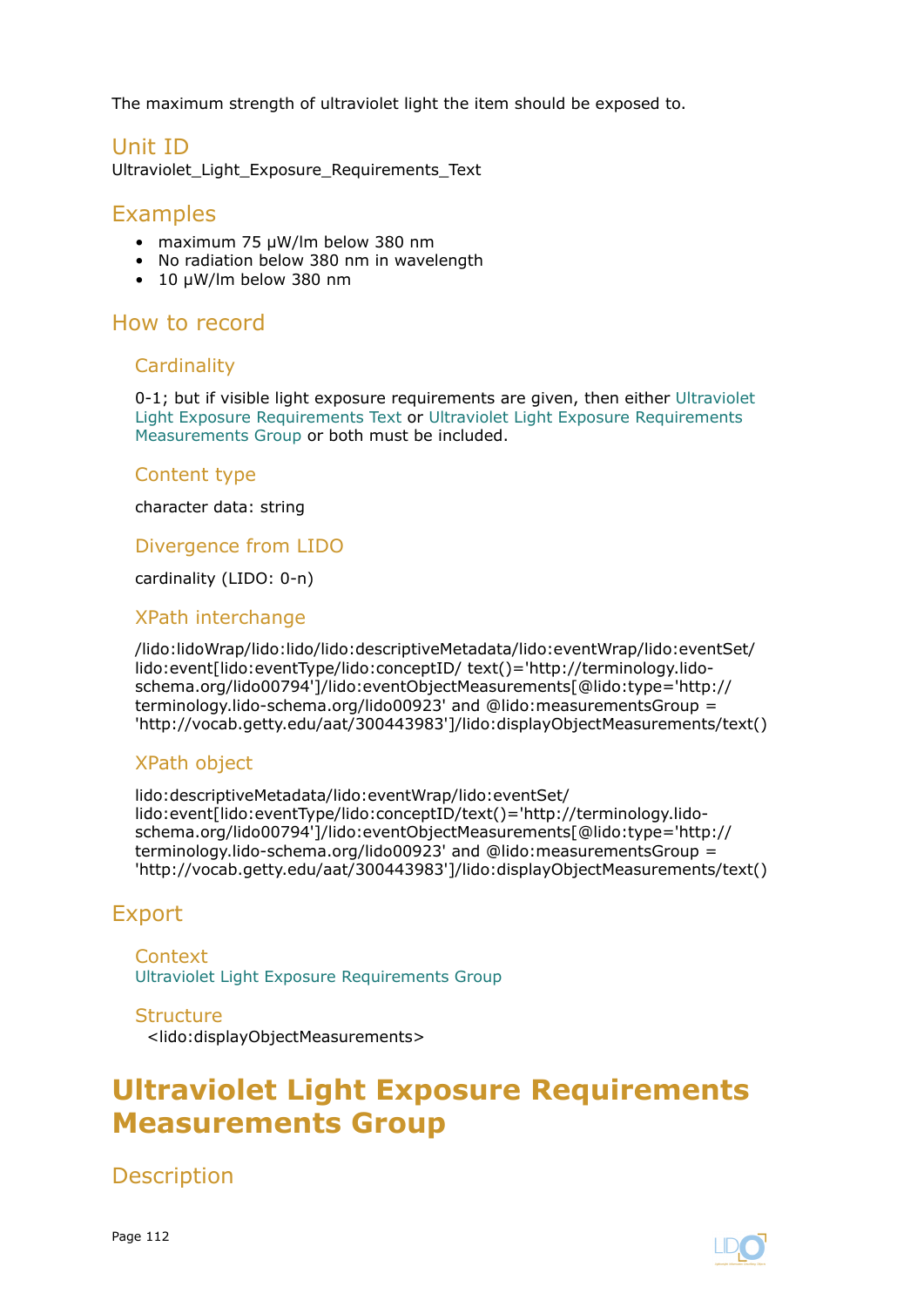<span id="page-112-0"></span>Element containing ultraviolet light exposure requirements measurements.

## Unit ID

Ultraviolet Light Exposure Requirements Measurements Group

## How to record

### **Cardinality**

0-1; but if visible light exposure requirements are given, then either [Ultraviolet](#page-110-0) [Light Exposure Requirements Text](#page-110-0) or [Ultraviolet Light Exposure Requirements](#page-111-0) [Measurements Group](#page-111-0) or both must be included.

#### Content type

element

#### Divergence from LIDO

cardinality (LIDO: 0-n)

### XPath interchange

/lido:lidoWrap/lido:lido/lido:descriptiveMetadata/lido:eventWrap/lido:eventSet/ lido:event[lido:eventType/lido:conceptID/ text()='http://terminology.lidoschema.org/lido00794']/lido:eventObjectMeasurements[@lido:type='http:// terminology.lido-schema.org/lido00923' and @lido:measurementsGroup='http://vocab.getty.edu/aat/300443983']/ lido:objectMeasurements

## XPath object

lido:descriptiveMetadata/lido:eventWrap/lido:eventSet/ lido:event[lido:eventType/lido:conceptID/text()='http://terminology.lidoschema.org/lido00794']/lido:eventObjectMeasurements[@lido:type='http:// terminology.lido-schema.org/lido00923' and @lido:measurementsGroup='http://vocab.getty.edu/aat/300443983']/ lido:objectMeasurements

# Export

Context [Ultraviolet Light Exposure Requirements Group](#page-109-0)

#### **Structure**

<lido:objectMeasurements> Maximum\_Ultraviolet\_Light\_Exposure [Target\\_Ultraviolet\\_Light\\_Exposure](#page-114-0) [Upper\\_Ultraviolet\\_Light\\_Wavelength\\_Boundary](#page-116-0)

# **Maximum Ultraviolet Light Exposure**

# **Description**

The maximum permissible ultraviolet light exposure (in μW/lm).

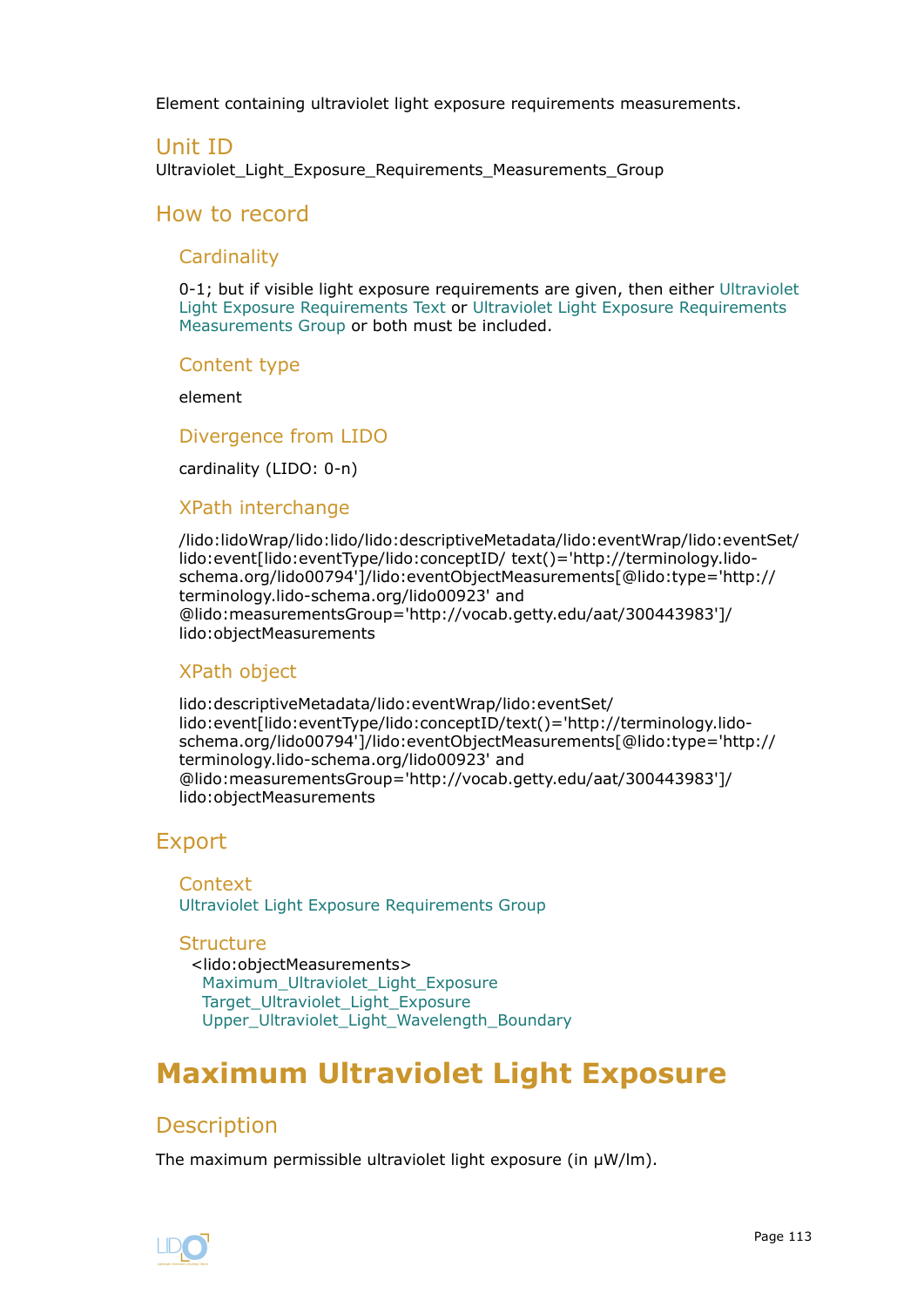Unit ID Maximum\_Ultraviolet\_Light\_Exposure

# Examples

- 75
- $10$

# How to record

# Authority

# **Cardinality**

 $0 - 1$ 

## Content type

character data: floating point

# Divergence from LIDO

- cardinality in measurementType (LIDO: 1-n)
- controlled terminology in measurementType > conceptID (LIDO: various values allowed)
- controlled terminology in measurementType > conceptID @type (LIDO: various values allowed)
- controlled terminology in measurementType > conceptID @pref (LIDO: various values allowed)
- controlled terminology in measurementType > term (LIDO: various values allowed)
- cardinality in measurementUnit (LIDO: 1-n)
- controlled terminology in measurementUnit (LIDO: various values allowed)

# XPath interchange

/lido:lidoWrap/lido:lido/lido:descriptiveMetadata/lido:eventWrap/lido:eventSet/ lido:event[lido:eventType/lido:conceptID/text()='http://terminology.lidoschema.org/lido00794']/lido:eventObjectMeasurements[@lido:type='http:// terminology.lido-schema.org/lido00923' and @lido:measurementsGroup = 'http://vocab.getty.edu/aat/300443983']/lido:objectMeasurements/ lido:measurementsSet[lido:measurementType/ lido:conceptID[@lido:type='http://terminology.lido-schema.org/lido00099'] [text()='http://vocab.getty.edu/aat/300443983']][lido:measurementUnit='μW/

lm']/lido:measurementValue/text()



<sup>86</sup> URI for AAT term 'maximum'.

<sup>87</sup> Numeric URI for LIDO Terminology term 'URI'.

<sup>88 @</sup>pref will be ignored by importers, because only one term is permissible here in EODEM.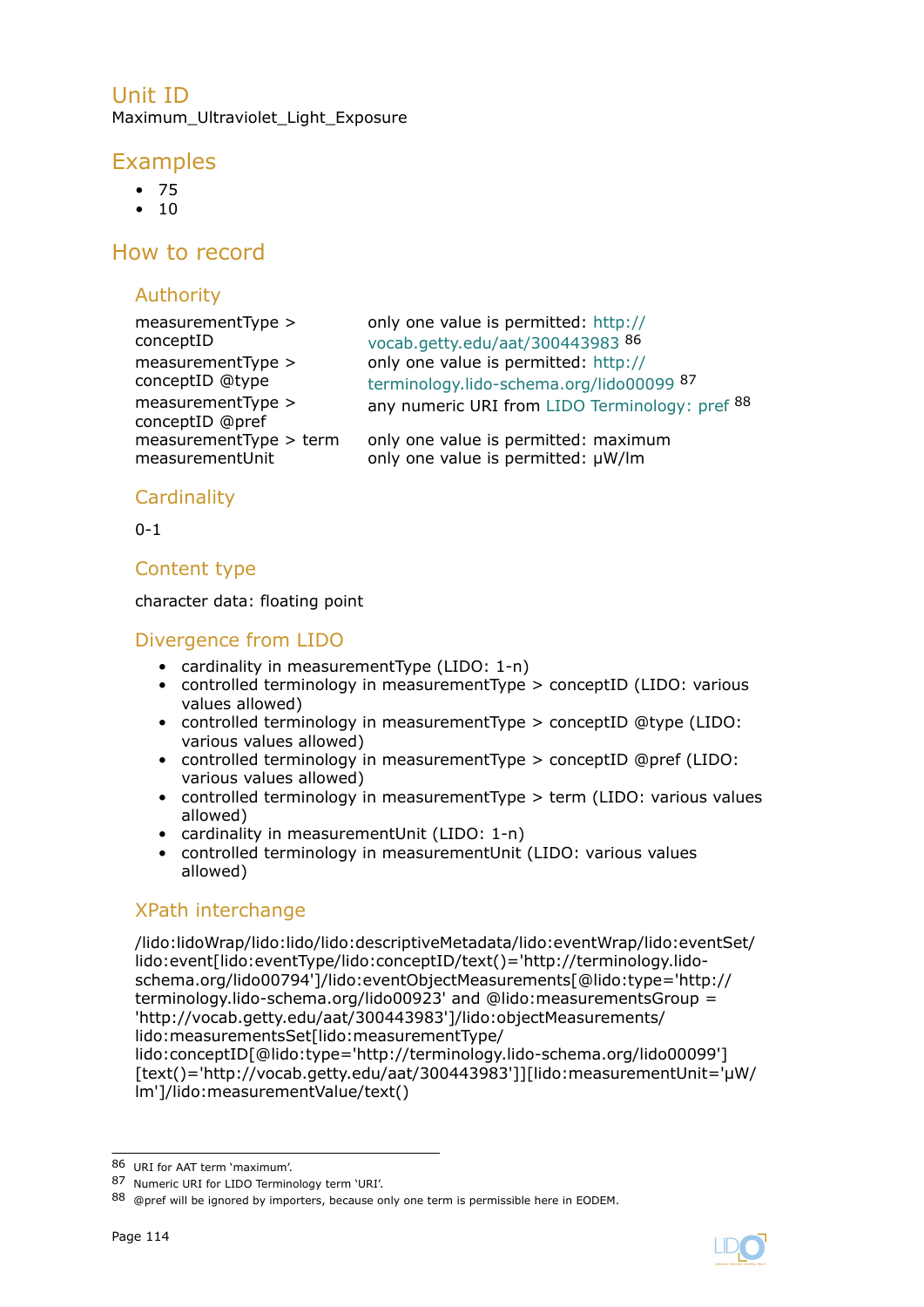## <span id="page-114-0"></span>XPath object

lido:lido/lido:descriptiveMetadata/lido:eventWrap/lido:eventSet/ lido:event[lido:eventType/lido:conceptID/text()='http://terminology.lidoschema.org/lido00794']/lido:eventObjectMeasurements[@lido:type='http:// terminology.lido-schema.org/lido00923' and @lido:measurementsGroup = 'http://vocab.getty.edu/aat/300443983']/lido:objectMeasurements/ lido:measurementsSet[lido:measurementType/ lido:conceptID[@lido:type='http://terminology.lido-schema.org/lido00099'] [text()='http://vocab.getty.edu/aat/300443983']][lido:measurementUnit='μW/ lm']/lido:measurementValue/text()

# Export

### **Context**

[Ultraviolet Light Exposure Requirements Measurements Group](#page-111-0)

## **Structure**

<lido:measurementsSet> <lido:measurementType> <lido:conceptID lido:type="http://terminology.lido-schema.org/ lido00099">http://vocab.getty.edu/aat/300443983 <lido:term>maximum <lido:measurementUnit>μW/lm <lido:measurementValue>

# **Target Ultraviolet Light Exposure**

# **Description**

The target ultraviolet light exposure (in  $\mu$ W/lm).

# Unit ID

Target\_Ultraviolet\_Light\_Exposure

## Examples

- 0
- 10

# How to record

## Authority

```
measurementType >
conceptID
measurementType >
conceptID @type
measurementType >
conceptID @pref
```
only one value is permitted: [http://](http://vocab.getty.edu/aat/300443986) [vocab.getty.edu/aat/300443986](http://vocab.getty.edu/aat/300443986) <sup>89</sup> only one value is permitted: [http://](http://terminology.lido-schema.org/lido00099) [terminology.lido-schema.org/lido00099](http://terminology.lido-schema.org/lido00099) <sup>90</sup> any numeric URI from LIDO Terminology: pref 91

 $measurementType > term$  only one value is permitted: maximum measurementUnit only one value is permitted: μW/lm

<sup>91 @</sup>pref will be ignored by importers, because only one term is permissible here in EODEM.



<sup>89</sup> URI for AAT term 'targets (multidisciplinary concept)'.

<sup>90</sup> Numeric URI for LIDO Terminology term 'URI'.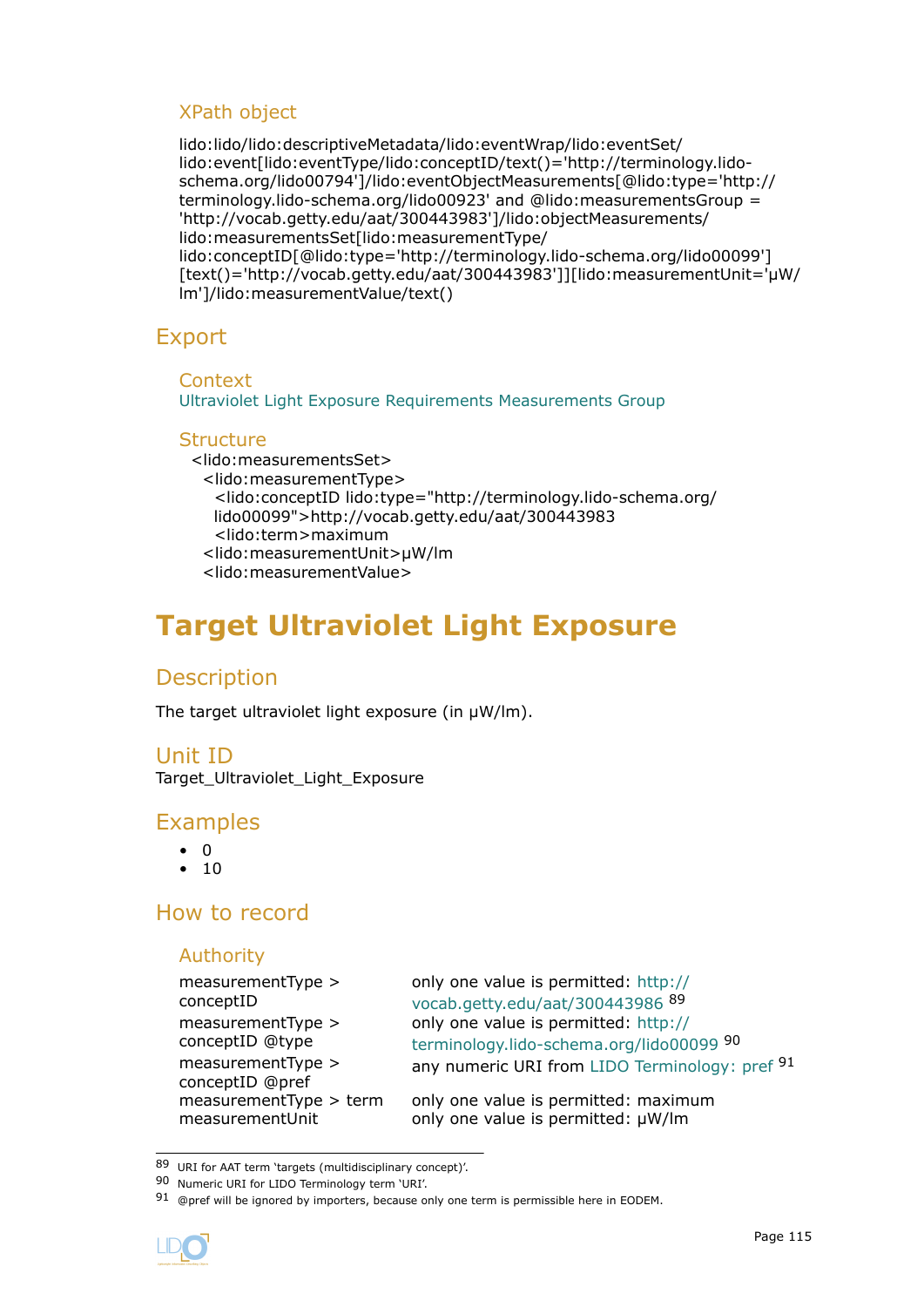## **Cardinality**

 $0 - 1$ 

### Content type

character data: floating point

## Divergence from LIDO

- cardinality in measurementType (LIDO: 1-n)
- controlled terminology in measurementType > conceptID (LIDO: various values allowed)
- controlled terminology in measurementType > conceptID @type (LIDO: various values allowed)
- controlled terminology in measurementType > conceptID @pref (LIDO: various values allowed)
- controlled terminology in measurementType > term (LIDO: various values allowed)
- cardinality in measurementUnit (LIDO: 1-n)
- controlled terminology in measurementUnit (LIDO: various values allowed)

## XPath interchange

/lido:lidoWrap/lido:lido/lido:descriptiveMetadata/lido:eventWrap/lido:eventSet/ lido:event[lido:eventType/lido:conceptID/text()='http://terminology.lidoschema.org/lido00794']/lido:eventObjectMeasurements[@lido:type='http:// terminology.lido-schema.org/lido00923' and @lido:measurementsGroup = 'http://vocab.getty.edu/aat/300443983']/lido:objectMeasurements/ lido:measurementsSet[lido:measurementType/ lido:conceptID[@lido:type='http://terminology.lido-schema.org/lido00099'] [text()='http://vocab.getty.edu/aat/300443986']][lido:measurementUnit='μW/

# lm']/lido:measurementValue/text()

## XPath object

lido:lido/lido:descriptiveMetadata/lido:eventWrap/lido:eventSet/ lido:event[lido:eventType/lido:conceptID/text()='http://terminology.lidoschema.org/lido00794']/lido:eventObjectMeasurements[@lido:type='http:// terminology.lido-schema.org/lido00923' and @lido:measurementsGroup = 'http://vocab.getty.edu/aat/300443983']/lido:objectMeasurements/ lido:measurementsSet[lido:measurementType/ lido:conceptID[@lido:type='http://terminology.lido-schema.org/lido00099'] [text()='http://vocab.getty.edu/aat/300443986']][lido:measurementUnit='μW/ lm']/lido:measurementValue/text()

# Export

## Context

[Ultraviolet Light Exposure Requirements Measurements Group](#page-111-0)

#### **Structure**

<lido:measurementsSet> <lido:measurementType> <lido:conceptID lido:type="http://terminology.lido-schema.org/ lido00099">http://vocab.getty.edu/aat/300443986 <lido:term>targets (multidisciplinary concept) <lido:measurementUnit>μW/lm



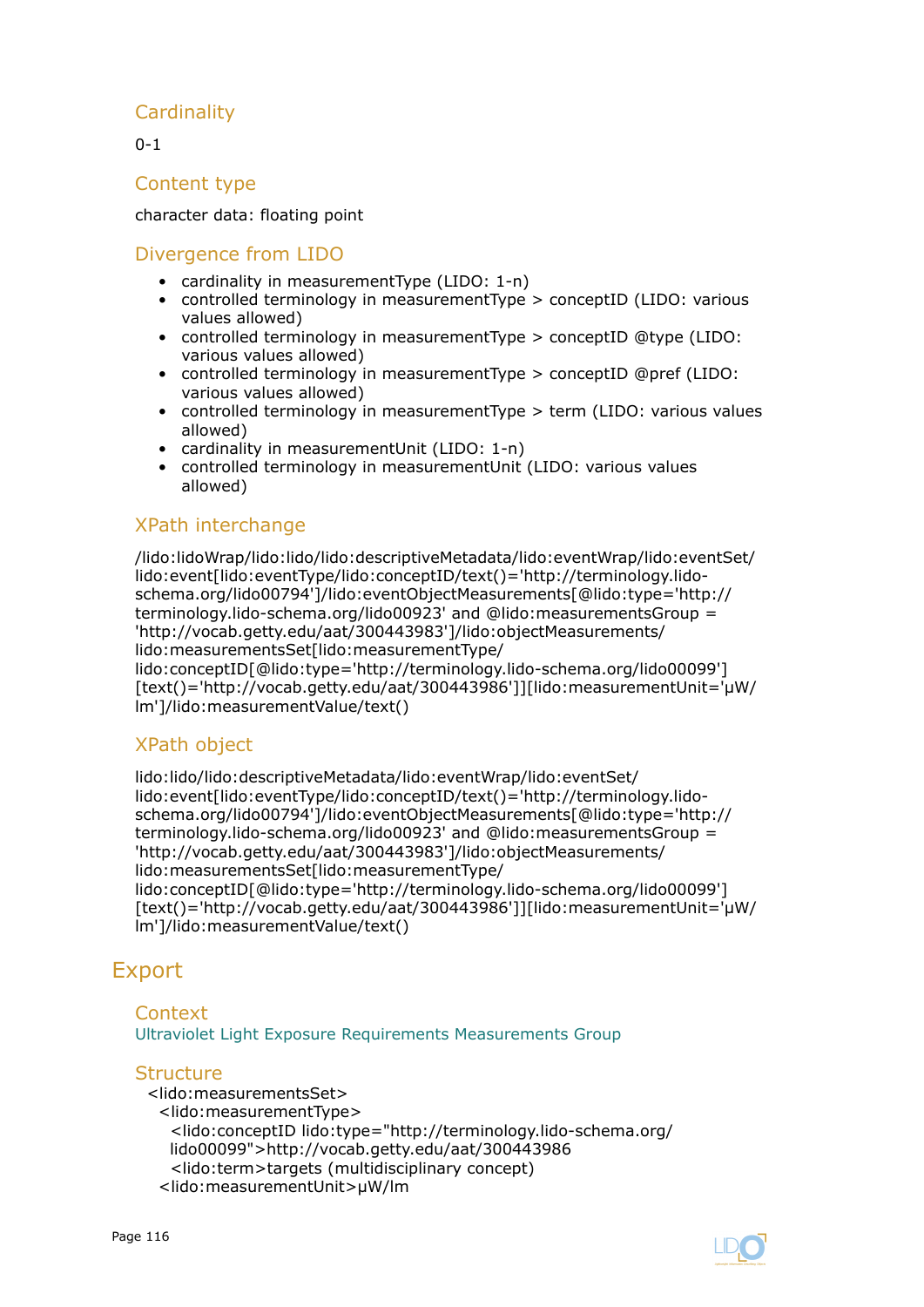# <span id="page-116-0"></span>**Upper Ultraviolet Light Wavelength Boundary**

# Description

The longest wavelength, below which the maximum permissible ultraviolet light level applies (in nm).

## Unit ID

Upper\_Ultraviolet\_Light\_Wavelength\_Boundary

## Examples

- 380
- $400$

## How to record

### Authority

| $measurementType$ ><br>conceptID       | only one value is permitted: http://<br>vocab.getty.edu/aat/300443987 92 |
|----------------------------------------|--------------------------------------------------------------------------|
| $measurementType$ >                    | only one value is permitted: http://                                     |
| conceptID @type                        | terminology.lido-schema.org/lido00099 93                                 |
| $measurementType$ ><br>conceptID @pref | any numeric URI from LIDO Terminology: pref 94                           |
| measurementType > term                 | only one value is permitted: maximum                                     |
| measurementUnit                        | only one value is permitted: nm                                          |

## **Cardinality**

0-1

## Content type

character data: floating point

## Divergence from LIDO

- cardinality in measurementType (LIDO: 1-n)
- controlled terminology in measurementType > conceptID (LIDO: various values allowed)
- controlled terminology in measurementType > conceptID @type (LIDO: various values allowed)
- controlled terminology in measurementType > conceptID @pref (LIDO: various values allowed)
- controlled terminology in measurementType > term (LIDO: various values allowed)
- cardinality in measurementUnit (LIDO: 1-n)
- controlled terminology in measurementUnit (LIDO: various values allowed)

<sup>94 @</sup>pref will be ignored by importers, because only one term is permissible here in EODEM.



<sup>92</sup> URI for AAT term 'wavelength'.

<sup>93</sup> Numeric URI for LIDO Terminology term 'URI'.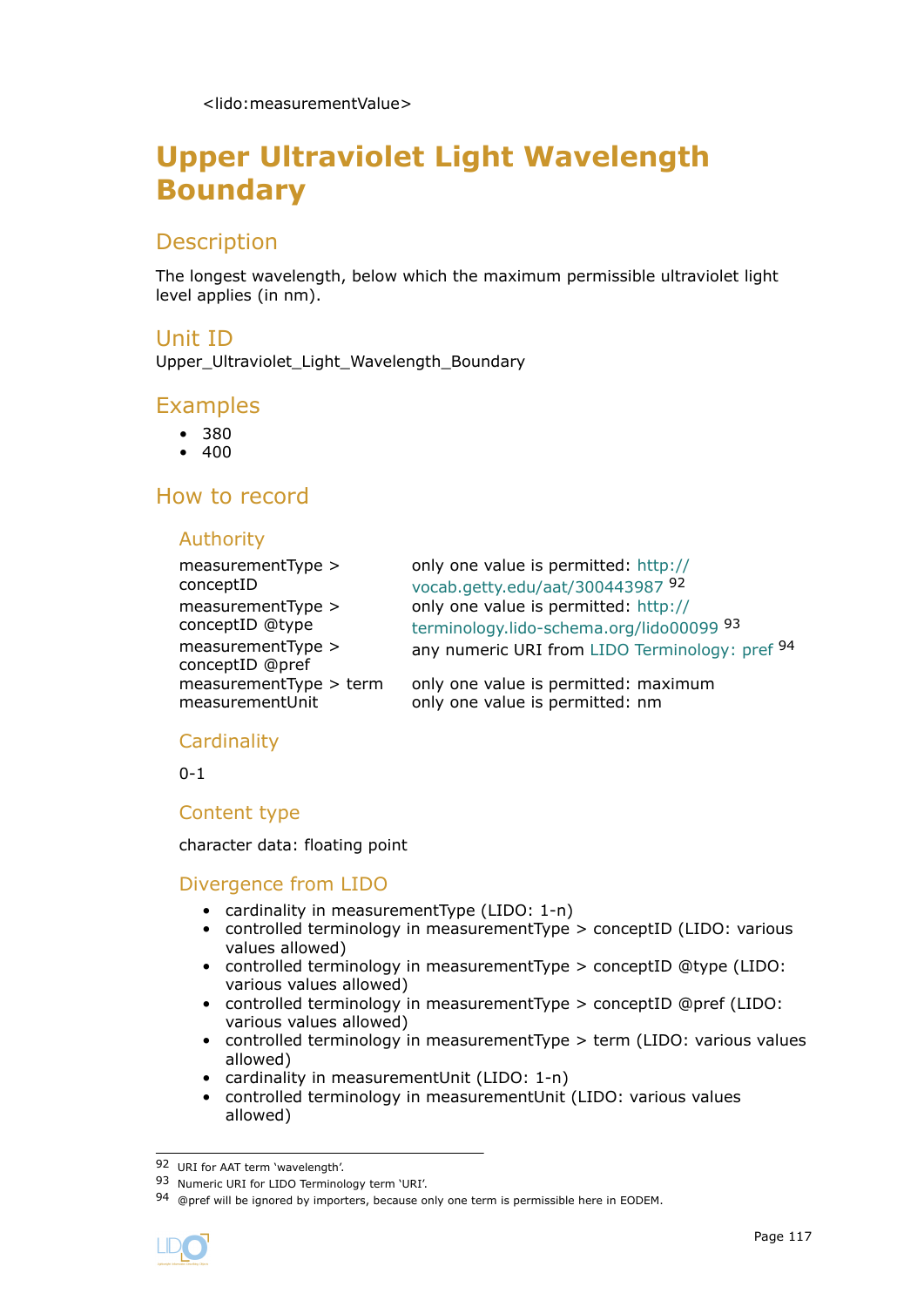## <span id="page-117-0"></span>XPath interchange

/lido:lidoWrap/lido:lido/lido:descriptiveMetadata/lido:eventWrap/lido:eventSet/ lido:event[lido:eventType/lido:conceptID/text()='http://terminology.lidoschema.org/lido00794']/lido:eventObjectMeasurements[@lido:type='http:// terminology.lido-schema.org/lido00923' and @lido:measurementsGroup = 'http://vocab.getty.edu/aat/300443983']/lido:objectMeasurements/ lido:measurementsSet[lido:measurementType/ lido:conceptID[@lido:type='http://terminology.lido-schema.org/lido00099'] [text()='http://vocab.getty.edu/aat/300443987']][lido:measurementUnit='nm']/ lido:measurementValue/text()

## XPath object

lido:lido/lido:descriptiveMetadata/lido:eventWrap/lido:eventSet/ lido:event[lido:eventType/lido:conceptID/text()='http://terminology.lidoschema.org/lido00794']/lido:eventObjectMeasurements[@lido:type='http:// terminology.lido-schema.org/lido00923' and @lido:measurementsGroup = 'http://vocab.getty.edu/aat/300443983']/lido:objectMeasurements/ lido:measurementsSet[lido:measurementType/ lido:conceptID[@lido:type='http://terminology.lido-schema.org/lido00099'] [text()='http://vocab.getty.edu/aat/300443987']][lido:measurementUnit='nm']/ lido:measurementValue/text()

# Export

**Context** [Ultraviolet Light Exposure Requirements Measurements Group](#page-111-0)

## **Structure**

<lido:measurementsSet> <lido:measurementType> <lido:conceptID lido:type="http://terminology.lido-schema.org/ lido00099">http://vocab.getty.edu/aat/300443987 <lido:term>wavelength <lido:measurementUnit>nm <lido:measurementValue>

# **Installation Method**

# **Description**

Any instructions or requirements for the installation of the item.

#### Unit ID Installation\_Method

# Examples

- The Borrower shall ensure: that the hanging method used to secure the Paintings to the wall is approved in advance by the NG Registrar.
- lender's attachments must be used
- 2 x mirror-plates and 2 x L-plates
- solid plinth as per agreed design

# How to record

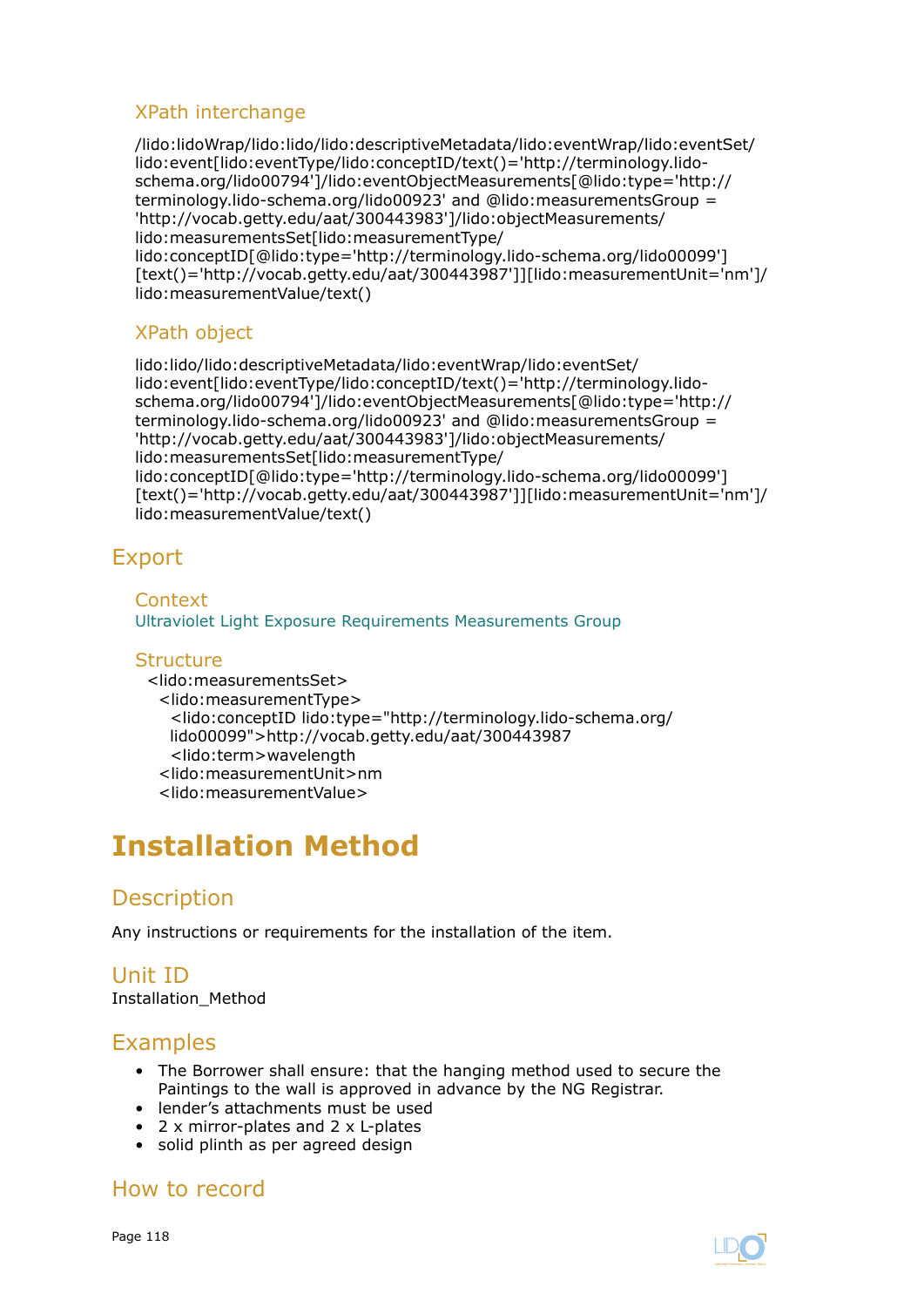### <span id="page-118-0"></span>Authority

eventDescriptionSet @type only one value is permitted: [http://purl.org/](http://purl.org/spectrum/units/installation-note) [spectrum/units/installation-note](http://purl.org/spectrum/units/installation-note) <sup>95</sup>

#### **Cardinality**

| eventDescriptionSet  | 0-n |
|----------------------|-----|
| descriptiveNoteValue | 0-n |

#### Content type

character data: string

### Divergence from LIDO

controlled terminology in eventDescriptionSet @type (LIDO: various values allowed)

### XPath interchange

/lido:lidoWrap/lido:lido/lido:descriptiveMetadata/lido:eventWrap/ lido:eventSet[lido:event/lido:eventType/lido:conceptID/text() = 'http:// terminology.lido-schema.org/lido00794']/lido:event/ lido:eventDescriptionSet[@lido:type = 'http://purl.org/spectrum/units/ installation-note']/lido:descriptiveNoteValue/text()

## XPath object

lido:lido/lido:descriptiveMetadata/lido:eventWrap/lido:eventSet[lido:event/ lido:eventType/lido:conceptID/text() = 'http://terminology.lido-schema.org/ lido00794']/lido:event/lido:eventDescriptionSet[@lido:type = 'http://purl.org/ spectrum/units/installation-note']/lido:descriptiveNoteValue/text()

# Export

**Context** [Object Display Requirements Group](#page-81-0)

#### **Structure**

<lido:eventDescriptionSet lido:type="http://purl.org/spectrum/units/ installation-note"> <lido:descriptiveNoteValue>

# **Display Method**

# **Description**

Any instructions or requirements for the display of the item.

Unit ID Display\_Method

# Examples

<sup>95</sup> PURL for Spectrum candidate unit of information 'installation note'.

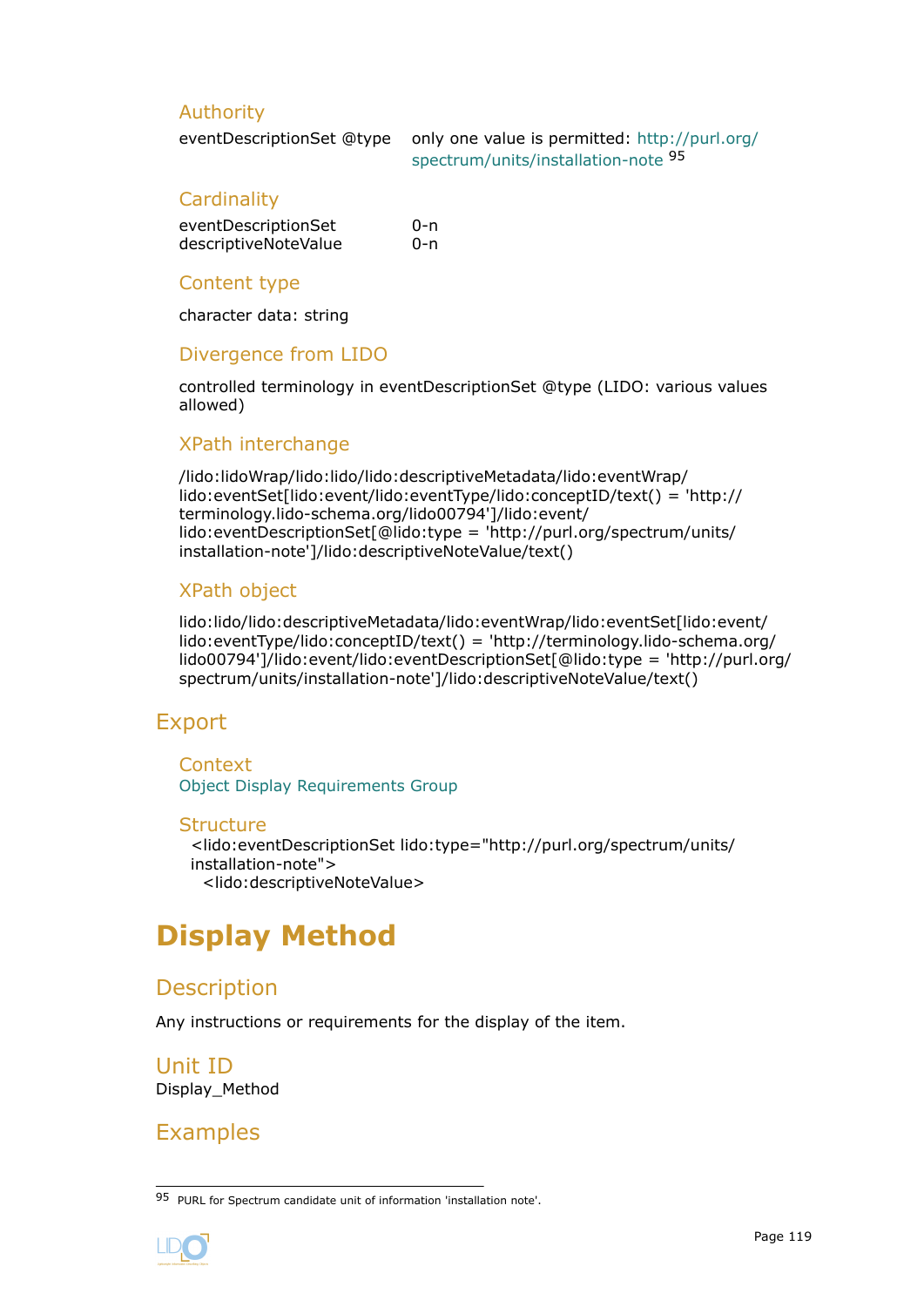- <span id="page-119-0"></span>• The Borrower shall ensure: that unglazed Paintings are protected behind a physical barrier rail one metre from the wall.
- in a sealed conditioned case
- not with ferrous metals
- no other items in case

## How to record

### Authority

| eventDescriptionSet@type | only one value is permitted: http://purl.org/ |
|--------------------------|-----------------------------------------------|
|                          | spectrum/units/display-recommendations 96     |

## **Cardinality**

| eventDescriptionSet  | 0-n |
|----------------------|-----|
| descriptiveNoteValue | 0-n |

### Content type

character data: string

## Divergence from LIDO

controlled terminology in eventDescriptionSet @type (LIDO: various values allowed)

## XPath interchange

/lido:lidoWrap/lido:lido/lido:descriptiveMetadata/lido:eventWrap/ lido:eventSet[lido:event/lido:eventType/lido:conceptID/text() = 'http:// terminology.lido-schema.org/lido00794']/lido:event/ lido:eventDescriptionSet[@lido:type = 'http://purl.org/spectrum/units/displayrecommendations']/lido:descriptiveNoteValue/text()

## XPath object

lido:lido/lido:descriptiveMetadata/lido:eventWrap/lido:eventSet[lido:event/ lido:eventType/lido:conceptID/text() = 'http://terminology.lido-schema.org/ lido00794']/lido:event/lido:eventDescriptionSet[@lido:type = 'http://purl.org/ spectrum/units/display-recommendations']/lido:descriptiveNoteValue/text()

# Export

**Context** [Object Display Requirements Group](#page-81-0)

#### **Structure**

<lido:eventDescriptionSet lido:type="http://purl.org/spectrum/units/displayrecommendations"> <lido:descriptiveNoteValue>

# **Security**

**Description** 

<sup>96</sup> PURL for Spectrum unit of information 'display recommendations'.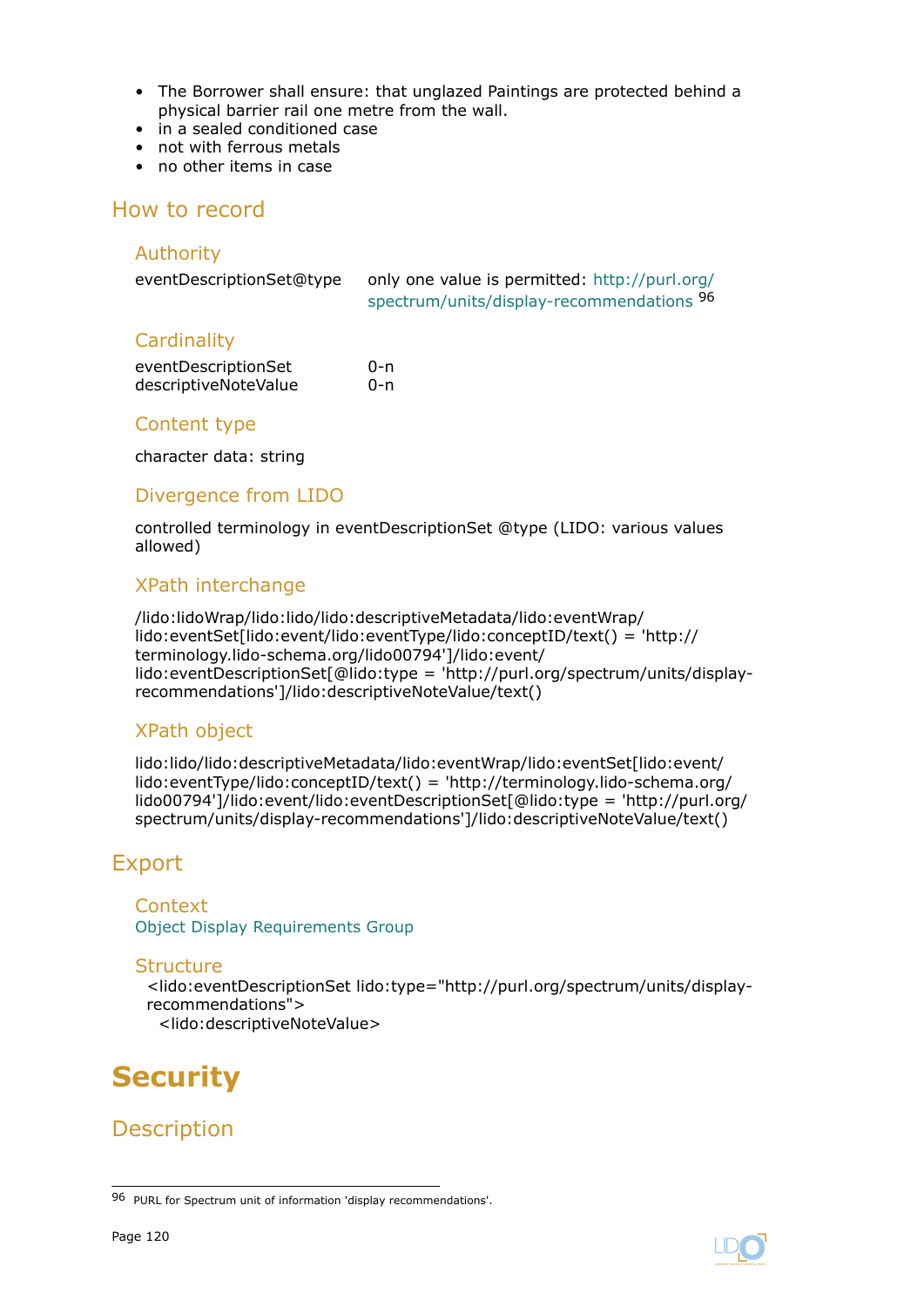Any instructions or requirements for the security of the item.

## Unit ID

Security

## Examples

- The Borrower shall ensure: that a sufficient number of guards is present in the building 24 hours a day seven days a week.
- case keys to be kept in key press
- invigilated at all times

# How to record

#### Authority

| eventDescriptionSet @type only one value is permitted: http://purl.org/ |
|-------------------------------------------------------------------------|
| spectrum/units/security-requirements 97                                 |

## **Cardinality**

| eventDescriptionSet  | 0-n |
|----------------------|-----|
| descriptiveNoteValue | 0-n |

### Content type

character data: string

## Divergence from LIDO

controlled terminology in eventDescriptionSet @type (LIDO: various values allowed)

## XPath interchange

/lido:lidoWrap/lido:lido/lido:descriptiveMetadata/lido:eventWrap/ lido:eventSet[lido:event/lido:eventType/lido:conceptID/text() = 'http:// terminology.lido-schema.org/lido00794']/lido:event/ lido:eventDescriptionSet[@lido:type = 'http://purl.org/spectrum/units/securityrequirements']/lido:descriptiveNoteValue/text()

## XPath object

lido:lido/lido:descriptiveMetadata/lido:eventWrap/lido:eventSet[lido:event/ lido:eventType/lido:conceptID/text() = 'http://terminology.lido-schema.org/ lido00794']/lido:event/lido:eventDescriptionSet[@lido:type = 'http://purl.org/ spectrum/units/security-requirements']/lido:descriptiveNoteValue/text()

# Export

**Context** [Object Display Requirements Group](#page-81-0)

#### **Structure**

<lido:eventDescriptionSet lido:type="http://purl.org/spectrum/units/securityrequirements"> <lido:descriptiveNoteValue>

<sup>97</sup> PURL for Spectrum candidate unit of information 'security requirements'.

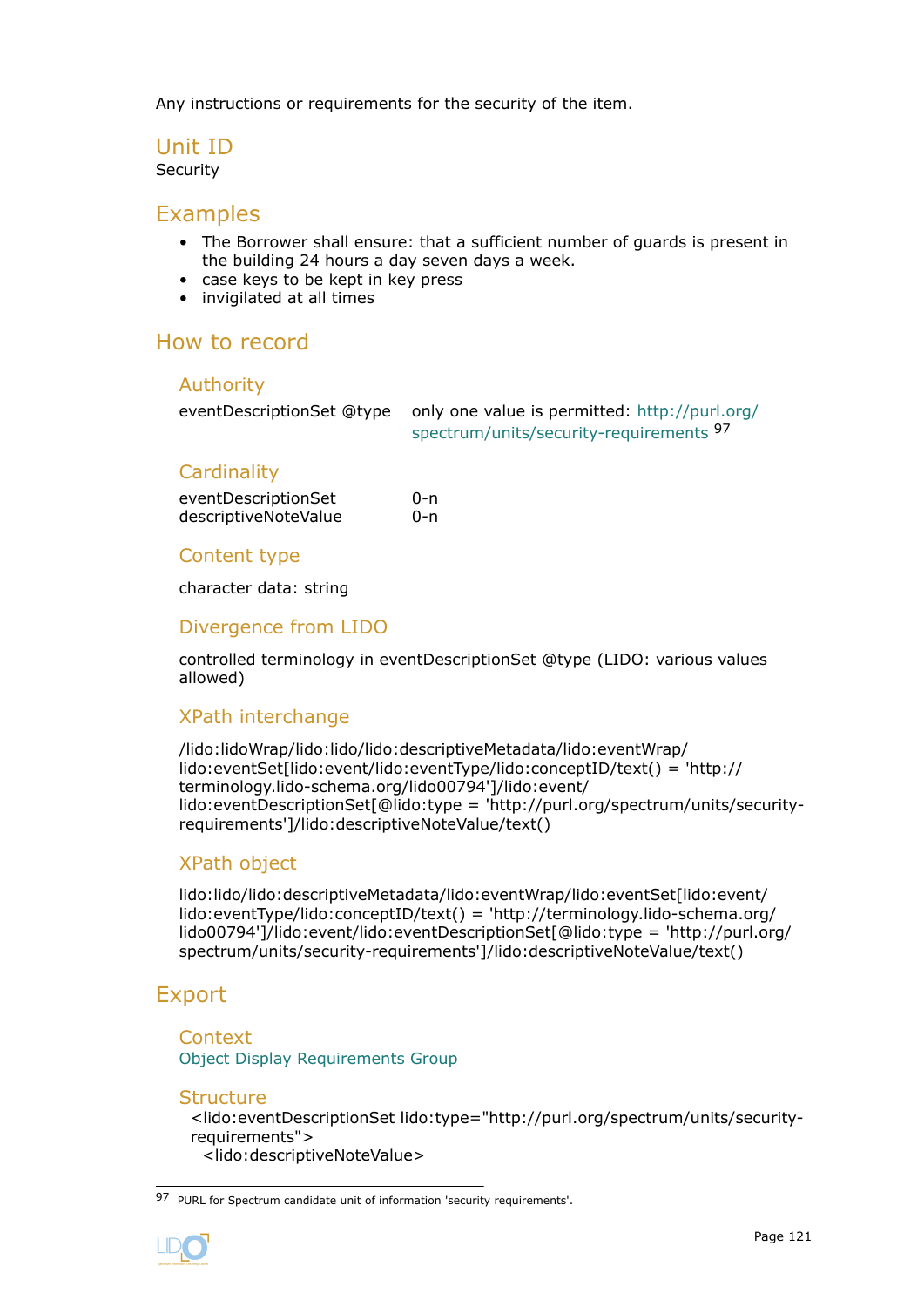# <span id="page-121-0"></span>**Photography And Filming**

# **Description**

Any restrictions or requirements relating to the photography and filming of the object whilst on loan.

# Unit ID

Photography\_And\_Filming

# Examples

- Filming and/or photography of the Paintings, packing cases or hanging methods is not permitted at any time during packing or unpacking, condition checking, installation or de -installation, when the loan is being handled in transit, or in any other circumstances where in the courier's opinion the safety of the painting might thereby be compromised. The Borrower shall apply to the National Gallery Picture Library (www.nationalgalleryimages.co.uk) for permission to reproduce images for the exhibition catalogue and any exhibition related publications as well as for non-commercial, archival, educational and promotional purposes. The Borrower shall obtain images from the National Gallery Picture Library. The NG owns the copyright in all photographic material supplied in whatever format , including digital. The Borrower shall apply to the National Gallery Picture Library for information regarding copyright and the terms and conditions for reproduction and colour transparency hire. The Borrower shall send 2 copies of the exhibition catalogue or related publication to the NG Registrar.
- no technical photography allowed
- no flash photography
- all film and photography lighting to be included total cumulative lux exposure

# How to record

## Authority

eventDescriptionSet @type only one value is permitted: [http://purl.org/](http://purl.org/spectrum/units/imaging-requirements) [spectrum/units/imaging-requirements](http://purl.org/spectrum/units/imaging-requirements) <sup>98</sup>

## **Cardinality**

| eventDescriptionSet  | $0 - n$ |
|----------------------|---------|
| descriptiveNoteValue | $0 - n$ |

## Content type

character data: string

## Divergence from LIDO

controlled terminology in eventDescriptionSet @type (LIDO: various values allowed)

## XPath interchange

/lido:lidoWrap/lido:lido/lido:descriptiveMetadata/lido:eventWrap/ lido:eventSet[lido:event/lido:eventType/lido:conceptID/text() = 'http://



<sup>98</sup> PURL for Spectrum candidate unit of information 'imaging requirements'.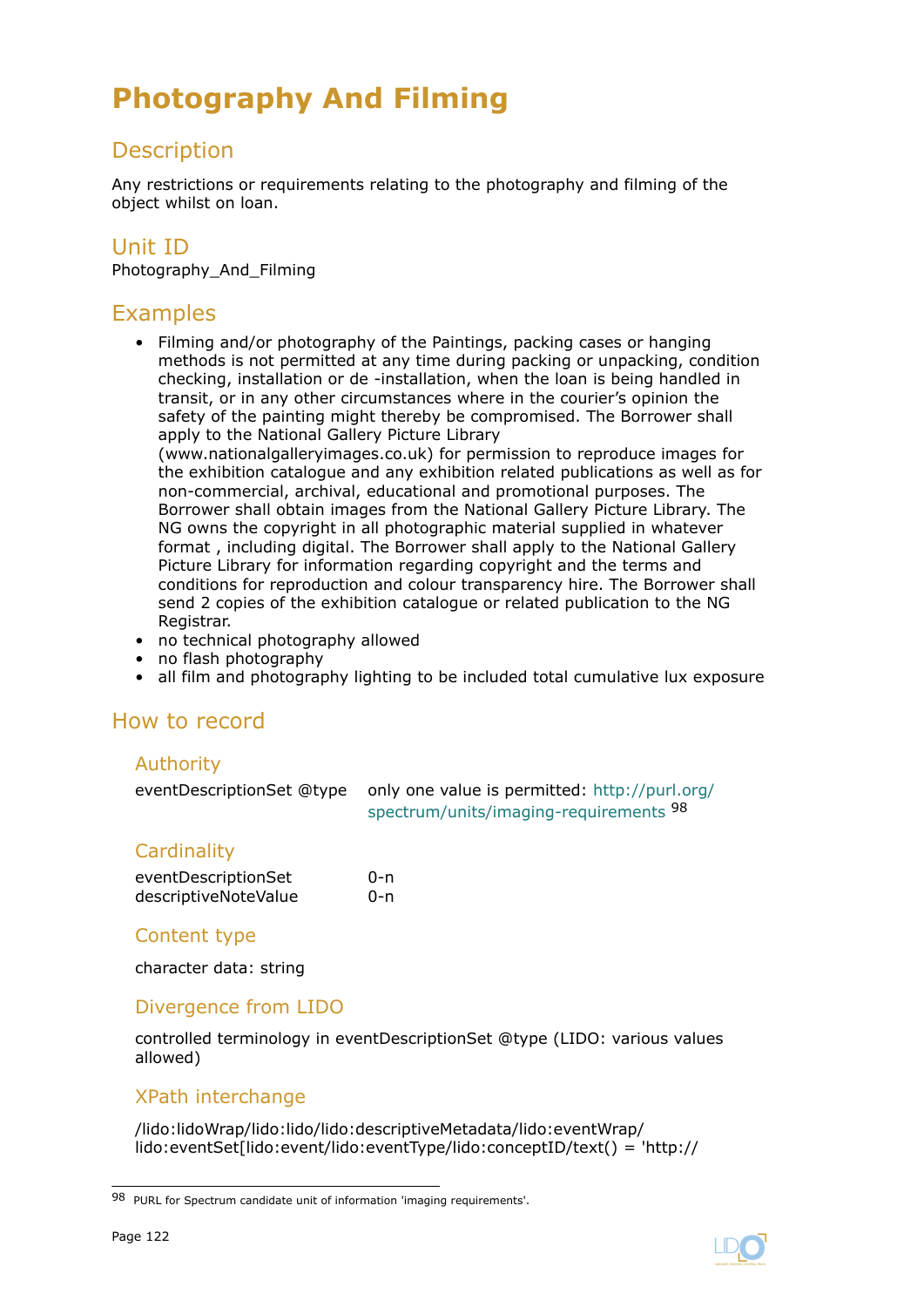<span id="page-122-0"></span>terminology.lido-schema.org/lido00794']/lido:event/ lido:eventDescriptionSet[@lido:type = 'http://purl.org/spectrum/units/imagingrequirements']/lido:descriptiveNoteValue/text()

### XPath object

lido:lido/lido:descriptiveMetadata/lido:eventWrap/lido:eventSet[lido:event/ lido:eventType/lido:conceptID/text() = 'http://terminology.lido-schema.org/ lido00794']/lido:event/lido:eventDescriptionSet[@lido:type = 'http://purl.org/ spectrum/units/imaging-requirements']/lido:descriptiveNoteValue/text()

## Export

**Context** [Object Display Requirements Group](#page-81-0)

#### **Structure**

<lido:eventDescriptionSet lido:type="http://purl.org/spectrum/units/imagingrequirements">

<lido:descriptiveNoteValue>

# **Administrative Metadata**

# **Description**

The container for all administrative data relating to the object and the LIDO record (rather than data describing the object).

## Unit ID

Administrative\_Metadata

How to record

#### **Cardinality**

| administrativeMetadata |  |
|------------------------|--|
| recordWrap             |  |

Content type

element

XPath interchange

/lido:lidoWrap/lido:lido/lido:administrativeMetadata

XPath object

lido:lido/lido:administrativeMetadata

Export

**Context** [EODEM Object](#page-23-0)

**Structure** 

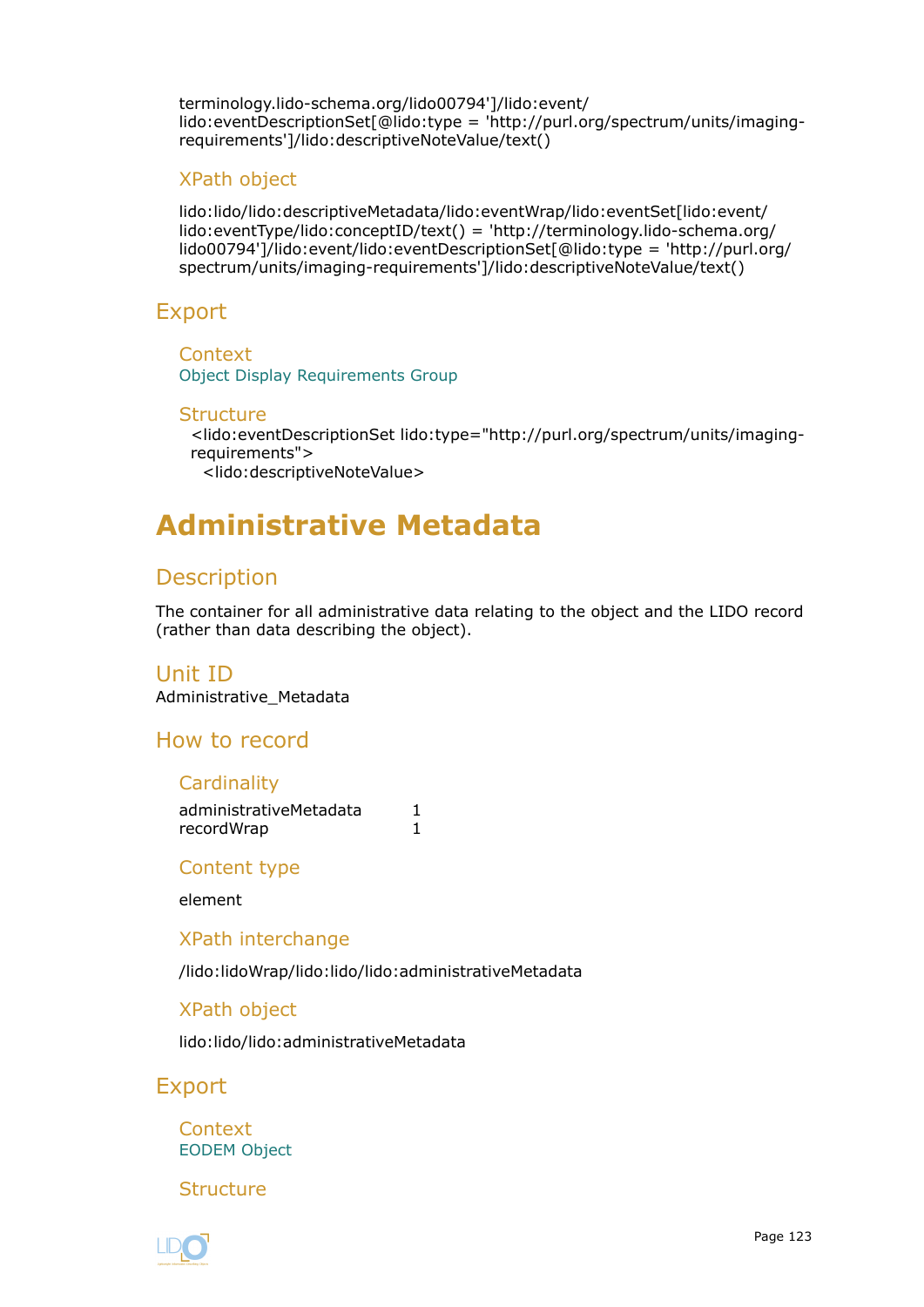<span id="page-123-0"></span><lido:administrativeMetadata xml:lang="[Record\\_Language](#page-136-0)"> Credit\_Line <lido:recordWrap> [Local\\_Record\\_ID](#page-124-0) [LIDO\\_Record\\_Type\\_Group](#page-125-0) [Lender\\_Group\\_2\\_Record\\_Source](#page-127-0) [Export\\_DateTimestamp](#page-130-0) <lido:resourceWrap> [Image\\_Group](#page-131-0)

# **Credit line**

# **Description**

The acknowledgement which the lender requires to be published alongside the object.

Unit ID

Credit\_Line

# Examples

- Lent by the National Gallery, London
- © the Henry Moore Foundation
- On loan from the collections of Horniman Museum & Gardens
- Acquisition supported by the National Lottery through the Heritage Lottery Fund

# How to record

## **Cardinality**

| rightsWorkWrap | $0 - 1$ |
|----------------|---------|
| rightsWorkSet  | $0 - 1$ |
| creditLine     | $0 - 1$ |

## Content type

character data: string

## Divergence from LIDO

- cardinality rightsWorkSet (LIDO: 0-n)
- cardinality creditLine (LIDO: 0-n)

## XPath interchange

/lido:lidoWrap/lido:lido/lido:administrativeMetadata/lido:rightsWorkWrap/ lido:rightsWorkSet/lido:creditLine/text()

## XPath object

lido:lido/lido:administrativeMetadata/lido:rightsWorkWrap/lido:rightsWorkSet/ lido:creditLine/text()

# Export

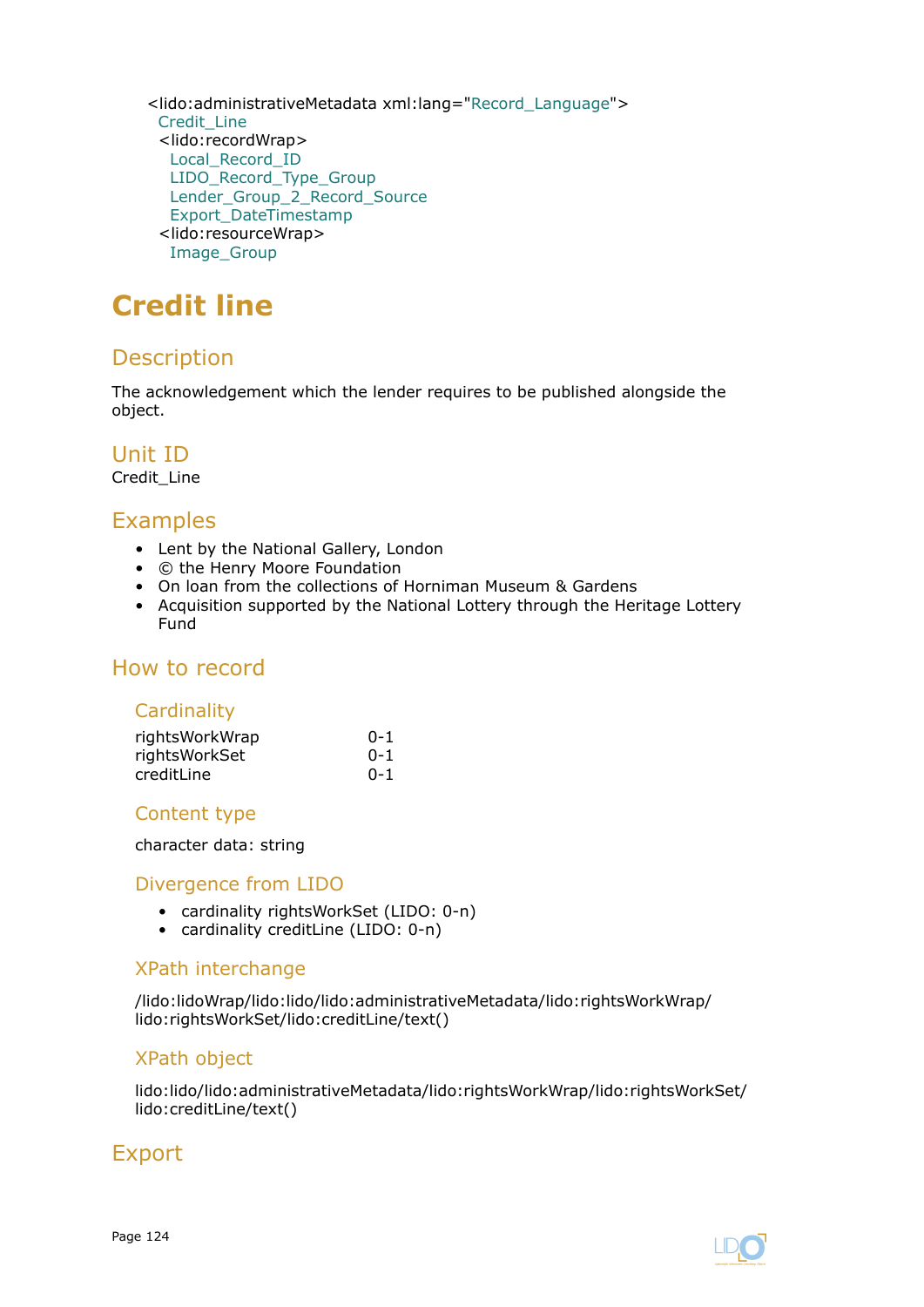<span id="page-124-0"></span>**Context** [Administrative Metadata](#page-122-0)

### **Structure**

<lido:rightsWorkWrap> <lido:rightsWorkSet> <lido:creditLine>

# **Local Record ID**

# **Description**

A unique identification in the contributor's (local) system.

Unit ID Local\_Record\_ID

# Examples

object-4077

# How to record

Authority

@type any numeric URI from [LIDO Terminology:](http://terminology.lido-schema.org/lido00098) [identifier@type](http://terminology.lido-schema.org/lido00098)

## **Cardinality**

1

Content type

character data: string

## Divergence from LIDO

- cardinality recordID (LIDO: 1-n)
- controlled terminology in recordID @ type (LIDO: various values allowed)

## XPath interchange

/lido:lidoWrap/lido:lido/lido:administrativeMetadata/lido:recordWrap/ lido:recordID[@lido:type='http://terminology.lido-schema.org/lido00100']/ text()

## XPath object

lido:lido/lido:administrativeMetadata/lido:recordWrap/ lido:recordID[@lido:type='http://terminology.lido-schema.org/lido00100']/ text()

# Export

**Context** [Administrative Metadata](#page-122-0)

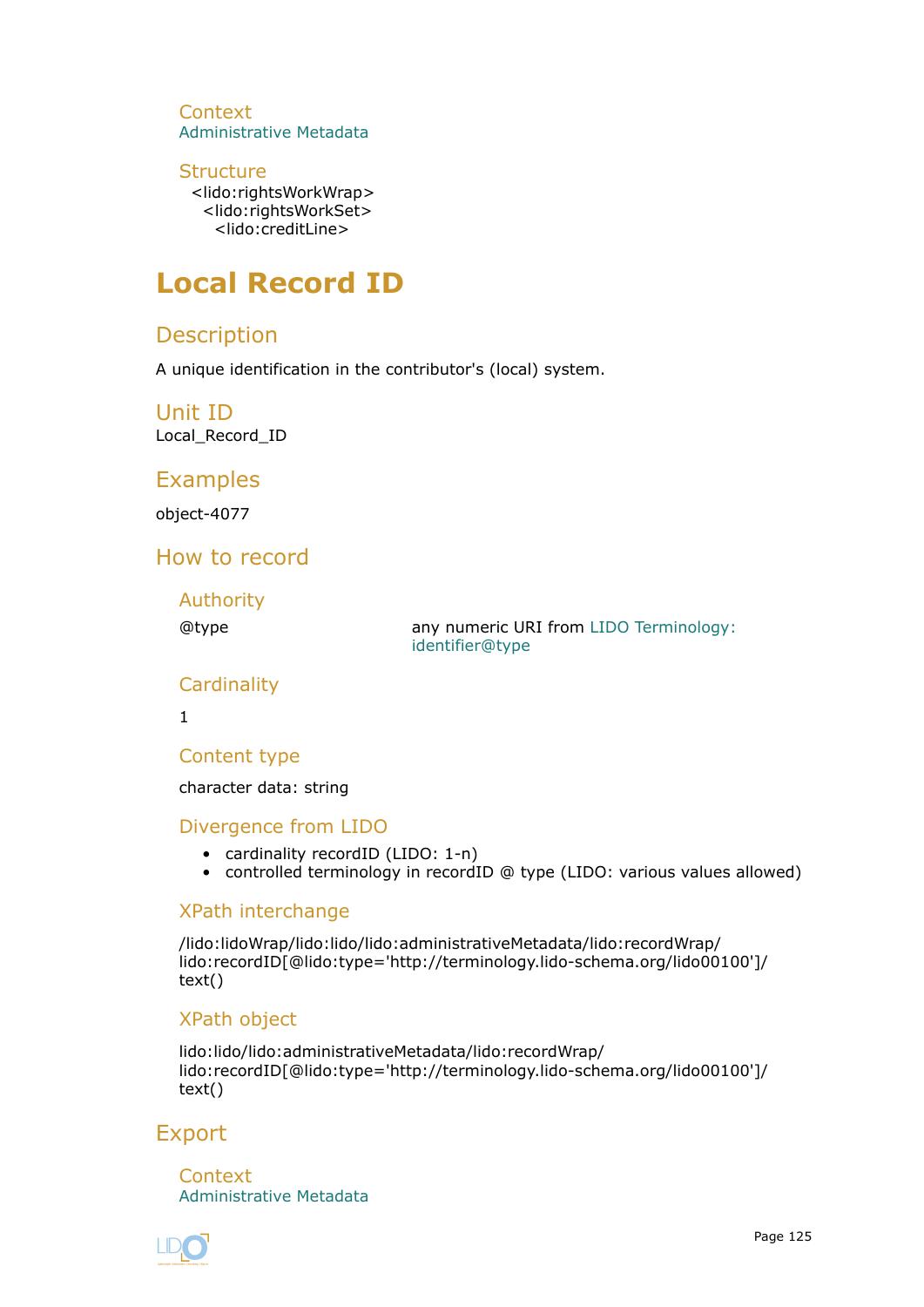### <span id="page-125-0"></span>**Structure**

<lido:recordID lido:type="http://terminology.lido-schema.org/lido00100">

# **LIDO Record Type Group**

# **Description**

A wrapper for the information that specifies whether the record represents an individual item or a collection, series or group of works.

# Unit ID

LIDO\_Record\_Type\_Group

## How to record

**Cardinality** 

1

Content type

element

## XPath interchange

/lido:lidoWrap/lido:lido/lido:administrativeMetadata/lido:recordWrap/ lido:recordType

## XPath object

lido:lido/lido:administrativeMetadata/lido:recordWrap/lido:recordType

# Export

Context [Administrative Metadata](#page-122-0)

**Structure** <lido:recordType> LIDO Record Type Identifier [LIDO\\_Record\\_Type\\_Keyword](#page-126-0)

# **LIDO Record Type Identifier**

# Description

An identifier in a controlled terminology for an individual term establishing whether the record represents an individual item or a collection, series or group of works.

#### Unit ID LIDO\_Record\_Type\_Identifier

Examples

Page 126

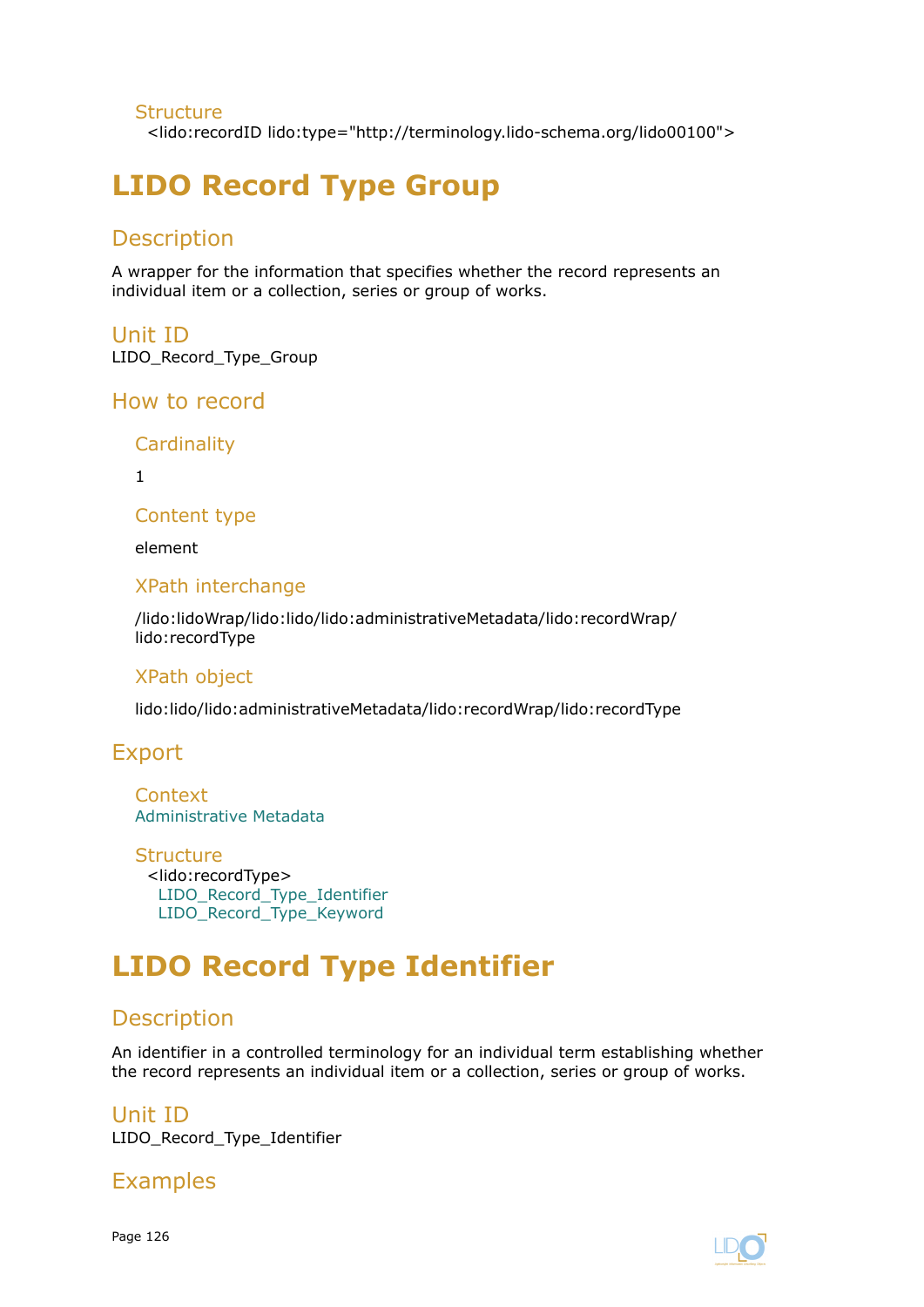## <span id="page-126-0"></span>How to record

| Authority       |                                                                                  |
|-----------------|----------------------------------------------------------------------------------|
| conceptID       | any numeric URI from LIDO Terminology:<br>recordType                             |
| conceptID @type | only one value is permitted: http://<br>terminology.lido-schema.org/lido00099 99 |
| conceptID @pref | any numeric URI from LIDO Terminology: pref 100                                  |
| Cardinality     |                                                                                  |

1

### Content type

character data: string

### Divergence from LIDO

- cardinality (LIDO: 0-n)
- controlled terminology in conceptID (LIDO: various values allowed)
- controlled terminology in conceptID @type (LIDO: various values allowed)
- controlled terminology in conceptID @pref (LIDO: various values allowed)

## XPath interchange

/lido:lidoWrap/lido:lido/lido:administrativeMetadata/lido:recordWrap/ lido:recordType/lido:conceptID[@lido:type='http://terminology.lido-schema.org/ lido00099']/text()

## XPath object

lido:lido/lido:administrativeMetadata/lido:recordWrap/lido:recordType/ lido:conceptID[@lido:type='http://terminology.lido-schema.org/lido00099']/ text()

## Export

**Context** [LIDO Record Type Group](#page-125-0)

#### Structure

<lido:conceptID lido:type="http://terminology.lido-schema.org/lido00099">

# **LIDO Record Type Keyword**

## **Description**

Term establishing whether the record represents an individual item or a collection, series or group of works.

# Unit ID

<sup>100 @</sup>pref will be ignored by importers, because only one term is permissible here in EODEM.



<sup>99</sup> Numeric URI for LIDO Terminology term 'URI'.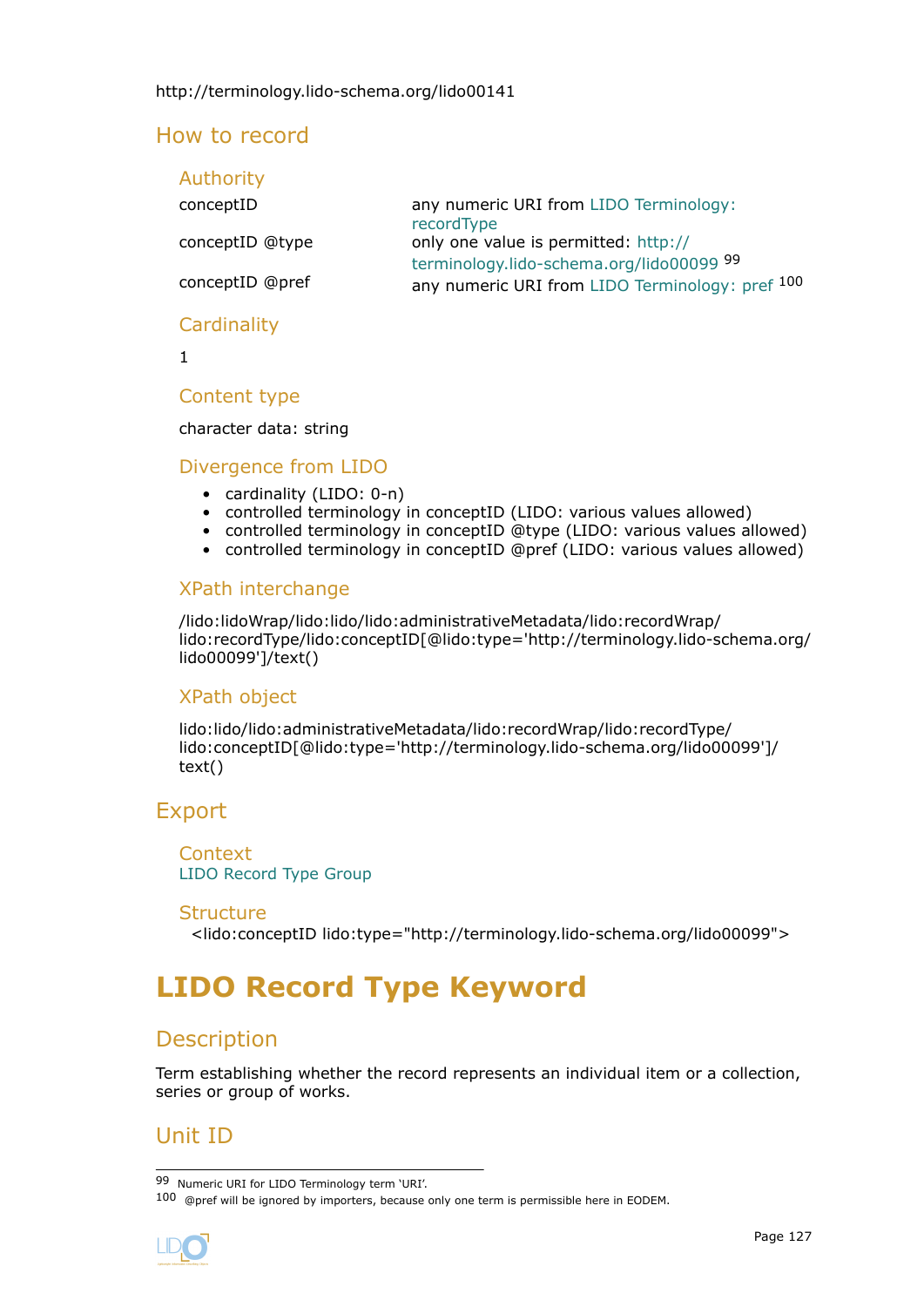<span id="page-127-0"></span>LIDO\_Record\_Type\_Keyword

## Examples

Item-level record

# How to record

Authority

Any term from [LIDO Terminology: recordType](http://terminology.lido-schema.org/lido00140).

**Cardinality** 

1

Content type

character data: string

## Divergence from LIDO

- cardinality (LIDO: 0-n)
- controlled terminology in term (LIDO: various values allowed)

## XPath interchange

/lido:lidoWrap/lido:lido/lido:administrativeMetadata/lido:recordWrap/ lido:recordType/lido:term/text()

## XPath object

lido:lido/lido:administrativeMetadata/lido:recordWrap/lido:recordType/lido:term/ text()

# Export

**Context** [LIDO Record Type Group](#page-125-0)

**Structure** 

<lido:term>

# **Lender Group [2: record source]**

# **Description**

Containing element for information identifying the institution lending the item and exporting the data, expressed as free text, optionally accompanied by one or more identifiers.

Unit ID Lender\_Group\_2\_Record\_Source

How to record

**Cardinality** 

Page 128

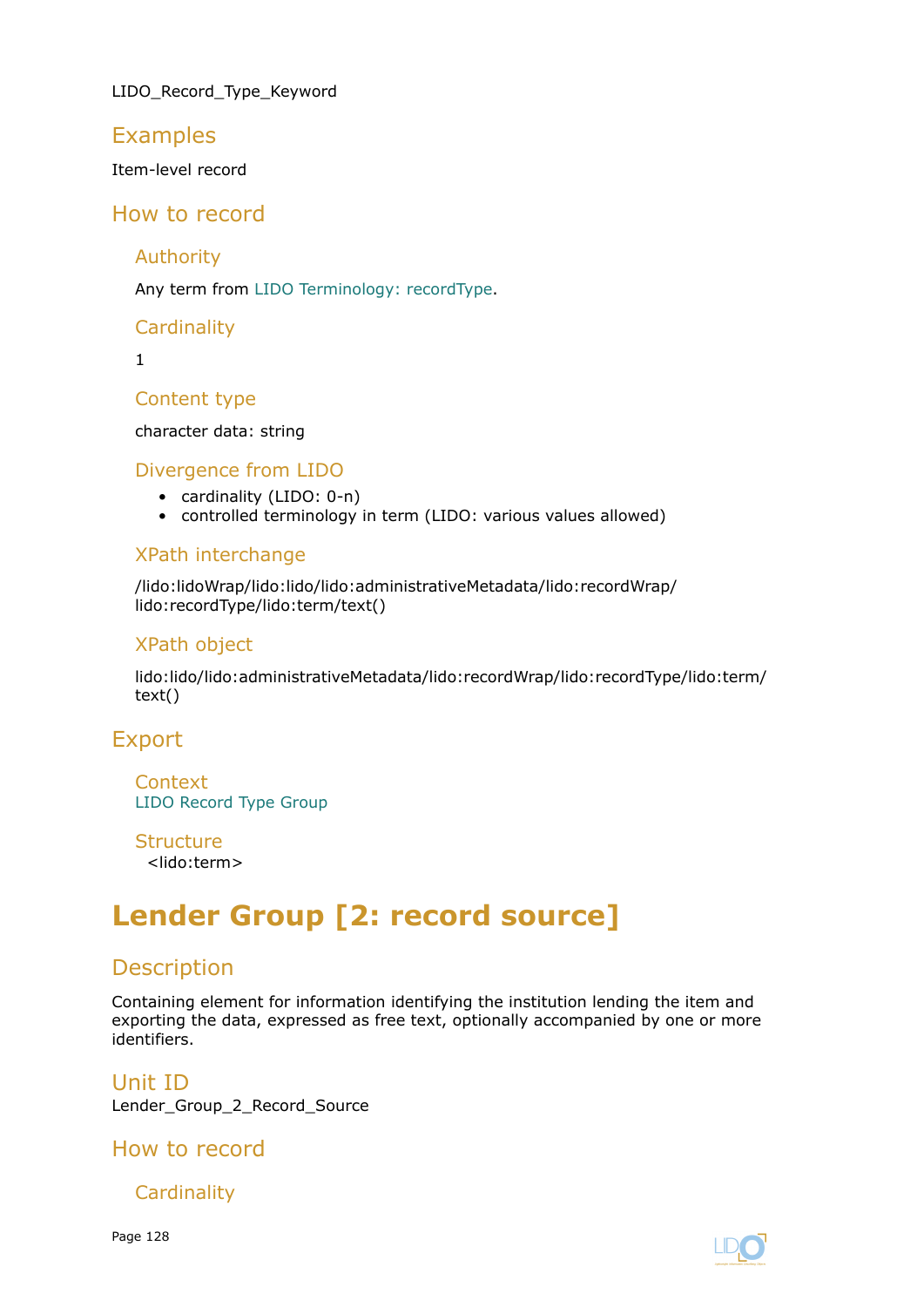<span id="page-128-0"></span>1

### Content type

element

#### Divergence from LIDO

cardinality (LIDO: 0-n)

## XPath interchange

/lido:lidoWrap/lido:lido/lido:administrativeMetadata/lido:recordWrap/ lido:recordSource

## XPath object

lido:lido/lido:administrativeMetadata/lido:recordWrap/lido:recordSource

## Export

**Context** [Administrative Metadata](#page-122-0)

#### **Structure**

<lido:recordSource> Lender\_Identifier\_2\_record\_source

# **Lender Identifier [2: record source]**

# Description

The identifier, according to some established and published scheme, of the institution lending the item and exporting the data.

Unit ID Lender\_Identifier\_2\_record\_source

# Examples

- NG
- VAM
- LDHRN
- GB-UkOxU
- http://vocab.getty.edu/ulan/500125190

## How to record

| Authority |                                                           |
|-----------|-----------------------------------------------------------|
| @type     | any numeric URI from LIDO Terminology:<br>identifier@type |
| @pref     | any numeric URI from LIDO Terminology: pref               |

# **Cardinality**

 $0 - n$ 

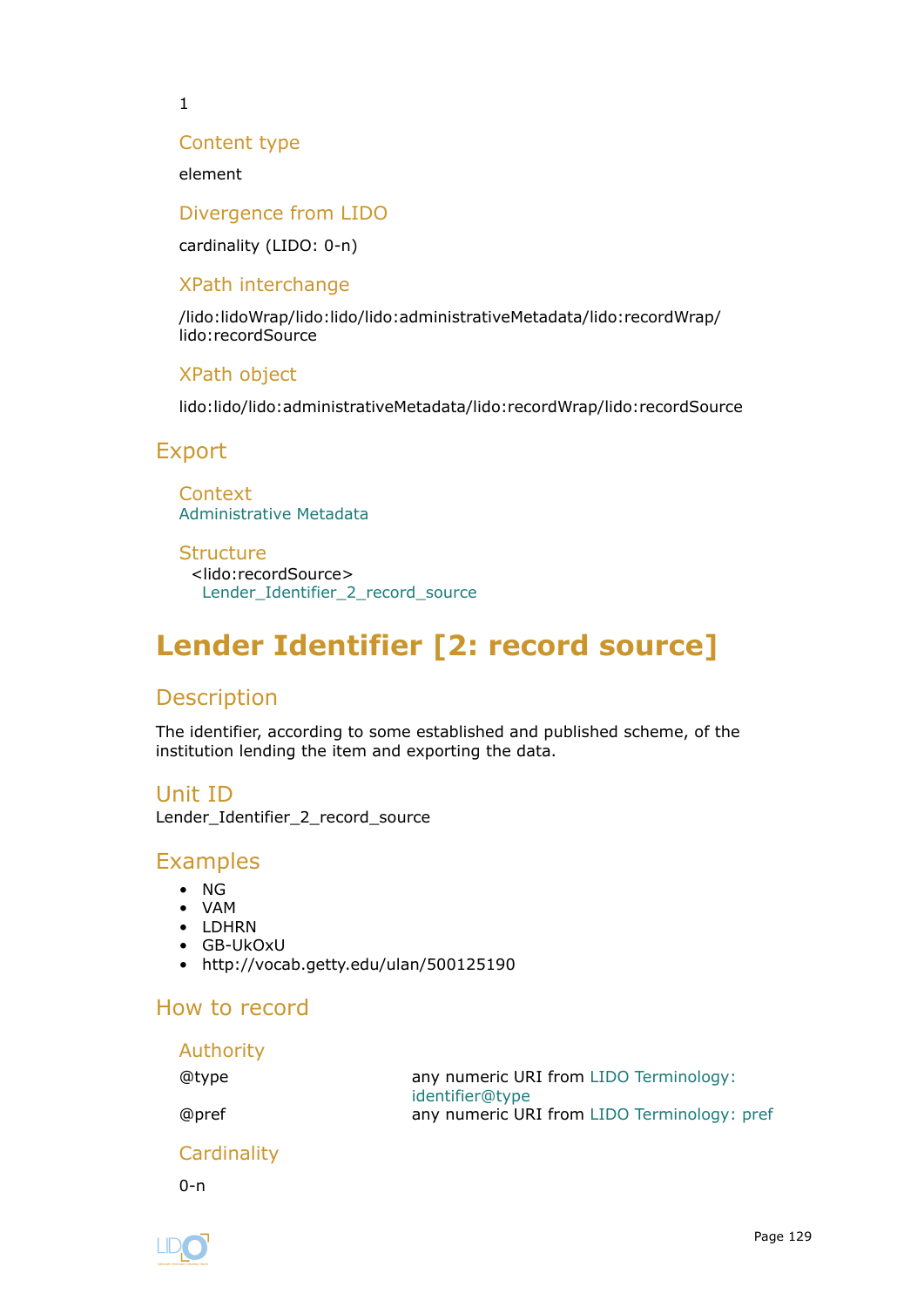## <span id="page-129-0"></span>Content type

character data: string

## Divergence from LIDO

- controlled vocabulary in @type (LIDO: various values allowed)
- controlled vocabulary in @pref (LIDO: various values allowed)

### XPath interchange

/lido:lidoWrap/lido:lido/lido:administrativeMetadata/lido:recordWrap/ lido:recordSource/lido:legalBodyID/text()

## XPath object

lido:lido/lido:administrativeMetadata/lido:recordWrap/lido:recordSource/ lido:legalBodyID/text()

# Export

**Context** [Lender Group \[2: record source\]](#page-127-0)

Structure

<lido:legalBodyID lido:type=["Identifier\\_Type"](#page-134-0)>

# **Lender Name [2: record source]**

# **Description**

The name or identifier of the institution lending the item and exporting the data.

Unit ID Lender\_Name\_2\_Record\_Source

# Examples

- The National Gallery
- Victoria and Albert Museum
- Національний Музей Історії України (National Museum of the History of Ukraine)

# How to record

## Authority

@pref any numeric URI from [LIDO Terminology: pref](http://terminology.lido-schema.org/lido00168) <sup>101</sup>

```
Cardinality
```
1

## Content type



<sup>101 @</sup>pref will be ignored by importers, because only one term is permissible here in EODEM.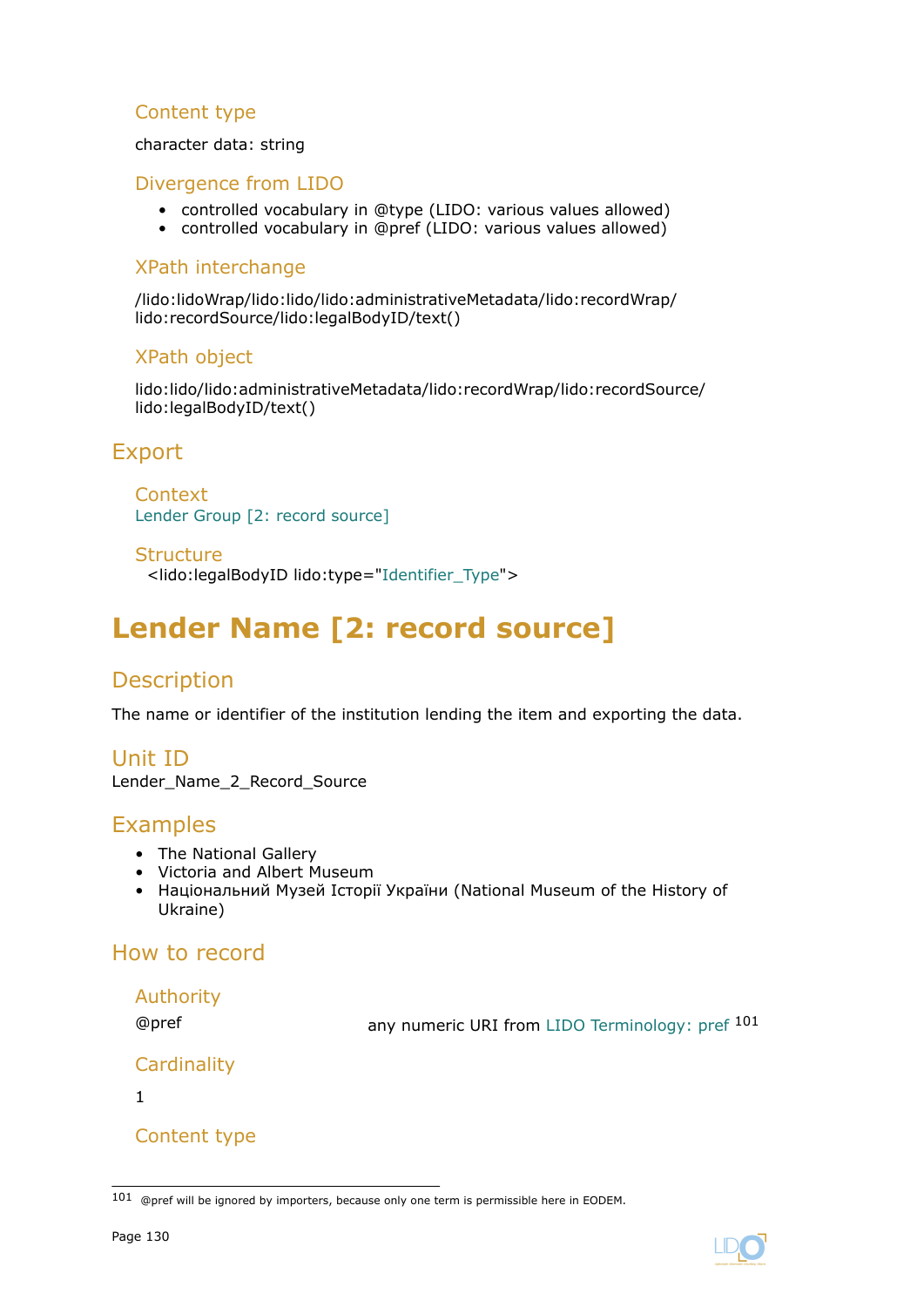#### <span id="page-130-0"></span>character data: string

### Divergence from LIDO

- cardinality (LIDO: 1-n)
- controlled vocabulary in @pref (LIDO: various values allowed)

### XPath interchange

/lido:lidoWrap/lido:lido/lido:administrativeMetadata/lido:recordWrap/ lido:recordSource/lido:legalBodyName/lido:appellationValue/text()

### XPath object

lido:lido/lido:administrativeMetadata/lido:recordWrap/lido:recordSource/ lido:legalBodyName/lido:appellationValue/text()

## Export

**Context** [Lender Group \[2: record source\]](#page-127-0)

#### **Structure**

<lido:legalBodyName> <lido:appellationValue>

# **Export Date/Timestamp**

## Description

A machine-generated date and time stamp in ISO 8601 format; the value must include the time zone in force when the stamp was created. Required to manage multiple, successive exports and imports.

## Unit ID

Export\_DateTimestamp

## Examples

- 2020-06-02T22:51:55+01:00
- 2018-10-17T20:25:01Z
- 2018-10-17T20:25:01+03:00

## How to record

# Authority

recordInfoSet @type only one value is permitted: [http://](http://terminology.lido-schema.org/lido00470) [terminology.lido-schema.org/lido00470](http://terminology.lido-schema.org/lido00470) <sup>102</sup> recordMetadataDate value must provide a full date and time, with time zone information, compliant with ISO 8601103 recordMetadataDate @type only one value is permitted: [http://](http://terminology.lido-schema.org/lido00472) [terminology.lido-schema.org/lido00472](http://terminology.lido-schema.org/lido00472) <sup>104</sup>

<sup>104</sup> Numeric URI for LIDO Terminology term 'created'.



<sup>102</sup> Numeric URI for LIDO Terminology term 'LIDO record'.

<sup>103</sup> For an introduction, see [https://en.wikipedia.org/wiki/ISO\\_8601](https://en.wikipedia.org/wiki/ISO_8601).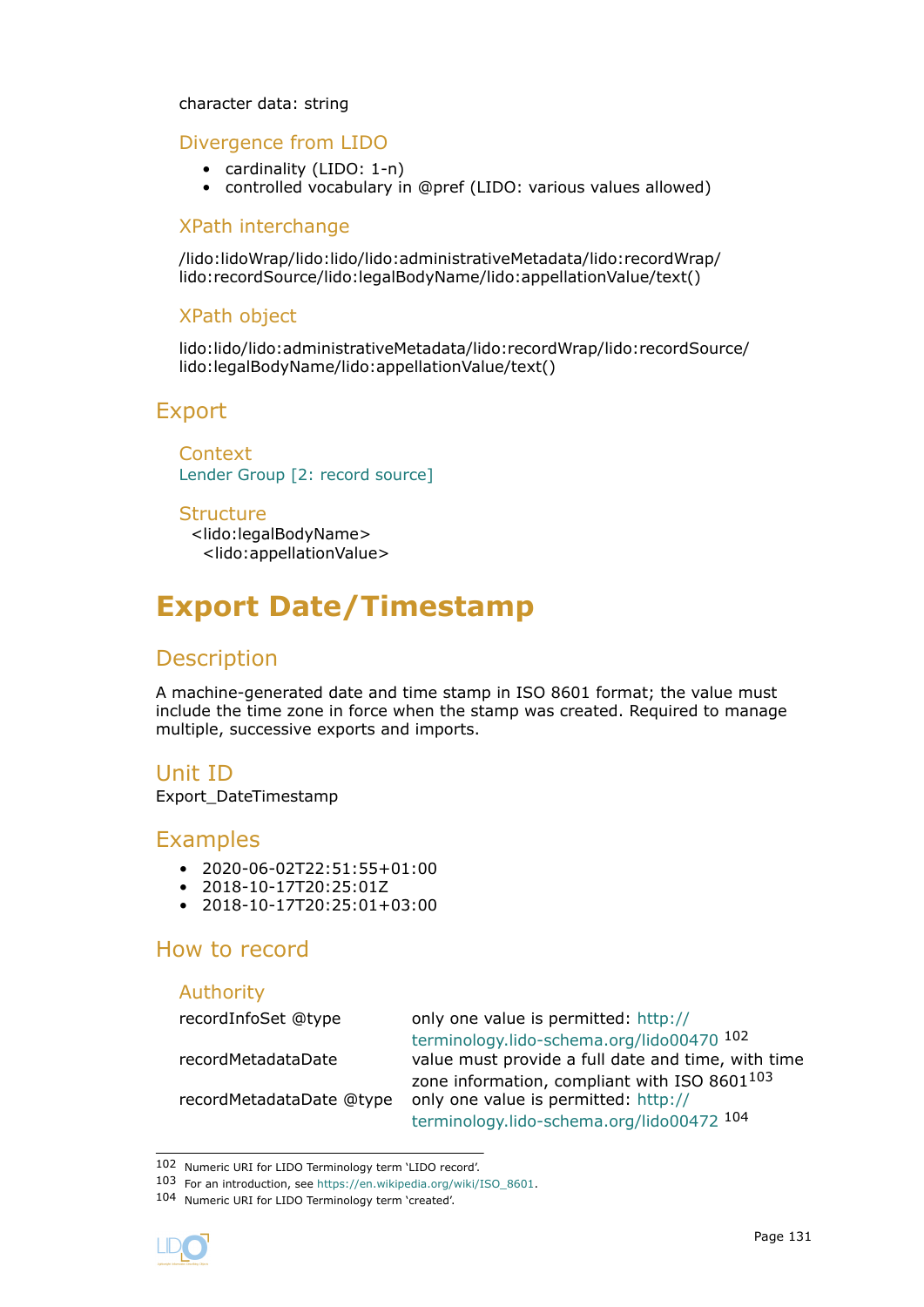## <span id="page-131-0"></span>**Cardinality**

| recordInfoSet      |  |
|--------------------|--|
| recordMetadataDate |  |

## Content type

character data: date/time

### Divergence from LIDO

- cardinality recordInfoSet (LIDO: 0-n)
- cardinality recordMetadataDate (LIDO: 0-n)
- controlled vocabulary in recordInfoSet @type (LIDO: various values allowed)
- controlled vocabulary in recordMetadataSet @type (LIDO: various values allowed)
- restricted format in recordMetadataSet (LIDO: various formats allowed, but Schematron will warn if not a full ISO 8601 date/time with time zone)

### XPath interchange

/lido:lidoWrap/lido:lido/lido:administrativeMetadata/lido:recordWrap/ lido:recordInfoSet[@lido:type='http://terminology.lido-schema.org/lido00470']/ lido:recordMetadataDate[@lido:type='http://terminology.lido-schema.org/ lido00472']/text()

### XPath object

lido:lido/lido:administrativeMetadata/lido:recordWrap/ lido:recordInfoSet[@lido:type='http://terminology.lido-schema.org/lido00470']/ lido:recordMetadataDate[@lido:type='http://terminology.lido-schema.org/ lido00472']/text()

# Export

**Context** [Administrative Metadata](#page-122-0)

#### **Structure**

<lido:recordInfoSet lido:type="http://terminology.lido-schema.org/ lido00470"> <lido:recordMetadataDate lido:type="http://terminology.lido-schema.org/ lido00472">

# **Image Group**

# **Description**

Containing element for information relating to any associated images also being exchanged. The Image Group is intended to manage the transfer of identification images, not publication-quality images, and rights-related information is out of its scope. We recommend that such information, if required, be embedded in the image file metadata header.

Unit ID Image Group

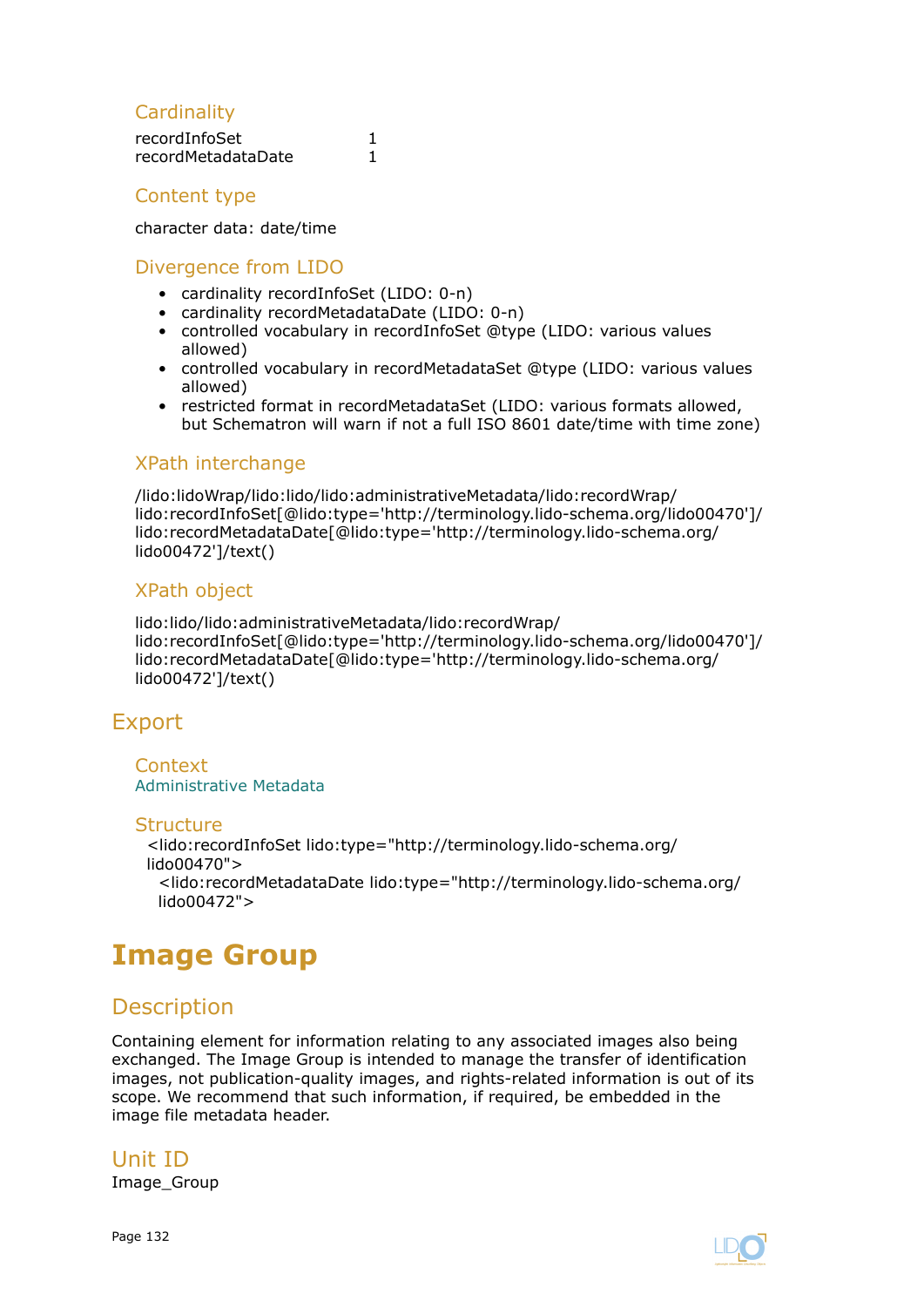# <span id="page-132-0"></span>How to record

#### **Cardinality**

| resourceWrap           | $0 - 1$ |
|------------------------|---------|
| resourceSet            | 0-n     |
| resourceRepresentation | 0-n     |

#### Content type

element

### XPath interchange

/lido:lidoWrap/lido:lido/lido:administrativeMetadata/lido:resourceWrap/ lido:resourceSet

### XPath object

lido:lido/lido:administrativeMetadata/lido:resourceWrap/lido:resourceSet

## Export

# **Context**

[Administrative Metadata](#page-122-0)

#### **Structure**

<lido:resourceSet> <lido:resourceRepresentation lido:type="http://terminology.lido-schema.org/ lido00464"> Image

# **Image**

# **Description**

The file name or, preferably, the URI of any associated images also being exchanged.

## Unit ID

#### Image

## **Examples**

- N-0035-00-000177-wpu.jpg
- https://museum.exchange.images/loan123/chair-reverse.tif
- IMG12345.jpg

# How to record

#### Authority

linkResource **the name of an individual file containing an image** of the object and which accompanies the EODEM XML file, expressed without any qualifying path, or (ideally) an accessible URL pointing to an image of the object

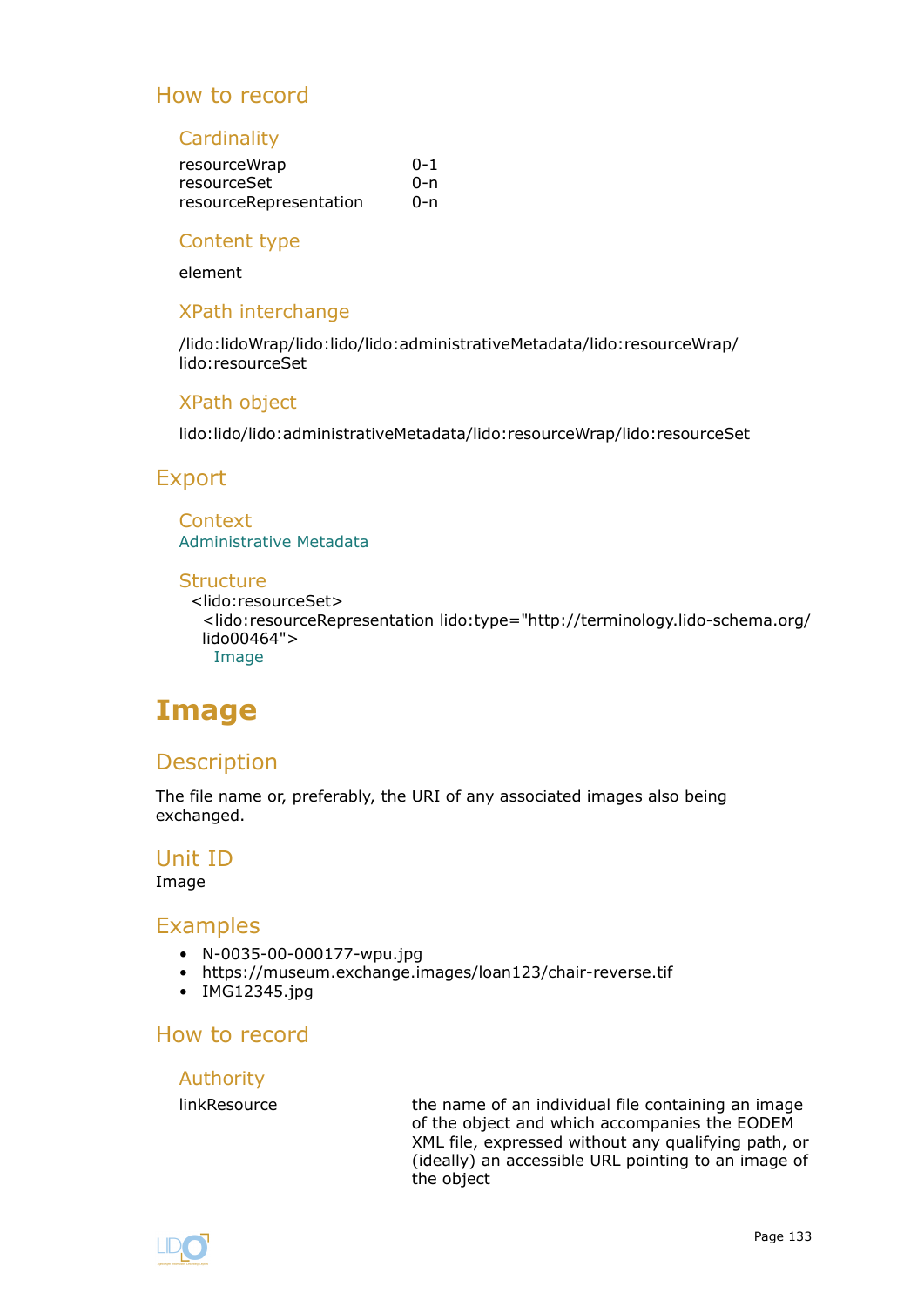## **Cardinality**

1

## Content type

character data: string

## Divergence from LIDO

controlled vocabulary in @pref (LIDO: various values allowed)

## XPath interchange

/lido:lidoWrap/lido:lido/lido:administrativeMetadata/lido:resourceWrap/ lido:resourceSet/lido:resourceRepresentation[@lido:type='http:// terminology.lido-schema.org/lido00464']/lido:linkResource/text()

## XPath object

lido:lido/lido:administrativeMetadata/lido:resourceWrap/lido:resourceSet/ lido:resourceRepresentation[@lido:type='http://terminology.lido-schema.org/ lido00464']/lido:linkResource/text()

# Export

**Context** [Image Group](#page-131-0)

## **Structure**

<lido:linkResource lido:formatResource=["Image\\_Type](#page-137-0)">



<sup>105 @</sup>pref will be ignored by importers, because only one term is permissible here in EODEM.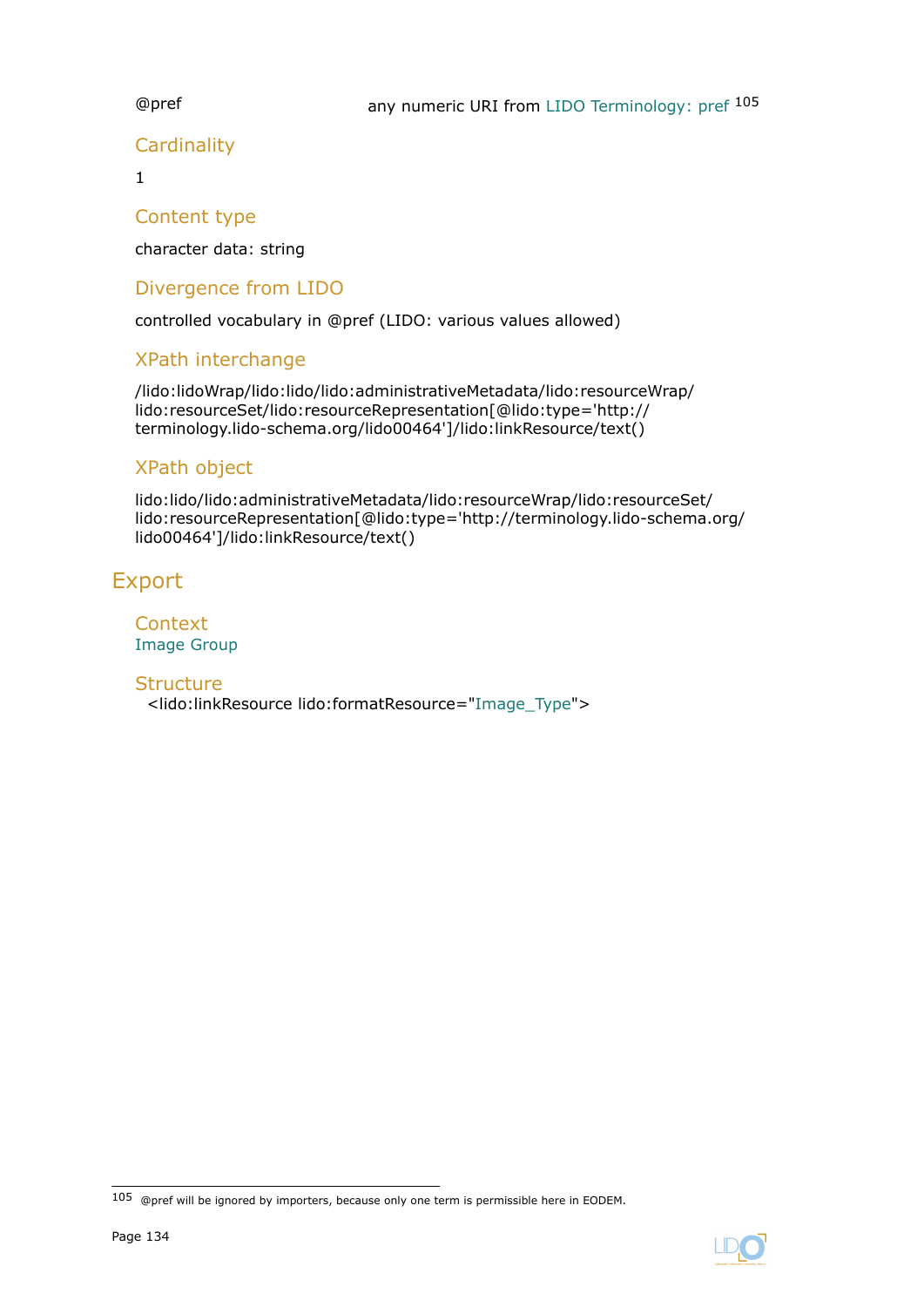# <span id="page-134-0"></span>**Attributes**

# **Identifier Type**

# Description

The type of identifier being shared – either a local identifier, a URI, or an IRI.

# Unit ID

Identifier\_Type

# **Examples**

- http://terminology.lido-schema.org/lido00100
- http://terminology.lido-schema.org/lido00099

# How to record

## Authority

Only terms from below [http://terminology.lido-schema.org/identifier\\_type](http://terminology.lido-schema.org/identifier_type) in LIDO Terminology are permitted; these may be further restricted as a result of the precise context in which this attribute is used, in which case the restriction is noted under the containing element.

**Cardinality** 

1

## Content type

character data: string

## Divergence from LIDO

controlled terminology (LIDO: various values are allowed)

# **Maker Type**

# Description

The type of maker being described: person, organisation, etc. For a culture or a state, use the value for 'group of persons'

## Unit ID Maker\_Type

# Examples

http://terminology.lido-schema.org/lido00163

# How to record

Authority

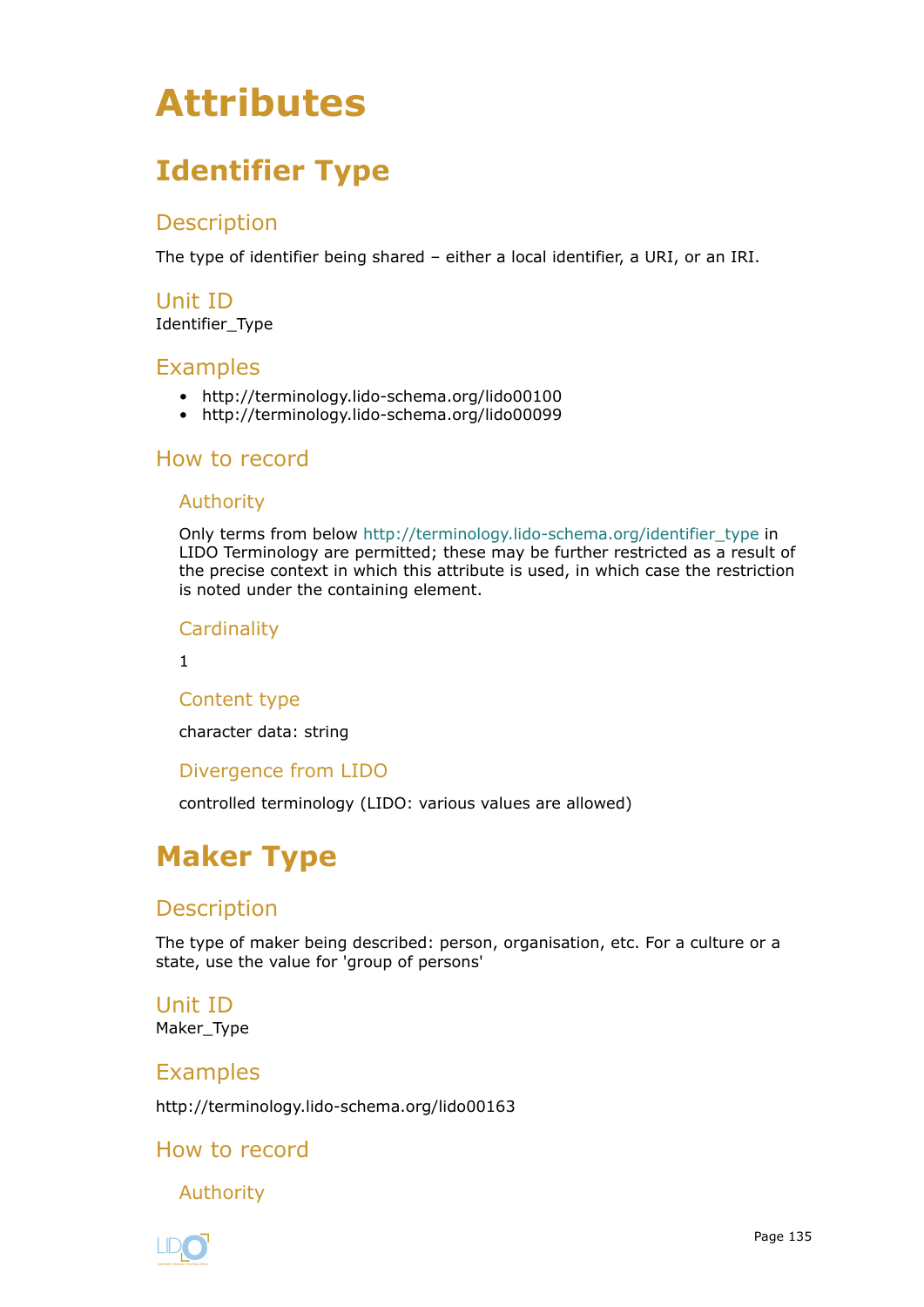<span id="page-135-0"></span>actor @type **any numeric URI from [LIDO Terminology:](http://terminology.lido-schema.org/lido00162)** [actor@type](http://terminology.lido-schema.org/lido00162)

## **Cardinality**

 $0 - 1$ 

### Content type

character data: string

## Divergence from LIDO

controlled terminology in actor @type (LIDO: various values allowed)

## XPath interchange

/lido:lidoWrap/lido:lido/lido:descriptiveMetadata/lido:eventWrap/lido:eventSet/ lido:event[lido:eventType/lido:conceptID/text() = 'http://terminology.lidoschema.org/lido00028']/lido:eventActor/lido:actorInRole/lido:actor/@lido:type

## XPath object

lido:lido/lido:descriptiveMetadata/lido:eventWrap/lido:eventSet/ lido:event[lido:eventType/lido:conceptID/text() = 'http://terminology.lidoschema.org/lido00028']/lido:eventActor/lido:actorInRole/lido:actor/@lido:type

# **Title Type**

# **Description**

The type of name or title being recorded.

## Unit ID Title\_Type

# Examples

- title
- scientific name
- supplied title
- lender's title
- former title

How to record

## **Cardinality**

1-n

## Content type

character data: string

## XPath interchange

/lido:lidoWrap/lido:lido/lido:descriptiveMetadata/lido:objectIdentificationWrap/ lido:titleWrap/lido:titleSet/@lido:type

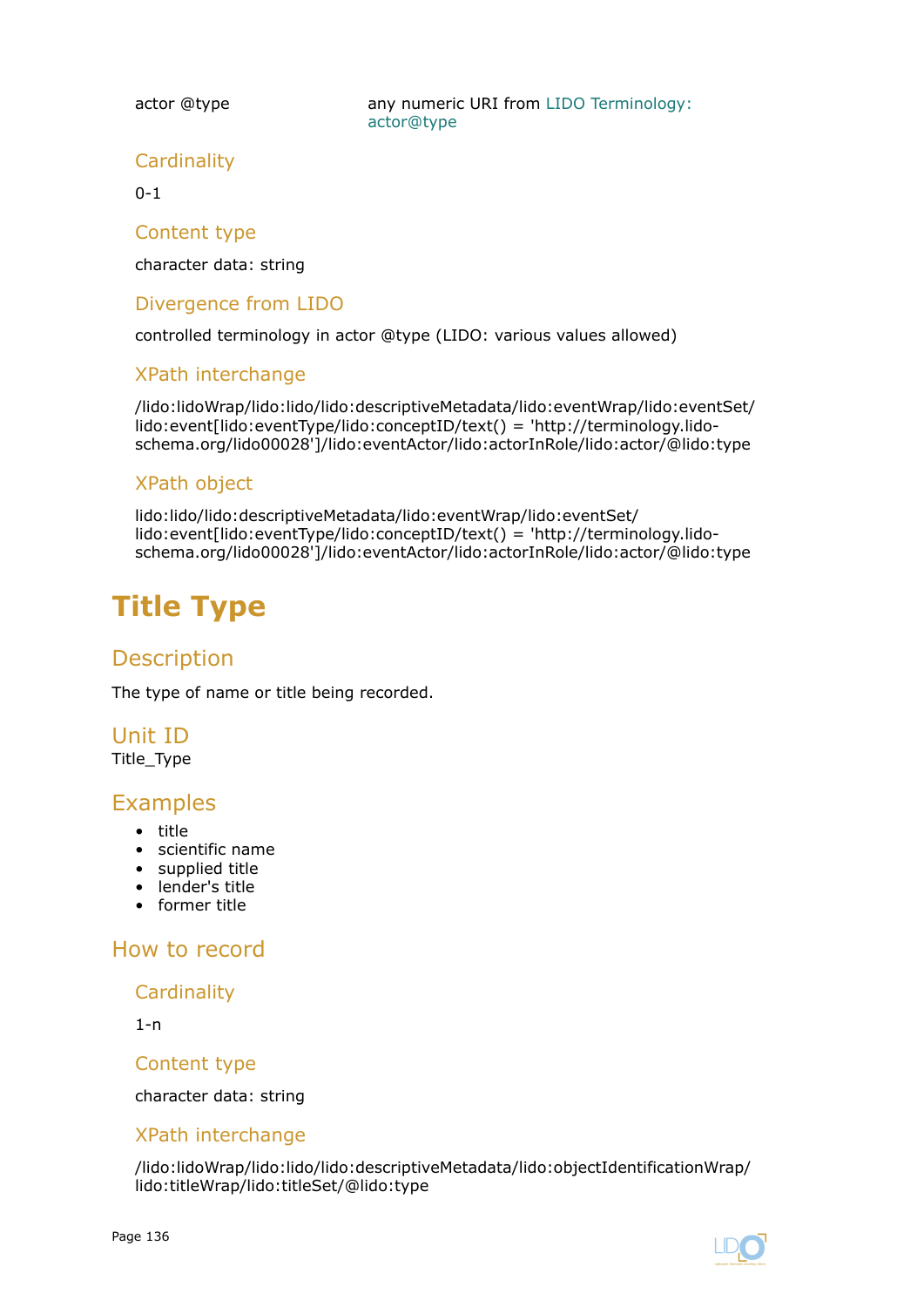## <span id="page-136-0"></span>XPath object

lido:lido/lido:descriptiveMetadata/lido:objectIdentificationWrap/lido:titleWrap/ lido:titleSet/@lido:type

# **Record Language**

# **Description**

The language of the overall object record or administrative record.

## Unit ID

Record\_Language

## **Examples**

- en-GB
- fr
- sa
- tlh
- und

## How to record

Authority

[IETF language code list](https://www.iana.org/assignments/language-subtag-registry/language-subtag-registry).

### **Cardinality**

1

## Content type

character data: string

## Divergence from LIDO

controlled terminology (LIDO: various values are allowed)

## XPath interchange

/lido:lidoWrap/lido:lido/lido:descriptiveMetadata/@xml:lang|/lido:lidoWrap/ lido:lido/lido:administrativeMetadata/@xml:lang

## XPath object

lido:lido/lido:descriptiveMetadata/@xml:lang|lido:lido/ lido:administrativeMetadata/@xml:lang

# **Title Language**

# **Description**

The language of a specific title.

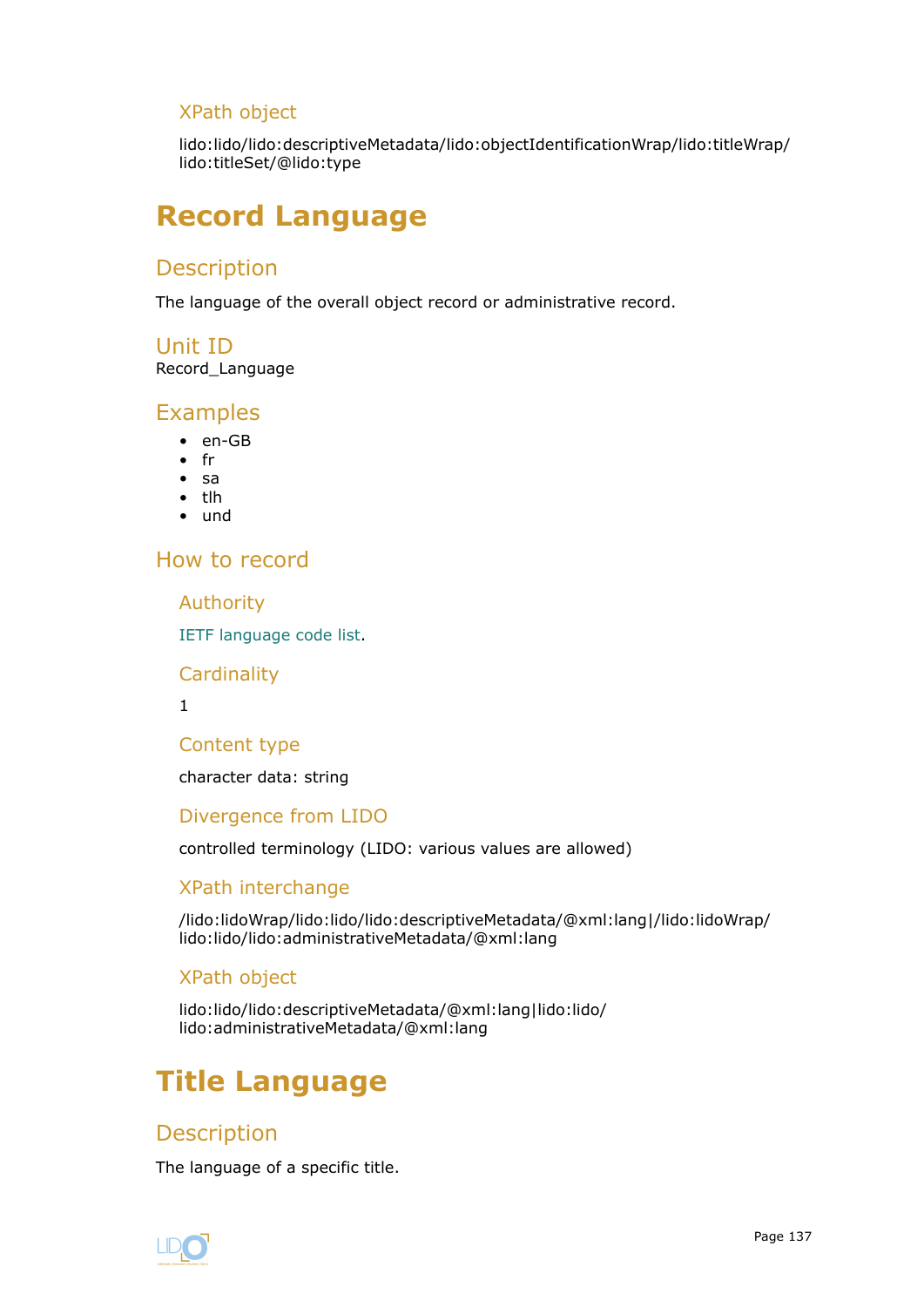# <span id="page-137-0"></span>Unit ID Title\_Language

# Examples

- en-GB
- fr
- sa
- tlh
- und

How to record

Authority

[IETF language code list.](https://www.iana.org/assignments/language-subtag-registry/language-subtag-registry)

**Cardinality** 

1

Content type

character data: string

Divergence from LIDO

controlled terminology (LIDO: various values are allowed)

# XPath interchange

/lido:lidoWrap/lido:lido/lido:descriptiveMetadata/lido:objectIdentificationWrap/ lido:titleWrap/lido:titleSet/lido:appellationValue/@xml:lang

# XPath object

lido:lido/lido:descriptiveMetadata/lido:objectIdentificationWrap/lido:titleWrap/ lido:titleSet/lido:appellationValue/@xml:lang

# **Image Type**

# Description

The type of any associated images being exchanged.

Unit ID Image\_Type

# Examples

image/jpeg

# How to record

## Authority

Only terms from the official IANA list are permitted.<sup>106</sup>

Page 138

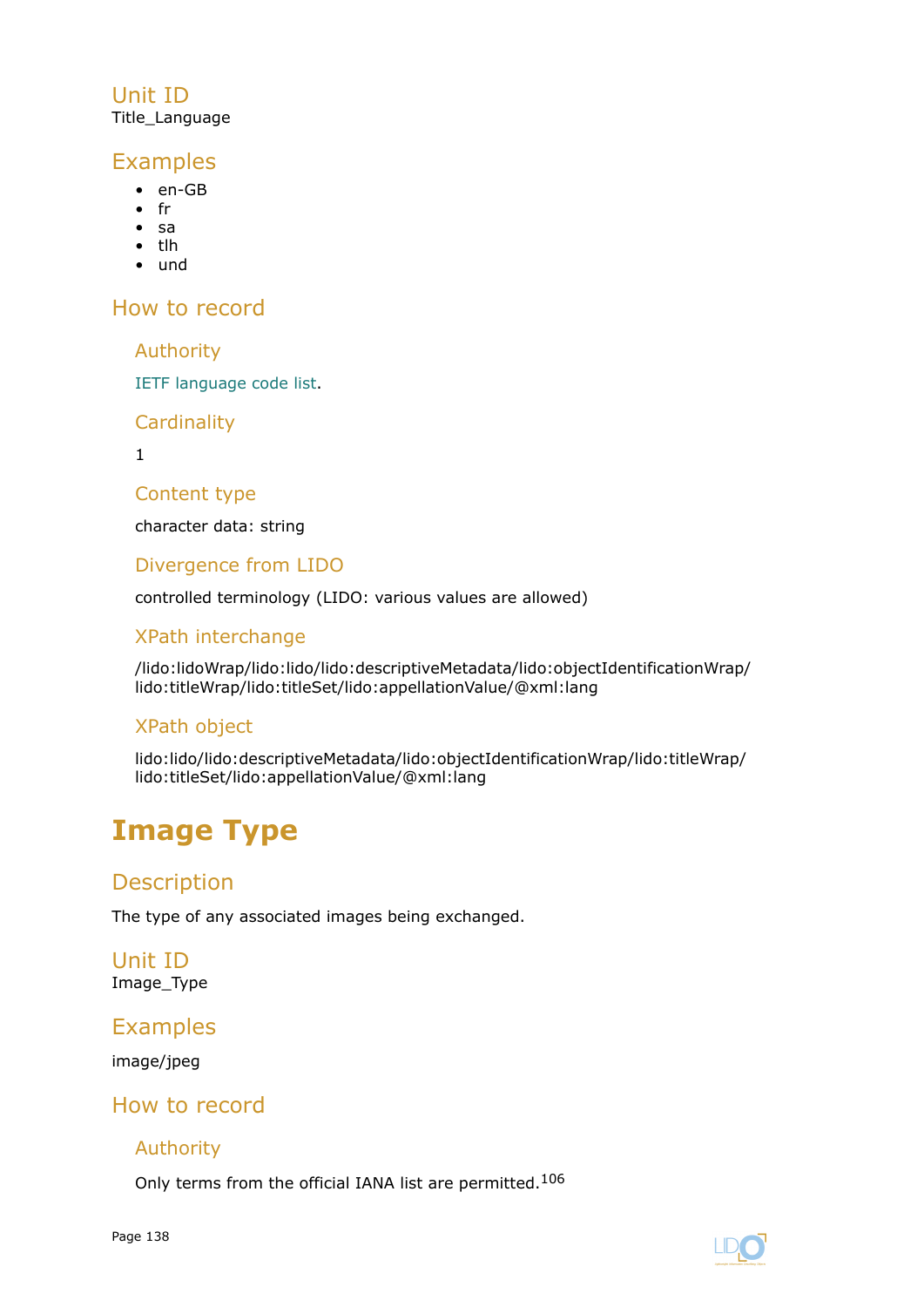## **Cardinality**

0-1

### Content type

character data: string

### Divergence from LIDO

controlled terminology in linkResource @formatResource (LIDO: various values are allowed)

## XPath interchange

/lido:lidoWrap/lido:lido/lido:administrativeMetadata/lido:resourceWrap/ lido:resourceSet/lido:resourceRepresentation/lido:linkResource/ @lido:formatResource

#### XPath object

lido:lido/lido:administrativeMetadata/lido:resourceWrap/lido:resourceSet/ lido:resourceRepresentation/lido:linkResource/@lido:formatResource

<sup>106</sup> <http://www.iana.org/assignments/media-types/>.

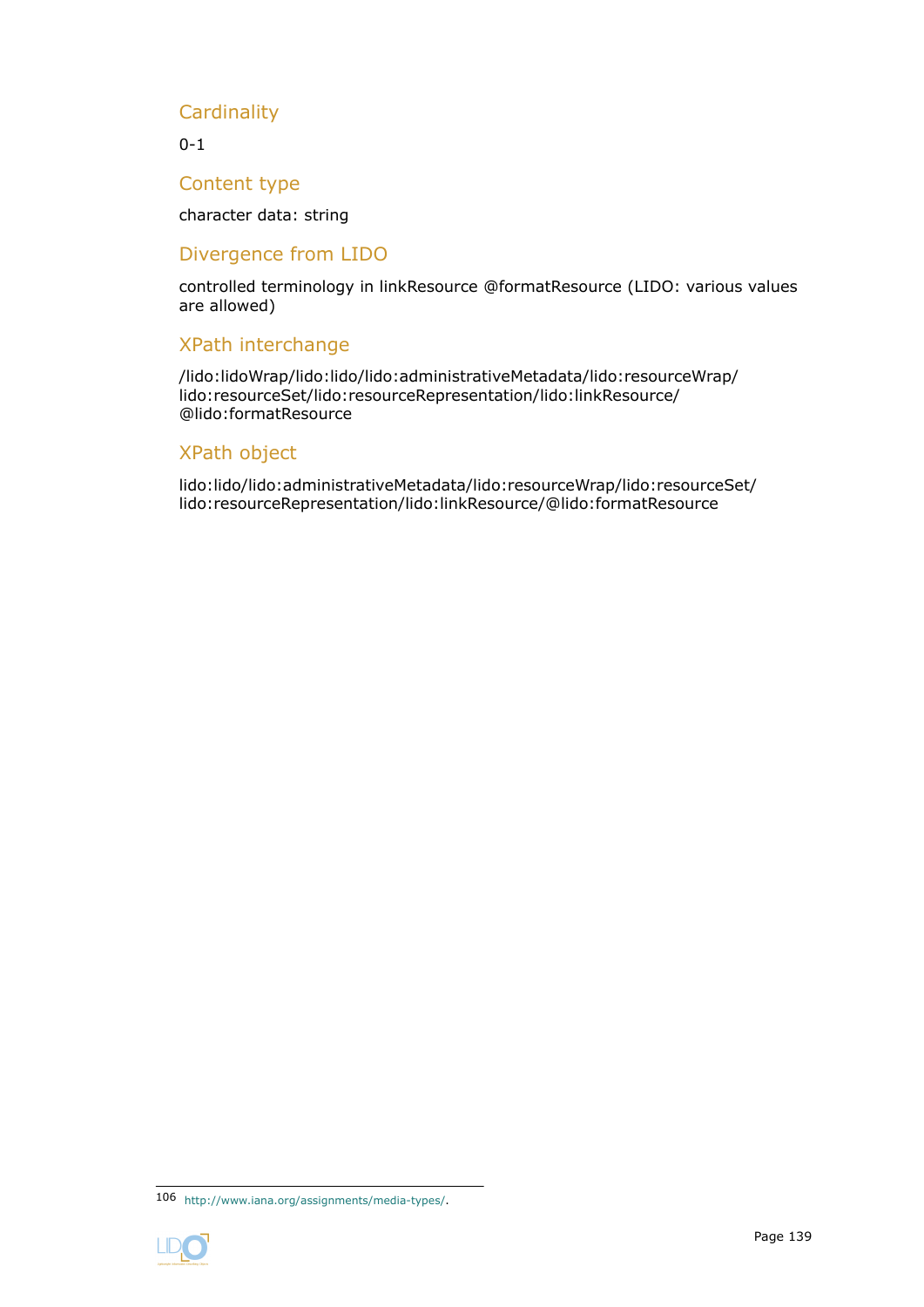# **Indexes**

# **Elements index**

| 55 |
|----|
|    |
|    |
|    |
|    |
|    |
|    |
|    |
|    |
|    |
|    |
|    |
|    |
|    |
|    |
|    |
|    |
|    |